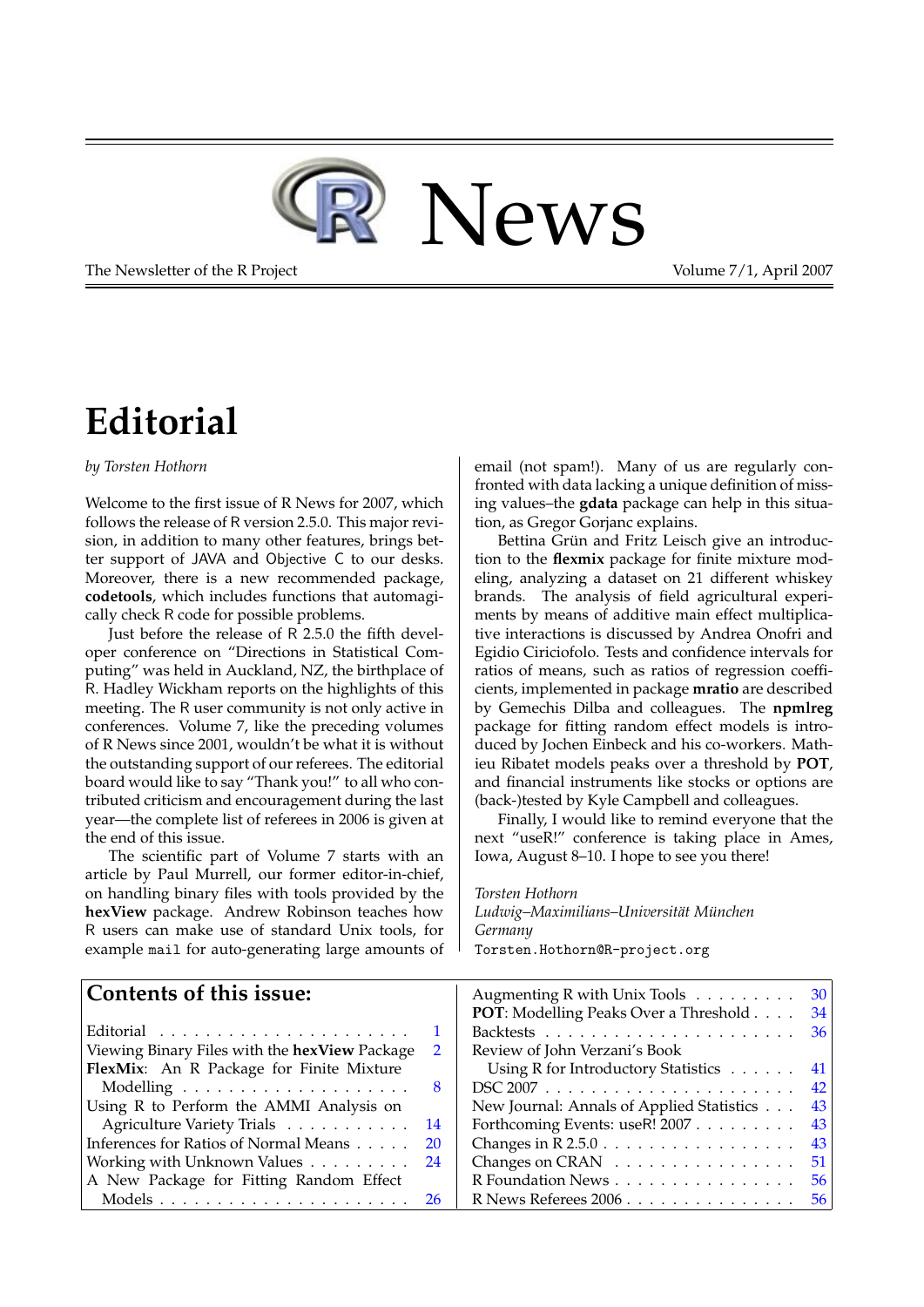# **Viewing Binary Files with the hexView Package**

<span id="page-1-0"></span>*by Paul Murrell*

I really like plain text files.

I like them because I can see exactly what is in them. I can even easily modify the file if I'm feeling dangerous. This makes me feel like I understand the file.

I am not so fond of binary files. I always have to use specific software to access the contents and that software only shows me an interpretation of the basic content of the file. The raw content is hidden from me.

Sometimes I want to know more about a real binary file, for example when I need to read data in a binary format that no existing R function will read. When things go wrong, like when an R workspace file becomes "corrupt", I may have a strong *need* to know more.

Hex editors are wonderful tools that provide a view of the raw contents of a binary (or text) file, whether just to aid in understanding the file or to inspect or recover a file. The **hexView** package is an attempt to bring this sort of facility to R.

# **Viewing raw text files**

The viewRaw() function reads and displays the raw content of a file. The content is displayed in three columns: the left column provides a byte offset within the file, the middle column shows the raw bytes, and the right column displays each byte as an ASCII character. If the byte does not correspond to a printable ASCII character then a full stop is displayed.

As a simple example, we will look at a plain text file, "rawTest.txt", that contains a single line of text. This file was created using the following code (on a Linux system).

```
> writeLines("test pattern", "rawTest.txt")
```
A number of small example files are included as part of the **hexView** package and the hexViewFile() function is provided to make it convenient to refer to these files. The readLines() function from the **base** package reads in the lines of a plain text file as a vector of strings, so the plain text content of the file "rawTest.txt" can be retrieved as follows.

```
> readLines(hexViewFile("rawTest.txt"))
```
[1] "test pattern"

The following code uses the viewRaw() function from **hexView** to display the *raw* contents of this file. > viewRaw(hexViewFile("rawTest.txt"))

|  |                    |  |  |  |  | 0 : 74 65 73 74 20 70 61 74   test pat |  |
|--|--------------------|--|--|--|--|----------------------------------------|--|
|  | 8 : 74 65 72 6e 0a |  |  |  |  | l tern.                                |  |

As this example shows, by default, the raw bytes are printed in hexadecimal format. The first byte in this file is 74, which is  $7 * 16 + 4 = 116$  in decimal notation—the ASCII code for the character t. This byte pattern can be seen several times in the file, wherever there is a t character.

The machine argument to the viewRaw() function controls how the raw bytes are displayed. It defaults to "hex" for hexadecimal output, but also accepts the value "binary", which means that the raw bytes are printed in binary format, as shown below.

```
> viewRaw(hexViewFile("rawTest.txt"),
          machine="binary")
```

|  | $0: 0111010001100101011110011$   tes |  |  |
|--|--------------------------------------|--|--|
|  |                                      |  |  |
|  | 3 : 01110100 00100000 01110000   t p |  |  |
|  | 6 : 01100001 01110100 01110100   att |  |  |
|  | 9 : 01100101 01110010 01101110   ern |  |  |
|  | 12 : 00001010                        |  |  |

One noteworthy feature of this simple file is the last byte, which has the hexadecimal value 0a (or 00001010 in binary; the decimal value 10) and no printable ASCII interpretation. This is the ASCII code for the newline or line feed (LF) special character that indicates the end of a line in text files. This is a simple demonstration that even plain text files have details that are hidden from the user by standard viewing software; viewers will show text on separate lines, but do not usually show the "character" representing the start of a new line.

The next example provides a more dramatic demonstration of hidden details in text files. The file we will look at contains the same text as the previous example, but was created on a Windows XP system with Notepad using "Save As..." and selecting "Unicode" as the "Encoding". The readLines() function just needs the file to be opened with the appropriate encoding, then it produces the same result as before.

```
> readLines(
      file(hexViewFile("rawTest.unicode"),
           encoding="UCS-2LE"))
```

```
[1] "test pattern"
```
However, the raw content of the file is now very different.

> viewRaw(hexViewFile("rawTest.unicode"))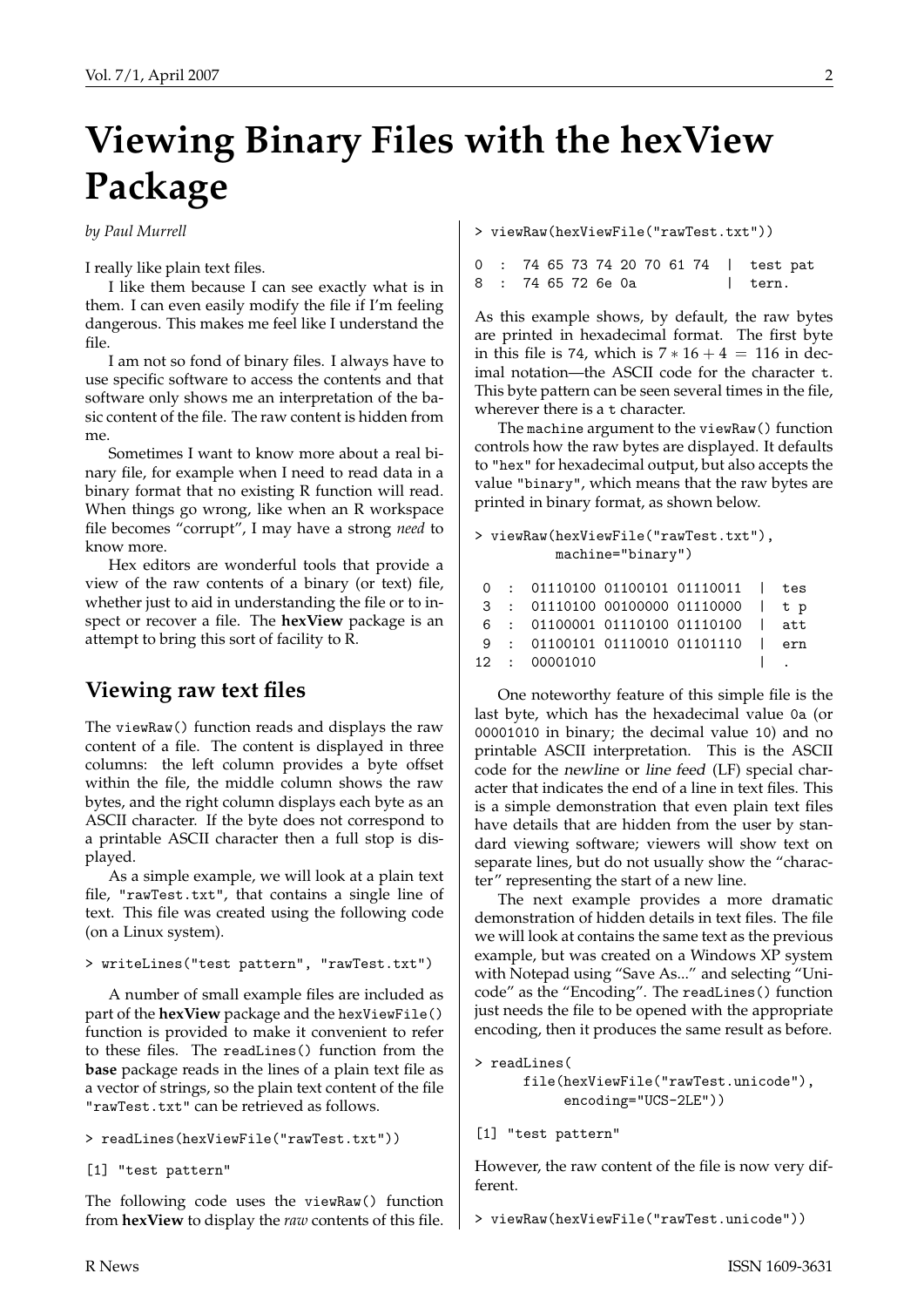|                        |  |  |  |  |  | $0$ : ff fe 74 00 65 00 73 00   .t.e.s. |
|------------------------|--|--|--|--|--|-----------------------------------------|
|                        |  |  |  |  |  | 8 : 74 00 20 00 70 00 61 00   t. .p.a.  |
|                        |  |  |  |  |  | 16 : 74 00 74 00 65 00 72 00   t.t.e.r. |
| 24 : 6e 00 0d 00 0a 00 |  |  |  |  |  | $\ln n$                                 |

It is fairly straightforward to identify some parts of this file. The ASCII codes from the previous example are there again, but there is an extra 00 byte after each one. This reflects the fact that, on Windows, Unicode text is stored using two bytes per character<sup>[1](#page-2-0)</sup>.

Instead of the 13 bytes in the original file, we might expect 26 bytes in this file, but there are actually 30 bytes. Where did the extra bytes come from?

The first two bytes at the start of the file are a byte order mark (BOM). With two bytes to store for each character, there are two possible orderings of the bytes; for example, the two bytes for the character t could be stored as 74 00 (called little endian) or as 00 74 (big endian). The BOM tells software which order has been used. Another difference occurs at the end of the file. The newline character is there again (with an extra 00), but just before it there is a 0d character (with an extra 00). This is the carriage return (CR) character. On Windows, a new line in a text file is signalled by the combination CR+LF, but on UNIX a new line is just indicated by a single LF.

As this example makes clear, software sometimes does a lot of work behind the scenes in order to display even "plain text".

## **Viewing raw binary files**

An example of a binary file is the native binary format used by R to store information via the save() function. The following code was used to create the file "rawTest.bin".

> save(rnorm(50), file="rawTest.bin")

We can view this file with the following code; the nbytes argument is used to show the raw data for only the first 80 bytes.

```
> viewRaw(hexViewFile("rawTest.bin"),
          nbytes=80)
```
0 : 1f 8b 08 00 00 00 00 00 | ........ 8 : 00 03 01 c0 01 3f fe 52 | .....?.R 16 : 44 58 32 0a 58 0a 00 00 | DX2.X... 24 : 00 02 00 02 05 00 00 02 | ........ 32 : 03 00 00 00 04 02 00 00 | ........ 40 : 00 01 00 00 10 09 00 00 | ........ 48 : 00 01 7a 00 00 00 0e 00 | ..z..... 56 : 00 00 32 3f e7 60 e6 49 | ..2?.`.I 64 : c6 fe 0d 3f e1 3b c5 2f | ...?.;./ 72 : bb 4e 18 bf c4 9e 0f 1a | .N......

This is a good example of a binary file that is intriguing to view, but there is little hope of retrieving any useful information because the data has been compressed (encoded). In other cases, things are a not so hopeless, and it is not only possible to view the raw bytes, but also to see useful patterns and structures.

The next example looks at a binary file with a much simpler structure. The file "rawTest.int" only contains (uncompressed) integer values and was created by the following code.

```
> writeBin(1:50, "rawTest.int", size=4)
```
This file only contains the integers from 1 to 50, with four bytes used for each integer. The raw contents are shown below; this time the nbytes argument has been used to show only the raw data for the first 10 integers (the first 40 bytes).

```
> viewRaw(hexViewFile("rawTest.int"),
          nbytes=40)
      01 00 00 00 02 00 00 00
```

| 8 : 03 00 00 00 04 00 00 00    |
|--------------------------------|
| $16 \div 05000000060000000000$ |
| $24$ : 07 00 00 00 08 00 00 00 |
| 32:09000000a000a0000           |
|                                |

None of the bytes correspond to printable ASCII characters in this case, so the right column of output is not terribly interesting. The viewRaw() function has two arguments, human and size, which control the way that the raw bytes are interpreted and displayed. In this case, rather than interpreting each byte as an ASCII character, it makes sense to interpret each block of four bytes as an integer. This is done in the following code using human="int" and size=4.

```
> viewRaw(hexViewFile("rawTest.int"),
         nbytes=40, human="int", size=4)
 0 : 01 00 00 00 02 00 00 00 | 1 2
8 : 03 00 00 00 04 00 00 00 | 3 4
16 : 05 00 00 00 06 00 00 00 | 5 6
24 : 07 00 00 00 08 00 00 00 | 7 8
32 : 09 00 00 00 0a 00 00 00 | 9 10
```
With this simple binary format, we can see how the individual integers are being stored. The integer 1 is stored as the four bytes 01 00 00 00, the integer 2 as 02 00 00 00, and so on. This clearly demonstrates the idea of little endian byte order; the leastsignificant byte, the value 1, is stored first. In big endian byte order, the integer 1 would be 00 00 00 01 (as we shall see later).

The other option for interpreting bytes is "real" which means that each block of size bytes is interpreted as a floating-point value. A simple example

<span id="page-2-0"></span><sup>1</sup>Over-simplification alert! Windows *used to* use the UCS-2 encoding, which has two bytes per character, but now it uses UTF-16, which has two or four bytes per character. There are only two bytes per character in this case because these are common english characters.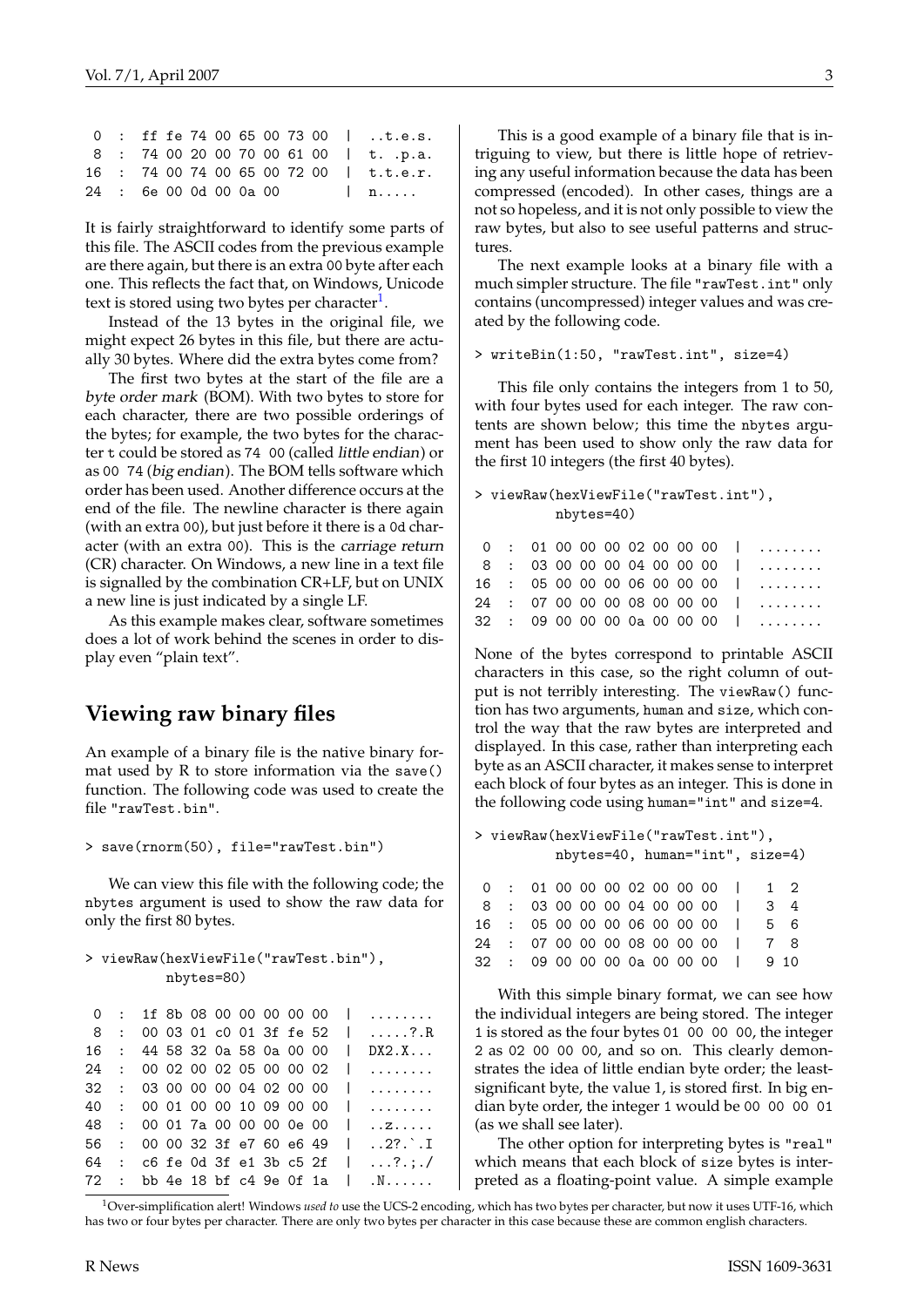<span id="page-3-1"></span>is provided by the file "rawTest.real", which was generated by the following code. I have deliberately used big endian byte order because it will make it easier to see the structure in the resulting bytes.

```
> writeBin(1:50/50, "rawTest.real", size=8,
           endian="big")
```
Here is an example of reading this file and interpreting each block of 8 bytes as a floating-point number. This also demonstrates the use of the width argument to explicitly control how many bytes are displayed per line of output.

```
> viewRaw(hexViewFile("rawTest.real"),
         nbytes=40, human="real", width=8,
         endian="big")
0 : 3f 94 7a e1 47 ae 14 7b | 0.02
8 : 3f a4 7a e1 47 ae 14 7b | 0.04
```
16 : 3f ae b8 51 eb 85 1e b8 | 0.06 24 : 3f b4 7a e1 47 ae 14 7b | 0.08 32 : 3f b9 99 99 99 99 99 9a | 0.10

Again, we are able to see how individual floatingpoint values are stored. The following code takes this a little further and allows us to inspect the bit representation of the floating point numbers. The output is shown in Figure [1.](#page-4-0)

> viewRaw(hexViewFile("rawTest.real"), nbytes=40, human="real", machine="binary", width=8, endian="big")

The bit representation adheres to the IEEE Standard for Binary Floating-Point Arithmetic [\(IEEE,](#page-7-1) [1985;](#page-7-1) [Wikipedia, 2006\)](#page-7-2). Each value is stored in the form  $sign \times$  *mantissa*  $\times$  2<sup>exponent</sup>. The first (left-most) bit indicates the sign of the number, the next 11 bits describe the exponent and the remaining 52 bits describe the mantissa. The mantissa is a binary fraction, with bit *i* corresponding to 2−*<sup>i</sup>* .

For the first value in "rawTest.real", the first bit has value 0 indicating a positive number, the exponent bits are 0111111 1001 = 1017, from which we subtract 1023 to get  $-6$ , and the mantissa is an implicit 1 plus  $0 \times 2^{-1} + 1 \times 2^{-2} + 0 \times 2^{-3} + 0 \times 2^{-4} +$  $0 \times 2^{-5} + 1 \times 2^{-6} ... = 1.28$  $0 \times 2^{-5} + 1 \times 2^{-6} ... = 1.28$  $0 \times 2^{-5} + 1 \times 2^{-6} ... = 1.28$ .<sup>2</sup> So we have the value  $1.28 \times 2^{-6} = 0.02$ .

## **Viewing a Binary File in Blocks**

As the examples so far have hopefully demonstrated, being able to see the raw contents of a file can be a very good way to teach concepts such as endianness, character encodings, and floating-point representations of real numbers. Plus, it is just good fun to poke around in a file and see what is going on.

In this section, we will look at some more advanced functions from the **hexView** package, which will allow us to take a more detailed look at more complex binary formats and will allow us to perform some more practical tasks.

We will start by looking again at R's native binary format. The file "rawTest.XDRint" contains the integers 1 to 50 saved as a binary R object and was produced using the following code. The compress=FALSE is important to allow us to see the structure of the file.

#### > save(1:50, file="rawTest.XDRint", compress=FALSE)

We can view (the first 80 bytes of) the raw file using viewRaw() as before and this does show us some interesting features. For example, we can see the text RDX2 at the start of the file (it is common for files to have identifying markers at the start of the file). If we look a little harder, we can also see the first few integers (1 to 9); the data is stored in an XDR format [\(Wikipedia,](#page-7-3) [2006a\)](#page-7-3), which uses big endian byte order, so the integers are in consecutive blocks of four bytes that look like this: 00 00 00 01, then 00 00 00 02, and so on.

#### > viewRaw(hexViewFile("rawTest.XDRint"), width=8, nbytes=80)

| $\Omega$ |                              |  |  |  | : 52 44 58 32 0a 58 0a 00 | RDX2.X         |
|----------|------------------------------|--|--|--|---------------------------|----------------|
| - 8      | : 0000020002040000           |  |  |  |                           | $\sim$         |
| 16       | : 02030000000040200          |  |  |  |                           | .              |
| 24       | : 0000010000100900           |  |  |  |                           | .              |
| 32       | : 0000017800000000           |  |  |  |                           | . X            |
| 40       | : 000000320000001            |  |  |  | $\Box$                    | . 2            |
| 48       | : 0000000200000003           |  |  |  |                           | a a chanada    |
| 56       | : 0000000400000005           |  |  |  |                           | .              |
| 64       | : 0000000600000007           |  |  |  |                           | .              |
|          | 72 : 00 00 00 08 00 00 00 09 |  |  |  |                           | . . <b>.</b> . |
|          |                              |  |  |  |                           |                |

It is clear that there is some text in the file and that there are some integers in the file, so neither viewing the whole file as characters nor viewing the whole file as integers is satisfactory. What we need to be able to do is view the text sections as characters and the integer sections as integers. This is what the functions memFormat(), memBlock(), and friends are for.

The memBlock() function creates a description of a block of memory, specifying how many bytes are in the block; the block is interpreted as ASCII characters. The atomicBlock() function creates a description of a memory block that contains a single value of a specified type (e.g., a four-byte integer), and the vectorBlock() function creates a description of a memory block consisting of 1 or more memory blocks.

A number of standard memory blocks are predefined: integer4 (a four-byte integer) and integer1,

<span id="page-3-0"></span> $<sup>2</sup>$ At least, as close as it is possible to get to 1.28 with a finite number of bits. Another useful thing about viewing raw values is that it</sup> makes explicit the fact that most decimal values do not have an exact floating-point representation.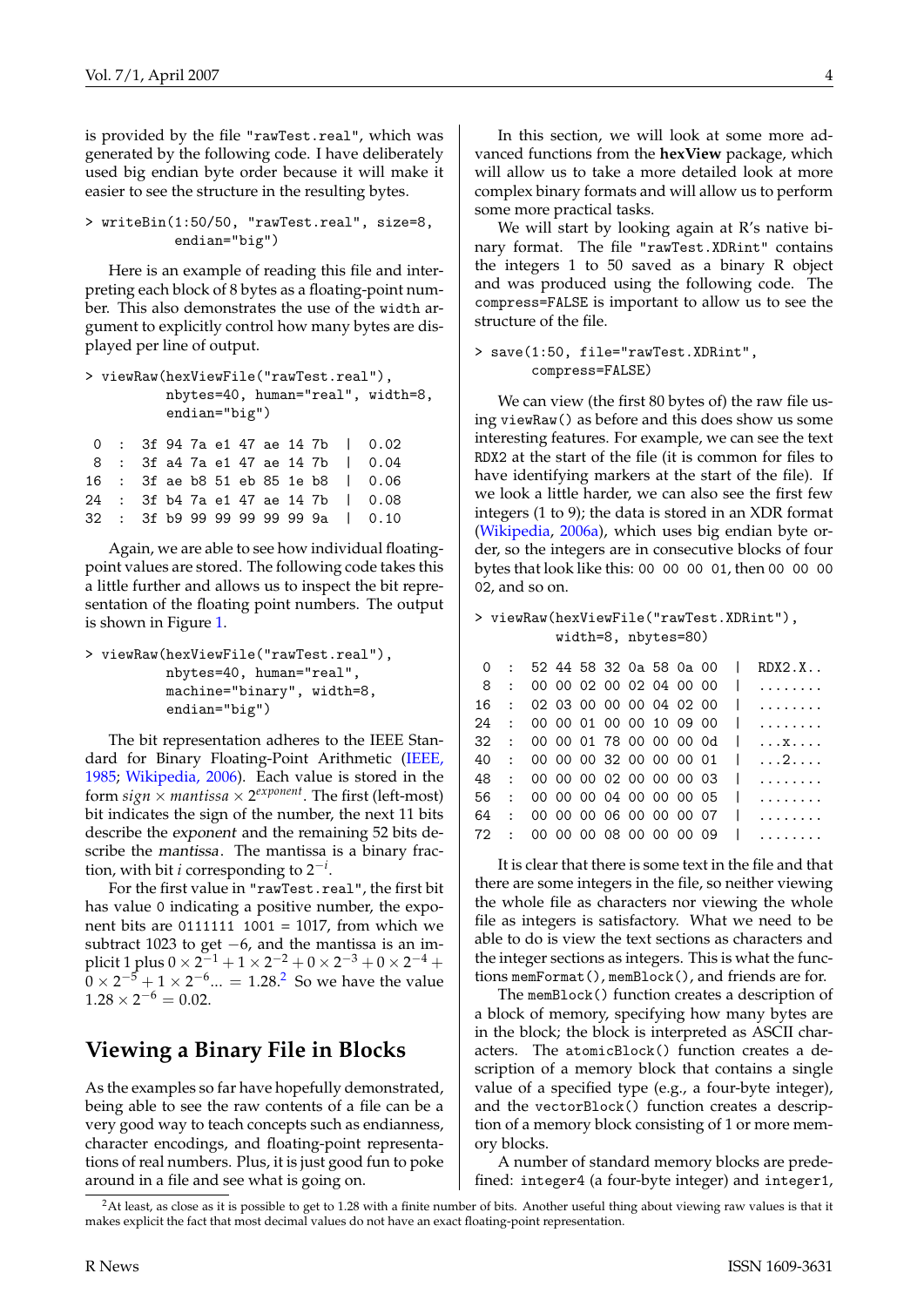```
0 : 00111111 10010100 01111010 11100001 01000111 10101110 00010100 01111011 | 0.02
8 : 00111111 10100100 01111010 11100001 01000111 10101110 00010100 01111011 | 0.04
16 : 00111111 10101110 10111000 01010001 11101011 10000101 00011110 10111000 | 0.06
24 : 00111111 10110100 01111010 11100001 01000111 10101110 00010100 01111011 | 0.08
32 : 00111111 10111001 10011001 10011001 10011001 10011001 10011001 10011010 | 0.10
```
<span id="page-4-0"></span>Figure 1: The floating point representation of the numbers 0.02 to 0.10 following IEEE 754 in big endian byte order.

integer2, and integer8; real8 (an eight-byte floating-point number, or double) and real4; and ASCIIchar (a single-byte character). There is also a special ASCIIline memory block for a series of single-byte characters terminated by a newline.

The memFormat() function collects a number of memory block descriptions together and viewFormat() reads the memory blocks and displays them.

As an example, the following code reads in the "RDX2" header line of the file "rawTest.XDRint", treats the next 39 bytes as just raw binary, ignoring any structure, then reads the first nine integers (as integers). A new memory block description is needed for the integers because the XDR format is big endian (the predefined integer4 is little endian). The names of the memory blocks within the format are used to separate the blocks of output.

```
> XDRint <- atomicBlock("int", endian="big")
> viewFormat(hexViewFile("rawTest.XDRint"),
      memFormat(saveFormat=ASCIIline,
                rawBlock=memBlock(39),
                integers=vectorBlock(XDRint,
                                      9)))
```

| ========saveFormat |                |  |             |  |                      |  |  |                         |  |  |       |  |
|--------------------|----------------|--|-------------|--|----------------------|--|--|-------------------------|--|--|-------|--|
| 0                  | $\bullet$      |  |             |  | 52 44 58 32 0a       |  |  |                         |  |  | RDX2. |  |
| ========rawBlock   |                |  |             |  |                      |  |  |                         |  |  |       |  |
| 5                  |                |  |             |  | 58 0a 00 00 00 02 00 |  |  |                         |  |  | X.    |  |
| 12                 |                |  |             |  | 02 04 00 00 02 03 00 |  |  |                         |  |  |       |  |
| 19                 | $\cdot$        |  |             |  | 00 00 04 02 00 00 00 |  |  |                         |  |  |       |  |
| 26                 | $\sim$ 1.      |  |             |  | 01 00 00 10 09 00 00 |  |  |                         |  |  |       |  |
| 33                 | $\ddot{\cdot}$ |  |             |  | 00 01 78 00 00 00 0d |  |  |                         |  |  | . . x |  |
| 40                 | $\cdot$        |  | 00 00 00 32 |  |                      |  |  |                         |  |  | . 2   |  |
| ========integers   |                |  |             |  |                      |  |  |                         |  |  |       |  |
| 44                 | $\ddot{\cdot}$ |  |             |  |                      |  |  | 00 00 00 01 00 00 00 02 |  |  | 12    |  |
| 52                 | $\cdot$        |  |             |  |                      |  |  | 00 00 00 03 00 00 00 04 |  |  | 34    |  |
| 60                 | $\ddot{\cdot}$ |  |             |  |                      |  |  | 00 00 00 05 00 00 00 06 |  |  | 56    |  |
| 68                 | $\ddot{\cdot}$ |  |             |  |                      |  |  | 00 00 00 07 00 00 00 08 |  |  | 78    |  |
| 76                 |                |  | 00 00 00 09 |  |                      |  |  |                         |  |  | 9     |  |
|                    |                |  |             |  |                      |  |  |                         |  |  |       |  |

The raw 39 bytes can be further broken down see the description of R's native binary format on pages 11 and 12 of the "R Internals" manual [\(R De](#page-7-4)[velopment Core Team,](#page-7-4) [2006\)](#page-7-4) that is distributed with R—but that is beyond the scope of this article.

### **Extracting Blocks from a Binary File**

As well as viewing different blocks of a binary file, we may want to extract the values from each block. For this purpose, the readFormat() function is provided to read a binary format, as produced by memFormat(), and generate a "rawFormat" object (but not explicitly print it<sup>[3](#page-4-1)</sup>). A "rawFormat" object is a list with a component "blocks" that is itself a list of "rawBlock" objects, one for each memory block defined in the memory format. A "rawBlock" object contains the raw bytes read from a file.

The blockValue() function extracts the interpreted value from a "rawBlock" object. The blockString() function is provided specifically for extracting a null-terminated string from a "rawBlock" object.

The following code reads in the file "rawTest.XDRint" and just extracts the 50 integer values.

```
> XDRfile <-
```

```
readFormat(hexViewFile("rawTest.XDRint"),
  memFormat(saveFormat=ASCIIline,
            rawBlock=memBlock(39),
            integers=vectorBlock(XDRint,
                                  50)))
```
> blockValue(XDRfile\$blocks\$integers)

[1] 1 2 3 4 5 6 7 8 9 10 11 12 13 [14] 14 15 16 17 18 19 20 21 22 23 24 25 26 [27] 27 28 29 30 31 32 33 34 35 36 37 38 39 [40] 40 41 42 43 44 45 46 47 48 49 50

## **A Caution**

On a typical 32-bit platform, R uses 4 bytes for representing integer values in memory and 8 bytes for floating-point values. This means that there may be limits on what sort of values can be *interpreted* correctly by **hexView**.

For example, if a file contains 8-byte integers, it is possible to view each set of 8 bytes as an integer, but on my system R can only represent an integer using 4 bytes, so 4 of the bytes are (silently) dropped. The following code demonstrates this effect by reading

<span id="page-4-1"></span> $3$ There is a readRaw() function too.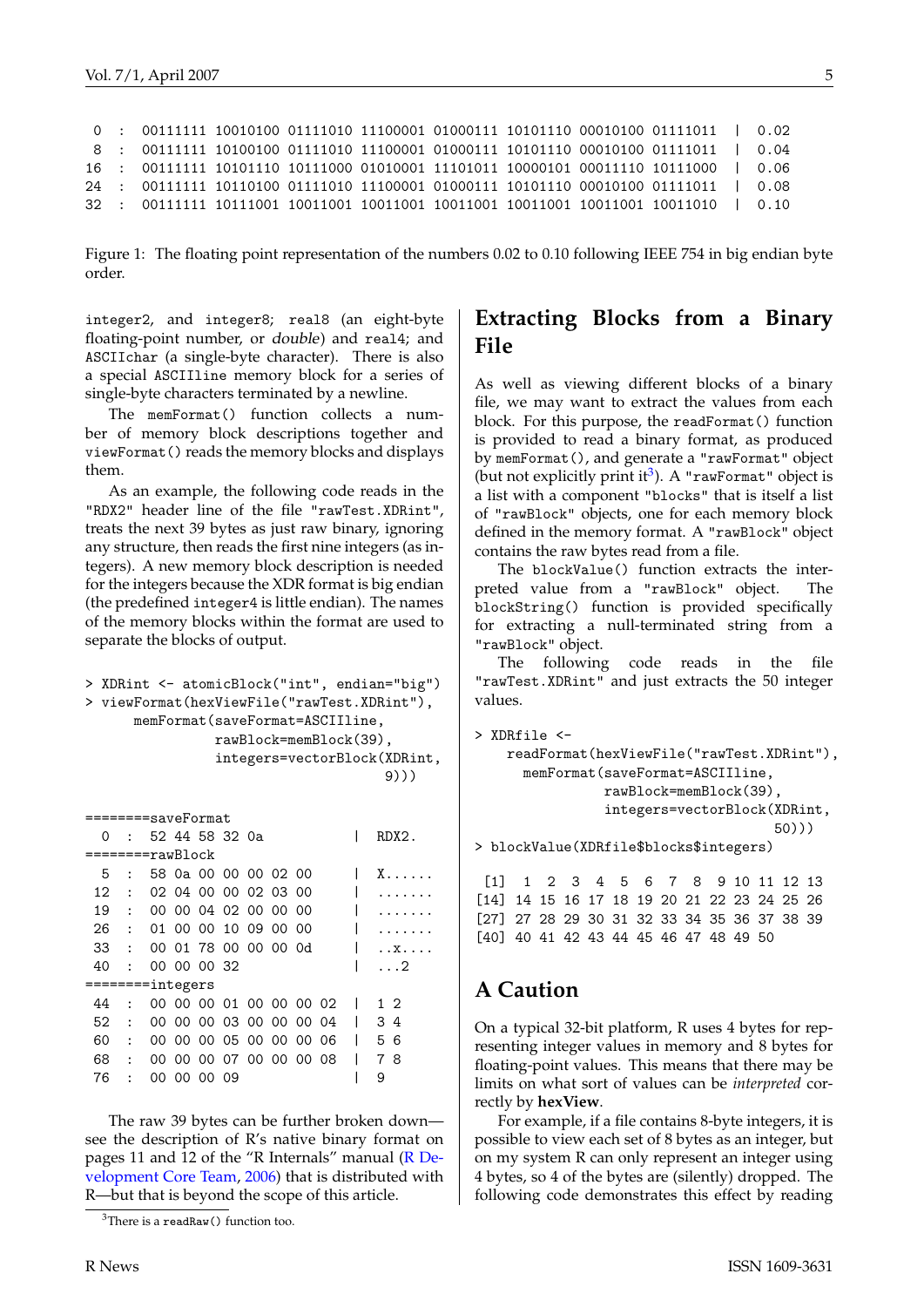<span id="page-5-1"></span>the file "testRaw.int" and interpreting its contents as 8-byte integers.

| > viewRaw(hexViewFile("rawTest.int"), |  |  |  |  |  |  |  |  |                                  |  |                                    |
|---------------------------------------|--|--|--|--|--|--|--|--|----------------------------------|--|------------------------------------|
|                                       |  |  |  |  |  |  |  |  |                                  |  | $n$ bytes=40, human="int", size=8) |
|                                       |  |  |  |  |  |  |  |  |                                  |  |                                    |
|                                       |  |  |  |  |  |  |  |  | $0 \cdot 01000000200000011$      |  |                                    |
| 8                                     |  |  |  |  |  |  |  |  | : 030000000400000013             |  |                                    |
|                                       |  |  |  |  |  |  |  |  | 16 : 05 00 00 00 06 00 00 00   5 |  |                                    |
|                                       |  |  |  |  |  |  |  |  | 24 : 07 00 00 00 08 00 00 00 1 7 |  |                                    |
|                                       |  |  |  |  |  |  |  |  | 32 : 09 00 00 00 0a 00 00 00     |  |                                    |

## **An extended example: Reading EViews Files**

On November 18 2006, Dietrich Trenkler sent a message to the R-help mailing list asking for a function to read files in the native binary format used by Eviews, an econometrics software package ([http:](http://www.eviews.com/) [//www.eviews.com/](http://www.eviews.com/)). No such function exists, but John C Frain helpfully pointed out that an unofficial description of the basic structure of Eviews files had been made available by Allin Cottrell (creator of gretl, the Gnu Regression, Econometrics and Timeseries Library). The details of Allin Cottrell's reverseengineering efforts are available on the web ([http:](http://www.ecn.wfu.edu/~cottrell/eviews_format/) [//www.ecn.wfu.edu/~cottrell/eviews\\_format/](http://www.ecn.wfu.edu/~cottrell/eviews_format/)).

In this section, we will use the **hexView** package to explore an Eviews file and produce a new function for reading files in this format. The example data file we will use is from Ramu Ramanathan's Introductory Econometrics text [\(Ramanathan,](#page-7-5) [2002\)](#page-7-5). The data consists of four variables measured on single family homes in University City, San Diego, in 1990:

**price:** sale price in thousands of dollars.

**sqft:** square feet of living area.

**bedrms:** number of bedrooms.

**baths:** number of bath rooms.

The data are included in both plain text format, as "data4-1.txt", and Eviews format, as "data[4](#page-5-0)-1.wf1", as part of the **hexViews** package.<sup>4</sup> For later comparison, the data from the plain text format are shown below, having been read in with the read.table() function.

```
> read.table(hexViewFile("data4-1.txt"),
             col.names=c("price", "sqft",
               "bedrms", "baths"))
```

|              | price sqft bedrms baths |         |
|--------------|-------------------------|---------|
| 1 199.9 1065 |                         | 3 1.75  |
| 2 228.0 1254 |                         | 3, 2.00 |
| 3 235.0 1300 |                         | 3, 2.00 |
| 4 285.0 1577 |                         | 4, 2.50 |

<span id="page-5-0"></span><sup>4</sup>The original source of the files was: [http://ricardo.ecn.wfu.edu/pub/gretl\\_cdrom/data/](http://ricardo.ecn.wfu.edu/pub/gretl_cdrom/data/)

| ື | 200.V 1000    |  | z.vv      |
|---|---------------|--|-----------|
| 6 | 293.0 1750    |  | 4 2.00    |
|   | 7 285.0 1800  |  | 4 2.75    |
|   | 8 365.0 1870  |  | 4 2.00    |
|   | 9 295.0 1935  |  | 4 2.50    |
|   | 10 290.0 1948 |  | 4, 2.00   |
|   | 11 385.0 2254 |  | 4, 3, 00  |
|   | 12 505.0 2600 |  | 3, 2.50   |
|   | 13 425.0 2800 |  | 4 3.00    |
|   | 14 415.0 3000 |  | 3.00<br>4 |

5 239.0 1600 3 2.00

An Eviews file begins with a header, starting with the text "New MicroTSP Workfile" and including important information about the size of the header and the number of variables and the number of observations in the file. The following code defines an appropriate "memFormat" object for this header information.

> EViewsHeader <-

```
memFormat(firstline=memBlock(80),
          headersize=integer8,
          unknown=memBlock(26),
          numvblesplusone=integer4,
          date=vectorBlock(ASCIIchar, 4),
          unkown=memBlock(2),
          datafreq=integer2,
          startperiod=integer2,
          startobs=integer4,
          unkown=memBlock(8),
          numobs=integer4)
```
We can use readFormat() to read this header from the file as follows. The number of variables reported is one greater than the actual number of variables and also includes two "boiler plate" variables that are always included in Eviews files (hence 7 instead of the expected 4).

```
> data4.1.header <-
      readFormat(hexViewFile("data4-1.wf1"),
                 EViewsHeader)
```
> data4.1.header

|                     |                      | ====firstline |                         |  |  |  |  |  |        |
|---------------------|----------------------|---------------|-------------------------|--|--|--|--|--|--------|
| $\Omega$            |                      |               | 4e 65 77 20 4d 69       |  |  |  |  |  | New Mi |
| 6                   | $\ddot{\phantom{a}}$ |               | 63 72 6f 54 53 50       |  |  |  |  |  | croTSP |
| 12                  | ÷                    |               | 20 57 6f 72 6b 66       |  |  |  |  |  | Workf  |
| 18                  | $\ddot{\phantom{a}}$ |               | 69 6c 65 00 00 00       |  |  |  |  |  | ile    |
| 24                  | $\ddot{\phantom{a}}$ |               | d8 5e 0e 01 00 00       |  |  |  |  |  |        |
| 30                  | $\ddot{\phantom{a}}$ | OO.           | 00 00 00 08 00          |  |  |  |  |  |        |
| 36                  | $\ddot{\phantom{a}}$ |               | 15 00 00 00 00 00       |  |  |  |  |  |        |
| 42                  | ÷                    |               | ff ff ff ff 21 00       |  |  |  |  |  |        |
| 48                  | $\ddot{\phantom{a}}$ |               | 00 00 00 00 00 00       |  |  |  |  |  |        |
| 54                  |                      |               | 00 00 06 00 00 00       |  |  |  |  |  |        |
| 60                  | ÷                    |               | 0f 00 00 00 06 00       |  |  |  |  |  |        |
| 66                  | ÷                    |               | 00 00 01 00 01 00       |  |  |  |  |  |        |
| 72                  | ÷                    |               | 66 03 00 00 00 00       |  |  |  |  |  | f.     |
| 78                  | ÷                    | 00 00         |                         |  |  |  |  |  |        |
| =========headersize |                      |               |                         |  |  |  |  |  |        |
| 80                  |                      |               | 90 00 00 00 00 00 00 00 |  |  |  |  |  | 144    |
|                     |                      | =unknown      |                         |  |  |  |  |  |        |
| 88                  | $\ddot{\phantom{a}}$ |               | 01 00 00 00 01 00       |  |  |  |  |  |        |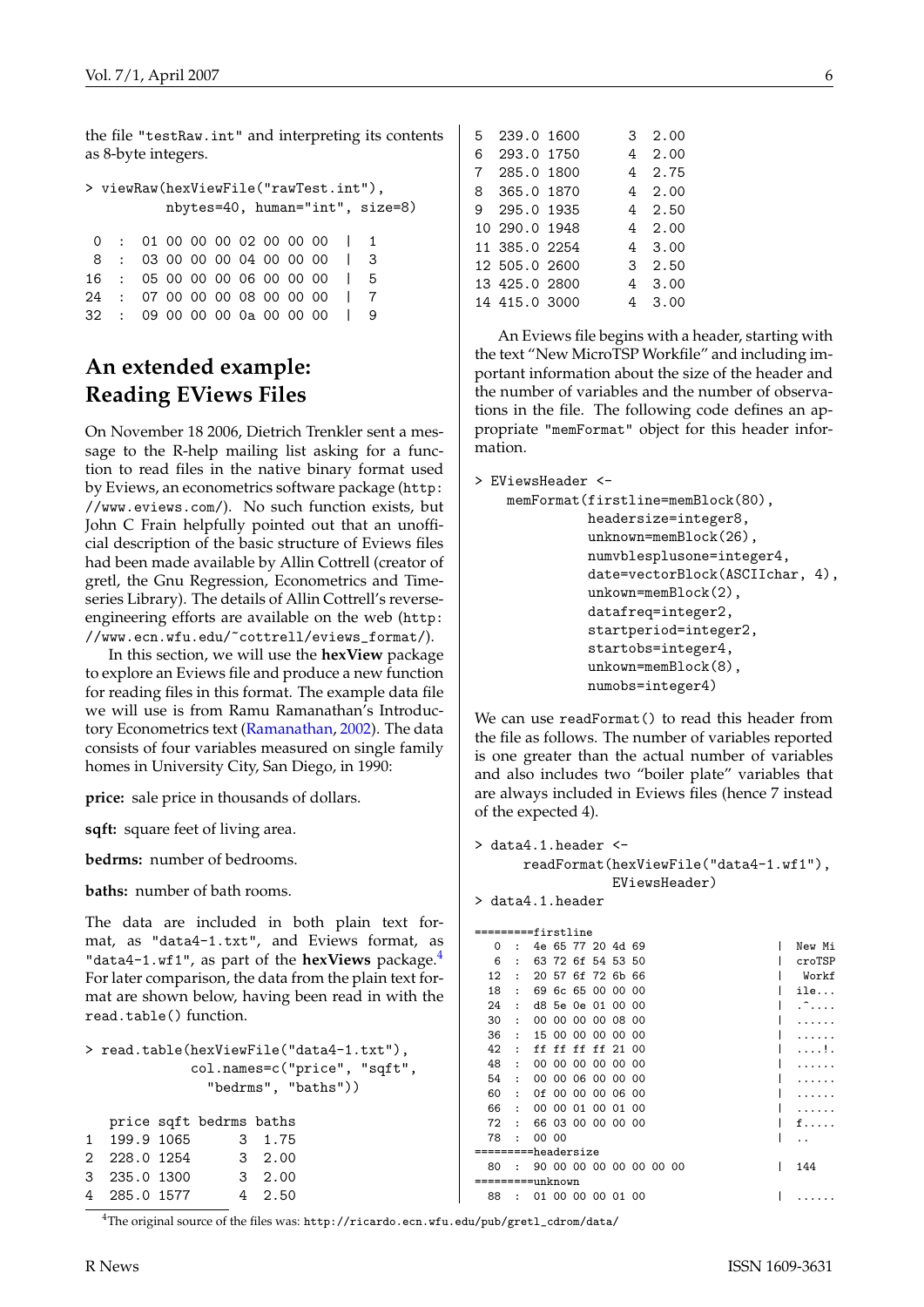|                  | 94 : 00 00 01 00 00 00   |   |                                   |
|------------------|--------------------------|---|-----------------------------------|
| 100 :            | 00 00 00 00 00 00        |   |                                   |
|                  | 106 : 00 00 00 00 00 00  |   |                                   |
|                  | 112 : 00 00              |   |                                   |
|                  | =========numvblesplusone |   |                                   |
|                  | 114 : 07 00 00 00        |   | 7                                 |
| $== == == -date$ |                          |   |                                   |
|                  | 118 : d5 b7 0d 3a        |   |                                   |
|                  | =========unkown          |   |                                   |
| $122$ :          | 06 00                    | I |                                   |
|                  | =========datafreq        |   |                                   |
|                  | 124 : 01 00              |   | 1                                 |
|                  | =========startperiod     |   |                                   |
|                  | 126 : 00 00              |   | 0                                 |
|                  | =========startobs        |   |                                   |
|                  | 128 : 01 00 00 00        |   | 1                                 |
|                  | =========unkown          |   |                                   |
|                  | 132 : 00 5d 67 0e 01 59  |   | $\lceil \lg \cdot \cdot Y \rceil$ |
| 138 :            | 8b 41                    |   | . A                               |
|                  | =========numobs          |   |                                   |
| 140              | : 0e 00 00 00            |   | 14                                |

We can extract some pieces of information from this header and use them to look at later parts of the file.

```
> headerSize <-
      blockValue(
          data4.1.header$blocks$headersize)
> numObs <-
      blockValue(
          data4.1.header$blocks$numobs)
```
At a location 26 bytes beyond the header size, there are several blocks describing each variable in the Eviews file. Each of these blocks is 70 bytes long and contains information on the variable name and the location within the file where the data values reside for that variable. The following code creates a description of a block containing variable information, then uses readFormat() to read the information for the first variable (the number of bath rooms); the offset argument is used to start reading the block at the appropriate location within the file. We also extract the location of the data for this variable.

```
> EViewsVbleInfo <-
    memFormat(unknown=memBlock(6),
              recsize=integer4,
              memsize=integer4,
              ptrtodata=integer8,
              vblename=vectorBlock(ASCIIchar,
                 32),
              ptrtohistory=integer8,
              vbletype=integer2,
              unknown=memBlock(6))
> data4.1.\text{vinfo} <-
      readFormat(hexViewFile("data4-1.wf1"),
                 EViewsVbleInfo,
                 offset=headerSize + 26)
> data4.1.vinfo
```

|                         | $=======unknown$ |  |  |  |  |  |  |  |  |                |  |  |
|-------------------------|------------------|--|--|--|--|--|--|--|--|----------------|--|--|
| 170 : 00 00 00 00 0b 00 |                  |  |  |  |  |  |  |  |  |                |  |  |
| $=====treecsize$        |                  |  |  |  |  |  |  |  |  |                |  |  |
| 176 : 86 00 00 00       |                  |  |  |  |  |  |  |  |  | $1 \quad 1.34$ |  |  |

=========memsize 180 : 70 00 00 00 | 112 =========ptrtodata 184 : f6 03 00 00 00 00 00 00 | 1014 =========vblename 192 : 42 41 54 48 53 00 00 00 00 00 | BATHS..... 202 : 00 00 00 00 00 00 00 00 00 00 | .......... 212 : 00 00 00 00 00 00 00 00 00 00 | ..........  $222$  : 00 00  $\qquad \qquad$  ... =========ptrtohistory  $224$  : 00 00 00 00 d5 b7 0d 3a | 0 =========vbletype 232 : 2c 00 =========unknown 234 : 60 02 10 00 01 00 | `.....

> firstVbleLoc < blockValue(data4.1.vinfo\$blocks\$ptrtodata)

The data for each variable is stored in a block containing some preliminary information followed by the data values stored as eight-byte floating-point numbers. The code below creates a description of a block of variable data and then reads the data block for the first variable.

```
> EViewsVbleData <- function(numObs) {
      memFormat(numobs=integer4,
                startobs=integer4,
                unknown=memBlock(8),
                endobs=integer4,
                unknown=memBlock(2),
                values=vectorBlock(real8,
                  numObs))
  }
> viewFormat(hexViewFile("data4-1.wf1"),
```

```
EViewsVbleData(numObs),
offset=firstVbleLoc)
```

| =========numobs   |                      |                 |                         |          |       |       |                      |  |   |              |
|-------------------|----------------------|-----------------|-------------------------|----------|-------|-------|----------------------|--|---|--------------|
| 1014              | ÷                    |                 | 0e 00 00 00             |          |       |       |                      |  | I | 14           |
| =========startobs |                      |                 |                         |          |       |       |                      |  |   |              |
| 1018              | $\bullet$            |                 | 01 00 00 00             |          |       |       |                      |  | I | $\mathbf{1}$ |
| =========unknown  |                      |                 |                         |          |       |       |                      |  |   |              |
| 1022              | $\ddot{\phantom{a}}$ |                 | 00 00 00 00 00 00       |          |       |       |                      |  |   |              |
| 1028              | $\ddot{\phantom{a}}$ | 00 00           |                         |          |       |       |                      |  |   |              |
| $======endobs$    |                      |                 |                         |          |       |       |                      |  |   |              |
| 1030              |                      |                 | 0e 00 00 00             |          |       |       |                      |  | I | 14           |
| =========unknown  |                      |                 |                         |          |       |       |                      |  |   |              |
| 1034              | $\cdot$              | 00 00           |                         |          |       |       |                      |  | I |              |
| =========values   |                      |                 |                         |          |       |       |                      |  |   |              |
| 1036              | $\ddot{\phantom{a}}$ |                 | 00 00 00 00 00 00 fc 3f |          |       |       |                      |  |   | 1.75         |
| 1044              | $\ddot{\phantom{a}}$ |                 | 00 00 00 00 00 00 00 40 |          |       |       |                      |  |   | 2.00         |
| 1052              | ÷                    | OO.             |                         | 00 00 00 |       |       | 00 00 00 40          |  |   | 2.00         |
| 1060              |                      | 00              |                         | 00 00 00 |       |       | 00 00 04 40          |  |   | 2.50         |
| 1068              | $\ddot{\phantom{a}}$ | 00 <sup>1</sup> |                         |          |       |       | 00 00 00 00 00 00 40 |  |   | 2.00         |
| 1076              | $\ddot{\phantom{0}}$ | 00              |                         |          |       |       | 00 00 00 00 00 00 40 |  |   | 2.00         |
| 1084              | $\ddot{\phantom{0}}$ | $00 \,$         |                         | 00 00 00 |       |       | 00 00 06 40          |  |   | 2.75         |
| 1092              | $\ddot{\phantom{a}}$ | $00 \,$         | 00                      |          | 00 00 | 00 00 | 00 40                |  |   | 2.00         |
| 1100              | $\ddot{\phantom{0}}$ | $00 \,$         |                         |          |       |       | 00 00 00 00 00 04 40 |  |   | 2.50         |
| 1108              |                      | 00              |                         | 00 00 00 |       | 00 00 | 00 40                |  |   | 2.00         |
| 1116              |                      | 00.             | 00                      | $00 \,$  | -00   | 00 00 | 08 40                |  |   | 3.00         |
| 1124              |                      | $00 \,$         | $00 \,$                 | 00       | 00    |       | 00 00 04 40          |  |   | 2.50         |
| 1132              |                      | 00              |                         |          |       |       | 00 00 00 00 00 08 40 |  |   | 3.00         |
| 1140              | $\ddot{\phantom{0}}$ | 00 <sup>1</sup> |                         |          |       |       | 00 00 00 00 00 08 40 |  |   | 3.00         |
|                   |                      |                 |                         |          |       |       |                      |  |   |              |

This manual process of exploring the file structure can easily be automated within a function. The **hexView** package includes such a function under the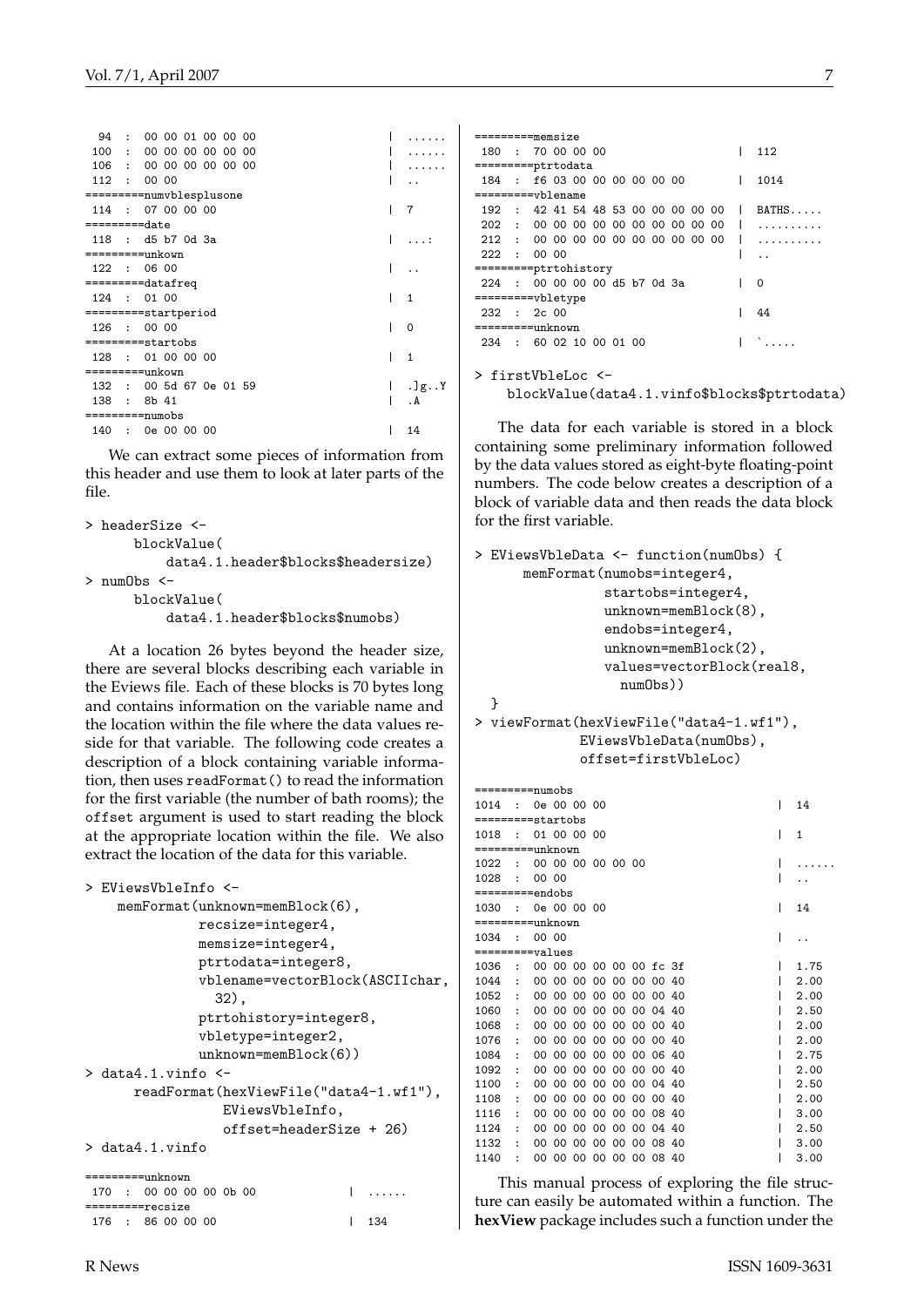<span id="page-7-6"></span>name readEViews(). With this function, we can read in the data set from the Eviews file as follows.

```
> readEViews(hexViewFile("data4-1.wf1"))
```

|                |      |                         |              | Skipping boilerplate variable |
|----------------|------|-------------------------|--------------|-------------------------------|
|                |      |                         |              | Skipping boilerplate variable |
|                |      | BATHS BEDRMS PRICE SQFT |              |                               |
| 1              | 1.75 |                         | 3 199.9 1065 |                               |
| 2              | 2.00 |                         | 3 228.0 1254 |                               |
| 3              | 2.00 |                         | 3 235.0 1300 |                               |
| 4              | 2.50 |                         | 4 285.0 1577 |                               |
| 5              | 2.00 |                         | 3 239.0 1600 |                               |
| 6              | 2.00 |                         | 4 293.0 1750 |                               |
| $\overline{7}$ | 2.75 |                         | 4 285.0 1800 |                               |
| 8              | 2.00 |                         | 4 365.0 1870 |                               |
| 9              | 2.50 |                         | 4 295.0 1935 |                               |
| 10             | 2.00 |                         | 4 290.0 1948 |                               |
| 11             | 3.00 |                         | 4 385.0 2254 |                               |
| 12             | 2.50 |                         | 3 505.0 2600 |                               |
| 13             | 3.00 |                         | 4 425.0 2800 |                               |
| 14             | 3.00 |                         | 4 415.0 3000 |                               |
|                |      |                         |              |                               |

This solution is not the most efficient way to read Eviews files, but the **hexView** package does make it easy to gradually build up a solution, it makes it easy to view the results, and it does provide a way to solve the problem without having to resort to C code.

## **Summary**

The **hexView** package provides functions for viewing the raw byte contents of files. This is useful for exploring a file structure and for demonstrating how information is stored on a computer. More advanced functions make it possible to read quite complex binary formats using only R code.

## **Acknowledgements**

At the heart of the **hexView** package is the readBin() function and the core facilities for working with "raw" binary objects in R code (e.g., rawToChar()); thanks to the R-core member(s) who were responsible for developing those features.

I would also like to thank the anonymous reviewer for useful comments on early drafts of this article.

# **Bibliography**

<span id="page-7-1"></span>*IEEE Standard 754 for Binary Floating-Point Arithmetic*. IEEE computer society, 1985. [4](#page-3-1)

- <span id="page-7-4"></span>R Development Core Team. *R Internals*. R Foundation for Statistical Computing, Vienna, Austria, 2006. URL <http://www.R-project.org>. ISBN 3- 900051-14-3. [5](#page-4-2)
- <span id="page-7-5"></span>R. Ramanathan. *INTRODUCTORY ECONOMET-RICS WITH APPLICATIONS*. Harcourt College, 5 edition, 2002. ISBN 0-03-034342-9. [6](#page-5-1)
- <span id="page-7-3"></span>Wikipedia. External data representation wikipedia, the free encyclopedia, 2006a. URL [http://en.wikipedia.org/w/index.php?](http://en.wikipedia.org/w/index.php?title=External_Data_Representation&oldid=91734878) [title=External\\_Data\\_Representation&oldid=](http://en.wikipedia.org/w/index.php?title=External_Data_Representation&oldid=91734878) [91734878](http://en.wikipedia.org/w/index.php?title=External_Data_Representation&oldid=91734878). [Online; accessed 3-December-2006]. [4](#page-3-1)
- <span id="page-7-2"></span>Wikipedia. IEEE floating-point standard – wikipedia, the free encyclopedia, 2006b. URL [http://en.wikipedia.org/w/index.php?](http://en.wikipedia.org/w/index.php?title=IEEE_floating-point_standard&oldid=89734307) [title=IEEE\\_floating-point\\_standard&oldid=](http://en.wikipedia.org/w/index.php?title=IEEE_floating-point_standard&oldid=89734307) [89734307](http://en.wikipedia.org/w/index.php?title=IEEE_floating-point_standard&oldid=89734307). [Online; accessed 3-December-2006]. [4](#page-3-1)

*Paul Murrell Department of Statistics The University of Auckland New Zealand* [paul@stat.auckland.ac.nz](mailto:paul@stat.auckland.ac.nz)

# **FlexMix: An R Package for Finite Mixture Modelling**

<span id="page-7-0"></span>*by Bettina Grün and Friedrich Leisch*

## **Introduction**

Finite mixture models are a popular method for modelling unobserved heterogeneity or for approximating general distribution functions. They are applied in a lot of different areas such as astronomy, biology, medicine or marketing. An overview on these models with many examples for applications is given in the recent monographs [McLachlan and Peel](#page-12-0) [\(2000\)](#page-12-0) and [Frühwirth-Schnatter](#page-12-1) [\(2006\)](#page-12-1).

Due to this popularity there exist many (standalone) software packages for finite mixture modelling (see [McLachlan and Peel,](#page-12-0) [2000;](#page-12-0) [Wedel and Ka](#page-12-2)[makura,](#page-12-2) [2001\)](#page-12-2). Furthermore, there are several different R packages for fitting finite mixture models available on CRAN. Packages which use the EM algo-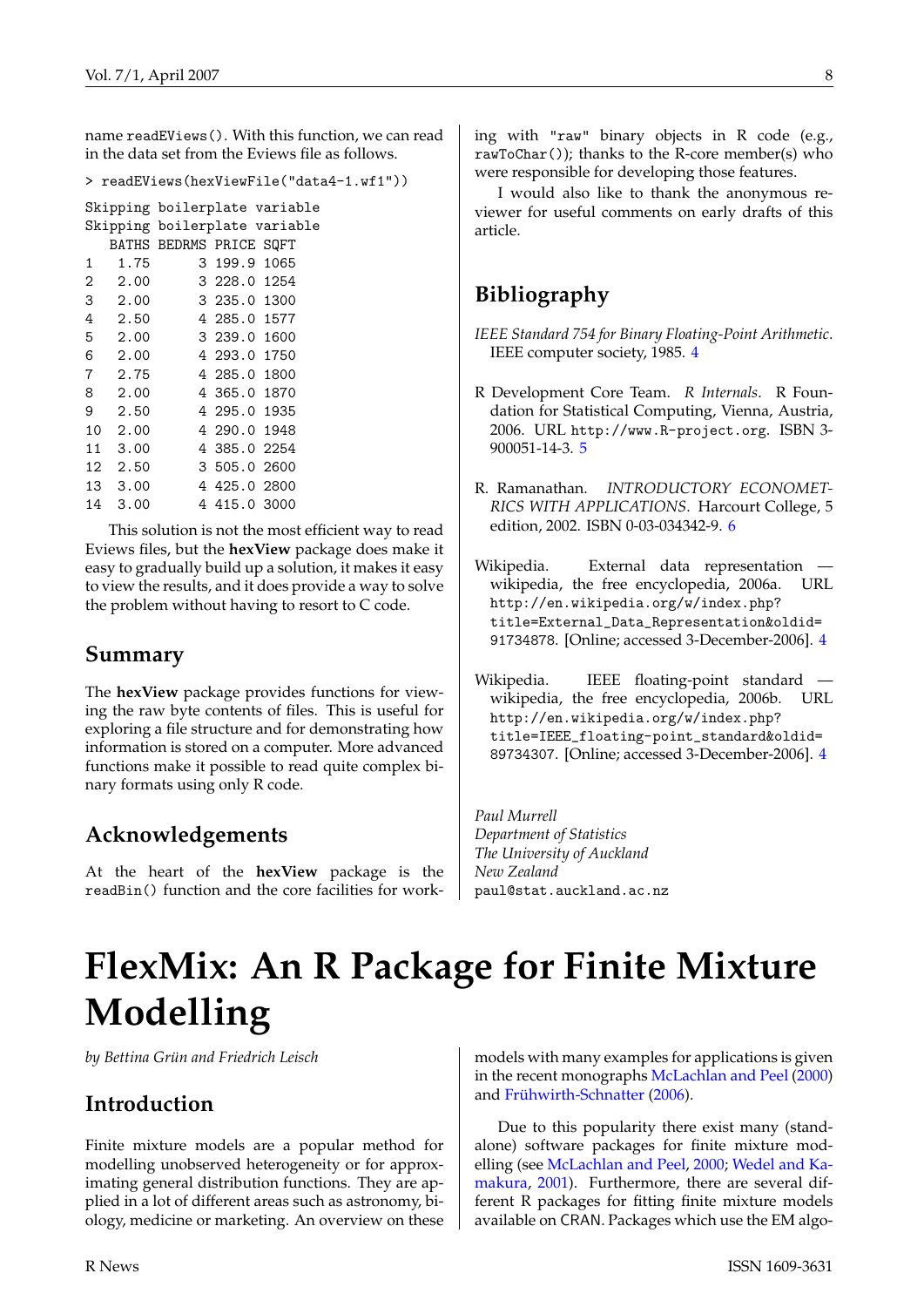<span id="page-8-0"></span>rithm for model estimation are **flexmix**, **fpc**, **mclust**, **mixreg**, **mixtools**, and **mmlcr**. Packages with other model estimation methods are **bayesmix**, **depmix**, **moc**, **vabayelMix** and **wle**. A short description of these packages can be found in the CRAN task view on clustering ([http://cran.at.r-project.](http://cran.at.r-project.org/src/contrib/Views/Cluster.html) [org/src/contrib/Views/Cluster.html](http://cran.at.r-project.org/src/contrib/Views/Cluster.html)).

### **Finite mixture models**

A finite mixture model is given by a convex combination of *K* different components, i.e. the weights of the components are non-negative and sum to one. For each component it is assumed that it follows a parametric distribution or is given by a more complex model, such as a generalized linear model (GLM).

In the following we consider finite mixture densities  $h(\cdot|\cdot)$  with *K* components, dependent variables *y* and (optional) independent variables *x*:

$$
h(\mathbf{y}|\mathbf{x},\mathbf{w},\Theta) = \sum_{k=1}^K \pi_k(\mathbf{w},\mathbf{\alpha}) f(\mathbf{y}|\mathbf{x},\mathbf{\vartheta}_k)
$$

where  $\forall w, \alpha$ :

$$
\pi_k(\boldsymbol{w},\boldsymbol{\alpha}) \geq 0 \, \forall k \quad \wedge \quad \sum_{k=1}^K \pi_k(\boldsymbol{w},\boldsymbol{\alpha}) = 1
$$

and

$$
\boldsymbol{\vartheta}_k \neq \boldsymbol{\vartheta}_l \quad \forall k \neq l.
$$

We assume that the component distributions  $f(\cdot|\cdot)$ are from the same distributional family with component specific parameters  $\pmb{\vartheta}_k.$  The component weights or prior class probabilities  $\pi_k$  optionally depend on the concomitant variables  $w$  and the parameters  $\alpha$ and are modelled through multinomial logit models as suggested for example in [Dayton and Macready](#page-12-3) [\(1988\)](#page-12-3). A similar model class is also described in [McLachlan and Peel](#page-12-0) [\(2000,](#page-12-0) p. 145). The model can be estimated using the EM algorithm (see [Dempster](#page-12-4) [et al.,](#page-12-4) [1977;](#page-12-4) [McLachlan and Peel,](#page-12-0) [2000\)](#page-12-0) for ML estimation or using MCMC methods for Bayesian analysis (see for example [Frühwirth-Schnatter,](#page-12-1) [2006\)](#page-12-1).

A possible extension of this model class is to either have mixtures with components where the parameters of one component are fixed a-priori (e.g. zero-inflated models; [Grün and Leisch,](#page-12-5) [2007b\)](#page-12-5) or to even allow different component specific models (e.g. for modelling noise in the data; [Dasgupta](#page-11-0) [and Raftery,](#page-11-0) [1998\)](#page-11-0).

## **Design principles of FlexMix**

The main reason for the implementation of the package was to allow easy extensibility and to have the possibility for rapid prototyping in order to be able to try out new mixture models. The package was implemented using S4 classes and methods.

The EM algorithm provides a common basis for estimation of a general class of finite mixture models and the package **flexmix** tries to enable the user to exploit this commonness. **flexmix** provides the Estep and takes care of all data handling while the user is supposed to supply the M-step via model drivers for the component-specific model and the concomitant variable model. For the M-step available functions for weighted maximum likelihood estimation can be used as for example glm() for fitting GLMs or multinom() in **MASS** for multinomial logit models.

Currently model drivers are available for model-based clustering of multivariate Gaussian distributions with diagonal or unrestricted variance-covariance matrices (FLXMCmvnorm()) and multivariate Bernoulli and Poisson distributions (FLXMCmvbinary() and FLXMCmvpois()) where the dimensions are mutually independent. **flexmix** does not provide functionality for estimating mixtures of Gaussian distributions with special variancecovariance structures, as this functionality has already been implemented in the R package **mclust** [\(Fraley and Raftery,](#page-12-6) [2006\)](#page-12-6).

For mixtures of regressions the Gaussian, binomial, Poisson and gamma distribution can be specified (FLXMRglm()). If some parameters are restricted to be equal over the components the model driver FLXMRglmfix() can be used. Zero-inflated Poisson and binomial regression models can be fitted using FLXMRziglm(). For an example of zero-inflated models see example("FLXMRziglm"). For the concomitant variable models either constant component weights (default) can be used or multinomial logit models (FLXPmultinom()) can be fitted.

Estimation problems can occur if the components become too small during the EM algorithm. In order to avoid these problems a minimum size can be specified for each component. This is especially important for finite mixtures of multivariate Gaussian distributions where full variance-covariance matrices are estimated for each component.

Further details on the implementation and the design principles as well as exemplary applications of the package can be found in the accompanying vignettes "flexmix-intro" which is an updated version of [Leisch](#page-12-7) [\(2004\)](#page-12-7) and "regression-examples" and in [Grün and Leisch](#page-12-8) [\(2007a\)](#page-12-8). Note that this article uses the new version 2.0 of the package, where the names of some driver functions have changed compared with older versions of **flexmix**.

## **Exemplary applications**

In the following we present two examples for using the package. The first example demonstrates modelbased clustering, i.e., mixtures without independent variables, and the second example gives an application for fitting mixtures of generalized linear regres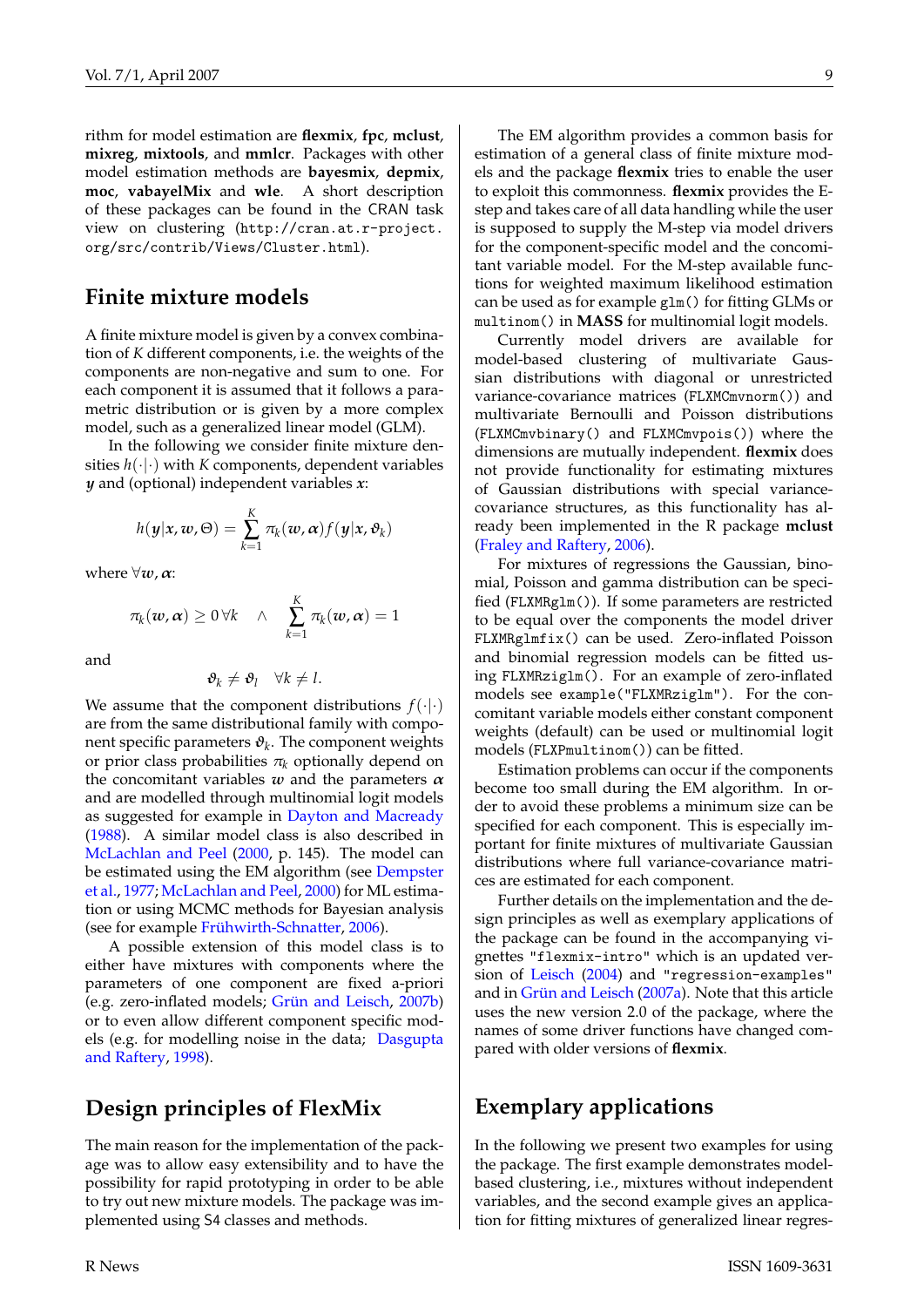<span id="page-9-1"></span>sion models.

#### **Model-based clustering**

The following dataset is taken from [Edwards and Al](#page-12-9)[lenby](#page-12-9) [\(2003\)](#page-12-9) who refer to the Simmons Study of Media and Markets. It contains all households which used any whiskey brand during the last year and provides a binary incidence matrix on their brand use for 21 whiskey brands during this year. This means only the information on the different brands used in a household is available.

We first load the package and the dataset. The whiskey dataset contains observations from 2218 households. The relative frequency of usage for each brand is given in Figure [1.](#page-9-0) Additional information is available for the brands indicating the type of whiskey: blend or single malt.

```
R> library("flexmix")
R> data("whiskey")
R> set.seed(1802)
```


<span id="page-9-0"></span>Figure 1: Relative frequency of the whiskey brands.

We fit a mixture of binomial distributions to the dataset where the variables in each component specific models are assumed to be independent. The EM algorithm is repeated nrep = 3 times using random initialization, i.e. each observation is assigned to one component with an a-posteriori probability of 0.9 and 0.1 otherwise and the component is selected with equal probability.

```
R wh_mix \leq stepFlexmix(Incidence \degree 1,
+ weights = ~ Freq, data = whiskey,
    model = FLXMCmvbinary(truncated = TRUE),
+ control = list(minprior = 0.005),
```

```
k = 1:7, nrep = 3)
```
Model-based clustering uses no explanatory variables, hence the right hand side of the formula Incidence ~ 1 is constant. The model driver is FLXMCmvbinary() with argument truncated = TRUE, as the number of non-users is not available and a truncated likelihood is maximized in each M-step again using the EM-algorithm. We vary the number of components for  $k = 1:7$ . The best solution with respect to the log-likelihood for each of the different numbers of components is returned in an object of class "stepFlexmix". The control argument can be used to control the fitting with the EM algorithm. With minprior the minimum relative size of the components is specified, components falling below this threshold are removed during the EM algorithm.

The dataset contains only the unique binary patterns observed with the corresponding frequency. We use these frequencies for the weights argument instead of transforming the dataset to have one row for each observation. The use of a weights argument allows to use only the number of unique observations for fitting, which can substantially reduce the size of the model matrix and hence speed up the estimation process. For this dataset this means that the model matrix has 484 instead of 2218 rows.

Model selection can be made using information criteria, as for example the BIC (see [Fraley and](#page-12-10) [Raftery,](#page-12-10) [1998\)](#page-12-10). For this example the BIC suggests a mixture with 5 components:

```
R > BIC(\n<sub>wh-mix</sub>)
```

```
1 2 3 4
27705.1 26327.6 25987.7 25683.2
     5 6 7
25647.0 25670.3 25718.6
R> wh_best <- getModel(wh_mix, "BIC")
R> wh_best
Ca11:stepFlexmix(Incidence ~ 1,
   weights = \tilde{r}Freq, data = whiskey,
   model = FLXMCmvbinary(truncated = TRUE),
   control = list(min = 0.005),
   k = 5, nrep = 3)
Cluster sizes:
```
1 2 3 4 5 283 791 953 25 166

convergence after 180 iterations

The estimated parameters can be inspected using accessor functions such as prior() or parameters().

```
R> prior(wh_best)
```
[1] 0.1421343 0.3303822 [3] 0.4311072 0.0112559 [5] 0.0851203

R> parameters(wh\_best, component=4:5)[1:2,]

```
Comp.4
center.Singleton 0.643431
center.Knockando 0.601124
                      Comp.5
center.Singleton 2.75013e-02
center.Knockando 1.13519e-32
```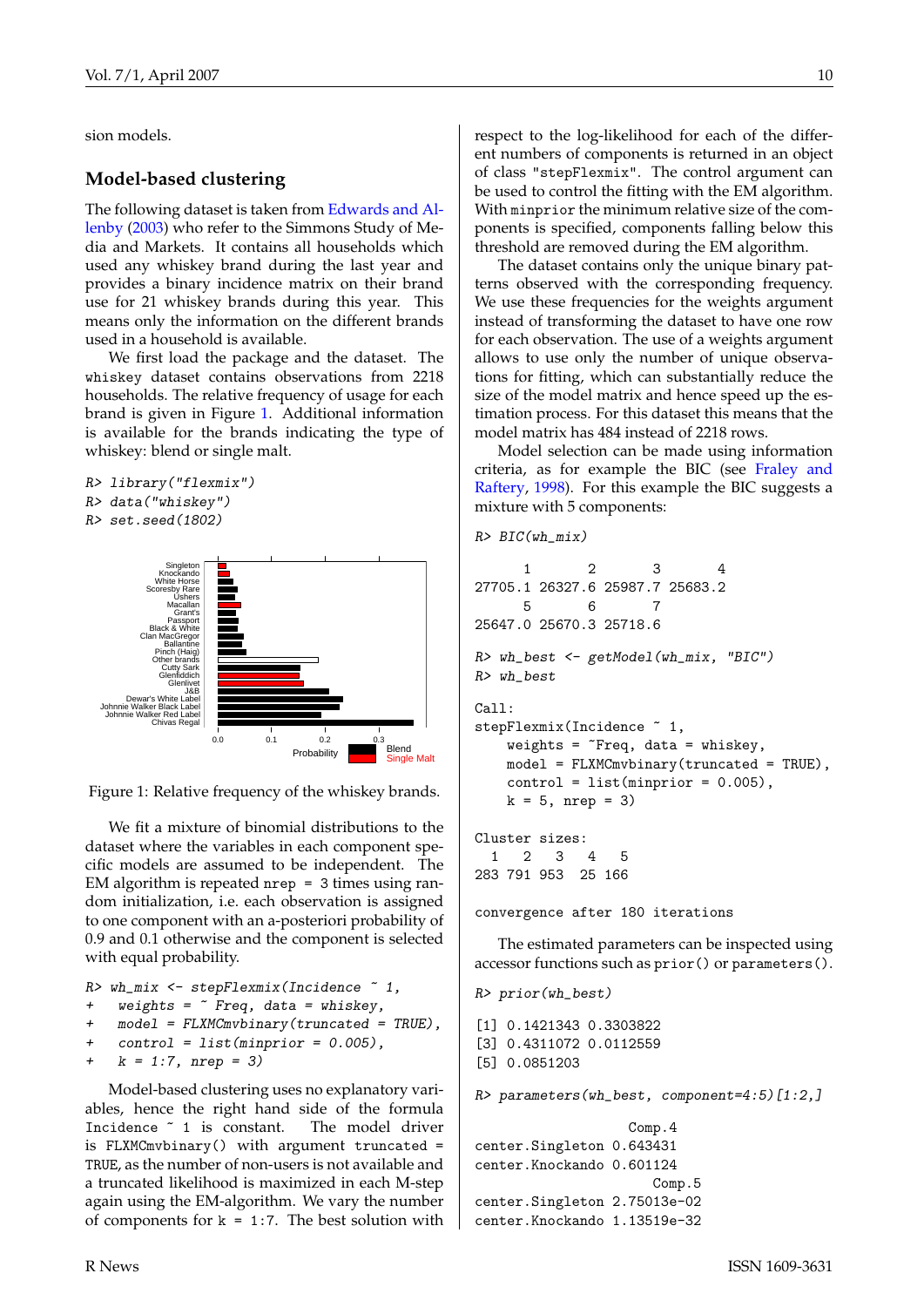<span id="page-10-3"></span>

<span id="page-10-0"></span>Figure 2: Estimated probability of usage for the whiskey brands for each component.

The fitted parameters of the mixture for each component are given in Figure [2.](#page-10-0) It can be seen that component 4 (1.1% of the households) contains the households which bought the greatest number of different brands and all brands to a similar extent. Households from component 5 (8.5%) also buy a wide range of whiskey brands, but tend to avoid single malts. Component 3 (43.1%) has a similar usage pattern as component 5 but buys less brands in general. Component 1 (14.2%) seems to favour single malt whiskeys and component 2 (33%) is especially fond of other brands and tends to avoid Johnnie Walker Black Label.

#### **Mixtures of regressions**

The patent data given in [Wang et al.](#page-12-11) [\(1998\)](#page-12-11) includes 70 observations on patent applications, R&D spending and sales in millions of dollar from pharmaceutical and biomedical companies in 1976 taken from the National Bureau of Economic Research R&D Masterfile. The data is given in Figure [3.](#page-10-1)



<span id="page-10-1"></span>Figure 3: Patent dataset.

The model which is chosen as the best in [Wang](#page-12-11) [et al.](#page-12-11) [\(1998\)](#page-12-11) is a finite mixture of three Poisson regression models with Patents as dependent variable, the logarithmized R&D spending lgRD as independent variable and the R&D spending per sales RDS as concomitant variable. This model can be fitted in R with the component-specific model driver FLXMRglm()

which allows fitting of finite mixtures of GLMs. As concomitant variable model driver FLXPmultinom() is used for a multinomial logit model where the posterior probabilities are the dependent variables.

R> data("patent") R> pat\_mix <- flexmix(Patents ~ lgRD,  $k = 3$ , data = patent,  $m \circ d = FLNMRg/m(fami]v = "poisson")$ 

+ concomitant = FLXPmultinom(~RDS))

The observed values together with the fitted values for each component are given in Figure [4.](#page-10-2) The coloring and characters used for plotting the observations are according to the component assignment using the maximum a-posteriori probabilities, which are obtained using cluster(pat\_mix).



<span id="page-10-2"></span>Figure 4: Patent data with fitted values for each component.

In Figure [5](#page-11-1) a rootogram of the posterior probabilities of the observations is given. This is the default plot of the "flexmix" objects returned by the fitting function. It can be used for arbitrary mixture models and indicates how well the observations are clustered by the mixture. For ease of interpretation the observations with a-posteriori probability less than eps= $10^{-4}$  are omitted as otherwise the peak at zero would dominate the plot. The observations where the a-posteriori probability is largest for the third component are colored differently. The plot is generated using the following command.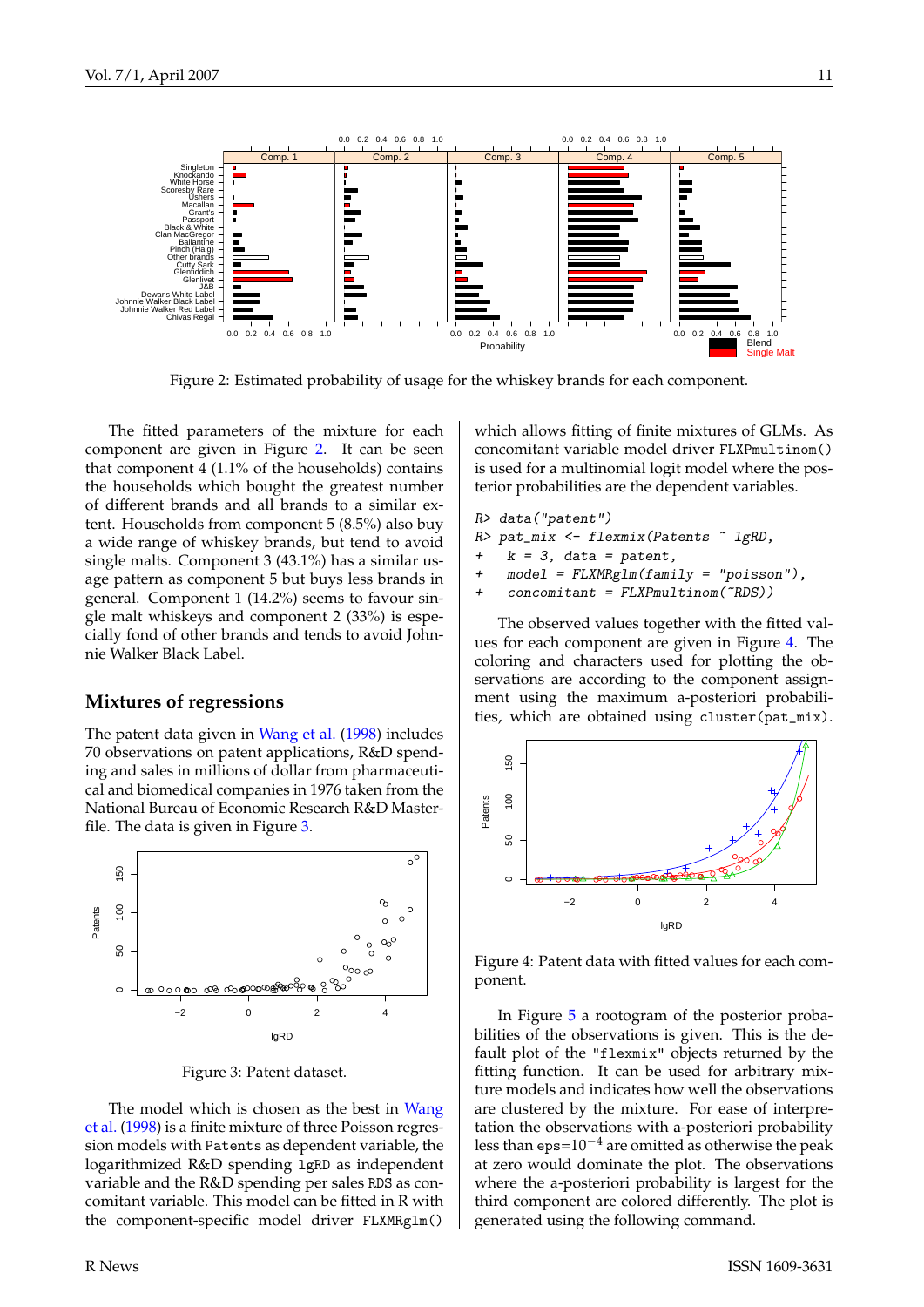#### <span id="page-11-3"></span> $R$ > plot(pat\_mix, mark = 3)

The posteriors of all three components have modes at 0 and 1, indicating well-separated clusters [\(Leisch,](#page-12-7) [2004\)](#page-12-7). Note that the object returned by the plot function is of class "trellis", and that the plot itself is produced by the corresponding show() method [\(Sarkar,](#page-12-12) [2002\)](#page-12-12).



<span id="page-11-1"></span>

Further details of the fitted mixture can be obtained with refit() which returns the fitted values together with approximate standard deviations and significance tests, see Figure [6.](#page-12-13) The standard deviations are only approximative because they are determined separately for each component and it is not taken into account that the components have been estimated simultaneously. In the future functionality to determine the standard deviations using either the full Hesse matrix or the parametric bootstrap shall be provided.

The estimated coefficients are given in Figure [7.](#page-11-2) The black lines indicate the (approximative) 95% confidence intervals. This is the default plot for the objects returned by refit() and is obtained with the following command.

#### $R$ > plot(refit(pat\_mix), bycluster = FALSE)

The argument bycluster indicates if the clusters/components or the different variables are used as conditioning variables for the panels.



<span id="page-11-2"></span>Figure 7: Estimated coefficients of the component specific models with corresponding 95% confidence intervals.

The plot indicates that the estimated coefficients

vary between all components even though the coefficients for lgRD are similar for the first and third component. A smaller model where these coefficients are restricted to be equal can be fitted using the model driver FLXMRglmfix(). The EM algorithm can be initialized in the original solution using the estimated posterior probabilities for the cluster argument. As in this case the first and third component are restricted to have the same coefficient for lgRD, the posteriors of the fitted mixture are used for initialization after reordering the components to have these two components next to each other. The modified model is compared to the original model using the BIC.

```
R> Model_2 <- FLXMRglmfix(family = "poisson",
+ nested = list(k = c(1,2)),
      formula = \lceil \text{lgRD} \rceil)R > Post_1 \leftarrow posterior(pat_mix)[c(2,1,3)]R> pat_mix2 <- flexmix(Patents ~ 1,
    concomitant = FLXPmultinom("RDS),
    data = patent, cluster = Post_1,+ model = Model_2)
R > c(M_1 = BIC(pat_mix), M_2 = BIC(pat_mix2))M_1 M_2437.836 445.243
```
In this example, the original model is preferred by the BIC.

#### **Summary**

**flexmix** provides infrastructure for fitting finite mixture models with the EM algorithm and tools for model selection and model diagnostics. We have shown the application of the package for modelbased clustering as well as for fitting finite mixtures of regressions.

In the future we want to implement new model drivers, e.g., for generalized additive models with smooth terms, as well as to extend the tools for model selection, diagnostics and model validation. Additional functionality will be added which allows to fit mixture models with different component specific models. The implementation of zero-inflated models has been a first step in this direction.

## **Acknowledgments**

This research was supported by the Austrian Science Foundation (FWF) under grant P17382.

## **Bibliography**

<span id="page-11-0"></span>A. Dasgupta and A. E. Raftery. Detecting features in spatial point processes with clutter via modelbased clustering. *Journal of the American Statistical Association*, 93(441):294–302, March 1998. [9](#page-8-0)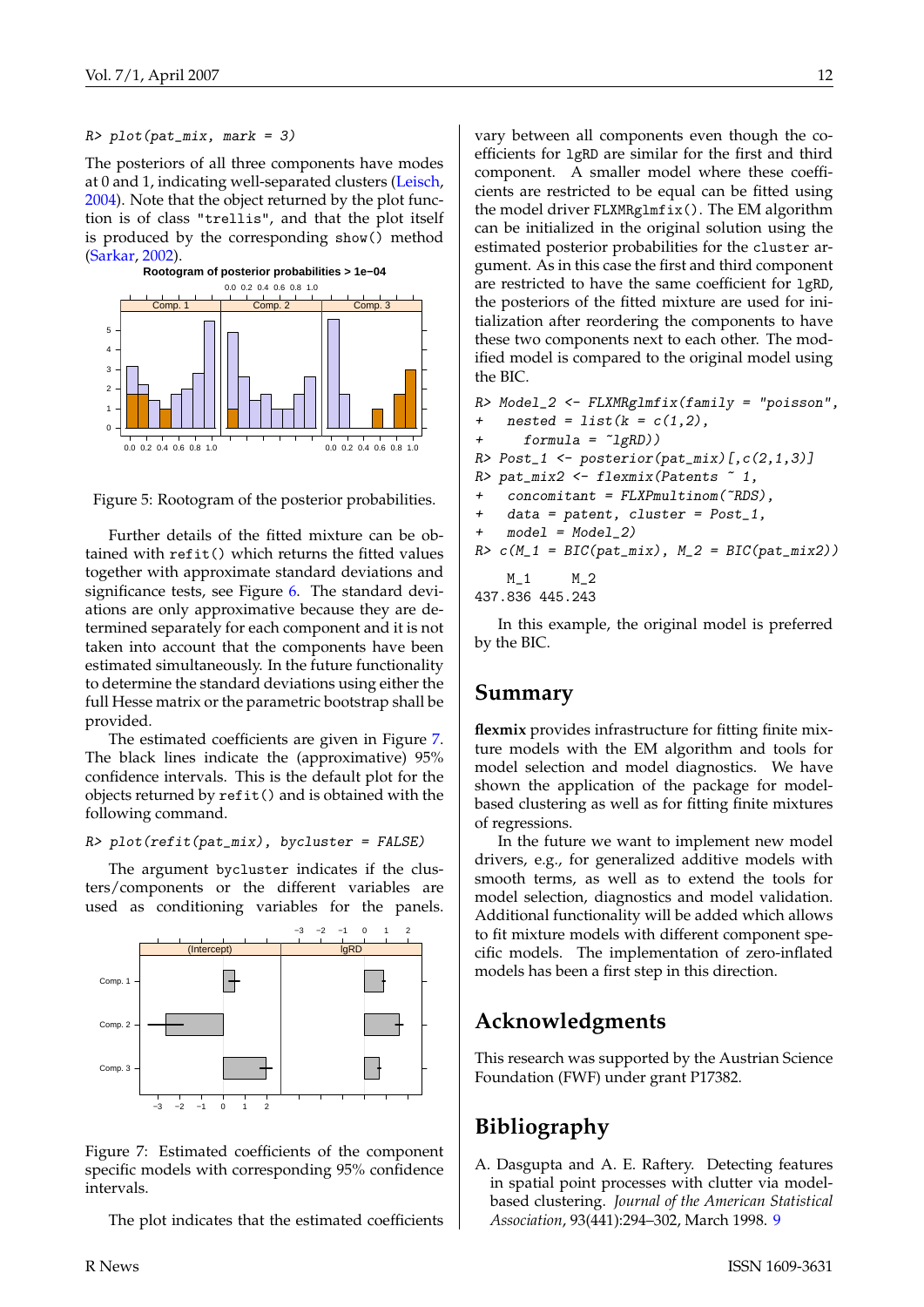```
R> refit(pat_mix)
Call:
refit(pat_mix)
Number of components: 3
$Comp.1
           Estimate Std. Error z value Pr(>|z|)
(Intercept) 0.50819 0.12366 4.11 3.96e-05 ***
lgRD 0.87976 0.03328 26.43 < 2e-16 ***
---
Signif. codes: 0 '***' 0.001 '**' 0.01 '*' 0.05 '.' 0.1 ' ' 1
$Comp.2
           Estimate Std. Error z value Pr(>|z|)
(Intercept) -2.6368 0.4043 -6.522 6.95e-11 ***
lgRD 1.5866 0.0899 17.648 < 2e-16 ***
---
Signif. codes: 0 '***' 0.001 '**' 0.01 '*' 0.05 '.' 0.1 ' ' 1
$Comp.3
           Estimate Std. Error z value Pr(>|z|)
(Intercept) 1.96217 0.13968 14.05 <2e-16 ***
lgRD 0.67190 0.03572 18.81 <2e-16 ***
---
Signif. codes: 0 '***' 0.001 '**' 0.01 '*' 0.05 '.' 0.1 ' ' 1
```
<span id="page-12-13"></span>Figure 6: Details of the fitted mixture model for the patent data.

- <span id="page-12-3"></span>C. M. Dayton and G. B. Macready. Concomitantvariable latent-class models. *Journal of the American Statistical Association*, 83(401):173–178, March 1988. [9](#page-8-0)
- <span id="page-12-4"></span>A. P. Dempster, N. M. Laird, and D. B. Rubin. Maximum likelihood from incomplete data via the EMalgorithm. *Journal of the Royal Statistical Society B*, 39:1–38, 1977. [9](#page-8-0)
- <span id="page-12-9"></span>Y. D. Edwards and G. M. Allenby. Multivariate analysis of multiple response data. *Journal of Marketing Research*, 40:321–334, August 2003. [10](#page-9-1)
- <span id="page-12-10"></span>C. Fraley and A. E. Raftery. How many clusters? which clustering method? answers via modelbased cluster analysis. *The Computer Journal*, 41(8): 578–588, 1998. [10](#page-9-1)
- <span id="page-12-6"></span>C. Fraley and A. E. Raftery. MCLUST version 3 for R: Normal mixture modeling and model-based clustering. Technical Report 504, University of Washington, Department of Statistics, September 2006. [9](#page-8-0)
- <span id="page-12-1"></span>S. Frühwirth-Schnatter. *Finite Mixture and Markov Switching Models*. Springer Series in Statistics. Springer, New York, 2006. ISBN 0-387-32909-9. [8,](#page-7-6) [9](#page-8-0)
- <span id="page-12-8"></span>B. Grün and F. Leisch. Fitting finite mixtures of generalized linear regressions in R. *Computational Statistics & Data Analysis*, 2007a. Accepted for publication. [9](#page-8-0)
- <span id="page-12-5"></span>B. Grün and F. Leisch. Flexmix 2.0: Finite mixtures with concomitant variables and varying and fixed effects. *Submitted for publication*, 2007b. [9](#page-8-0)
- <span id="page-12-7"></span>F. Leisch. FlexMix: A general framework for finite mixture models and latent class regression in R. *Journal of Statistical Software*, 11(8), 2004. URL <http://www.jstatsoft.org/v11/i08/>. [9,](#page-8-0) [12](#page-11-3)
- <span id="page-12-0"></span>G. J. McLachlan and D. Peel. *Finite Mixture Models*. Wiley, 2000. [8,](#page-7-6) [9](#page-8-0)
- <span id="page-12-12"></span>D. Sarkar. Lattice. *R News*, 2(2):19–23, June 2002. URL <http://CRAN.R-project.org/doc/Rnews/>. [12](#page-11-3)
- <span id="page-12-11"></span>P. Wang, I. M. Cockburn, and M. L. Puterman. Analysis of patent data — A mixed-Poisson-regressionmodel approach. *Journal of Business & Economic Statistics*, 16(1):27–41, 1998. [11](#page-10-3)
- <span id="page-12-2"></span>M. Wedel and W. A. Kamakura. *Market Segmentation — Conceptual and Methodological Foundations*. Kluwer Academic Publishers, second edition, 2001. ISBN 0-7923-8635-3. [8](#page-7-6)

*Bettina Grün Technische Universität Wien, Austria* [Bettina.Gruen@ci.tuwien.ac.at](mailto:Bettina.Gruen@ci.tuwien.ac.at)

*Friedrich Leisch Ludwig-Maximilians-Universität München, Germany* [Friedrich.Leisch@R-project.org](mailto:Friedrich.Leisch@R-project.org)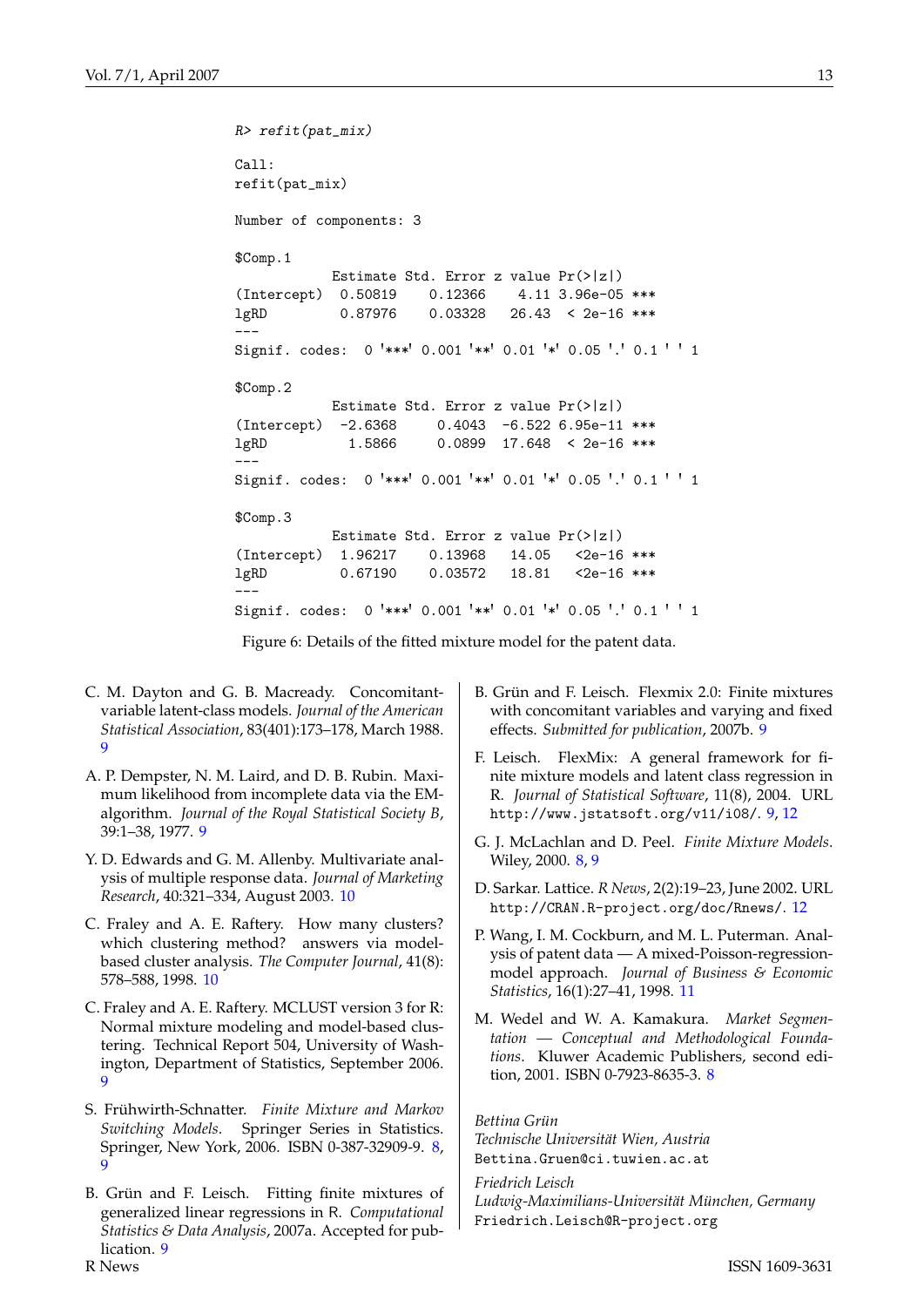# <span id="page-13-2"></span>**Using R to Perform the AMMI Analysis on Agriculture Variety Trials**

<span id="page-13-0"></span>*by Andrea Onofri & Egidio Ciriciofolo*

## **Introduction**

Field agricultural experiments are generally planned to evaluate the actual effect produced by manmade chemical substances or human activities on crop yield and quality, environmental health, farmers' income and so on. Field experiments include the testing of new and traditional varieties (genotypes), fertilizers (types and doses), pesticides (types and doses) and cultural practices. With respect to greenhouse or laboratory experiments, field trials are much more strongly subjected to environmental variability that forces researchers into repeating experiments across seasons and/or locations. A significant 'treatment x environment' interaction may introduce some difficulties in exploring the dataset, summarizing results and determining which treatment (genotype, herbicide, pesticide...) was the best.

In such conditions, the AMMI (Additive Main effect Multiplicative Interaction) analysis has been proposed as an aid to visualize the dataset and explore graphically its pattern and structure [\(Gollob,](#page-18-0) [1968;](#page-18-0) [Zobel et al.,](#page-18-1) [1988\)](#page-18-1); this technique has received a particular attention from plant breeders (see for example [Abamu and Alluri,](#page-18-2) [1998;](#page-18-2) [Annichiarico et al.,](#page-18-3) [1995;](#page-18-3) [Annichiarico,](#page-18-4) [1997;](#page-18-4) [Ariyo,](#page-18-5) [1998\)](#page-18-5) and recently it has been stated as superior to other similar techniques, such as the GGE [\(Gauch,](#page-18-6) [2006\)](#page-18-6). Unfortunately, such technique is not yet very well exploited by agricultural scientists, who often prefer a more traditional approach to data analysis, based on ANOVA and multiple comparison testing. Without disregarding the importance of such an approach, one cannot deny that sometimes this does not help unveil the underlying structure of experimental data, which may be more important than hypothesis testing, especially at the beginning of data analyses (Exploratory Data Analysis; [NIST/SEMATECH,](#page-18-7) [2004\)](#page-18-7) or at the very end, when graphs have to be drawn for publication purposes.

To make more widespread the acceptance and the use of such powerful tool within agronomists, it is necessary to increase the availability of both practical information on how to perform and interpret an AMMI analysis and simple software tools that give an easily understandable output, aimed at people with no specific and deep statistical training, such as students and field technicians.

The aim of this paper was to show how R can be easily used to perform an AMMI analysis and produce 'biplots', as well as to show how these tools can be very useful within variety trials in agriculture.

## **Some basic statistical aspects**

The AMMI analysis combines the ANalysis OF VAriance (ANOVA) and the Singular Value Decomposition (SVD) and it has been explained in detail by [Gol](#page-18-0)[lob](#page-18-0) [\(1968\)](#page-18-0). If we specifically refer to a variety trial, aimed at comparing the yield of several genotypes in several environments (years and/or locations), the ANOVA partitions the total sum of squares into two main effects (genotypes and environments) plus the interaction effect (genotypes x environments). This latter effect may be obtained by taking the observed averages for each 'genotype x environment' combination and doubly-centering them (i.e., subtracting to each data the appropriate genotype and environment means and adding back the grand mean). The interaction effect is arranged on a two-way matrix  $\gamma$ (one row for each genotype and one column for each environment) and submitted to SVD, as follows:

$$
\gamma = \sum_{i=1}^{r} \lambda_i \cdot g_{ik} \cdot e_{ij} \tag{1}
$$

<span id="page-13-1"></span>where *r* is the rank of  $\gamma$ ,  $\lambda_i$  is the singular value for principal component *i*, *gik* is the eigenvector score for genotype *k* and Principal Component (PC) *i* (left singular vector), while  $e_{ij}$  is the eigenvector score for environment *j* and PC *i* (right singular vector). If PC scores are multiplied by the square root of the singu-lar value, equation [1](#page-13-1) is transformed into:

$$
\gamma = \sum_{i=1}^{r} \left( \lambda_i^{0.5} \cdot g_{ik} \right) \left( \lambda_i^{0.5} \cdot e_{ij} \right) = \sum_{i=1}^{r} G_{ik} \cdot E_{ij} \qquad (2)
$$

In this way the additive interaction in the ANOVA model is obtained by multiplication of genotype PC scores by environment PC scores, appropriately scaled. If a reduced number of PCs is used  $(r = 1 \text{ or } 2$ , typically) a dimensionality reduction is achieved with just a small loss in the descriptive ability of the model. This makes it possible to plot the interaction effect, via the PC scores for genotypes and environments. Such graphs are called biplots, as they contain two kinds of data; typically, a AMMI1 and a AMMI2 biplots are used: the AMMI1 biplot has main effects (average yields for genotypes and environments) on the x-axis and PC1 scores on the yaxis, while the AMMI2 biplot has PC1 scores on the x-axis and PC2 scores on the y-axis.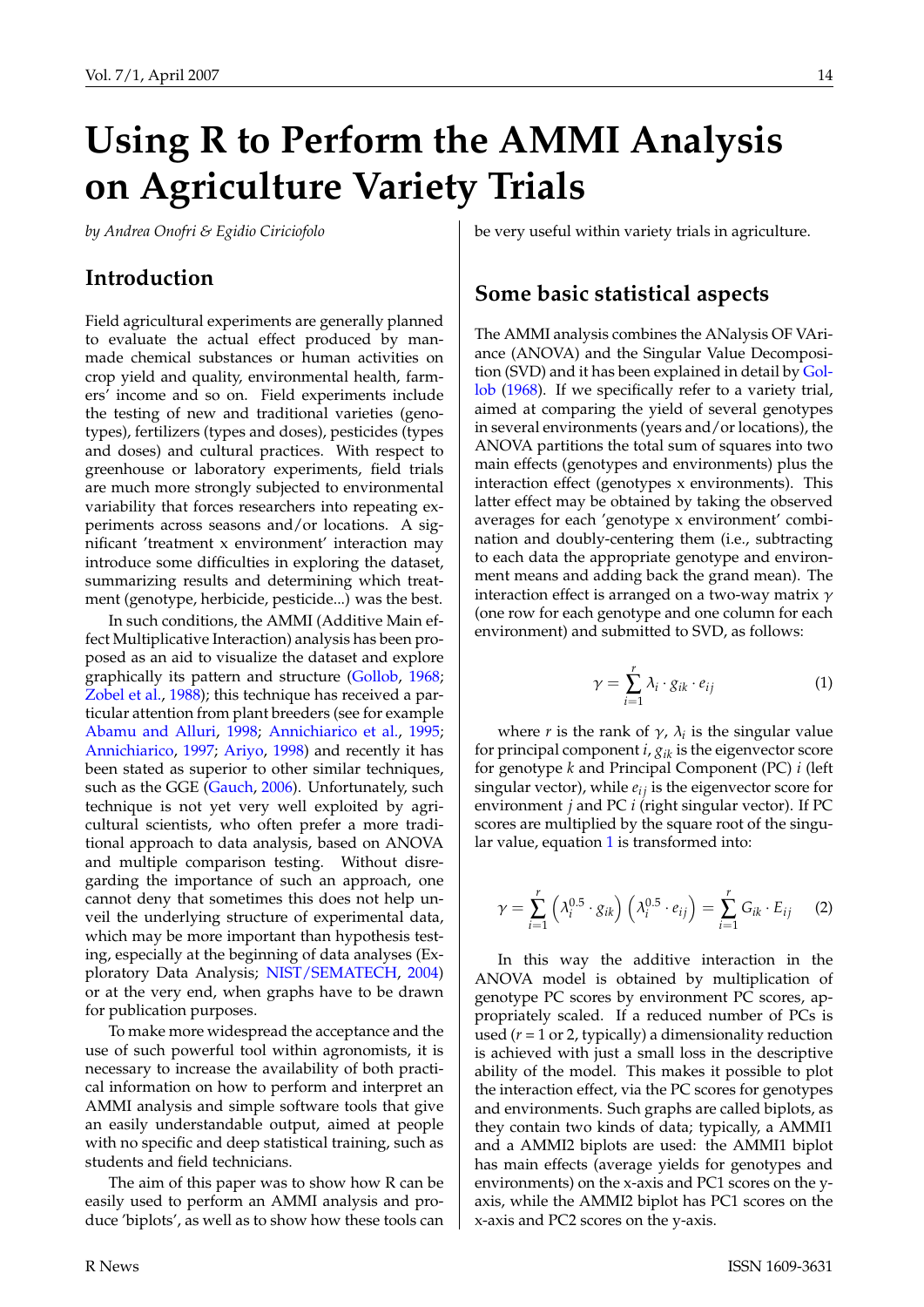<span id="page-14-0"></span>

|                 | ັ    |      |      |      | $\overline{ }$<br>╯ |      |      |         |
|-----------------|------|------|------|------|---------------------|------|------|---------|
| Genotype        | 1996 | 1997 | 1998 | 1999 | 2000                | 2001 | 2002 | Average |
| <b>COLOSSEO</b> | 6.35 | 6.46 | 6.70 | 6.98 | 6.44                | 7.07 | 4.90 | 6.41    |
| <b>CRESO</b>    | 5.60 | 6.09 | 6.13 | 7.13 | 6.08                | 6.45 | 4.33 | 5.97    |
| <b>DUILIO</b>   | 5.64 | 8.06 | 7.15 | 7.99 | 5.18                | 7.88 | 4.24 | 6.59    |
| GRAZIA          | 6.26 | 6.74 | 6.35 | 6.84 | 4.75                | 7.30 | 4.34 | 6.08    |
| <b>IRIDE</b>    | 6.04 | 7.72 | 6.39 | 7.99 | 6.05                | 7.71 | 4.96 | 6.70    |
| <b>SANCARLO</b> | 5.70 | 6.77 | 6.81 | 7.41 | 5.66                | 6.67 | 4.50 | 6.22    |
| <b>SIMETO</b>   | 5.08 | 7.19 | 6.44 | 7.07 | 4.82                | 7.55 | 3.34 | 5.93    |
| <b>SOLEX</b>    | 6.14 | 6.39 | 6.44 | 6.87 | 5.45                | 7.52 | 4.79 | 6.23    |
| Average         | 5.85 | 6.93 | 6.55 | 7.29 | 5.55                | 7.27 | 4.42 | 6.27    |

<span id="page-14-3"></span>Table 1: Field averages (three replicates) for six genotypes compared in seven years.

### **The dataset**

To show how the AMMI analysis can be easily performed with R, we will use a dataset obtained from a seven-years field trial on durum wheat, carried out from 1996 to 2003 in central Italy, on a randomised block design with three replicates. For the present analysis, eight genotypes were chosen, as they were constantly present throughout the years (Colosseo, Creso, Duilio, Grazia, Iride, Sancarlo, Simeto, Solex). Yield data referred to the standard humidity content of 13% (Tab. [1\)](#page-14-0) have been previously published in [Belocchi et al.](#page-18-8) [\(2003\)](#page-18-8), [Ciriciofolo et al.](#page-18-9) [\(2002\)](#page-18-9); [Ciri](#page-18-10)[ciofolo et al.](#page-18-10) [\(2001\)](#page-18-10); [Desiderio et al.](#page-18-11) [\(2000\)](#page-18-11), [Desiderio](#page-18-12) [et al.](#page-18-12) [\(1999\)](#page-18-12), [Desiderio et al.](#page-18-13) [\(1998\)](#page-18-13), [Desiderio et al.](#page-18-14) [\(1997\)](#page-18-14). The interaction matrix (which is submitted to SVD) is given in table [2.](#page-14-1)

### **The AMMI with R**

<span id="page-14-2"></span>To perform the AMMI analysis, an R function was defined, as shown on page [17.](#page-14-2)

The AMMI() function requires as inputs a vector of genotype codes (factor), a vector of environment codes (factor), a vector of block codes (factor) and a vector of yields (numerical). PC is the number of PCs to be considered (set to 2 by default) and biplot is the type of biplot to be drown (1 for AMM1 and 2 for AMMI2). It should be noted that the script is very elementary and that it does not use any difficult function or programming construct. It was simply coded

by translating the algebraic procedure proposed by [Gollob](#page-18-0) [\(1968\)](#page-18-0) into R statements, which is a very easy task, even without a specific programming training. Wherever possible, built-in R functions were used, to simplify the coding process and to facilitate the adaptation of the script to other kinds of AMMI models.

The first part uses the function tapply() to calculate some descriptive statistics, such as genotype means, environment means and 'genotype x environment' means, which are all included in the final output.

The second part uses the function aov() to perform the ANOVA by using a randomised block design repeated in different environments with a different randomisation in each environment [\(LeClerg](#page-18-15) [et al.,](#page-18-15) [1962\)](#page-18-15). The interaction matrix  $\gamma$  is calculated by using the function model.tables() applied to the output of the function  $aov()$ ; the way the R script is coded, the interaction matrix is actually the transpose of the matrix shown in table [2,](#page-14-1) but this does not change much in terms of the results. The interaction matrix is then submitted to SVD, by using the builtin R function svd().

The significant PCs are assessed by a series of F tests as shown by [Zobel et al.](#page-18-1) [\(1988\)](#page-18-1) and PC scores, genotype means and environment means are used to produce biplots, by way of the functions plot() and points().

|                 | Table 2: Interaction effects for the dataset in table 1. |         |         |         |         |         |         |  |
|-----------------|----------------------------------------------------------|---------|---------|---------|---------|---------|---------|--|
| Genotype        | 1996                                                     | 1997    | 1998    | 1999    | 2000    | 2001    | 2002    |  |
| <b>COLOSSEO</b> | 0.35                                                     | $-0.62$ | 0.00    | $-0.45$ | 0.74    | $-0.34$ | 0.33    |  |
| <b>CRESO</b>    | 0.04                                                     | $-0.54$ | $-0.13$ | 0.14    | 0.82    | $-0.52$ | 0.20    |  |
| <b>DUILIO</b>   | $-0.54$                                                  | 0.80    | 0.28    | 0.38    | $-0.70$ | 0.29    | $-0.51$ |  |
| <b>GRAZIA</b>   | 0.60                                                     | $-0.01$ | $-0.02$ | $-0.27$ | $-0.62$ | 0.21    | 0.10    |  |
| <b>IRIDE</b>    | $-0.24$                                                  | 0.37    | $-0.59$ | 0.28    | 0.07    | 0.01    | 0.11    |  |
| SANCARLO        | $-0.10$                                                  | $-0.11$ | 0.31    | 0.17    | 0.16    | $-0.55$ | 0.12    |  |
| <b>SIMETO</b>   | $-0.43$                                                  | 0.60    | 0.23    | 0.13    | $-0.40$ | 0.62    | $-0.75$ |  |
| <b>SOLEX</b>    | 0.33                                                     | $-0.50$ | $-0.07$ | $-0.38$ | -0.07   | 0.29    | 0.40    |  |

<span id="page-14-1"></span>Table 2: Interaction effects for the dataset in table [1.](#page-14-0)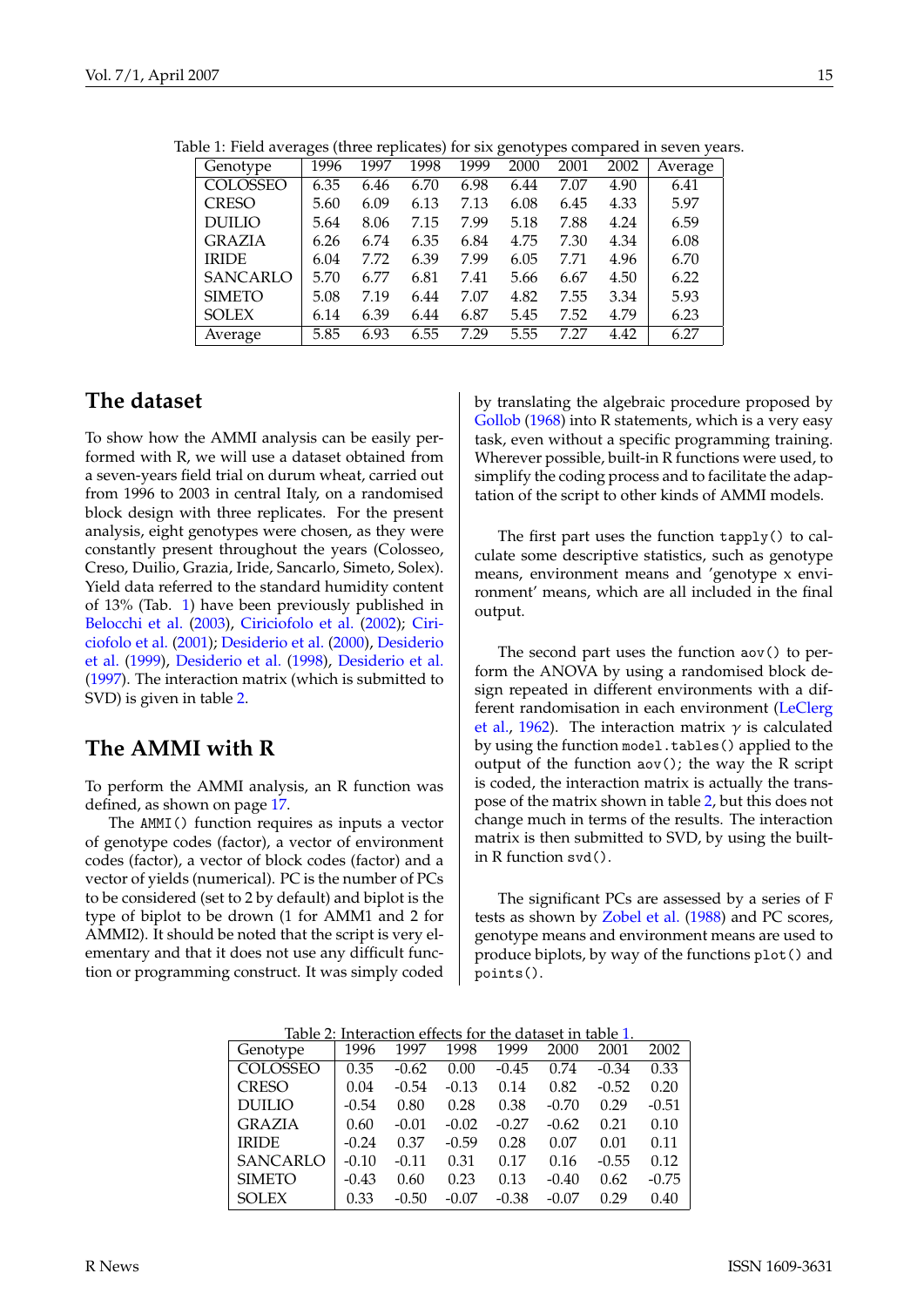```
$Additive_ANOVA
                      Df Sum Sq Mean Sq F value Pr(>F)
Environments 6 159.279 26.547 178.3996 < 2.2e-16 ***
Genotypes 7 11.544 1.649 11.0824 2.978e-10 ***
Blocks(Environments) 14 3.922 0.280 1.8826 0.03738 *
Environments x Genotypes 42 27.713 0.660 4.4342 6.779e-10 ***
Residuals 98 14.583 0.149
---
Signif. codes: 0 '***' 0.001 '**' 0.01 '*' 0.05 '.' 0.1 ' ' 1
$Mult_Interaction
    Effect SS DF MS F Prob.
1 PC1 18.398624 12 1.5332187 10.303612 7.958058e-13
2 PC2 5.475627 10 0.5475627 3.679758 3.339881e-04
3 PC3 1.961049 8 0.2451311 1.647342 1.212529e-01
4 Residuals 1.877427 12 0.1564522 1.051398 4.094193e-01
$Environment_scores
          PC1 PC2 PC3
1996 0.4685599 -0.62599974 0.01665148
1997 -0.8859669 0.21085535 -0.19553672
1998 -0.1572887 -0.00567589 0.80162642
1999 -0.3139136 0.51881710 -0.13286326
2000 0.8229290 0.59868592 -0.03330554
2001 -0.5456613 -0.49726356 -0.18138908
2002 0.6113417 -0.19941917 -0.27518331
$Genotype_scores
               PC1 PC2 PC3
COLOSSEO 0.74335025 -0.02451524 0.1651197989
CRESO 0.63115567 0.47768803 -0.0001969871
DUILIO -0.87632103 0.17923645 0.1445152042
GRAZIA -0.07625519 -0.74659598 -0.0108977060
IRIDE -0.12683903 0.28634343 -0.7627600696
SANCARLO 0.18186612 0.35076556 0.3753706117
SIMETO -0.78109997 0.04751457 0.1740113396
SOLEX 0.30414317 -0.57043681 -0.0851621918
```
<span id="page-15-0"></span>Figure 1: Results from ANOVA and AMMI analyses.

## **Results**

Results (Fig. [1\)](#page-15-0) show a highly significant 'genotypes x environments' interaction (GE) on the ANOVA, that does not permit to define an overall ranking of varieties across environments.

The SVD decomposition of the interaction matrix was performed by extracting three PCs, though only the first two are significant. It is possible to observe that the first PC accounts for 66% of the interaction sum of squares, while the second one accounts for an additional 20%.

The AMMI1 biplot shows contemporarily main effects (genotypes and environments average yields) and interaction, as PC1 scores (Fig. [2\)](#page-15-1). This graph is relevant as it accounts for 87% of total data variability. Figure 2: AMMI1 biplot.



<span id="page-15-1"></span>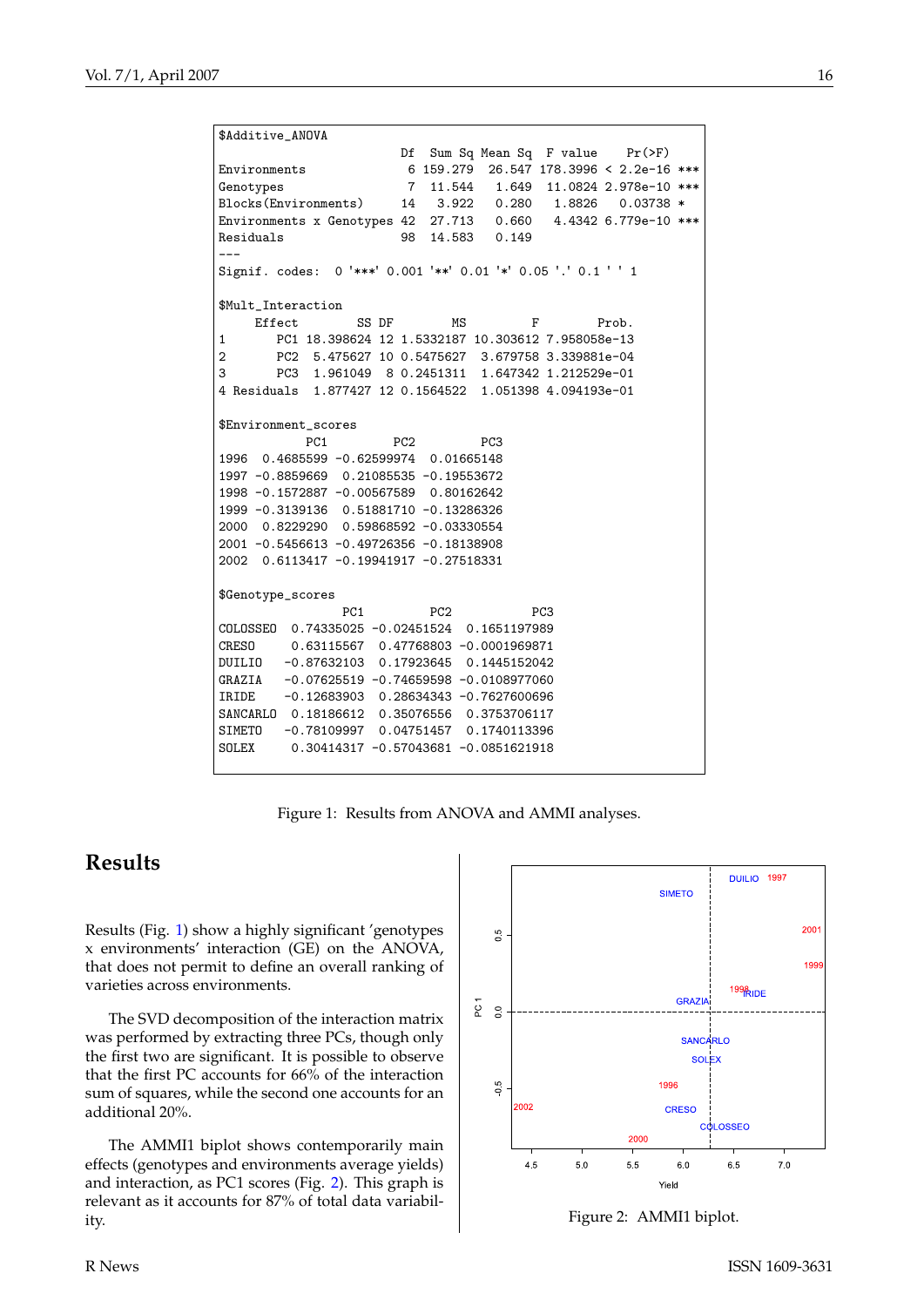```
AMMI \leq function(variety, envir, block, yield, PC = 2, biplot = 1) {
## 1 - Descriptive statistics
 overall.mean <- mean(yield)
 envir.mean <- tapply(yield, envir, mean)
 var.mean <- tapply(yield, variety, mean)
 int.mean <- tapply(yield, list(variety,envir), mean)
 envir.num <- length(envir.mean)
 var.num <- length(var.mean)
## 2 - ANOVA (additive model)
 variety <- factor(variety)
  envir <- factor(envir)
 block <- factor(block)
  add.anova <- aov(yield ~ envir + block %in% envir + variety + envir:variety)
 modelTables <- model.tables(add.anova, type = "effects", cterms = "envir:variety")
 int.eff <- modelTables$tables$"envir:variety"
  add.anova.residual.SS <- deviance(add.anova)
  add.anova.residual.DF <- add.anova$df.residual
 add.anova.residual.MS <- add.anova.residual.SS/add.anova.residual.DF
  anova.table <- summary(add.anova)
  row.names(anova.table[[1]]) <- c("Environments", "Genotypes", "Blocks(Environments)",
                                    "Environments x Genotypes", "Residuals")
## 3 - SVD
 dec \leq svd(int.eff, nu = PC, nv = PC)
  if (PC > 1) {
   D <- diag(dec$d[1:PC])
  } else {
   D <- dec$d[1:PC]
  }
 E \leftarrow dec$u %*% sqrt(D)G \leftarrow dec$v %*% sqrt(D)Ecolnumb \leq c(1:PC)
 Ecolnames <- paste("PC", Ecolnumb, sep = "")
 dimnames(E) <- list(levels(envir), Ecolnames)
 dimnames(G) <- list(levels(variety), Ecolnames)
## 4 - Significance of PCs
 numblock <- length(levels(block))
 int.SS <- (t(as.vector(int.eff)) %*% as.vector(int.eff))*numblock
 PC.SS <- (dec$d[1:PC]^2)*numblock
 PC.DF <- var.num + envir.num - 1 - 2*Ecolnumb
 residual.SS <- int.SS - sum(PC.SS)
 residual.DF \leftarrow ((var.num - 1)*(envir.num - 1)) - sum(PC.DF)
 PC.SS[PC + 1] <- residual.SS
 PC.DF[PC + 1] <- residual.DF
 MS <- PC.SS/PC.DF
 F <- MS/add.anova.residual.MS
 probab <- pf(F, PC.DF, add.anova.residual.DF, lower.tail = FALSE)
 percSS <- PC.SS/int.SS
 rowlab <- c(Ecolnames, "Residuals")
 mult.anova <- data.frame(Effect = rowlab, SS = PC.SS, DF = PC.DF, MS = MS, F = F, Prob. = probab)
## 5 - Biplots
  if (biplot == 1) {
   plot(1, type = 'n', xlim = range(c(envir.mean, var.mean)), ylim = range(c(E[,1], G[,1])), xlab = "Yield",
    ylab = "PC 1")
   points(envir.mean, E[,1], col = "red", lwd = 5)
   plot(1, type = 'n', xlim = range(c(envir.mean, var.mean)), ylim = range(c(E[,1], G[,1])), xlab = "Yield",
     vlab = "PC 1")points(envir.mean, E[,1], "n", col = "red", lwd = 5)
   text(envir.mean, E[,1], labels = row.names(envir.mean), adj = c(0.5, 0.5), col = "red")
   points(var.mean, G[,1], "n", col = "blue", lwd = 5)
   text(var.mean, G[,1], labels = row.names(var.mean), adj = c(0.5, 0.5), col = "blue")
   abline(h = 0, v = overallmean, lty = 5)
  } else {
   plot(1, type = 'n', xlim = range(c(E[,1], G[,1])), ylim = range(c(E[,2], G[,2])), xlab = "PC 1",
    ylab = "PC 2")
   points(E[,1], E[,2], "n", col = "red", lwd = 5)text(E[,1], E[,2], labels = row.names(E),adj = c(0.5, 0.5),col = "red")
   points(G[,1],G[,2], 'n", col = "blue", lwd = 5)text(G[,1], G[,2], labels = row.names(G), adj = c(0.5, 0.5), col = "blue")
 \lambda## 6 - Other results
 list(Genotype_means = var.mean, Environment_means = envir.mean, Interaction_means = int.mean,
       Additive_ANOVA = anova.table, Mult_Interaction = mult.anova, Environment_scores = E,
       Genotype_scores = G)
}
```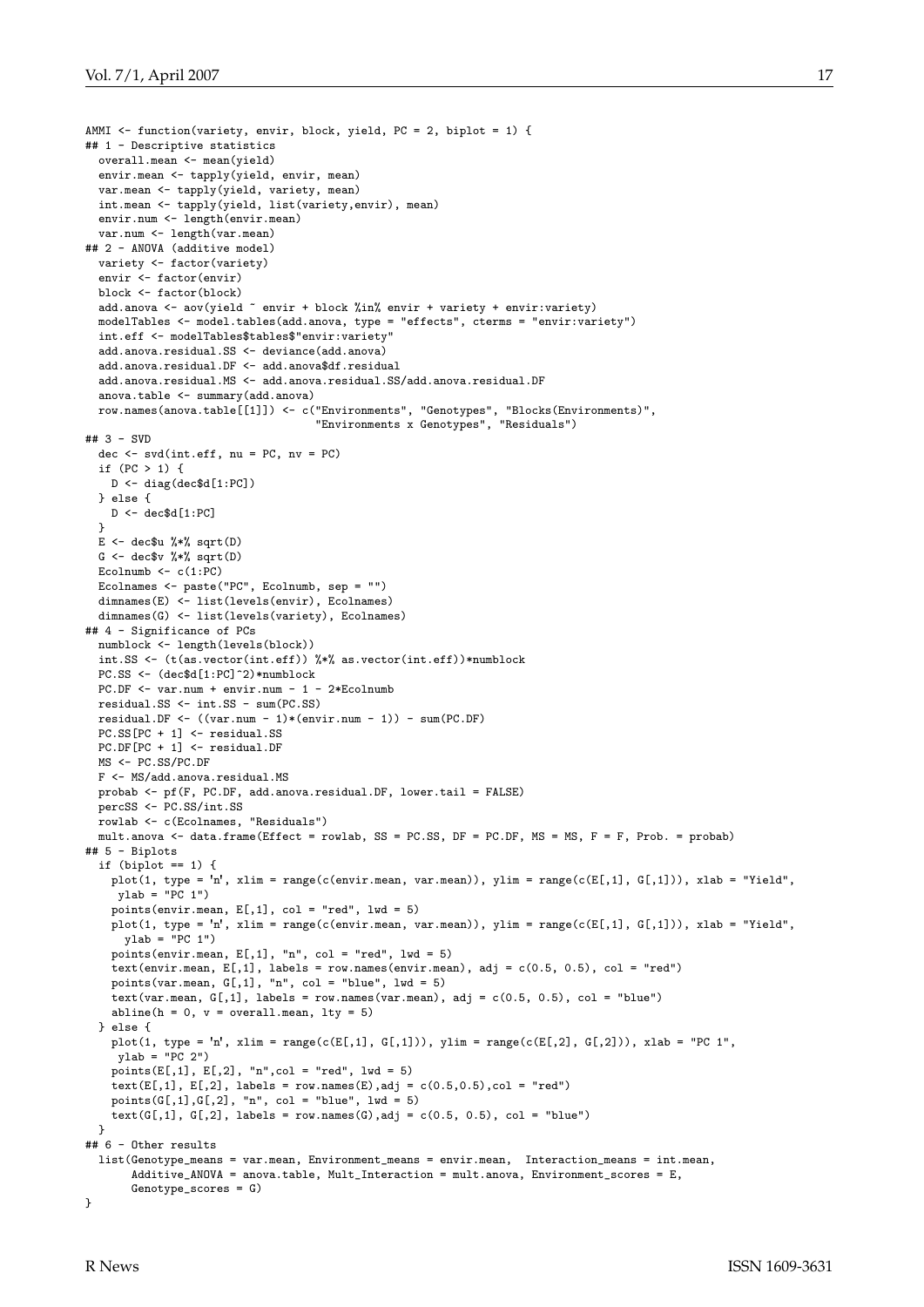<span id="page-17-1"></span>To read this biplot, it is necessary to remember that genotypes and environments on the right side of the graph shows yield levels above the average. Besides, genotypes and environments laying close to the x-axis (PC 1 score close to 0) did not interact with each other, while data with positive/negative score on y-axis interacted positively with environments characterised by a score of same sign.

Indeed, environmental variability was much higher than genotype variability (Fig. [2,](#page-15-1) see also the ANOVA in Fig. [1\)](#page-15-0). Iride showed the highest average yield and did not interact much with the environment (PC1 score close to 0). Duilo ranked overall second, but showed a high interaction with the environment, i.e., its yield was above the average in 1997 (first ranking), 2001 (first ranking) and 1999 (second ranking), while it was below the average in 1996, 2000 and 2002. Colosseo gave also a good average yield, but its performances were very positive in 1996, 2000 and 2002, while they were below the average in 1997, 2000 and 2002.



<span id="page-17-0"></span>Figure 3: AMMI2 biplot.

The AMMI2 biplot (Fig. [3\)](#page-17-0) is more informative on the GE interaction as it accounts for 86% of the sum of squares of this latter effect. Remember that genotypes and environments in the center of the graph did not show a relevant interaction, while genotypes and environment lying close on the external parts of the graph interacted positively. Duilio and Simeto were particularly brilliant in 1997 (compared to their average performances; notice in tab. [1](#page-14-0) that Simeto was the third in this year, which is very good compared to its seventh position on the ranking based on average yield). Solex and Grazia were brilliant in 1997 (they were third and second respectively, in spite of the eighth and fifth ranking based on average yield). Likewise, Creso and Colosseo were the best in 2000 and 2002, while Iride and Sancarlo interacted positively with 1999.

## **Discussion and conclusions**

The above example should be discussed with reference to two main aspects: the AMMI analysis and the use of R. Concerning the first aspect, the example confirms the graphical power of the biplots; indeed, all the above comments are just an excerpt of what can be easily grasped at first sight from the AMMI1 and AMMI2 biplots. It is worth to notice that obtaining such information from table [1](#page-14-0) is not as immediate and quick. Of course, the AMMI analysis should be followed by other procedures to explore the relationship between the behaviour of each variety and the environmental conditions of each year.

It is also necessary to mention that in the present example the analyses were aimed only at graphically exploring the underlying structure of the dataset. In other cases, whenever hypothesis testing is more important, the F procedure employed on the script may be too liberal and other techniques may be better suited to evaluate the significance of PCs [\(Cornelius,](#page-18-16) [1993\)](#page-18-16).

Concerning R, the above example confirms that this environment can be easily used to perform statistical analyses in the agricultural field. Thanks to its ability to deal with linear models and to the facilities for matrix manipulation, it is very easy to accomplish also rather complex statistical tasks, such as the AMMI analysis. Indeed, calculations can be performed having in mind the usual algebraic notation, as one can find in statistical literature, without a deep knowledge of programming constructs. Indeed, this script has been coded in an elementary fashion, following the calculation pattern proposed by [Gollob](#page-18-0) [\(1968\)](#page-18-0) and including some built-in R functions when possible.

Of course, it is necessary to mention that this elementary coding style may be useful for simple scripts, but should not be regarded as optimal, especially for more advanced applications. Indeed, in such cases an object-oriented approach is much more advisable to exploit the statistical power of R. In any case, elementary scripts such this one may be always used as the starting point to perform other types of statistical analyses. In particular, with slight modifications, this script (available on: [www.unipg.it/](www.unipg.it/~onofri/software.htm) [~onofri/software.htm](www.unipg.it/~onofri/software.htm)) could be used to draw the GGE biplot, that has received a certain attention in the last years [\(Yan and Tinker,](#page-18-17) [2005\)](#page-18-17).

However, when re-using this script, one should bear in mind some limitations. Indeed, it is important to notice that this script has been aimed at a specific experimental design (completely randomised block experiment repeated across years or environments), as commonly found in field variety trials. Other designs will require some adaptations into the code and unbalanced designs (especially those with missing combinations of genotypes and environments) should not be analysed with this script.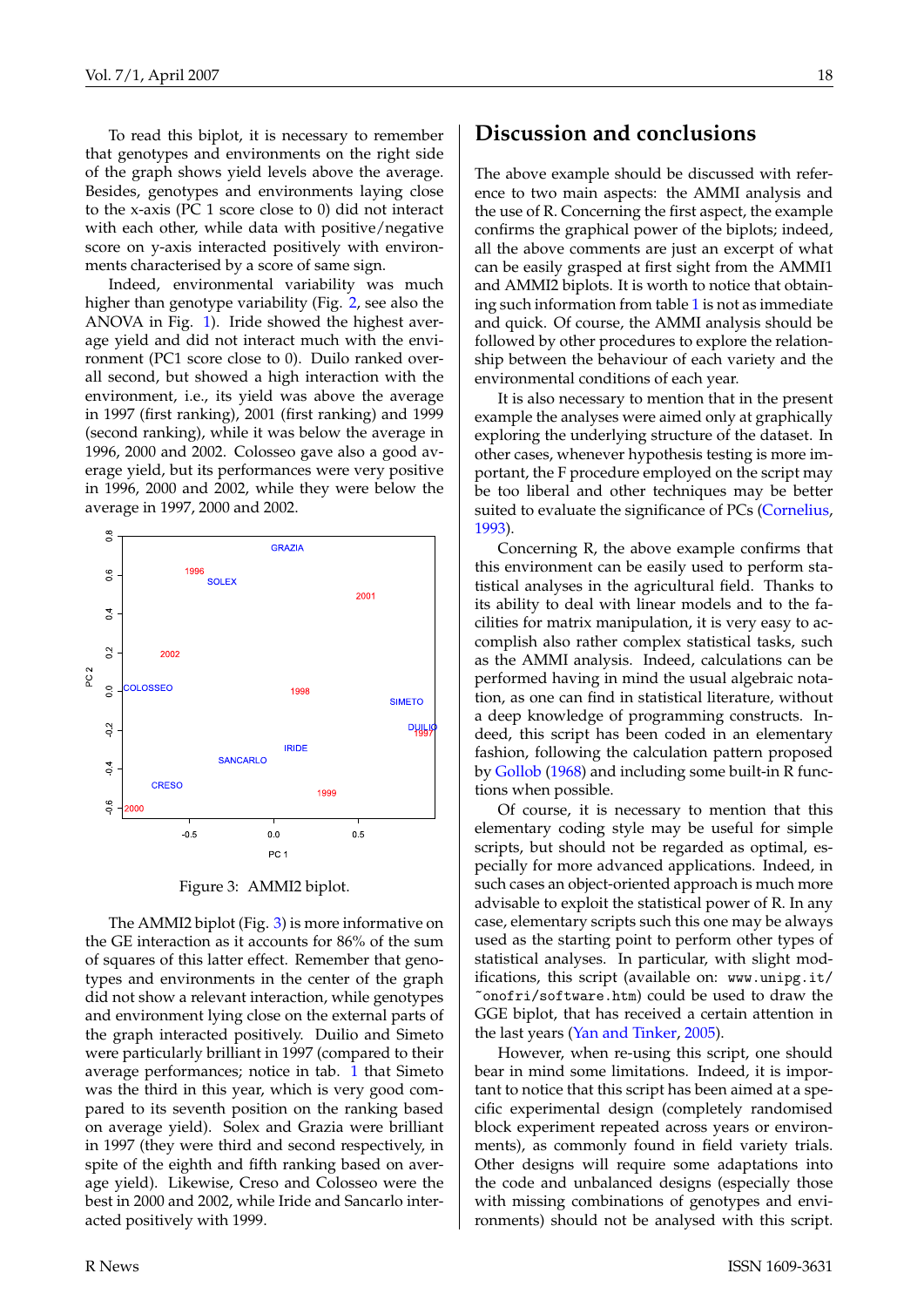Furthermore, the 'environment' effect has been considered as 'fixed' and changes to the code should be made in case it should be considered as 'random'.

In spite of the the above limitations, it is clear that also users with a limited background in computer programming (which is often the case in agriculture) can benefit from the use of R: an elementary knowledge of R statements and functions is already enough to perform also the 'less traditional' statistical analysis, with a very slight effort.

## **Bibliography**

- <span id="page-18-2"></span>F. J. Abamu and K. Alluri. Ammi analysis of rainfed lowland rice (oryza sativa) trials in nigeria. *Plant Breeding*, 117(4):395–397, 1998. [14](#page-13-2)
- <span id="page-18-4"></span>P. Annichiarico. Addittive main effects and multiplicative interaction (ammi) analysis of genotypelocation interaction in variety trials repeated over years. *Theorethycal applied genetics*, 94:1072–1077, 1997. [14](#page-13-2)
- <span id="page-18-3"></span>P. Annichiarico, F. Bozzo, G. Parente, F. Gusmeroli, V. Mair, O. Marguerettaz, and D. Orlandi. Analysis of adaptation of grass/legume mixtures to italian alpine and subalpine zones through an addittive main effects and multiplicative interaction model. *Grass and Forage Science*, 50:405–413, 1995. [14](#page-13-2)
- <span id="page-18-5"></span>O. J. Ariyo. Use of additive main effects and multiplicative interaction model to analyse multilocation soybean varietal trials. *J.Genet. Breed*, (53):129– 134, 1998. [14](#page-13-2)
- <span id="page-18-8"></span>A. Belocchi, M. Fornara, E. Ciriciofolo, E. Biancolatte, S. D. Puglia, G. Olimpieri, V. Vecchiarelli, E. Gosparini, C. Piccioni, and E. Desiderio. Scelta delle varietà di frumento duro: risultati delle prove varietali 2002-2003 in Lazio ed Umbria. *L'Informatore Agrario, supplemento 1*, 2003. [15](#page-14-3)
- <span id="page-18-10"></span>E. Ciriciofolo, A. Belocchi, E. Biancolatte, S. D. Puglia, M. Fornara, G. Olimpieri, C. Piccioni, and E. Desiderio. Scelta delle varietà di frumento duro: risultati delle prove varietali 2000-2001 in Lazio ed Umbria. *L'Informatore Agrario, supplemento 1*, 2001. [15](#page-14-3)
- <span id="page-18-9"></span>E. Ciriciofolo, A. Belocchi, E. Biancolatte, S. D. Puglia, M. Fornara, G. Olimpieri, C. Piccioni, and E. Desiderio. Scelta delle varietà di frumento duro: risultati delle prove varietali 2001-2002 in Lazio ed Umbria. *L'Informatore Agrario, supplemento 1*, 2002. [15](#page-14-3)
- <span id="page-18-16"></span>P. L. Cornelius. Statistical tests and retention of terms in the Addittive Main Effects and Multiplicative interaction model for cultivar trials. *Crop Science*, 33:1186–1193, 1993. [18](#page-17-1)
- <span id="page-18-14"></span>E. Desiderio, A. Belocchi, E. Biancolatte, E. Ciriciofolo, S. D. Puglia, G. Olimpieri, C. Piccioni, and M. Fornara. Scelta delle varietà di frumento duro: risultati delle prove varietali 1996-1997 in Lazio ed Umbria. *L'Informatore Agrario, supplemento 1*, 1997. [15](#page-14-3)
- <span id="page-18-13"></span>E. Desiderio, E. Ciriciofolo, A. Belocchi, E. Biancolatte, S. D. Puglia, G. Olimpieri, C. Piccioni, M. Fornara, and M. Magini. Scelta delle varietà di frumento duro: risultati delle prove varietali 1997- 1998 in Lazio ed Umbria. *L'Informatore Agrario, supplemento 1*, 1998. [15](#page-14-3)
- <span id="page-18-12"></span>E. Desiderio, E. Ciriciofolo, A. Belocchi, E. Biancolatte, S. D. Puglia, G. Olimpieri, C. Piccioni, M. Fornara, and M. Magini. Scelta delle varietà di frumento duro: risultati delle prove varietali 1998- 1999 in Lazio ed Umbria. *L'Informatore Agrario, supplemento 1*, 1999. [15](#page-14-3)
- <span id="page-18-11"></span>E. Desiderio, E. Biancolatte, E. Ciriciofolo, S. D. Puglia, M. Fornara, G. Olimpieri, C. Piccioni, and L. Frongia. Scelta delle varietà di frumento duro: risultati delle prove varietali 1999-2000 in Lazio ed Umbria. *L'Informatore Agrario, supplemento 1*, 35: 52–55, 2000. [15](#page-14-3)
- <span id="page-18-0"></span>H. F. Gollob. A statistical model which combines features of factor analytic and analysis of variance techniques. *Psychometrika*, 33(1):73–114, 1968. [14,](#page-13-2) [15,](#page-14-3) [18](#page-17-1)
- <span id="page-18-6"></span>H. G. Gauch. Statistical analysis of yield trials by AMMI and GGE. *Crop Science*, 46(4):1488–1500, 2006. [14](#page-13-2)
- <span id="page-18-15"></span>E. L. LeClerg, W. H. Leonard, and A. G. Clark. *Field Plot Technique*. Burgess Publishing Company, Minneapolis, Minnesota, 1962. [15](#page-14-3)
- <span id="page-18-7"></span>NIST/SEMATECH. *E-Handbook of Statistical Methods. 1: Exploratory Data Analysis*. [http://www.itl.](http://www.itl.nist.gov/div898/handbook/) [nist.gov/div898/handbook/](http://www.itl.nist.gov/div898/handbook/), 2004. [14](#page-13-2)
- <span id="page-18-17"></span>W. Yan and N. A. Tinker. An integrated biplot analysis system for displaying, interpreting, and exploring genotype × environment interaction. *Crop Science*, 45(3):1004–1016, 2005. [18](#page-17-1)
- <span id="page-18-1"></span>R. W. Zobel, M. J. Wright, and H. G. Gauch. Statistical analysis of a yield trial. *Agronomy Journal*, 80: 388–393, 1988. [14,](#page-13-2) [15](#page-14-3)

*Andrea Onofri & Egidio Ciriciofolo Department of Agricultural and Environmental Science University of Perugia* [onofri@unipg.it](mailto:onofri@unipg.it) [egicir@unipg.it](mailto:egicir@unipg.it)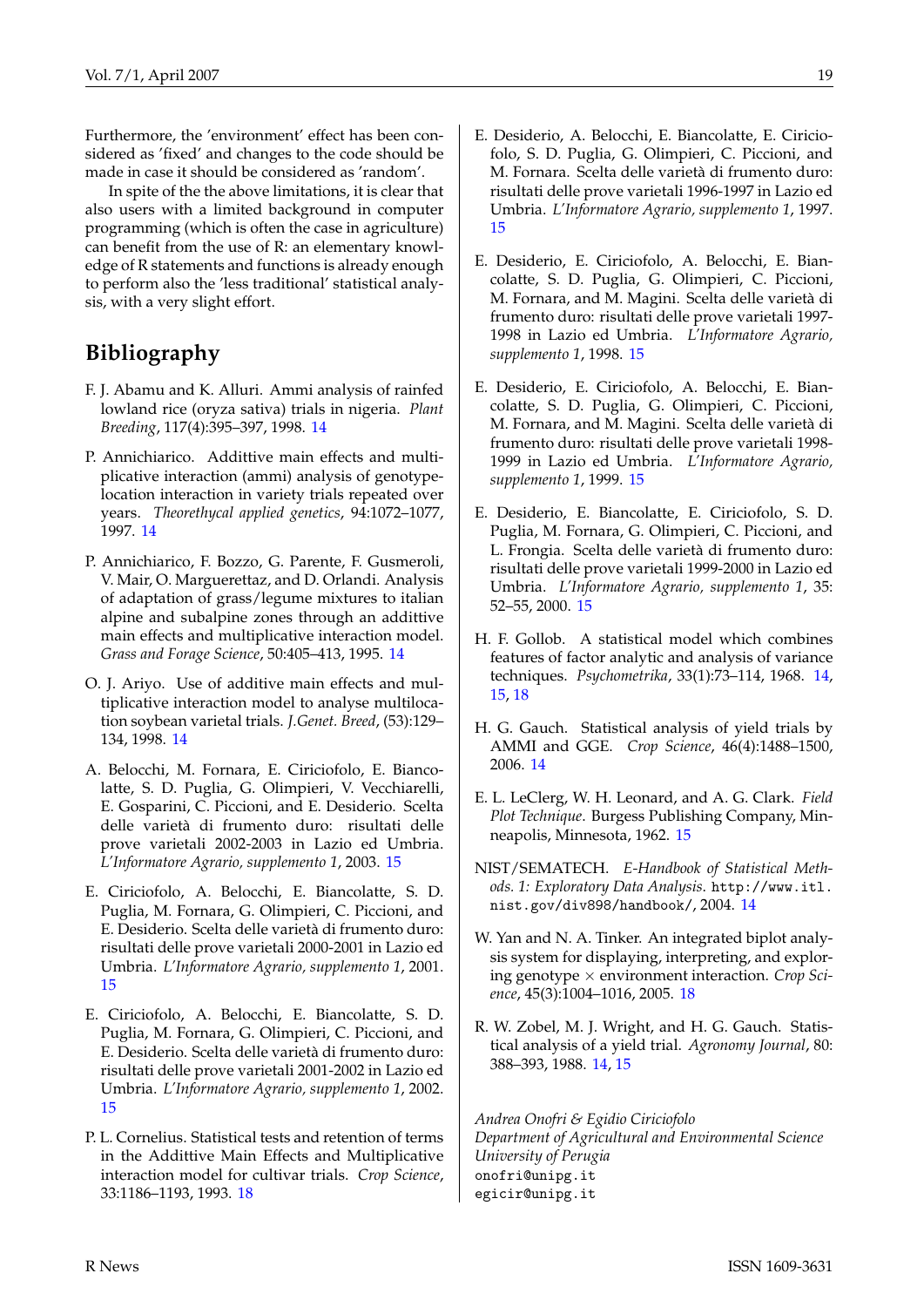# <span id="page-19-1"></span>**Inferences for Ratios of Normal Means**

<span id="page-19-0"></span>*by Gemechis Dilba, Frank Schaarschmidt, Ludwig A. Hothorn*

# **Introduction**

Inferences concerning ratios of means of normally distributed random variables or ratios of regression coefficients arise in a variety of problems in biomedical research. For example, in tests for non-inferiority of one or more experimental treatments against a positive control, it is often easier to define and also to interpret the non-inferiority margin as percentage changes (or fraction retained compared to the mean of the control group). In bioassay problems, one is also interested in ratios of regression coefficients, for instance in parallel line or slope ratio assays. Our aim here is to introduce an R extension package called **mratios** which can perform inferences about one or more such ratio parameters in the general linear model. For two-sample problems, the package is capable of constructing Fieller confidence intervals and performing the related tests when the group variances are assumed homogeneous or heterogeneous. In simultaneous inferences for multiple ratios, the package can (i) perform multiple tests, (ii) construct simultaneous confidence intervals using a variety of techniques, and (iii) calculate the sample sizes required for many-to-one comparisons in simultaneous tests for non-inferiority (or superiority) based on relative margins. We demonstrate the functionality of the package by using several data examples.

# **Two-sample Problem**

The two-sample problem is one of the standard methods routinely used in practice. Here the interest is in comparing the means of two independent normally distributed random variables in terms of the ratio of their means. This can be accomplished by using the t.test.ratio function. If the variances are homogeneous, this function performs a ratio formatted *t*-test (also known as Sasabuchi test) and computes Fieller's confidence interval. If variance homogeneity is not tenable (the default), the test proposed by [Tamhane and Logan](#page-22-0) [\(2004\)](#page-22-0) is performed using Satterthwaite adjusted degrees of freedom. For confidence interval estimation under variance heterogeneity, Satterthwaite degrees of freedom depends on the unknown ratio. To circumvent this problem, we plug in the maximum likelihood estimate of the ratio (i.e., ratio of sample means) in the approximate expression for the number of degrees of freedom.

**Example 1.** Consider the mutagenicity assay data described in the **mratios** package. A first step in the analysis of the data could be to test whether the active control (cyclophosphamide at dose 25mg/kg) results in a significantly higher number of mutations than the vehicle control. The data appear to be heteroscedastic, and therefore we use the unequal variances option (the default) to compare the two treatments.

```
> library("mratios")
> data("Mutagenicity")
> muta2 <- subset(Mutagenicity, Treatment ==
      "Vehicle" | Treatment == "Cyclo25")
> t.test.ratio(MN ~ Treatment, data = muta2,
     alternative = "greater")Ratio t-test for unequal variances
data: Cyclo25 and Vehicle
t = 5.0071, df = 3.07, p-value = 0.0073
 alternative hypothesis: true ratio of means
    is greater than 1
95 percent confidence interval:
5.110079 Inf
sample estimates:
  mean Cyclo25 mean Vehicle
     25.000000 2.571429
Cyclo25/Vehicle
      9.722222
```
Note that when testing a ratio of means against 1, the p-value computed by the t.test.ratio function is exactly the same as that computed by t.test when testing the difference of means against 0.

# **Simultaneous Inferences**

In this section we consider inferential problems involving one or more ratio parameters. The basic distribution underlying the analyses is the multivariate *t*-distribution. Under the assumption of normality and homogeneous variance for the error terms, the joint distribution of the test statistics associated with the various contrasts of interest follows a multivariate *t*-distribution. For the computation of the related multivariate *t* probabilities and equi-coordinate critical points, we refer to [Hothorn et al.](#page-22-1) [\(2001\)](#page-22-1).

### **Multiple Tests**

Assume a normal one-way ANOVA model with homogeneous variances. The interest is in simultaneous tests for several ratios of linear combinations of the treatment means. Such tests for ratio hypotheses (ratios of normal means) appear, for example, in tests for non-inferiority (or superiority) of several experimental treatments compared to a control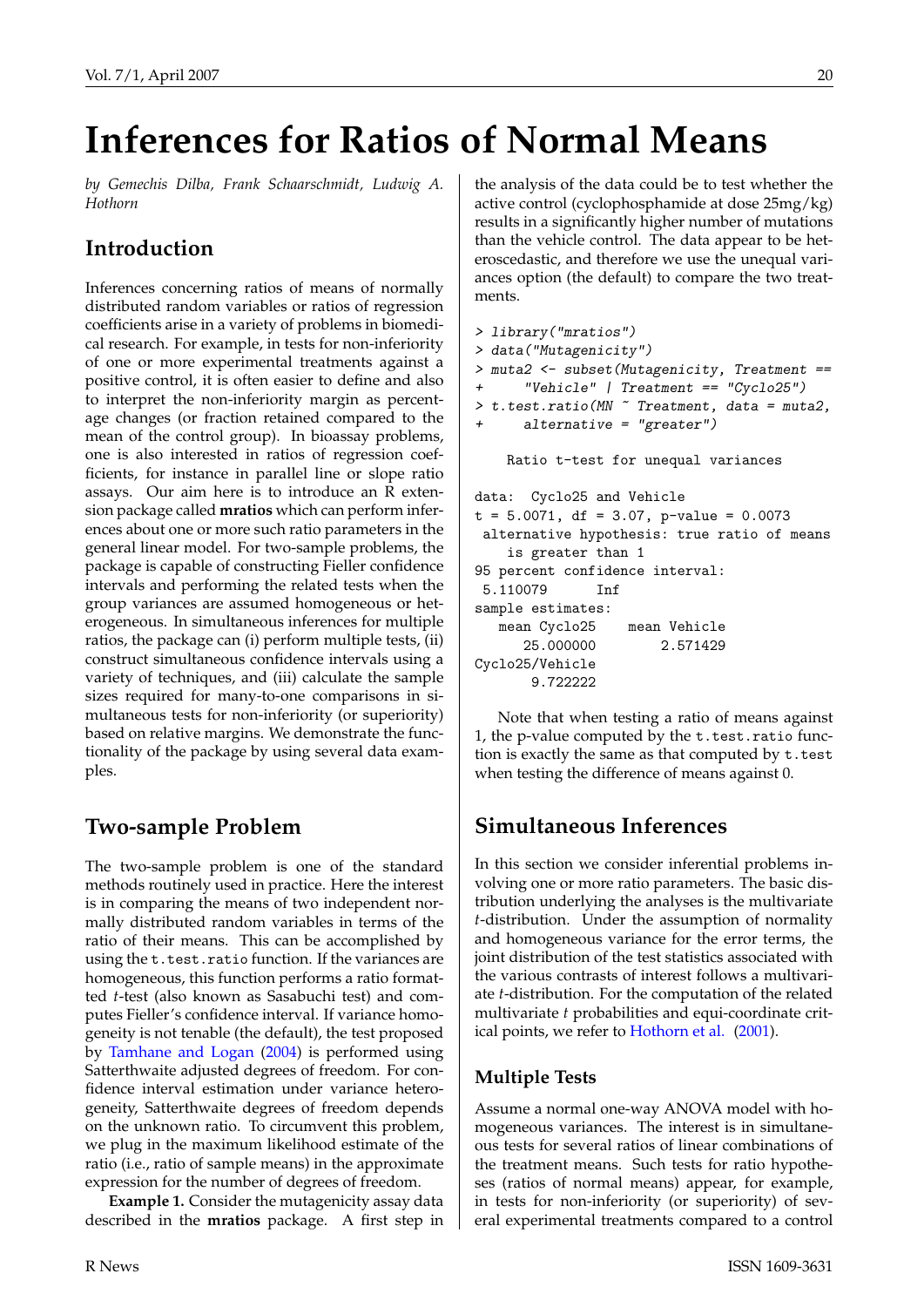<span id="page-20-0"></span>(placebo). These are so called many-to-one comparisons. In the R-function simtest.ratio, most of the routinely used multiple comparison procedures [e.g., many-to-one (Dunnett type), all pairs (Tukey type), sequence (successive comparisons of ordered treatment effects)] are implemented in the context of ratio hypotheses. In general, the function also allows for any user-defined contrast matrices.

Let  $\gamma_j = c'_j \mu / d'_j \mu$ ,  $j = 1, ..., r$  denote the ratios of interest, where  $\mu = (\mu_1, ..., \mu_k)'$  is a vector of the treatment means,  $c_j$  and  $d_j$  are known vectors of real constants each of dimension  $k \times 1$ , and r is the number of ratios. To specify the ratios, we define two contrast matrices, namely, numerator and denominator contrast matrices. The numerator contrast matrix is a matrix whose row vectors are  $c'_1$ , ...,  $c'_r$ , and the denominator contrast matrix is a matrix whose row vectors are  $d'_1, \ldots, d'_r$ . Therefore, the dimensions of both the numerator and denominator contrast matrices are each  $r \times k$ . Further, let  $(\psi_1, \ldots, \psi_r)'$  denote the set of margins against which we test the *r* ratios. Then, for example, for one-sided upper-tailed alternative hypotheses, the hypotheses of interest are  $H_{0j}$ :  $\gamma_j \leq \psi_j$  versus  $H_{1j}$ :  $\gamma_j > \psi_j$ ,  $j = 1, \ldots, r$ .

Given a data frame containing the observations, the contrast matrices, the vector of margins, and the family-wise type I error rate, the function simtest.ratio calculates the point estimates of the ratios, the test statistics, the raw p-values and the multiplicity adjusted p-values. The adjusted pvalues are computed by adapting the results of [West](#page-22-2)[fall et al.](#page-22-2) [\(1999\)](#page-22-2) for ratio hypotheses and general contrasts.

In general, note that the function simtest.ratio allows for varying margins for the set of comparisons. This can be quite appealing, for example, in test problems involving a mixture of non-inferiority and superiority hypotheses.

**Example 2.** [Bauer et al.](#page-22-3) [\(1998\)](#page-22-3) analyzed data from a multi-dose experiment including a positive control and placebo. In the experiment, patients with chronic stable angina pectoris were randomized to five treatment arms (placebo, three doses of a new compound, and an active control). The response variable is the difference in the duration of an exercise test before and after treatment. Now, due to the unavailability of the original data values, we randomly generated independent samples (from a normal distribution) that satisfy the sum-mary statistics given in Table II of [Bauer et al.](#page-22-3) [\(1998\)](#page-22-3). This data set is available in the **mratios** package. The interest is in simultaneous tests for noninferiority of the three doses versus the active control by including the placebo. Following [Pigeot et](#page-22-4) [al.](#page-22-4) [\(2003\)](#page-22-4), the hypotheses can succinctly be formulated as  $H_{0i}$  :  $(μ_j - μ_2)/(μ_1 - μ_2) ≤ 0.9$  versus *H*<sub>1*i*</sub> : (μ<sub>*j*</sub> − μ<sub>2</sub>)/(μ<sub>1</sub> − μ<sub>2</sub>) > 0.9, *j* = 3,4,5, where  $\mu_i$ ,  $i = 1, ..., 5$  denote the means for the active control, placebo, dose 50, dose 100 and dose 150, consecutively. In this example, the non-inferiority margins are all set to 0.9.

> data("AP")  $> NC \leftarrow rbind(N1 = c(0, -1, 1, 0, 0),$  $N2 = c(0, -1, 0, 1, 0)$ ,  $N3 = c(0, -1, 0, 0, 1)$ >  $DC \leftarrow$   $rbind(D1 = c(1, -1, 0, 0, 0)$ , +  $D2 = c(1, -1, 0, 0, 0)$ , +  $D3 = c(1, -1, 0, 0, 0)$ > ap.test <- simtest.ratio(pre\_post ~ + treatment, data = AP, Num.Contrast = NC, + Den.Contrast = DC, Margin.vec = 0.9, + alternative = "greater") > ap.test

Alternative hypotheses: Ratios greater than margins

|       |     |                         | margin estimate statistic |
|-------|-----|-------------------------|---------------------------|
| N1/D1 | 0.9 | 5.306                   | 2.9812                    |
| N2/D2 | 0.9 | 4.878                   | 2.7152                    |
| N3/D3 | 0.9 | 1.969                   | 0.7236                    |
|       |     | p.value.raw p.value.adj |                           |
| N1/D1 |     | 0.001554                | 0.004429                  |
| N2/D2 |     | 0.003505                | 0.009799                  |
| N3/D3 |     | 0.234952                | 0.451045                  |

By using the command summary(ap.test), one can get further information — for example, the correlation matrix under the null hypotheses and the critical point (equi-coordinate percentage point of the multivariate *t*-distribution).

#### **Simultaneous Confidence Intervals**

Unlike in multiple testing, in simultaneous estimation of the ratios  $\gamma_j = c'_j \mu / d'_j \mu$ ,  $j = 1, ..., r$ , the joint distribution of the associated *t*-statistics follows a multivariate *t*-distribution with a correlation matrix that depends on the unknown ratios. This means that the critical points that are required for confidence interval construction depend on these unknown parameters. There are various methods of dealing with this problem. They are (i) using the unadjusted intervals (Fieller confidence intervals without multiplicity adjustments); (ii) Bonferroni (Fieller intervals with simple Bonferroni adjustments); (iii) a method called MtI which consists of replacing the unknown correlation matrix of the multivariate *t*-distribution by an identity matrix of the same dimension according to Sidak and Slepian inequalities [\(Hochberg and](#page-22-5) [Tamhane,](#page-22-5) [1987\)](#page-22-5) for two- and one-sided confidence intervals, respectively; and (iv) plug-in (plugging the maximum likelihood estimates of the ratios into the unknown correlation matrix). The latter method is known to have good simultaneous coverage probabilities and hence it is set as a default method in the R functions to be introduced. For details regarding these methodologies, we refer to [Dilba et al.](#page-22-6) [\(2006a\)](#page-22-6).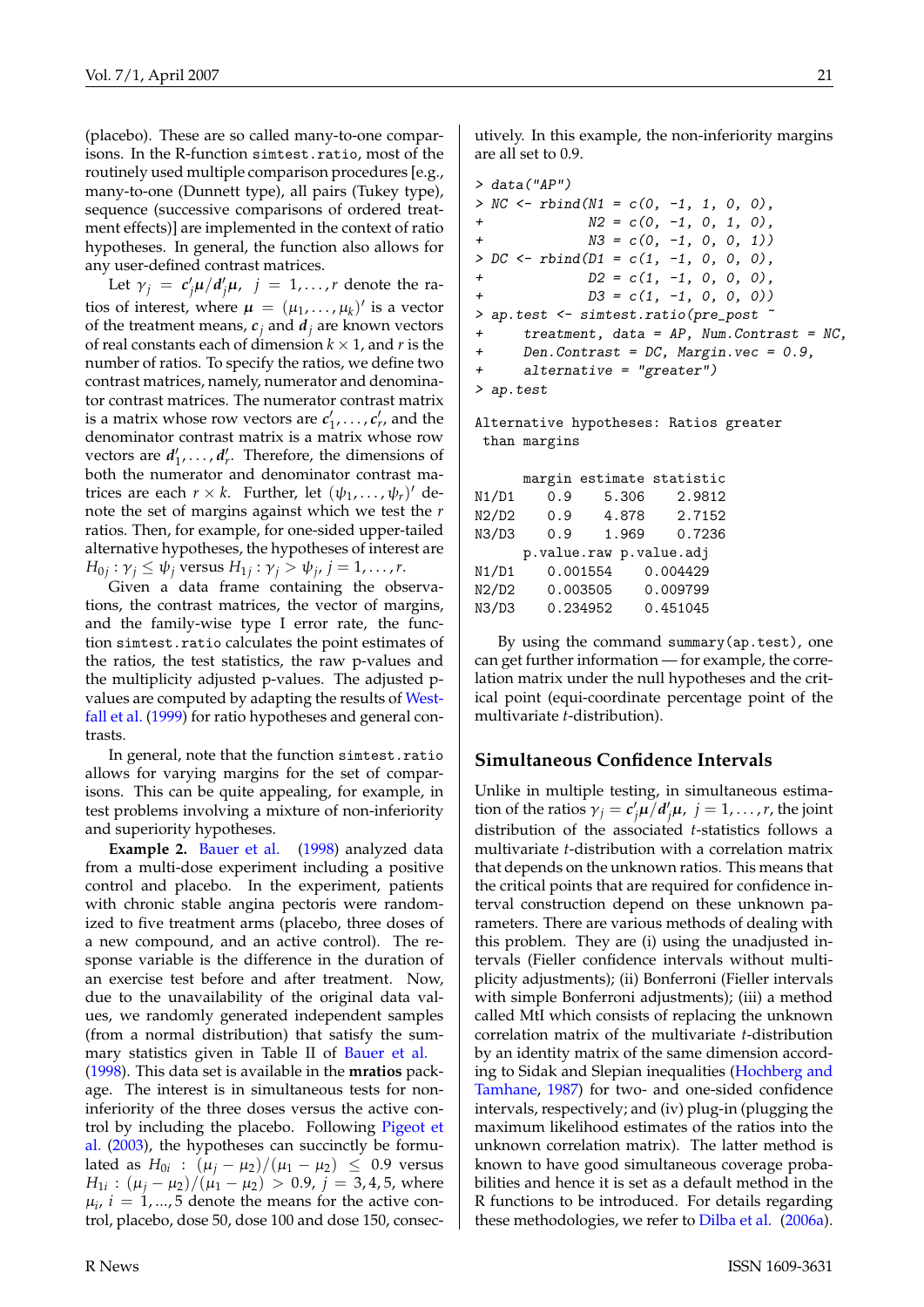<span id="page-21-1"></span>The sci.ratio function is used to construct simultaneous CIs for ratios of linear combinations of treatment means in a one-way ANOVA model. Several standard contrast types (e.g., Dunnett, Tukey, sequence, and many others) are implemented in this function. The default contrast is many-to-one comparisons (Dunnett type) with the mean of the first level of the factor (in alpha-numeric order) taken as the denominator of the ratios. In addition, this function has an option for user-defined contrast matrices.

**Example 3.** Recall the data from the multi-dose experiment in Example 2 above. Now, suppose that the interest is to calculate simultaneous lower 95% confidence limits for the ratios of the three doses and the active control to the placebo. Noting that placebo is the second level in the alpha-numeric order of the treatments, we use the following R code to calculate the limits.

```
> ap.sci <- sci.ratio(pre_post ~
+ treatment, data = AP, type = "Dunnett",
+ base = 2, alternative = "greater",
+ method = "MtI")
```
The graph of the confidence intervals can be obtained by applying the plot function to the object in which the confidence interval estimates are stored, see Figure [1.](#page-21-0) > plot(ap.sci)



**Lower 95 % simultaneous CI for ratios (method: Slepian)**

<span id="page-21-0"></span>Figure 1: Graphical visualization of the ap.sci object.

The sci.ratio.gen function is a more general function that can construct simultaneous confidence intervals for ratios of linear combinations of coefficients in the general linear model. For this function, it is necessary to specify the vector of responses, the design matrix, and the numerator and denominator contrast matrices.

**Example 4.** Consider the problem of simultaneously estimating relative potencies in a multiple slope ratio assay. [Jensen](#page-22-7) [\(1989\)](#page-22-7) describes an experiment in which three preparations are compared to a control. The response variable (*Y*) is pantothenic acid content of plant tissues. The model is  $Y_{ij}$  =

 $\alpha + \beta_i X_{ij} + \epsilon_{ij}, \quad i = 0, 1, 2, 3; \; j = 1, ..., n_i$ , where the  $X_{ij}$ s are the dose levels and  $i = 0$  refers to the control group. The vector of regression coefficients is  $(\alpha, \beta_0, \beta_1, \beta_2, \beta_3)'$ . Now using the data in Table 5 of [Jensen](#page-22-7) [\(1989\)](#page-22-7), the interest is to construct simultaneous CIs for  $\beta_i/\beta_0$ ,  $i = 1, 2, 3$ . The function sci.ratio.gen needs the response vector *Y* and the design matrix X as an input.

```
> data(SRAssay)
> Y <- SRAssay[, "Response"]
> X <- model.matrix(Response ~ Treatment:Dose,
     data = SRASSay)> NC \leftarrow matrix(c(0, 0, 1, 0, 0,+ 0, 0, 0, 1, 0,
+ 0, 0, 0, 0, 1),
+ nrow = 3, byrow = TRUE)
> DC < - matrix(c(0, 1, 0, 0, 0, 0)+ 0, 1, 0, 0, 0,
+ 0, 1, 0, 0, 0),
+ nrow = 3, byrow = TRUE)
> s.ratio <- sci.ratio.gen(Y, X,
+ Num.Contrast = NC, Den.Contrast = DC)
> s.ratio
Two-sided 95 % simultaneous confidence
 intervals for ratios:
```
estimate lower upper

| C1. |                      | 1.1217 1.0526 1.1964 |  |
|-----|----------------------|----------------------|--|
| C2. | 0.7193 0.6603 0.7805 |                      |  |
| C3. |                      | 0.7537 0.6942 0.8157 |  |

Using the command summary(s.ratio), one can also get further details regarding the fitted regression model, the contrast matrices and an estimate of the correlation matrix (when the plug-in method is used). The estimate of the correlation matrix used for critical point calculation can also be obtained as

> s.ratio[["CorrMat.est"]]

| $\left[ 1,1\right]$                         | $\lceil .2 \rceil$ | $\left[ 1,3\right]$ |
|---------------------------------------------|--------------------|---------------------|
| [1,] 1,0000000 0.4083451 0.4260802          |                    |                     |
| $[2.1 \ 0.4083451 \ 1.0000000 \ 0.3767098]$ |                    |                     |
| [3,] 0.4260802 0.3767098 1.0000000          |                    |                     |

Note that by choosing the option for method as 'Sidak', one gets the results reported by [Jensen](#page-22-7) [\(1989\)](#page-22-7).

Before closing this section, we give two important remarks.

*i)* According to the Slepian inequality [\(Hochberg](#page-22-5) [and Tamhane,](#page-22-5) [1987\)](#page-22-5), it is appropriate to use the MtI method for estimating one-sided simultaneous confidence limits only when all the elements of the correlation matrix are non-negative. Therefore, if some of the (estimated) correlations are negative, sci.ratio and sci.ratio.gen functions report a warning message about the inappropriateness of the MtI method.

*ii)* In simultaneous CI estimation (using either sci.ratio or simtest.ratio.gen), one may encounter the case where some of the contrasts in the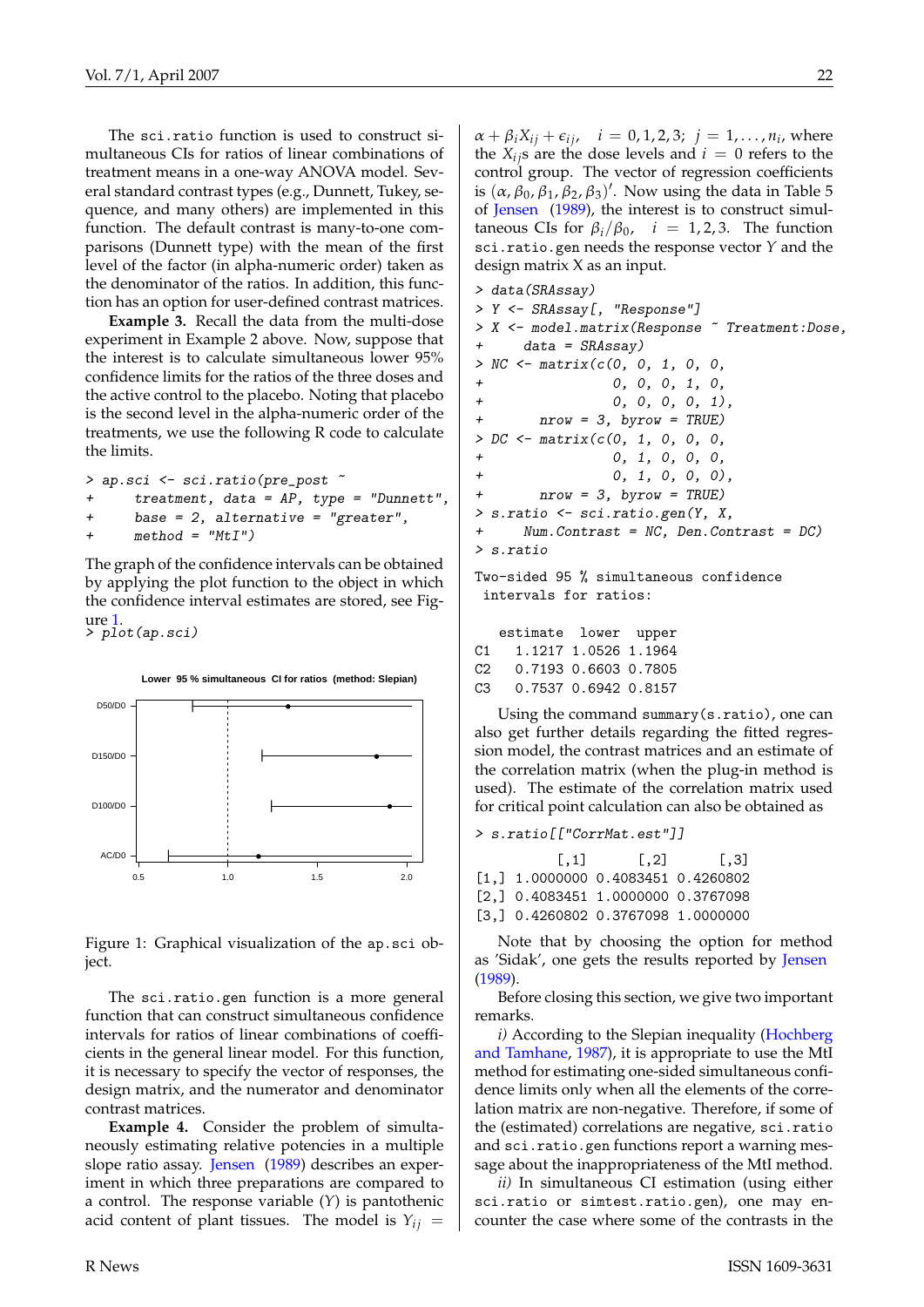<span id="page-22-9"></span>denominators of the ratios are not significantly different from zero. In this situation, NSD (standing for "non-significant denominator") will be printed. For instance, in Example 2 above, since there is no significant difference between the placebo and the active control, one gets NSD in constructing the related simultaneous CIs for the three ratios.

### **Sample Size Calculation**

Consider the design of a special problem in simultaneous comparison of  $m \geq 2$  treatments with a control for non-inferiority (or superiority), where the margins are expressed as a percentage of the mean of the control group. For sample size calculation, we implement a method based on normal approximation to the exact method which involves inversion of a univariate (multivariate) non-central *t*-distribution (see [Dilba et al.](#page-22-8) [\(2006b\)](#page-22-8) for details on the exact method). Given the number of comparisons (m), the non-inferiority (superiority) margin (rho), the power (Power), the coefficient of variation of the control group (CV0), the percentage (of the mean of the control group) to be detected (rho.star), the familywise type-I error rate (alpha), and the kind of power to be controlled (by default minimal power), the function n.ratio calculates the sample size required in a balanced design.

**Example 5.** Suppose that we have a response variable where large response values indicate better treatment benefits. The following R code calculates the sample size required per treatment in designing a non-inferiority trial with four treatment arms (including the control).

- $> n. \text{ratio}(m = 3, \text{rho} = 0.7, \text{Power} = 0.8,$
- $CVO = 0.5$ , rho.star = 0.95,
- $alpha = 0.05$ , Min.power = TRUE)

Number of observations per treatment = 52 Total number of observations = 208

If the aim is to control the complete power, we set Min.power to FALSE.

For the two-sample design  $(m = 1)$ , the sample sizes required in the non-inferiority trials discussed by Laster and Johnson (2003) can be calculated as a special case.

# **Remarks**

We conclude by giving some general remarks regarding the four basic functions in the **mratios** package.

- In two-sample ratio problems with homogeneous variances, t.test.ratio is a special case of simtest.ratio and sci.ratio.
- The simtest.ratio function with all the elements of the vector of margins equal to 1 gives the same result as the analysis based on the difference of treatment means. Thus, the

difference-based test is a special case of the ratio-based test with the thresholds set to 1.

• The sci.ratio function is a special case of sci.ratio.gen for the one-way layout.

# **Bibliography**

- <span id="page-22-3"></span>P. Bauer, J. Röhmel, W. Maurer and L.A. Hothorn. Testing strategies in multi-dose experiments including active control. *Statistics in Medicine*, 17: 2133-2146, 1998. [21](#page-20-0)
- <span id="page-22-6"></span>G. Dilba, F. Bretz and V. Guiard. Simultaneous confidence sets and confidence intervals for multiple ratios. *Journal of Statistical Planning and Inference*, 136:2640–2658, 2006a. [21](#page-20-0)
- <span id="page-22-8"></span>G. Dilba, F. Bretz, L.A. Hothorn and V. Guiard. Power and sample size computations in simultaneous tests for non-inferiority based on relative margins. *Statistics in Medicine*, 25:1131–1147, 2006b. [23](#page-22-9)
- <span id="page-22-5"></span>J. Hochberg and A. Tamhane. *Multiple comparison procedures.* Wiley, New York, 1987, p366. [21,](#page-20-0) [22](#page-21-1)
- <span id="page-22-1"></span>T. Hothorn, F. Bretz and A. Genz. On Multivariate *t* and Gauss Probabilities. *R News*, 1(2):27–29, 2001. [20](#page-19-1)
- <span id="page-22-7"></span>G. R. Jensen. Joint confidence sets in multiple dilution assays. *Biometrical Journal*, 31:841–853, 1989. [22](#page-21-1)
- L. L. Laster and M. F. Johnson. Non-inferiority trials: the 'at least as good as' criterion. *Statistics in Medicine*, 22:187–200, 2003.
- <span id="page-22-4"></span>I. Pigeot, J. Schäfer, J. Röhmel and D. Hauschke. Assessing non-inferiority of a new treatment in a three-arm clinical trial including a placebo. *Statistics in Medicine*, 22:883–899, 2003. [21](#page-20-0)
- <span id="page-22-0"></span>A. C. Tamhane and B. R. Logan. Finding the maximum safe dose level for heteroscedastic data. *Journal of Biopharmaceutical Statistics*, 14:843–856, 2004. [20](#page-19-1)
- <span id="page-22-2"></span>P. H. Westfall, R. D. Tobias, D. Rom, R. D. Wolfinger and Y. Hochberg. Multiple comparisons and multiple tests using the SAS system. Cary, NC, SAS Institute Inc,1999, 65–81.

#### [21](#page-20-0)

*G. Dilba, F. Schaarschmidt, L. A. Hothorn Institute of Biostatistics Faculty of Natural Sciences Leibniz University of Hannover, Germany*

[dilba@biostat.uni-hannover.de](mailto:dilba@biostat.uni-hannover.de) [schaarschmidt@biostat.uni-hannover.de](mailto:schaarschmidt@biostat.uni-hannover.de) [hothorn@biostat.uni-hannover.de](mailto:hothorn@biostat.uni-hannover.de)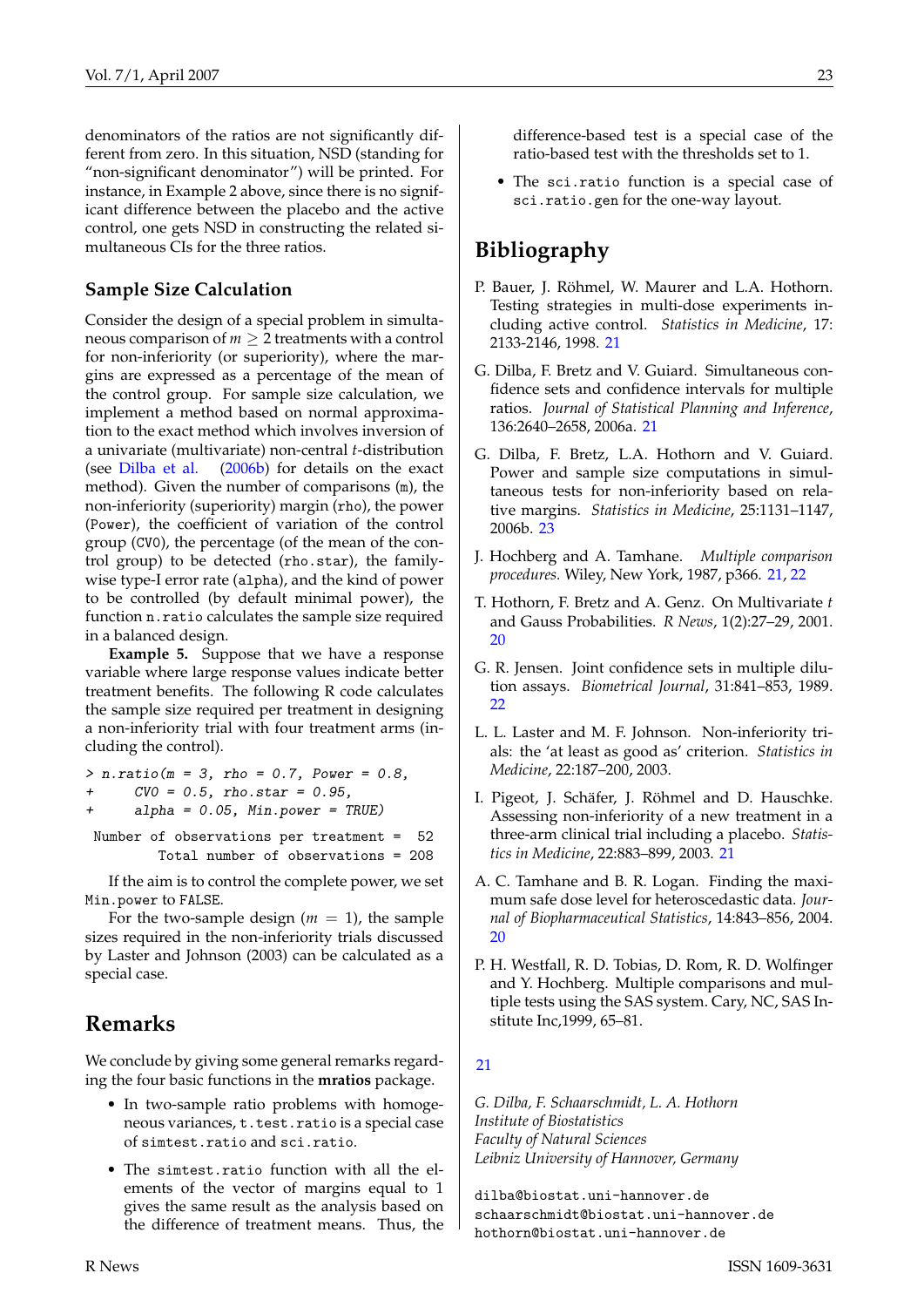# <span id="page-23-2"></span>**Working with Unknown Values**

#### <span id="page-23-0"></span>**The gdata package**

*by Gregor Gorjanc*

# **Introduction**

Unknown or missing values can be represented in various ways. For example SAS uses . (dot), while R uses NA, which we can read as Not Available. When we import data into R, say via read.table or its derivatives, conversion of blank fields to NA (according to read.table help) is done for logical, integer, numeric and complex classes. Additionally, the na.strings argument can be used to specify values that should also be converted to NA. Inversely, there is an argument na in write.table and its derivatives to define value that will replace NA in exported data. There are also other ways to import/export data into R as described in the *R* Data Import/Export manual [\(R Development Core Team,](#page-25-1) [2006\)](#page-25-1). However, all approaches lack the possibility to define unknown value(s) for some particular column. It is possible that an unknown value in one column is a valid value in another column. For example, I have seen many datasets where values such as 0, -9, 999 and specific dates are used as column specific unknown values.

This note describes a set of functions in package **gdata**[1](#page-23-1) [\(Warnes](#page-25-2) , [2006\)](#page-25-2): isUnknown, unknownToNA and NAToUnknown, which can help with testing for unknown values and conversions between unknown values and NA. All three functions are generic (S3) and were tested (at the time of writing) to work with: integer, numeric, character, factor, Date, POSIXct, POSIXlt, list, data.frame and matrix classes.

# **Description with examples**

The following examples show simple usage of these functions on numeric and factor classes, where value 0 (beside NA) should be treated as an unknown value:

```
> library("gdata")
> xNum <- c(0, 6, 0, 7, 8, 9, NA)
> isUnknown(x=xNum)
[1] FALSE FALSE FALSE FALSE FALSE FALSE
    TRUE
```
The default unknown value in isUnknown is NA, which means that output is the same as is.na — at least for atomic classes. However, we can pass the argument unknown to define which values should be treated as unknown:

- > isUnknown(x=xNum, unknown=0)
- [1] TRUE FALSE TRUE FALSE FALSE FALSE FALSE

This skipped NA, but we can get the expected answer after appropriately adding NA into the argument unknown:

```
> isUnknown(x=xNum, unknown=c(0, NA))
```

```
[1] TRUE FALSE TRUE FALSE FALSE FALSE
   TRUE
```
Now, we can change all unknown values to NA with unknownToNA. There is clearly no need to add NA here. This step is very handy after importing data from an external source, where many different unknown values might be used. Argument warning=TRUE can be used, if there is a need to be warned about "original" NAs:

```
> xNum2 <- unknownToNA(x=xNum, unknown=0)
[1] NA 6 NA 7 8 9 NA
```
Prior to export from R, we might want to change unknown values (NA in R) to some other value. Function NAToUnknown can be used for this:

> NAToUnknown(x=xNum2, unknown=999) [1] 999 6 999 7 8 9 999

Converting NA to a value that already exists in x issues an error, but force=TRUE can be used to overcome this if needed. But be warned that there is no way back from this step:

```
> NAToUnknown(x=xNum2, unknown=7,
              force=TRUE)
[1] 7 6 7 7 8 9 7
```
Examples below show all peculiarities with class factor. unknownToNA removes unknown value from levels and inversely NAToUnknown adds it with a warning. Additionally, "NA" is properly distinguished from NA. It can also be seen that the argument unknown in functions isUnknown and unknownToNA need not match the class of x (otherwise factor should be used) as the test is internally done with %in%, which nicely resolves coercing issues.

```
> xFac <- factor(c(0, "BA", "RA", "BA",
                  NA, "NA"))
[1] 0 BA RA BA <NA> NA
Levels: 0 BA NA RA
> isUnknown(x=xFac)
[1] FALSE FALSE FALSE FALSE TRUE FALSE
> isUnknown(x=xFac, unknown=0)
[1] TRUE FALSE FALSE FALSE FALSE FALSE
> isUnknown(x=xFac, unknown=c(0, NA))
[1] TRUE FALSE FALSE FALSE TRUE FALSE
```
<span id="page-23-1"></span><sup>1</sup> package version 2.3.1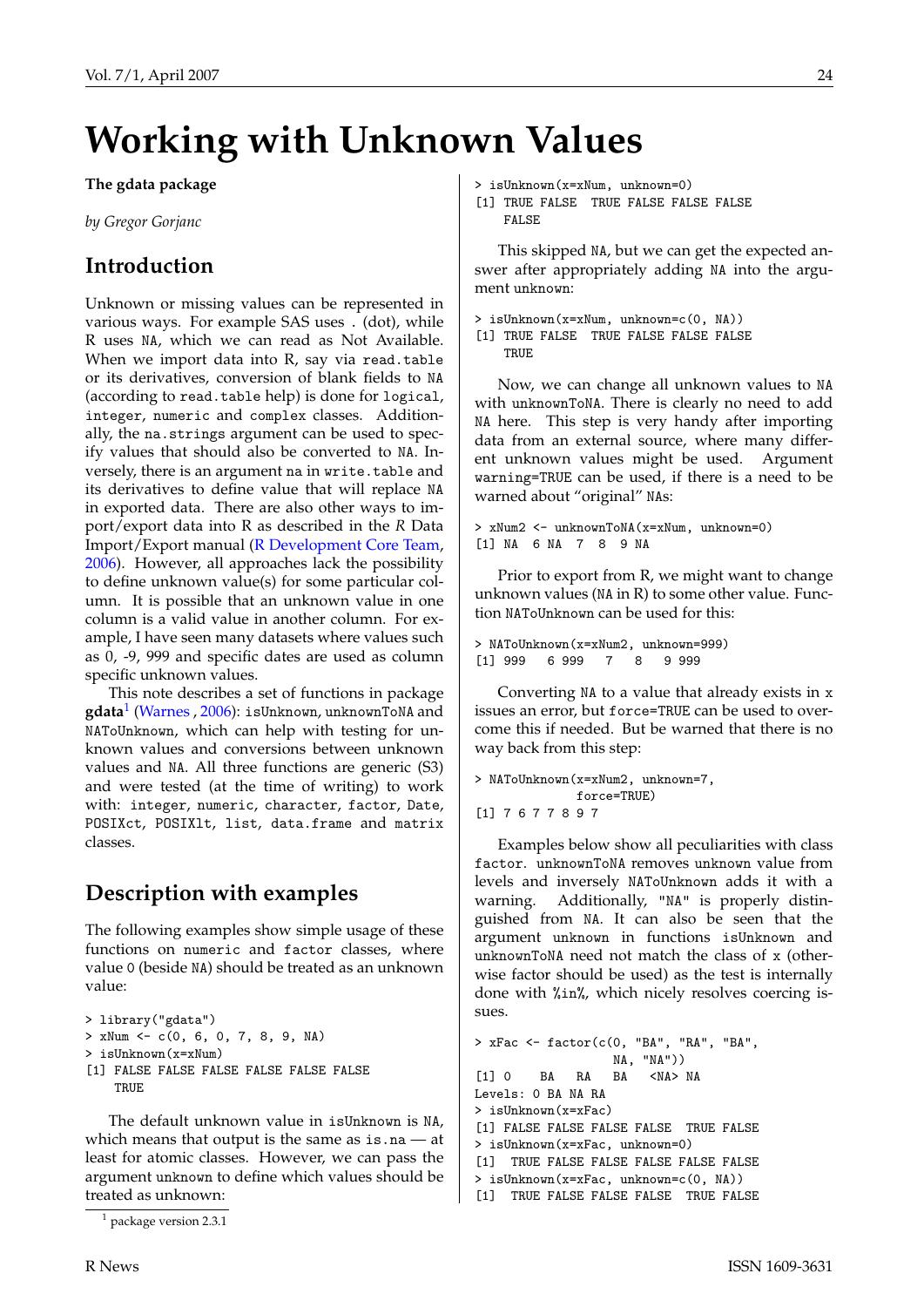```
> isUnknown(x=xFac, unknown=c(0, "NA"))
[1] TRUE FALSE FALSE FALSE FALSE TRUE
> isUnknown(x=xFac, unknown=c(0, "NA", NA))
[1] TRUE FALSE FALSE FALSE TRUE TRUE
> xFac <- unknownToNA(x=xFac, unknown=0)
[1] <NA> BA RA BA <NA> NA
Levels: BA NA RA
> xFac <- NAToUnknown(x=xFac, unknown=0)
[1] 0 BA RA BA 0 NA
Levels: 0 BA NA RA
Warning message:
new level is introduced: 0
```
These two examples with classes numeric and factor are fairly simple and we could get the same results with one or two lines of R code. The real benefit of the set of functions presented here is in list and data.frame methods, where data.frame methods are merely wrappers for list methods.

We need additional flexibility for list/data.frame methods, due to possibly having multiple unknown values that can be different among list components or data.frame columns. For these two methods, the argument unknown can be either a vector or list, both possibly named. Of course, greater flexibility (defining multiple unknown values per component/column) can be achieved with a list.

When a vector/list object passed to the argument unknown is not named, the first value/component of a vector/list matches the first component/column of a list/data.frame. This can be quite error prone, especially with vectors. Therefore, I encourage the use of a list. In case vector/list passed to argument unknown is named, names are matched to names of list or data.frame. If lengths of unknown and list or data.frame do not match, recycling occurs.

The example below illustrates the application of the described functions to a list which is composed of previously defined and modified numeric (xNum) and factor (xFac) classes. First, function isUnknown is used with 0 as an unknown value. Note that we get FALSE for NAs as has been the case in the first example.

```
> xList <- list(a=xNum, b=xFac)
$a[1] 0 6 0 7 8 9 NA
$<sub>b</sub>[1] 0 BA RA BA 0 NA
Levels: 0 BA NA RA
> isUnknown(x=xList, unknown=0)
$a
[1] TRUE FALSE TRUE FALSE FALSE FALSE
    FALSE
```
#### \$b

[1] TRUE FALSE FALSE FALSE TRUE FALSE

We need to add NA as an unknown value. However, we do not get the expected result this way!

```
> isUnknown(x=xList, unknown=c(0, NA))
\hat{R}a
[1] TRUE FALSE TRUE FALSE FALSE FALSE
    FALSE
```
#### \$b

[1] FALSE FALSE FALSE FALSE FALSE FALSE

This is due to matching of values in the argument unknown and components in a list; i.e., 0 is used for component a and NA for component b. Therefore, it is less error prone and more flexible to pass a list (preferably a named list) to the argument unknown, as shown below.

```
> xList1 <- unknownToNA(x=xList,
+ unknown=list(b=c(0, "NA"), a=0))
$a[1] NA 6 NA 7 8 9 NA
$<sub>b</sub>[1] <NA> BA RA BA <NA> <NA>
Levels: BA RA
```
Changing NAs to some other value (only one per component/column) can be accomplished as fol $l$ ows:

```
> NAToUnknown(x=xList1
+ unknown=list(b="no", a=0))
$a[1] 0 6 0 7 8 9 0
$h[1] no BA RA BA no no
Levels: BA no RA
```
Warning message: new level is introduced: no

A named component .default of a list passed to argument unknown has a special meaning as it will match a component/column with that name and any other not defined in unknown. As such it is very useful if the number of components/columns with the same unknown value(s) is large. Consider a wide data.frame named df. Now .default can be used to define unknown value for several columns:

```
> df <- unknownToNA(x=df,
+ unknown=(.default=0,
+ col1=999,
+ col2="unknown"))
```
If there is a need to work only on some components/columns you can of course "skip" columns with standard R mechanisms, i.e., by subsetting list or data.frame objects:

```
> cols <- c("col1", "col2")
> df[, cols] <- unknownToNA(x=df[, cols],
    unknown = (col1=999,+ col2="unknown"))
```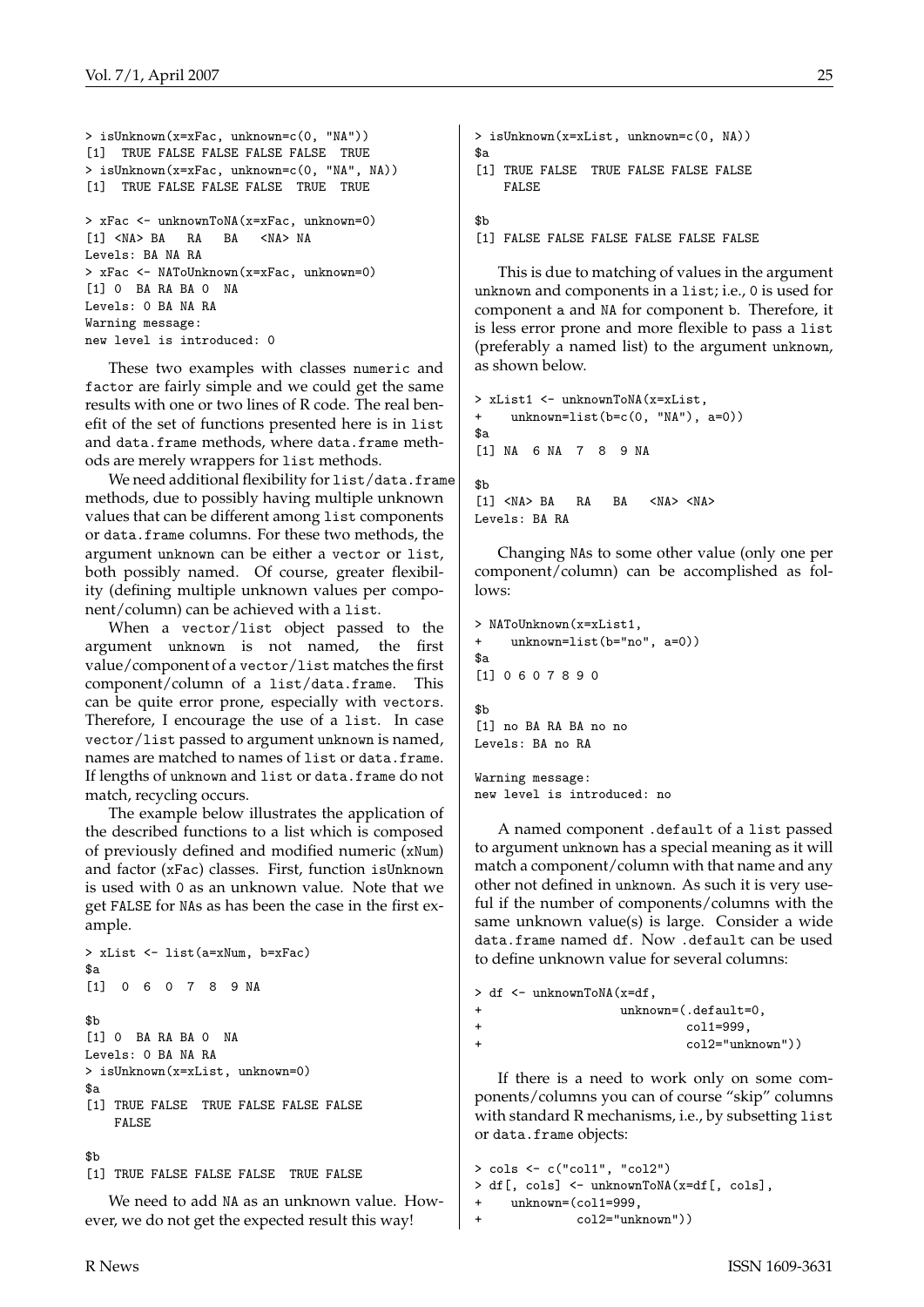### <span id="page-25-5"></span>**Summary**

Functions isUnknown, unknownToNA and NAToUnknown provide a useful interface to work with various representations of unknown/missing values. Their use is meant primarily for shaping the data after importing to or before exporting from R. I welcome any comments or suggestions.

### **Bibliography**

<span id="page-25-1"></span>R Development Core Team. *R Data Import/Export*, 2006. URL [http://cran.r-project.org/](http://cran.r-project.org/manuals.html) [manuals.html](http://cran.r-project.org/manuals.html). ISBN 3-900051-10-0. [24](#page-23-2)

<span id="page-25-2"></span>G. R. Warnes. *gdata: Various R programming tools for data manipulation*, 2006. URL [http://cran.r-project.org/src/contrib/](http://cran.r-project.org/src/contrib/Descriptions/gdata.html) [Descriptions/gdata.html](http://cran.r-project.org/src/contrib/Descriptions/gdata.html). R package version 2.3.1. Includes R source code and/or documentation contributed by Ben Bolker, Gregor Gorjanc and Thomas Lumley. [24](#page-23-2)

*Gregor Gorjanc University of Ljubljana, Slovenia* [gregor.gorjanc@bfro.uni-lj.si](mailto:gregor.gorjanc@bfro.uni-lj.si)

# **A New Package for Fitting Random Effect Models**

<span id="page-25-0"></span>**The npmlreg package**

*by Jochen Einbeck, John Hinde, and Ross Darnell*

### **Introduction**

Random effects have become a standard concept in statistical modelling over the last decades. They enter a wide range of applications by providing a simple tool to account for such problems as model misspecification, unobserved (latent) variables, unobserved heterogeneity, and the like. One of the most important model classes for the use of random effects is the generalized linear model. [Aitkin](#page-28-0) [\(1999\)](#page-28-0) noted that "the literature on random effects in generalized linear models is now extensive," and this is certainly even more true today.

However, most of the literature and the implemented software on generalized linear mixed models concentrates on a normal random effect distribution. An approach that avoids specifying this distribution parametrically was provided by [Aitkin](#page-28-1) [\(1996a\)](#page-28-1), using the idea of 'Nonparametric Maximum Likelihood' (NPML) estimation [\(Laird,](#page-29-1) [1978\)](#page-29-1). The random effect distribution can be considered as an unknown mixing distribution and the NPML estimate of this is a finite discrete distribution. This can be determined by fitting finite mixture distributions with varying numbers of support points, where each model is conveniently fitted using a straightforward EM algorithm.

This approach is implemented in GLIM4 [\(Aitkin](#page-28-2) [and Francis,](#page-28-2) [1995\)](#page-28-2). Despite being a quite powerful tool, the current GLIM-based software is computationally limited and the GLIM system is no longer widely used. Though the alternatives C.A.MAN [\(Böhning et al.,](#page-29-2) [1992\)](#page-29-2) and the Stata program gllamm [\(Skrondal and Rabe-Hesketh,](#page-29-3) [2004\)](#page-29-3) cover parts of GLIMs capacities (in the latter case based on Newton-Raphson instead of EM), no R implementation of NPML estimation existed. The package **npmlreg** [\(Einbeck et al.,](#page-29-4) [2006\)](#page-29-4), which we wish to introduce to the R community in this article, is designed to fill this gap.

### **NPML estimation**

Assume there is given a set of explanatory vectors  $x_1, \ldots, x_n$  and a set of observations  $y_1, \ldots, y_n$ sampled from an exponential family distribution<sup>[1](#page-25-3)</sup> *f*( $y_i | β, φ_i$ ) with dispersion<sup>[2](#page-25-4)</sup> parameter  $φ_i$ . In a generalized linear model, predictors and response are assumed to be related through a link function *h*,

$$
\mu_i \equiv E(y_i | \beta, \phi_i) = h(\eta_i) \equiv h(x_i' \beta),
$$

and the variance  $Var(y_i|\beta, \phi_i) = \phi_i v(\mu_i)$  depends on a function  $v(\mu_i)$  which is entirely determined by the choice of the particular exponential family. However, often the actual variance in the data is larger than the variance according to this strict mean-variance relationship. This effect is commonly called overdispersion, reasons for which might be, e.g., correlation in the data or important explanatory variables not included in the model. In order to account for additional unexplained variability of the individual observations, a random effect  $z_i$  with density  $g(z)$  is in-

<span id="page-25-3"></span><sup>&</sup>lt;sup>1</sup>In the present implementation, Gaussian, Poisson, Binomial, and Gamma distributed responses are supported

<span id="page-25-4"></span><sup>&</sup>lt;sup>2</sup>For binomial and Poisson models,  $\phi_i \equiv 1$ . For Gaussian and Gamma models, the dispersion may be specified as constant, i.e.,  $\phi_i \equiv \phi$ , or as depending on the observation *i*. The theory in this section is provided for the most general case, i.e., variable dispersion.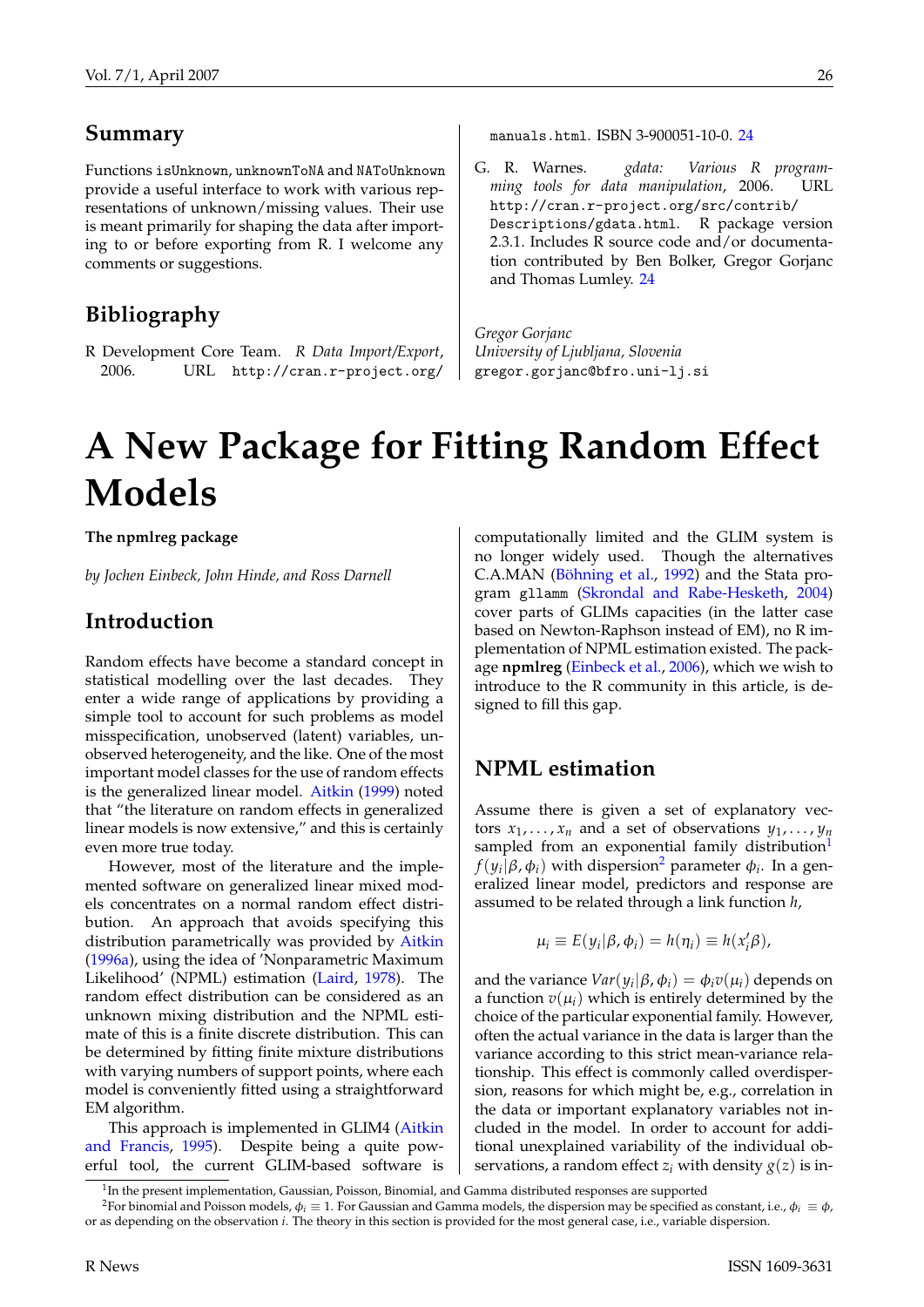<span id="page-26-1"></span>cluded into the linear predictor

$$
\eta_i = x_i' \beta + z_i.
$$

The likelihood can be approximated by a finite mixture

$$
L = \prod_{i=1}^n \int f(y_i|z_i, \beta, \phi_i) g(z_i) dz_i \approx \prod_{i=1}^n \left\{ \sum_{k=1}^K f_{ik} \pi_k \right\},
$$

where  $f_{ik} = f(y_i|z_k, \beta, \phi_k)$ ,  $z_k$  are the mass points and  $\pi_k$  their masses. The score equations, obtained by setting the partial derivatives of the log-likelihood  $\ell = \log L$  equal to zero,

$$
\frac{\partial \ell}{\partial z_k} = 0, \quad \frac{\partial \ell}{\partial \beta} = 0, \quad \frac{\partial \ell}{\partial \phi_k} = 0,
$$

turn out to be weighted versions of the singledistribution score equations, with weights  $w_{ik}$  =  $\pi_k f_{ik}/\sum_l \pi_l f_{il}.$ 

The weights *wik* can be interpreted as posterior probabilities that the observation  $y_i$  comes from component *k*. The score equation for the mixture proportions,

$$
\frac{\partial \ell - \lambda (\sum \pi_k - 1)}{\partial \pi_k} = 0,
$$

gives the ML estimate  $\hat{\pi}_k = \frac{1}{n} \sum_i w_{ik}$ , which can be nicely interpreted as the average posterior probability for component *k*. The parameters β, *z<sup>k</sup>* and π*<sup>k</sup>* can now be simultaneously estimated by the EM algorithm, whereby the missing information is the component membership of the observations:

**E-Step** Adjust weights  $w_{ik} = P(\text{obs. } i \text{ comes from})$ comp. *k*)

**M-Step** Update parameter estimates fitting a weighted GLM with weights *wik*.

As starting values for the EM algorithm one uses Gauss-Hermite integration points and masses. The location of these starting points can be scaled inwards or outwards by means of a tuning parameter tol, which is by default set to 0.5.

This procedure, and its straightforward extension to random coefficient models, is implemented in the function alldist, while variance component models can be fitted with allvc; see [Aitkin et al.](#page-28-3) [\(2005\)](#page-28-3), pp 474ff and 485ff for details.

### **The function** alldist

The main functions of this package are alldist and allvc, the names of which were adapted from the homonymous macros in GLIM4. The functions can be used in a similar manner to the R function glm.

As an example for alldist, we consider data from a study on lung cancer mortality presented in

[Tsutakawa](#page-29-5) [\(1985\)](#page-29-5). The data were recorded in the 84 largest Missouri cities from 1972-1981 and give the number of lung cancer deaths of males aged 45-54 as well as the city sizes<sup>[3](#page-26-0)</sup>. The data were analyzed by [Tsutakawa](#page-29-5) [\(1985\)](#page-29-5) and [Aitkin](#page-28-4) [\(1996b\)](#page-28-4), both authors considering logit models of type

$$
\log \frac{p_i}{1-p_i} = z_i,
$$

where *z<sup>i</sup>* is a random effect associated with the *i*−th city and  $p_i$  is its associated mortality rate. While Tsutakawa fitted a Poisson model with a normal random effect, Aitkin opted for a binomial model with an unspecified random effect distribution. We follow Aitkin and will leave the random effect unspecified, but as lung cancer death is a rather rare event (the crude rate does not exceed 0.03 in any of the cities), it seems natural to work with Poisson models. Hence, one can write  $log(p_i) = z_i$ , or equivalently, in terms of the means  $\mu_i = n_i p_i$ 

$$
\log(\mu_i) = \log(n_i) + z_i,
$$

where the logarithm of the city sizes  $n_i$  appears as an offset. The two-point solution is then obtained via the function alldist, using the same notation as for a usual glm fit, except that the random term and the number of mass points k=2 have also to be specified. The resulting object (which we name, say, missouri.np2) is of class 'glmmNPML' and its printed output is given by

```
> print(missouri.np2)
Call: alldist(formula = Deaths ~1, random =
 1, family = poisson(link = "log"), data =
missouri, k = 2, offset = log(Size))
Coefficients:
MASS1 MASS2
-4.844 -4.232Mixture proportions:
   MASS1 MASS2
0.8461624 0.1538376
-2 log L: 355.3
```
One minor difference to a glm output is that the disparity (−2 log *L*) is displayed instead of the deviance, but the latter one is immediately obtained via

```
> missouri.np2$dev
 [1] 92.49207,
```
which is slightly better than the deviance 93.10 reported in [Aitkin](#page-28-4) [\(1996b\)](#page-28-4) for the corresponding twomass point binomial logit model fitted with GLIM4. As also observed by Aitkin, the disparity does not

<span id="page-26-0"></span> $3$ The data set missouri is part of this R package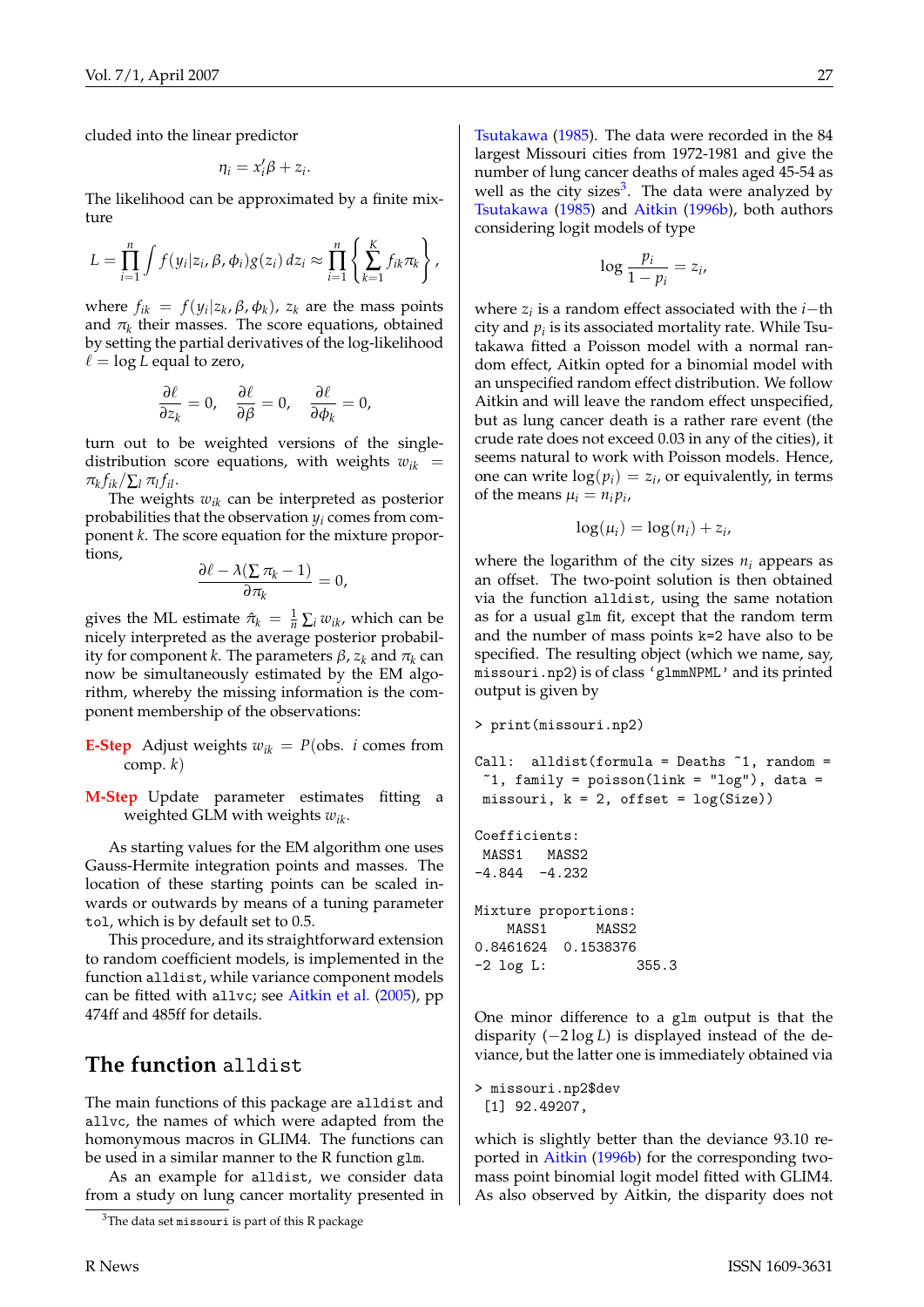<span id="page-27-1"></span>Empirical Bayes predictions (generally,  $h(x_i^{\prime} \hat{\beta} +$  $\hat{z}_i$ ) for the number of deaths per city can be obtained by the use of fitted(missouri.np2), or equivalently, missouri.np2\$fitted.values, or equivalently, predict(missouri.np2, type="response"). Dividing this quantity by missouri\$Size, one obtains estimated or 'shrunken' rates which can be compared to the 6th column in Table 4, [Aitkin](#page-28-4) [\(1996b\)](#page-28-4). The shrunken rates are less variable than the crude rates and hence are useful for small area estimation problems. The posterior probabilities *wik* can be obtained from the fitted model (in analogy to the 8th and 9th column of Table 4, [Aitkin,](#page-28-4) [1996b\)](#page-28-4), via the component \$post.prob. Further, 'posterior intercepts' for the construction of 'league tables' are stored in component \$post.int — see [Sofroniou](#page-29-6) [et al.](#page-29-6) [\(2006\)](#page-29-6) for an example of their application.

Methods for most generic functions that are applied to fitted model objects, such as update(), coefficients(), residuals(), fitted(), summary(), predict() and plot(), have been defined for the glmmNPML class. In some cases (the first four generic functions listed above) the default method is used; in other cases (the last three generics) explicit methods are provided. The plot() function offers four different plots: (i) disparity vs. EM iterations; (ii) EM trajectories; (iii) Empirical Bayes predictions vs. true response; and (iv) posterior probabilities against the residuals of the fixed part of the GLM fit in the last EM iteration. Plots (i) and (ii) are generated by default when running alldist and are depicted in Fig. [1](#page-27-0) for the model fitted above.

One observes that the EM trajectories converge essentially to the fixed part residuals of cities no. 4 and 84 (in Tsutakawa's list), which have populations of 54155 and 22514, respectively, being much larger than the majority of the other cities with only several hundreds of inhabitants (For the very interested, the numerical values associated with the disparity plot and the EM trajectories, as well as the residuals plotted vertically in the latter plot, are available in component \$Misc).

This was a simple example without any covariates. In general an arbitrary number of fixed effects can be specified, and the random component can be an intercept  $(\sim 1)$  or a single variable giving a model with a random slope *and* random intercept.



<span id="page-27-0"></span>Figure 1: Top: Disparity (−2 log *L*) trend; bottom: EM trajectories. The vertical dots in the latter plot are the residuals of the fixed part of the fitted random effect model (Note that these residuals are not centered around 0, in contrast to the residuals of a simple fixed effect model. The plotted residuals, generally  $h^{-1}(y_i) - x_i' \hat{\beta}$ , represent the random effect distribution and are on the same scale as the mass points).

### **The function** allvc

The function alldist is designed to fit simple overdispersion models (i.e., one has a random effect on the individual observations). However, often one wishes to introduces *shared* random effects, e.g. for students from the same class or school, for the same individual observed repeatedly over time (longitudinal data), or in small area estimation problems. This leads to variance component models, which can be fitted in **npmlreg** using the function allvc. As an example, let us consider the Oxford boys data from [Brush and Harrison](#page-29-7) [\(1990\)](#page-29-7), which were analyzed with NPML using GLIM4 by [Aitkin et al.](#page-28-3) [\(2005\)](#page-28-3).

The data set is part of the R package **nlme** [\(Pin](#page-29-8)[heiro et al.,](#page-29-8) [2005\)](#page-29-8) and contains the heights of 26 boys, measured in Oxford on nine occasions over two years. The boys, indexed by the factor Subject, represent the upper level (primary sampling units, PSU), and the particular measurements at different time points correspond to the lower-level units (secondary sampling units, SSU).

As suggested by [\(Aitkin et al.,](#page-28-3) [2005,](#page-28-3) p. 495), we fit a Gaussian model with unspecified random effect distribution and  $K = 7$  mass points,

```
(0x boys.np7 \leq allvc(height \leq age, random =~1|Subject, data = Oxboys, k=7))$disparity
[1] 1017.269
```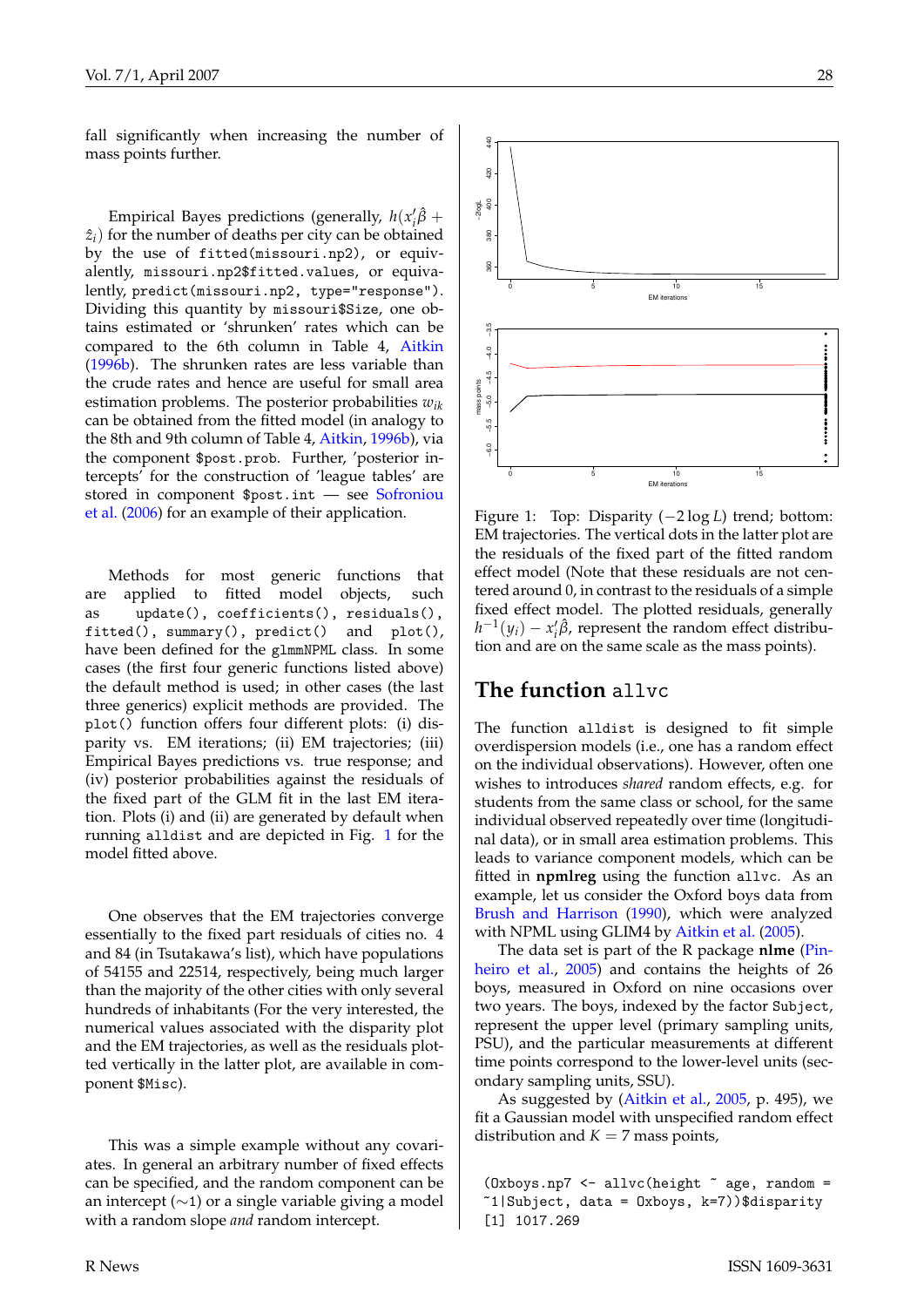<span id="page-28-5"></span>which confirms the GLIM4 result. Aitkin et al. state that for all models using  $K > 7$  the fitted mass points 'are duplicated with the same total mass as in lower-dimension models', and hence consider this 7- mass point model as 'sufficiently complex'. However, fitting for comparison a simple linear mixed model with function lmer in package **lme4** [\(Bates](#page-29-9) [and Sarkar,](#page-29-9) [2006\)](#page-29-9)

```
(fm1 <- lmer(height ~ age + (1|Subject),
data = 0xboys, method = "ML")
```
gives the MLdeviance, i.e., disparity, of 940.569. As this model is based on a normal random effect distribution, NPML should be superior to this, or at least competitive with it. Therefore, we went on fitting models with  $K = 8$  and  $K = 9$  mass points, yielding

```
(0xboys.np8 <- allvc(height \text{ }} z age, random =
1|Subject, data = 0xboys, k=8)\$disparity
 [1] 931.3752
(0x boys.np9 \leq allvc(height \leq age, random ="1|Subject, data = 0xboys, k=9,tol=0.3))$disparity
 [1] 916.0921
```
For both models, all mass points are indeed distinct. For instance, for the 9-mass point model one has

```
Estimate Std. Error
age 6.523719 0.05094195
MASS1 130.200174 0.16795344
MASS2 138.416628 0.09697325
MASS3 143.382397 0.09697225
MASS4 147.350113 0.07511877
MASS5 150.954327 0.06857400
MASS6 153.869256 0.11915344
MASS7 156.178153 0.09676418
MASS8 159.521550 0.16795354
MASS9 164.883640 0.11876372
```
This increased performance compared to the GLIM code is due to the installation of a 'damping' mechanism in the first cycles of the EM algorithm; see [Einbeck and Hinde](#page-29-10) [\(2006\)](#page-29-10) for details.

Further increase of *K* does not yield major drops in disparity, so we continue to work with nine mass points, and extend the model by allowing the linear trend to vary across boys. The function call then takes the form

```
(0x boys.np9s \leftarrow allvc(height \tilde{\neg} age, random =\text{Kage}}|Subject, data = Oxboys, k = 9,
 tol=0.3))
```
The difference in disparities is

> Oxboys.np9\$disparity - Oxboys.np9s\$disparity [1] 102.1071

on

> Oxboys.np9\$df.res - Oxboys.np9s\$df.res  $[1]$  8

degrees of freedom, showing clear heterogeneity in the slope.

### **Summary**

We have introduced the R package **npmlreg**, which is in some parts a simple translation from the corresponding GLIM4 code, but, in other parts, contains substantial extensions and methodological improvements. In particular, we mention the possibility to fit Gamma models and to work with dispersion parameters varying smoothly over components, and, as already noted, the installation of a damping procedure. We note finally that for the sake of comparability all implemented features are also available for Gaussian Quadrature instead of NPML (leaving the  $z_k$  and  $\pi_k$  fixed and equal to Gauss-Hermite integration points and masses). The R package is available on CRAN. Future developments will include 3-level models and multicategory responses.

## **Acknowledgements**

The work on this R package was supported by Science Foundation Ireland Basic Research Grant 04/BR/M0051. We are grateful to N. Sofroniou for sharing his GLIM code for the Missouri data and two anonymous referees for pointing at the comparison with package **lme4**.

# **Bibliography**

- <span id="page-28-1"></span>M. Aitkin. A general maximum likelihood analysis of overdispersion in generalized linear models. *Statistics and Computing*, 6:251–262, 1996a. [26](#page-25-5)
- <span id="page-28-4"></span>M. Aitkin. Empirical Bayes shrinkage using posterior random effect means from nonparametric maximum likelihood estimation in general random effect models. In *IWSM 1996: Proceedings of the 11th International Workshop on Statistical Modelling, Orvieto*, pages 87–94, 1996b. [27,](#page-26-1) [28](#page-27-1)
- <span id="page-28-0"></span>M. Aitkin. A general maximum likelihood analysis of variance components in generalized linear models. *Biometrics*, 55:218–234, 1999. [26](#page-25-5)
- <span id="page-28-2"></span>M. Aitkin and B. Francis. Fitting overdispersed generalized linear models by nonparametric maximum likelihood. *The GLIM Newsletter*, 25:37–45, 1995. [26](#page-25-5)
- <span id="page-28-3"></span>M. Aitkin, B. Francis, and J. Hinde. *Statistical Modelling in GLIM 4*. Oxford Statistical Science Series, Oxford, UK., 2005. [27,](#page-26-1) [28](#page-27-1)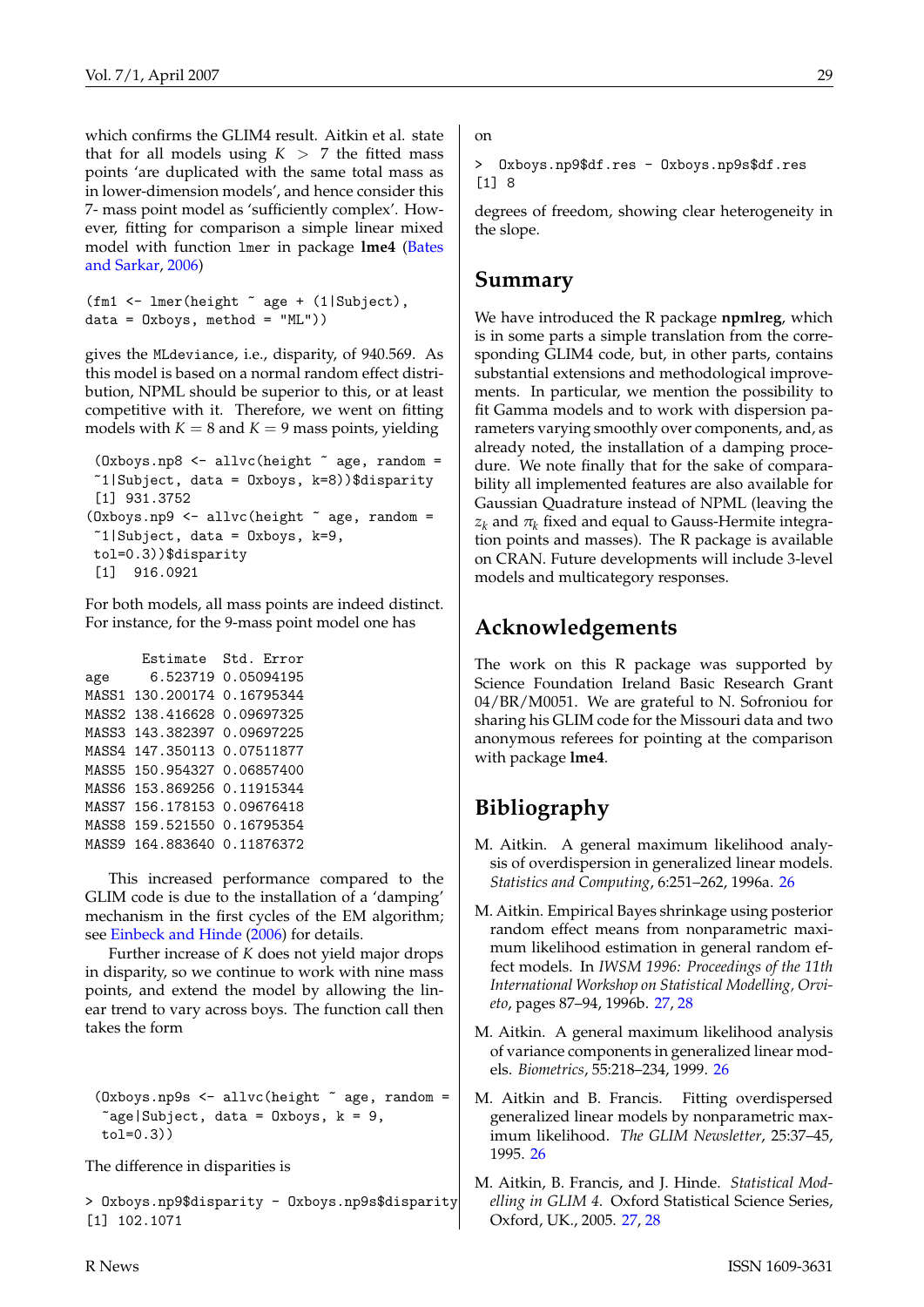- <span id="page-29-9"></span>D. Bates and D. Sarkar. *lme4: Linear mixed-effects models using S4 classes*, 2006. R package version 0.995-2. [29](#page-28-5)
- <span id="page-29-2"></span>D. Böhning, P. Schlattmann, and B. Lindsey. Computer-assisted analysis of mixtures (C.A.MAN): statistical algorithms. *Biometrics*, 48: 283–303, 1992. [26](#page-25-5)
- <span id="page-29-7"></span>G. Brush and G. A. Harrison. Components of growth variation in human stature. *Mathematical Medicine and Biology*, 7:77–92, 1990. [28](#page-27-1)
- <span id="page-29-10"></span>J. Einbeck and J. Hinde. A note on NPML estimation for exponential family regression models with unspecified dispersion parameter. *Austrian Journal of Statistics*, 35:233–243, 2006. [29](#page-28-5)
- <span id="page-29-4"></span>J. Einbeck, R. Darnell, and J. Hinde. *npmlreg: Nonparametric maximum likelihood estimation for random effect models*, 2006. R package version 0.40. [26](#page-25-5)
- <span id="page-29-1"></span>N.M. Laird. Nonparametric maximum likelihood estimation of a mixing distribution. *Journal of the American Statistical Association*, 73:805–811, 1978. [26](#page-25-5)
- <span id="page-29-8"></span>J. Pinheiro, D. Bates, S. DebRoy, and D. Sarkar. *nlme:*

*Linear and nonlinear mixed effects models*, 2005. R package version 3.1-66. [28](#page-27-1)

- <span id="page-29-3"></span>A. Skrondal and S. Rabe-Hesketh. *Generalized Latent Variable Modelling*. Chapman & Hall/CRC, Boca Raton, 2004. [26](#page-25-5)
- <span id="page-29-6"></span>N. Sofroniou, J. Einbeck, and J. Hinde. Analyzing Irish suicide rates with mixture models. In *IWSM 2006: Proceedings of the 21th International Workshop on Statistical Modelling, Galway*, pages 474–481, 2006. [28](#page-27-1)
- <span id="page-29-5"></span>R. Tsutakawa. Estimation of cancer mortality rates: a Bayesian analysis of small frequencies. *Biometrics*, 41:69–79, 1985. [27](#page-26-1)

*Jochen Einbeck Durham University, UK* [jochen.einbeck@durham.ac.uk](mailto:jochen.einbeck@durham.ac.uk) *John Hinde National University of Ireland, Galway, Rep. of Ireland* [john.hinde@nuigalway.ie](mailto:john.hinde@nuigalway.ie) *Ross Darnell The University of Queensland, Australia* [r.darnell@uq.edu.au](mailto:r.darnell@uq.edu.au)

# **Augmenting R with Unix Tools**

#### <span id="page-29-0"></span>*Andrew Robinson*

This article describes a small collection of Unix command-line tools that can be used to augment R. I introduce:

- make which after judicious preparation will allow one-word execution of large-scale simulations, all the way from compilation of source code to construction of a PDF report;
- screen which will permit remote monitoring of program execution progress with automatic protection against disconnection; and
- mail which will allow automatic alerting under error conditions or script completion.

These programs will be part of the default installations of many flavours of Unix-like operating systems. Although these tools have many different applications, each is very useful for running R remotely on a Unix-like operating system, which is the focus of their usage in this article.

Regardless of what kind of computer is on your own desk, you may find these tools useful; they do not require you to be running a BSD or GNU/Linux on your own machine.

### **R and** screen

It is sometimes necessary to run R code that executes for long periods of time upon remote machines. This requirement may be because the local computing resources are too slow, too unstable, or have insufficient memory.

For example, I have recently completed some simulations that took more than a month on a reasonably fast cluster of Linux computers. I developed, trialed, and profiled my code on my local, notparticularly-fast, computer. I then copied the scripts and data to a more powerful machine provided by my employer and ran the simulations on R remotely on that machine. To get easy access to the simulations whilst they ran, I used screen.

screen is a so-called terminal multiplexor, which allows us to create, shuffle, share, and suspend command line sessions within one window. It provides protection against disconnections and the flexibility to retrieve command line sessions remotely. screen is particularly useful for R sessions that are running on a remote machine.

We might use the following steps to invoke R within screen:

1. log in remotely via secure shell,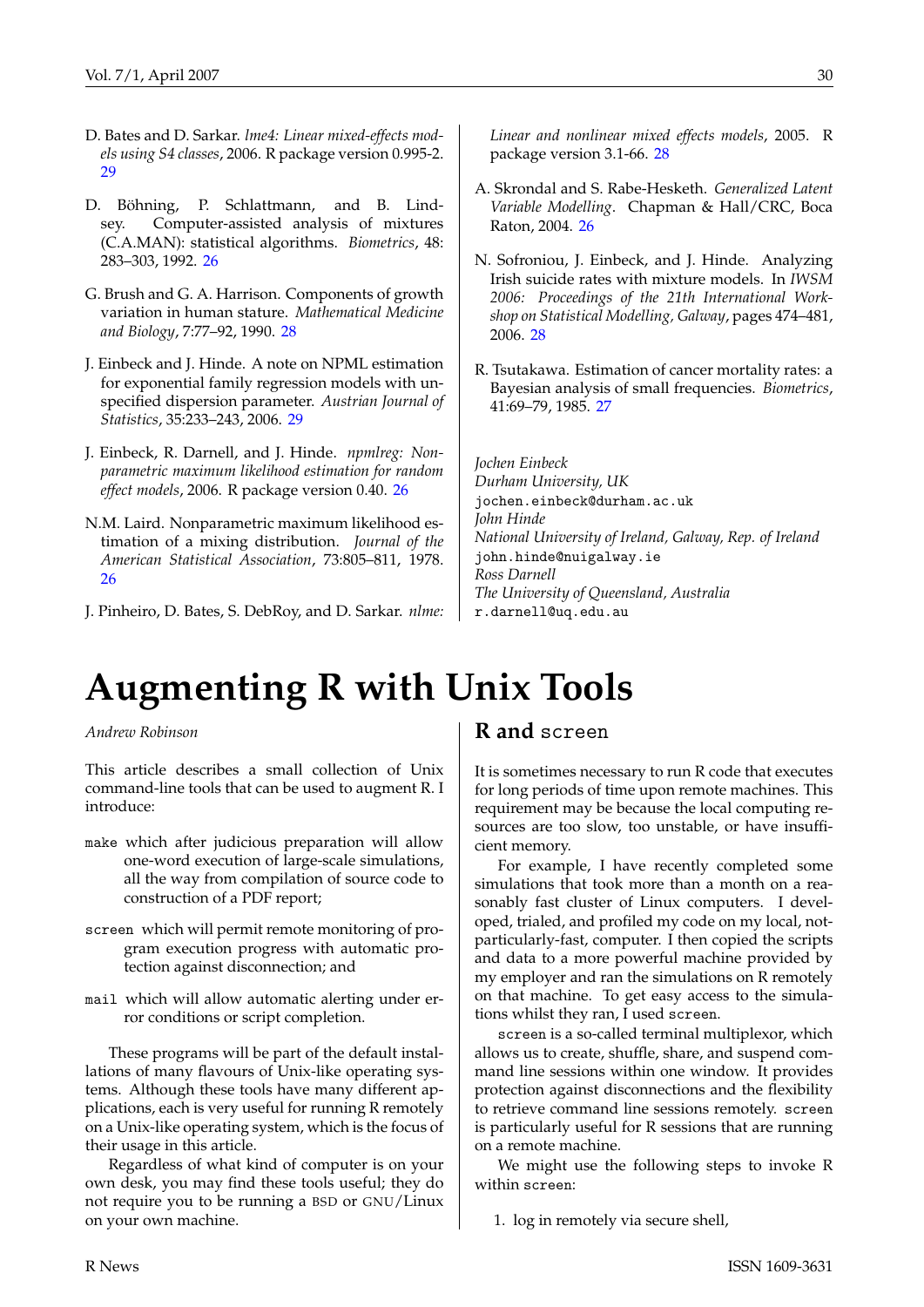- 2. start screen,
- 3. start R,
- 4. source our script with echo=TRUE,
- 5. detach the screen session, using Ctrl-a d, and
- 6. log out.

The R session continues working in the background, contained within the screen session. If we want to revisit the session to check its progress, then we

- 1. log in remotely via secure shell,
- 2. start screen -r, which recalls the unattached session,
- 3. examine the saved buffer; scrolling around, copying and pasting as necessary,
- 4. detach the screen session, using Ctrl-a d, and
- 5. log out.

This approach works best if examining the buffer is informative, which requires that the R script be written to provide readable output or flag its progress every so often. I find that the modest decrease in speed of looping is more than compensated by a cheerful periodic reminder, say every 1000*th* iteration, that everything is still working and that there are only *n* iterations left to run. I have also been experimenting with various algorithms for R to use the elapsed time, the elapsed number of simulations, and the number of simulations remaining, to estimate the amount of time left until the run is complete.

screen offers other advantages. You can manage several screens in one window, so editing a script remotely using, say, emacs, and then sourcing the script in the remote R session in another screen, is quick and easy. If you lose your connection, the session is kept alive in the background, and can be re-attached, using screen -r as above. If you have forgotten to detach your session you can do so forcibly from another login session, using screen -dr. You can change the default history/scrollback buffer length, and navigate the buffer using intuitive keystrokes. Finally, you can share a screen session with other people who are logged in to the same machine. That is, each user can type and see what the other is typing, so a primitive form of online collaboration is possible.

So, running an R session in screen provides a simple and robust way to allow repeated access to a simulation or a process.

More information about screen can be found from <http://www.gnu.org/software/screen/>, or man screen.

It is very useful to be able to monitor an R session that is running remotely. However, it would also be useful if the session could alert us when the script has completed, or when it has stopped for some reason, including some pre-determined error conditions. We can use mail for this purpose, if the computer is running an appropriate mail server, such as sendmail.

mail is an old email program, small enough to be included by default on most Unix-like systems, and featureless enough to be almost universally ignored by users in favour of other programs, such as mutt, or those with shiny graphical user interfaces. However, mail does allow us to send email from the command line. And, R can do pretty much anything that can be done from the command line<sup>[1](#page-30-0)</sup>. Of course, a small amount of fiddling is necessary to make it work. A simple function will help<sup>[2](#page-30-1)</sup>. This function will fail if any of the arguments contain single or double quotes. So, craft your message carefully.

```
mail <- function(address, subject, message) {
  system(paste("echo '", message,
  "' | mail -s '", subject,
  "' ", address, sep=""))
}
```
We can now send mail from R via, for example,

mail("andrewr", "Test", "Hello world!")

You can place calls to this function in strategic locations within your script. I call it at the end of the script to let me know that the simulations are finished, and I can collect the results at my leisure. In order to have R let us know when it has stopped, we can use a function like this:

```
alert <- function() {
      mail("andrewr", "Stopped", "Problem")
      browser()
}
```
then in our script we call

options(error = alert)

Now in case of an error, R will send an email and drop into the browser, to allow detailed follow-up. If you have more than one machine running, then calling hostname via system, and pasting that into the subject line, can be helpful.

Alternatively, you can use mutt with exactly the same command line structure as mail, if mutt is installed on your system. An advantage of mutt is that it uses the MIME protocol for binary attachments. That would enable you to, say, attach to your email the PDF that your script has just created with Sweave and pdflatex, or the *cvs* file that your script creates,

<span id="page-30-0"></span><sup>&</sup>lt;sup>1</sup>In theory, it can do everything, I suppose. I haven't tried.

<span id="page-30-1"></span><sup>&</sup>lt;sup>2</sup>Caveat: this function is written to work on bash version 3.1.17. Your mileage may vary.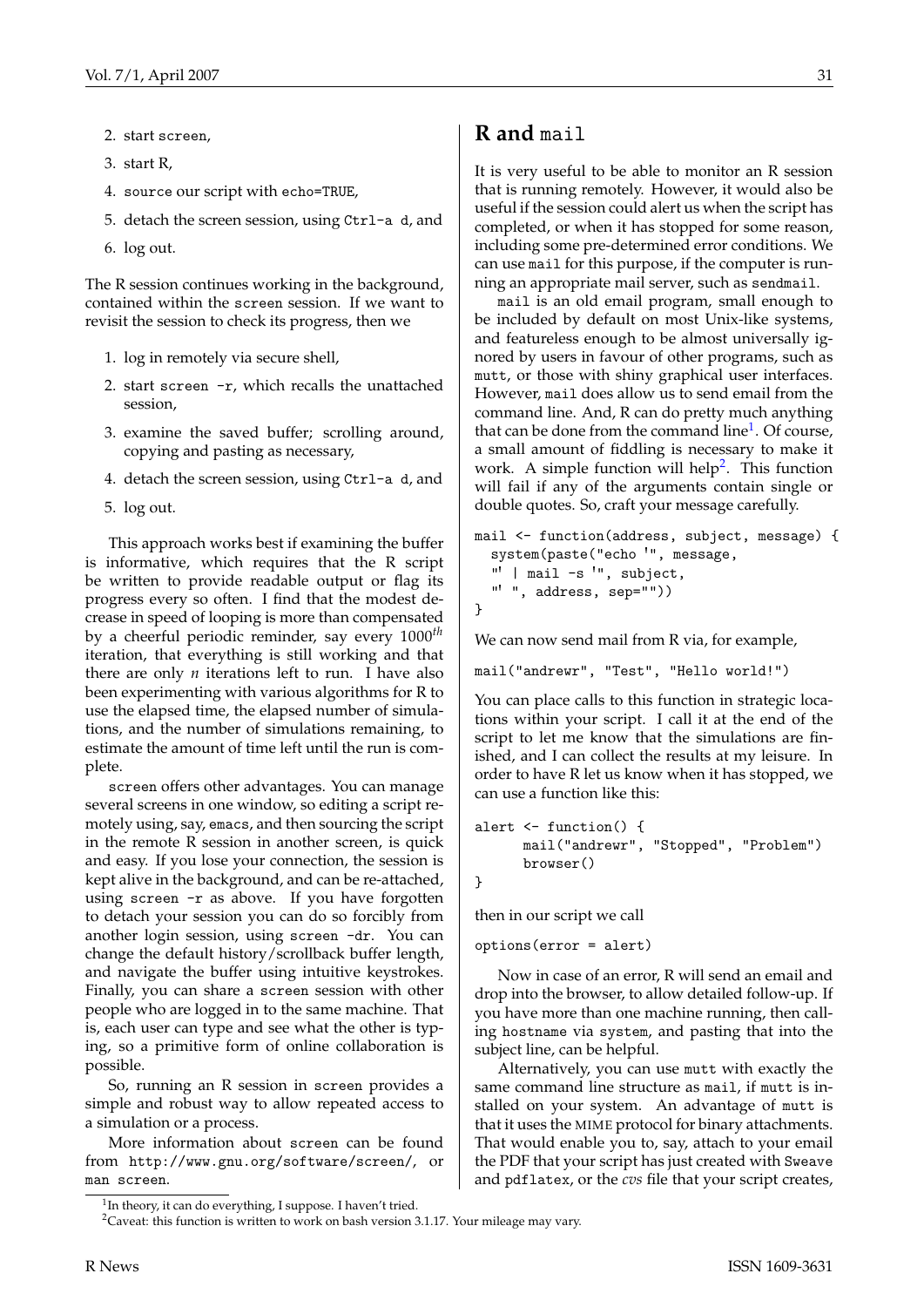or even the relevant objects saved from the session, neatly packaged and compressed in a \*.RData object.

Different flavours of Unix mail are available. You can find out more about yours by man mail.

## **R and** make

I have recently been working on bootstrap tests of a model-fitting program that uses maximum likelihood to fit models with multivariate normal and *t* distributions. The program is distributed in FOR-TRAN, and it has to be compiled every time that it is run with a new model. I wanted to use a studentized bootstrap for interval estimates, gather up all the output, and construct some useful tables and graphics.

So, I need to juggle FORTRAN files, FORTRAN executables, R source files, Sweave files, PDFs, and so on. R does a great job preparing the input files, calling the executable (using system()), and scooping up the output files. However, to keep everything in sync, I use make.

Although it is commonly associated with building executable programs, make can control the conversion of pretty much any file type into pretty much any other kind of file type. For example, make can be told how to convert a FORTRAN source file to an executable, and it will do so if and when the source file changes. It can be told how and when to run an R source file, and then how and when to call Sweave upon an existing file, and then how and when to create a PDF from the resulting LATEX file.

The other advantage that make offers is splitting large projects into chunks. I use Sweave to bind my documentation and analysis tightly together. However, maintaining the link between documentation and analysis can be time-consuming. For example, when documenting a large-scale simulation, I would rather not run the simulation every time I correct a spelling mistake.

One option is to tweak the number of runs. make provides a flexible infrastructure for testing code, as we can pass parameters, such as the number of runs to perform, to R. For example, with an appropriate Makefile, typing make test at the operating system prompt will run the entire project with only 20 simulations, whereas typing make will run the project with 2000 simulations.

Another option is to split the project into two parts: the simulation, and the analysis, and run only the second, unless important elements change in the first. Again, this sort of arrangement can be constructed quite easily using make.

For example, I have an R source file called sim.r that controls the simulations and produces a .RData object called output.RData. The content is:

randoms <- runif(reps) save.image("output.RData")

I also have a Sweave file called report.rnw which provides summary statistics (and graphics, not included here) for the runs. The content is:

\documentclass{article} \begin{document}  $\langle \langle \rangle \rangle$ = load("output.RData") @ We performed \Sexpr{reps} simulations. \end{document}

The latter file often requires tweaking, depending on the output. So, I want to separate the simulations and the report writing, and only run the simulations if I absolutely have to. Figure  $1$  is an example Makefile that takes advantage of both options noted above. All the files referenced here are assumed to be held in the same directory as the Makefile, but of course they could be contained in subdirectories, which is generally a neater strategy.

I do not actually need make to do these tasks, but it does simplify the operation a great deal. One advantage is that make provides conditional execution without me needing to fiddle around to see what has and has not changed. If I now edit report.rnw, and type make, it won't rerun the simulation, it will just recompile report.rnw. On the other hand, if I make a change to sim.r, or even run sim.r again (thus updating the .RData object), make will rerun everything. That doesn't seem very significant here, but it can be when you're working on a report with numerous different branches of analysis.

The other advantage (which my Makefile doesn't currently use) is that it provides wildcard matching. So, if I have a bunch of Sweave files (one for each chapter, say) and I change only one of them, then make will identify which one has changed and which ones depend on that change, and recompile only those that are needed. But I don't have to produce a separate line in the Makefile for each file.

Also, the Makefile provides implicit documentation for the flow of operations, so if I need to pass the project on to someone else, all they need to do is call make to get going.

More information on make can be found from <http://www.gnu.org/software/make/>.

*Andrew Robinson Department of Mathematics and Statistics University of Melbourne Australia* [A.Robinson@ms.unimelb.edu.au](mailto:A.Robinson@ms.unimelb.edu.au)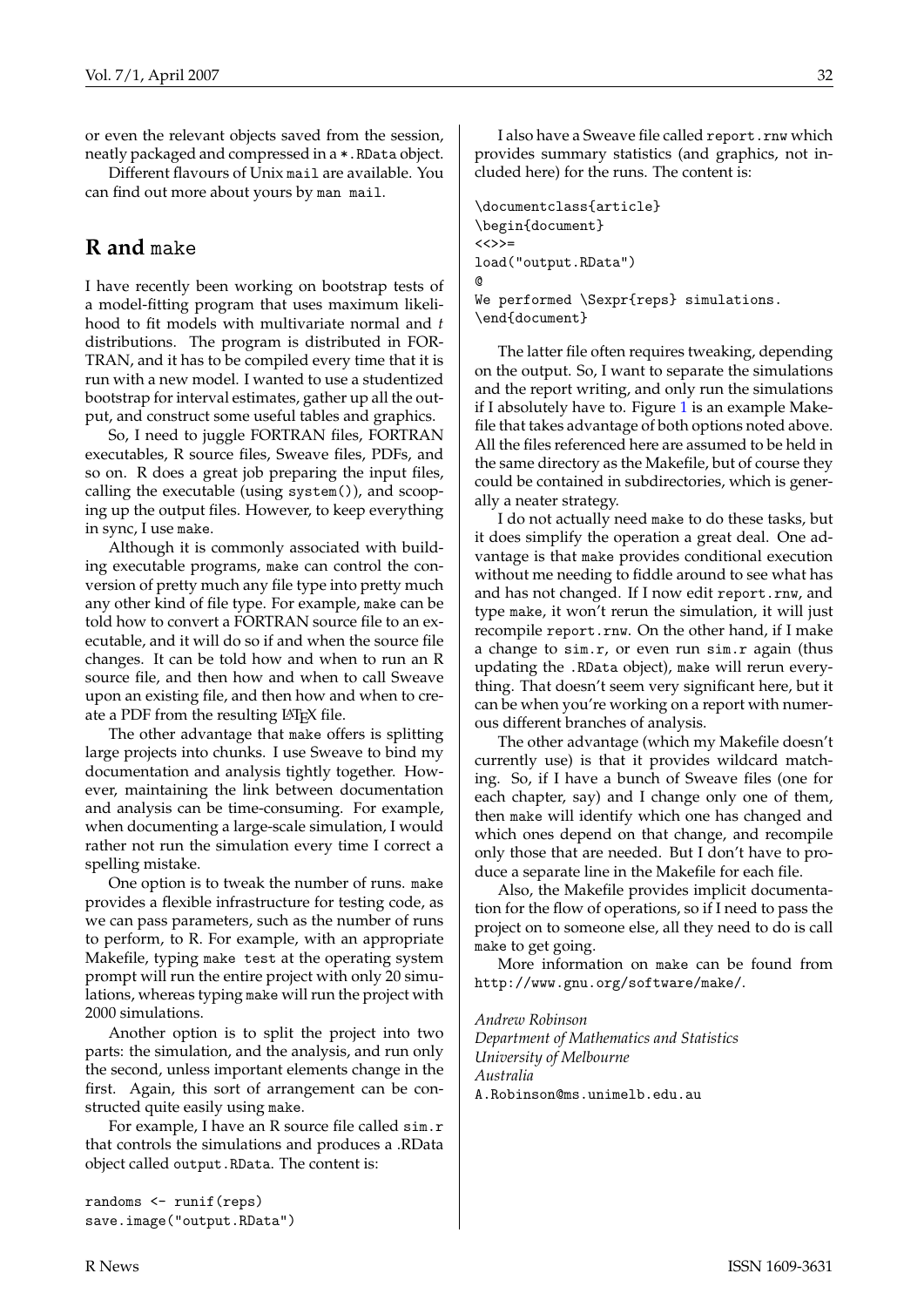```
## Hashes indicate comments. Use these for documentation.
## Makefiles are most easily read from the bottom up, the first time!
# 'make' is automatically interpreted as 'make report.pdf'.
# Update report.pdf whenever report.tex changes, by running this code.
report.pdf : report.tex
        ( \ \ )\pdflatex report.tex; \
        while \grep -q "Rerun to get cross-references right." report.log;\
        d \circ \lambda\pdflatex report.tex; \
        done \
        \lambda# Update report.tex whenever report.rnw *or* output.RData changes,
# by running this code.
report.tex : report.rnw output.RData
        echo "Sweave(\"report.rnw\")" | R --no-save --no-restore
# Update output.RData whenever sim.r changes, by running this code.
output.RData : sim.r
        echo "reps <- 2000; source(\"sim.r\")" | R --no-save --no-restore
########################################################################
## The following section tells make how to respond to specific keywords.
.PHONY: test full neat clean
# 'make test' cleans up, runs a small number of simulations,
# and then constructs a report
test:make clean;
        echo "reps <- 10; source(\"sim.r\")" | R --no-save --no-restore;
        make
# 'make full' cleans up and runs the whole project from scratch
full :
        make clean;
        make
# 'make neat' cleans up temporary files - useful for archiving
neat :
        rm -fr *.txt *.core fort.3 * *.aux *.log *.ps *.out
# 'make clean' cleans up all created files.
clean :
        rm -fr *.core fort.3 * *.exe *.tex *.txt *.lof *.lot *.tex \
                *.RData *.ps *.pdf *.aux *.log *.out *.toc *.eps
```
<span id="page-32-0"></span>Figure 1: The contents of a Makefile. Note that all the indenting is done by means of tab characters, not spaces. This Makefile has been tested for both GNU make and BSD make.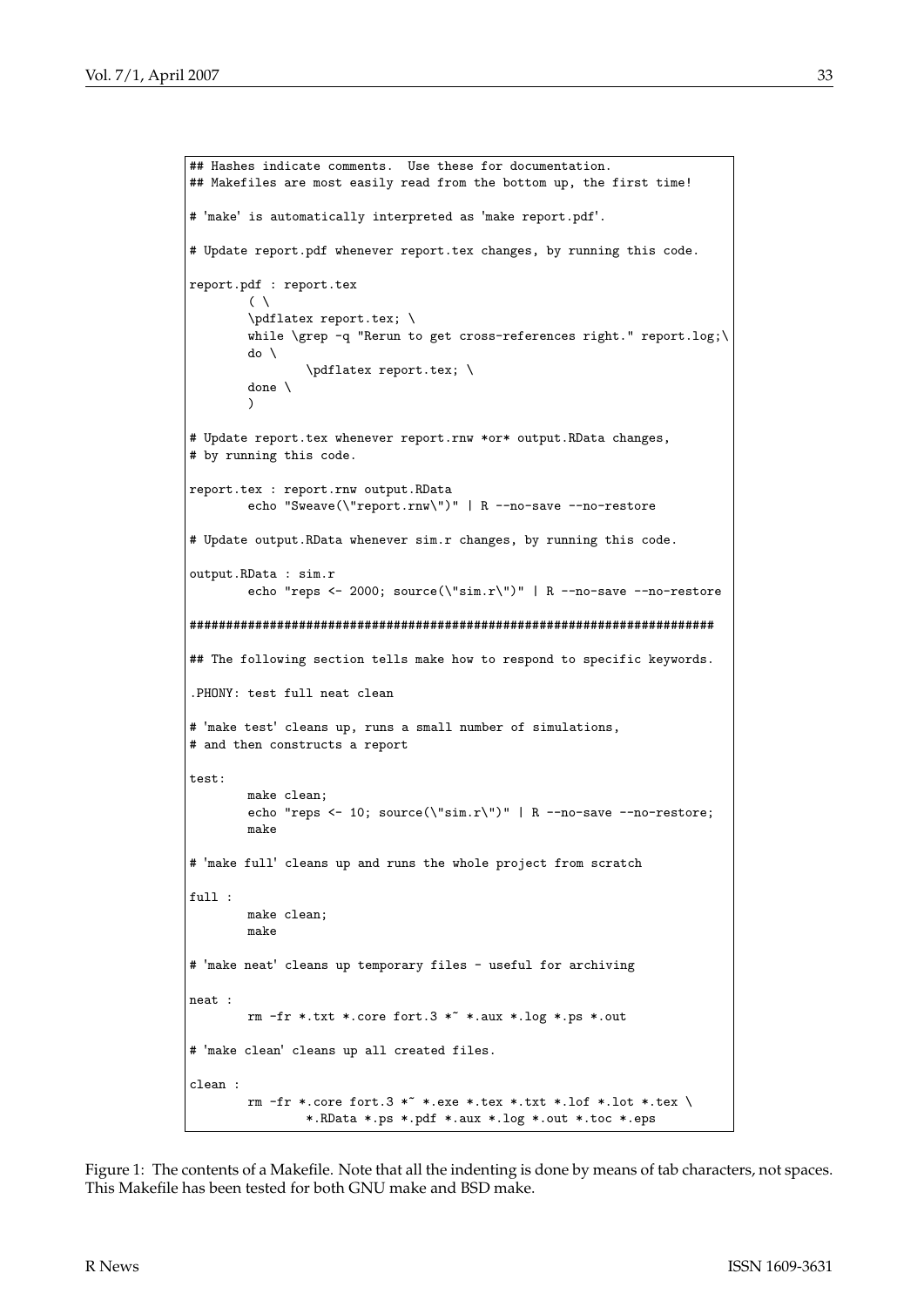# <span id="page-33-2"></span>**POT: Modelling Peaks Over a Threshold**

#### <span id="page-33-0"></span>*by Mathieu Ribatet*

The Generalised Pareto Distribution (**GPD**) is the limiting distribution of normalised excesses over a threshold, as the threshold approaches the endpoint of the variable [\(Pickands,](#page-35-1) [1975\)](#page-35-1). The **POT** package contains useful tools to perform statistical analysis for peaks over a threshold using the GPD approximation.

There is many packages devoted to the extreme value theory (**evd**, **ismev**, **evir**, . . . ); however, the **POT** package is specialised in peaks over threshold analysis. Moreover, this is currently the only one which proposes many estimators for the GPD. A user's guide (as a package vignette) and two demos are also included in the package.

## **Asymptotic Approximation**

Let  $X_1, \ldots, X_n$  be a series of *i.id.* random variables with common distribution function *F*. Let  $M_n$  =  $max\{X_1, \ldots, X_n\}$ . Suppose there exists constants  $a_n > 0$  and  $b_n$  such that:

$$
\mathbb{P}\left[\frac{M_n-b_n}{a_n}\leq z\right]\longrightarrow G(z),\quad n\to+\infty
$$

for  $z \in \mathbb{R}$  and where *G* is a non degenerate distribution function. Then, for  $i = 1, \ldots, n$ , we have:

$$
\mathbb{P}\left[X_i \leq z | X_i > u\right] \longrightarrow H(z), \quad u \to u_{\text{end}} \tag{1}
$$

with

$$
H(y) = 1 - \left(1 + \xi \frac{y - \mu}{\sigma}\right)_+^{-1/\xi},
$$

where  $(μ, σ, ξ)$  are the location, scale and shape parameters respectively,  $\sigma > 0$  and  $z_+ = \max(z, 0)$  and  $u_{\text{end}}$  is the right end-point of the variable  $X_i$ .

It is usual to fit the GPD to excesses over a (high enough) threshold. Thus we suppose that the asymptotic result given by equation [\(1\)](#page-13-1) is (approximately) true for the threshold of interest.

## **Application: Ardières River at Beaujeu**

The ardieres data frame containing flood discharges (in  $m^3 \cdot s^{-1}$ ) over a period of 33 years of the Ardières river at Beaujeau (FRANCE) is included in the package. There are NA values in year 1994 as a flood event damaged record instrumentation. We use this dataset as an example for a typical univariate analysis. First, we have to "extract" independent events from the time series and select a suitable threshold such that asymptotic approximation in equation [\(1\)](#page-13-1) is good enough.

```
library("POT")
data("ardieres")
tmp \leftarrow cluster(ardières, 0.85, tim.cond = 7/365,clust.max = TRUE)par(mfrow=c(2,2))mrlplot(tmp[, "obs"], xlim = c(0.85, 17))diplot(tmp, u.random = c(0.85, 17))tcplot(tmp[, "obs"], u.random = c(0.85, 17))
```


<span id="page-33-1"></span>Figure 1: Tools for the threshold selection

The threshold selection stage is a compromise between bias and variance. On one hand, if a too high threshold is selected, the bias decreases as the asymptotic approximation in equation [\(1\)](#page-13-1) is good enough while the variance increases as there is not enough data above this threshold. On the other hand, by taking a lower threshold, the variance decreases as the number of observations is larger and the bias increases as the asymptotic approximation becomes poorer.

According to Fig. [1,](#page-33-1) a threshold around five  $m^3 \cdot s^{-1}$  should be a "good compromise". Indeed, the mean residual life plot is "linear" on the range (5, 7); for thresholds greater than 5, the dispersion index estimates are "near" the theoretical value 1; and both modified scale and shape estimates seem to be constant on the range (5, 9). Thus, we select only independent values above this threshold by invoking:

events <- clust(ardieres, u = 5,  $tim.cond = 7/365$ ,  $clust.max = TRUE$ )

We can fit the GPD to those excesses according several estimators by setting the method option. There is currently 7 estimators: Moments "moments", Unbiased and Biased Probability Weighted Moments "pwmu", "pwmb", Minimum Density Power Divergence "mdpd", medians "med", Pickands "pickands"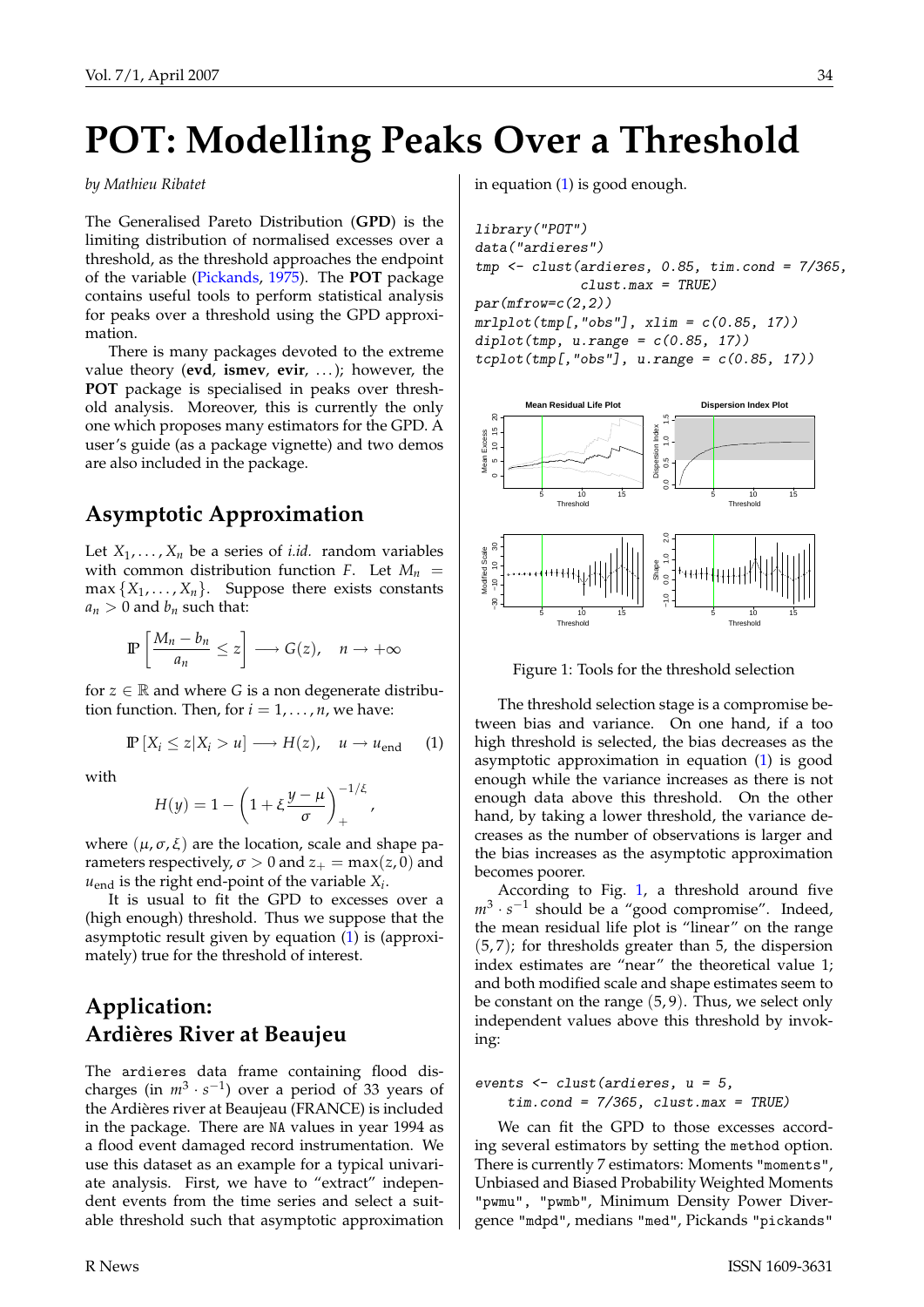<span id="page-34-2"></span>and Maximum Likelihood (the default) "mle" estimators. References for these estimators can be found in [\(Pickands,](#page-35-1) [1975;](#page-35-1) [Hosking and Wallis,](#page-35-2) [1987;](#page-35-2) [Coles,](#page-35-3) [2001;](#page-35-3) [Peng and Welsh,](#page-35-4) [2001\)](#page-35-4) and [\(Juárez and Schu](#page-35-5)[cany,](#page-35-5) [2004\)](#page-35-5). For example, if we want to fit the GPD using the unbiased probability weighted moment estimator:

```
obs <- events[,"obs"]
pwmu <- fitgpd(obs, thresh = 5, "pwmu")
```
Here is the scale and shape parameter estimates of the GPD for the 7 estimators implemented.

|      | scale | shape              |
|------|-------|--------------------|
| mle  |       | 2.735991 0.2779359 |
| mom  |       | 2.840792 0.2465661 |
| pwmu |       | 2.668368 0.2922964 |
| pwmb |       | 2.704665 0.2826697 |
| mdpd |       | 2.709254 0.2915759 |
| med  |       | 2.135882 0.8939585 |
| pick |       | 2.328240 0.6648158 |
|      |       |                    |

By invoking:

 $par(mfrow=c(2,2))$ plot(pwmu, npy=2.63)

we obtain Fig. [2](#page-34-0) which depicts graphic tools for model diagnostic. Profile likelihood confidence intervals can also be computed, even for return levels see Fig. [3,](#page-34-1) with:

 $gpd.pfr1(mle, 0.995, range = c(20, 120),$  $conf = 0.95$ 



<span id="page-34-0"></span>Figure 2: Graphic tools for model diagnostic.



<span id="page-34-1"></span>Figure 3: 95% profile confidence interval for the return level associated to non exceedance probability 0.995.

### **Miscellaneous Features**

The **POT** package can also:

- simulate and compute density, quantile and distribution functions for the GPD;
- fit the GPD with a varying threshold using MLE;
- fit the GPD with held fixed parameters using MLE;
- perform analysis of variance for two nested models;
- estimate the extremal index using two estimators;
- display a L-Moment plot [\(Hosking and Wallis,](#page-35-6) [1997\)](#page-35-6);
- compute sample L-moments;
- convert non exceedance probabilities to return periods and vice-versa;
- compute "averaged" time series using an average mobile window.

Currently, most of the package developments are devoted to bivariate peaks over threshold. For this purpose, the **POT** package can also:

- fit a bivariate GPD using 6 parametric dependence functions;
- fit a first order Markov chain with a fixed extreme value dependence structure to all threshold exceedances;
- simulate first order Markov chains with a fixed extreme value dependence structure;
- plot the Pickands' dependence and the spectral density functions.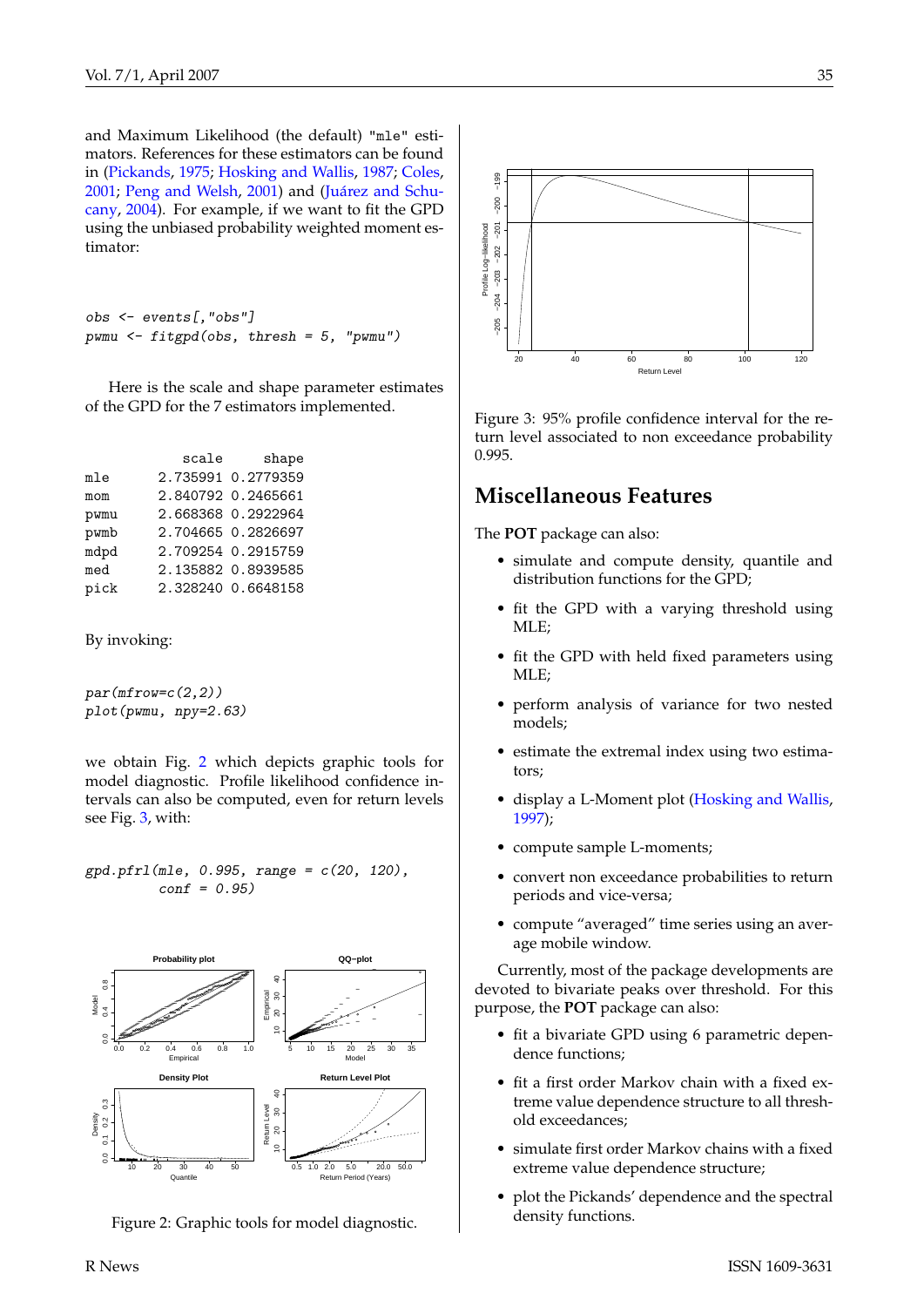# **Bibliography**

- <span id="page-35-3"></span>S. Coles. *An Introduction to Statistical Modelling of Extreme Values*. Springer Series in Statistics. London, 2001. [35](#page-34-2)
- <span id="page-35-2"></span>J. Hosking and J. Wallis. Parameter and quantile estimation for the generalised Pareto distribution. *Technometrics*, 29(3):339–349, 1987. [35](#page-34-2)
- <span id="page-35-6"></span>J. Hosking and J. Wallis. *Regional Frequency Analysis*. Cambridge University Press, 1997. [35](#page-34-2)
- <span id="page-35-5"></span>S. Juárez and W. Schucany. Robust and efficient esti-

# **Backtests**

<span id="page-35-0"></span>*by Kyle Campbell, Jeff Enos, Daniel Gerlanc and David Kane*

## **Introduction**

The **backtest** package provides facilities for exploring portfolio-based conjectures about financial instruments (stocks, bonds, swaps, options, et cetera). For example, consider a claim that stocks for which analysts are raising their earnings estimates perform better than stocks for which analysts are lowering estimates. We want to examine if, on average, stocks with raised estimates have higher future returns than stocks with lowered estimates and whether this is true over various time horizons and across different categories of stocks. Colloquially, "backtest" is the term used in finance for such tests.

# **Background**

To demonstrate the capabilities of the **backtest** package we will consider a series of examples based on a single real-world data set. StarMine<sup>I</sup> is a San Fransisco research company which creates quantitative equity models for stock selection. According to the company:

> StarMine Indicator is a 1-100 percentile ranking of stocks that is predictive of future analyst revisions. StarMine Indicator improves upon basic earnings revisions models by:

- Explicitly considering management guidance.
- Incorporating SmartEstimates, StarMine's superior estimates constructed by putting more weight on the most accurate analysts.

mation for the generalised Pareto distribution. *Extremes*, 7(3):237–251, 2004. ISSN 13861999. [35](#page-34-2)

- <span id="page-35-4"></span>L. Peng and A. Welsh. Robust estimation of the generalised Pareto distribution. *Extremes*, 4(1):53–65, 2001. [35](#page-34-2)
- <span id="page-35-1"></span>J. Pickands. Statistical inference using extreme order statistics. *Annals of Statistics*, 3:119–131, 1975. [34,](#page-33-2) [35](#page-34-2)

*Mathieu Ribatet Cemagref Unité de Recherche HH Lyon, France* [ribatet@lyon.cemagref.fr](mailto:ribatet@lyon.cemagref.fr)

> • Using a longer-term (forward 12-month) forecast horizon (in addition to the current quarter).

StarMine Indicator is positively correlated to future stock price movements. Top-decile stocks have annually outperformed bottomdecile stocks by 27 percentage points over the past ten years across all global regions.

These ranks and other attributes of stocks are in the starmine data frame, available as part of the **backtest** package.

| > data("starmine")       |          |              |
|--------------------------|----------|--------------|
| > names(starmine)        |          |              |
| $\lceil 1 \rceil$ "date" | "id"     | "name"       |
| [4] "country"            | "sector" | "cap.usd"    |
| [7] "size"               | "smi"    | "fwd.ret.1m" |
| $[10]$ "fwd.ret.6m"      |          |              |

starmine contains selected attributes such as sector, market capitalisation, country, and various measures of return for a universe of approximately 6,000 securities. The data is on a monthly frequency from January, 1995 through November, 1995. The number of observations varies over time from a low of 4,528 in February to a high of 5,194 in November.

| date       | count |
|------------|-------|
| 1995-01-31 | 4593  |
| 1995-02-28 | 4528  |
| 1995-03-31 | 4569  |
| 1995-04-30 | 4708  |
| 1995-05-31 | 4724  |
| 1995-06-30 | 4748  |
| 1995-07-31 | 4878  |
| 1995-08-31 | 5092  |
| 1995-09-30 | 5185  |
| 1995-10-31 | 5109  |
| 1995-11-30 | 5194  |

<span id="page-35-7"></span><sup>&</sup>lt;sup>1</sup>See www.starmine.com for details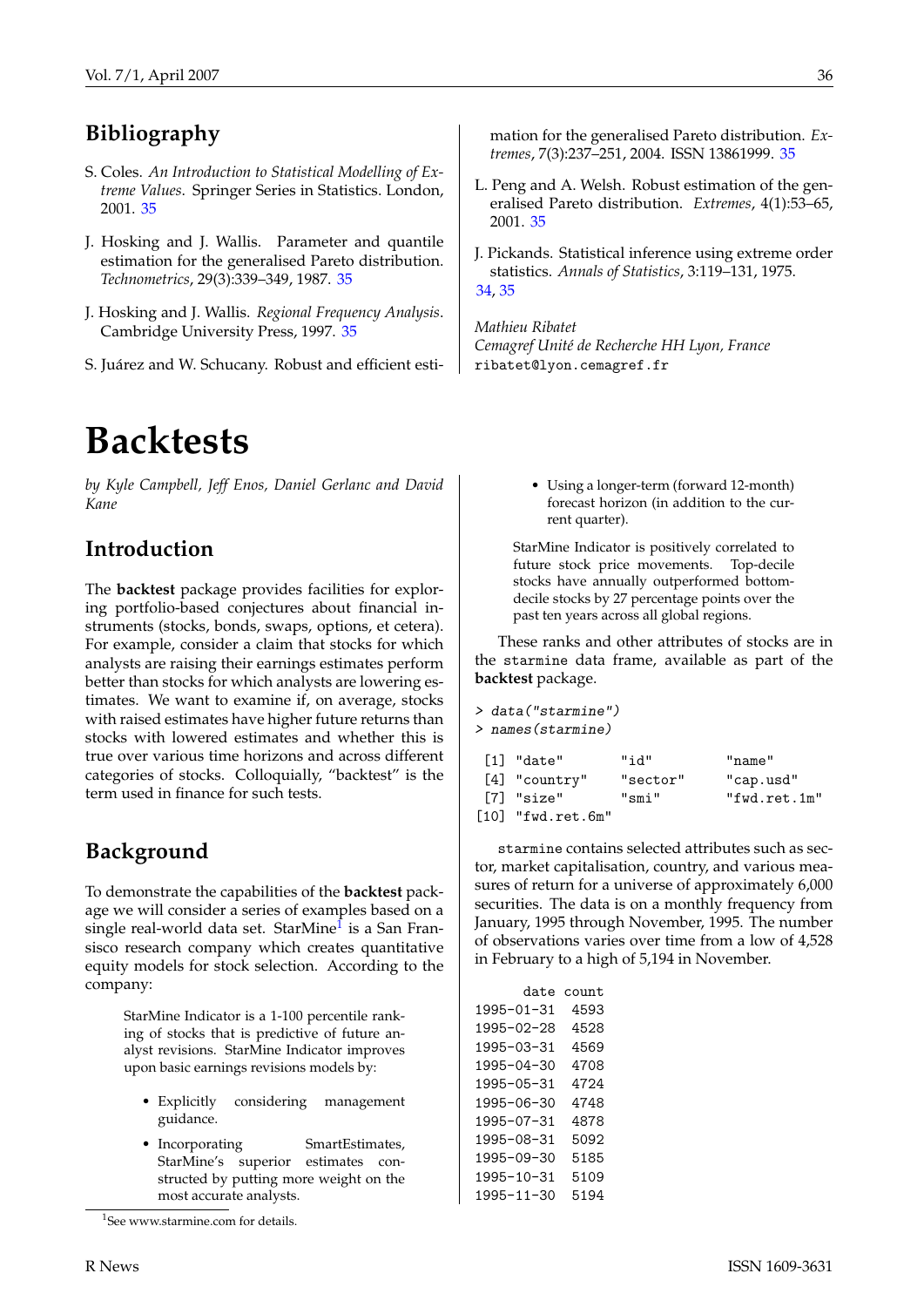The smi column contains the StarMine Indicator score for each security and date if available. Here is a sample of rows and columns from the data frame:

| date                     |              | name fwd.ret.1m fwd.ret.6m smi |        |    |
|--------------------------|--------------|--------------------------------|--------|----|
| $1995 - 01 - 31$         | Lojack Corp  | 0.09                           | 0.8    | 96 |
| 1995-02-28               | Raymond Corp | 0.05                           | 0.1    | 85 |
| 1995-02-28               | Lojack Corp  | 0.08                           | 0.7    | 90 |
| 1995-03-31               | Lojack Corp  | 0.15                           | 1.0    | 49 |
| 1995-08-31 Supercuts Inc |              | $-0.11$                        | $-0.5$ | 57 |
| 1995-10-31               | Lojack Corp  | $-0.40$                        | $-0.2$ | 22 |
| 1995-11-30               | Lojack Corp  | 0.20                           | 0.4    | 51 |

Most securities (like LoJack above) have multiple entries in the data frame, each for a different date. The row for Supercuts indicates that, as of the close of business on August 31, 1995, its smi was 57. During the month of September, its return (i.e., fwd.ret.1m)  $was -11\%$ 

## **A simple backtest**

Backtests are run by calling the function backtest to produce an object of class backtest.

```
> bt <- backtest(starmine, in.var = "smi",
     ret.var = "fwd.ret.lm")
```
starmine is a data frame containing all the information necessary to conduct the backtest. in.var and ret.var identify the columns containing the input and return variables, respectively. backtest splits observations into 5 (the default) quantiles, or "buckets," based on the value of in.var. Lower (higher) buckets contain smaller (larger) values of in.var. Each quantile contains an approximately equal number of observations. This backtest creates quantiles according to values in the smi column of starmine.

|      |      | $\begin{bmatrix} 1,21 \end{bmatrix}$ (21,40] (40,59] (59,82] (82,100] |      |      |
|------|------|-----------------------------------------------------------------------|------|------|
| 6765 | 6885 | 6642                                                                  | 6600 | 6496 |

backtest calculates the average return within each bucket. From these averages we calculate the spread, or the difference between the average return of the highest and lowest buckets.

Calling summary on the resulting object of class backtest reports the in.var, ret.var, and by.var used. We will use a by.var in later backtests.

```
> summary(bt)
Backtest conducted with:
1 in.var: smi;
1 ret.var: fwd.ret.1m;
and no by.var.
        low 2 3 4 high spread
```
pooled 0.011 0.013 0.016 0.02 0.032 0.021

This backtest is an example of a *pooled* backtest. In such a backtest, we assume that all observations are exchangeable. This means that a quantile may contain observations for any stock and from any date. Quantiles may contain multiple observations for the same stock.

The backtest summary shows that the average return for the highest bucket was 3.2%. This value is the mean one month forward return of stocks with smi values in the highest quantile. As the observations are exchangeable, we use every observation in the starmine data frame with a non-missing smi value. This means that the returns for LoJack from both 1995-01-31 and 1995-02-28 would contribute to the 3.2% mean of the high bucket.

The backtest suggests that StarMine's model predicted performance reasonably well. On average, stocks in the highest quantile returned 3.2% while stocks in the lowest quantile returned 1.1%. The spread of 2.1% suggests that stocks with high ratings perform better than stocks with low ratings.

## **Natural backtests**

A *natural* backtest requires that the frequency of returns and observations be the same.

A natural backtest approximates the following implementation methodology: in the first period form an equal weighted portfolio with long positions in the stocks in the highest quantile and short positions in the stocks in the lowest quantile. Each stock has an equal weight in the portfolio; if there are 5 stocks on the long side, each stock has a weight of 20%. Subsequently rebalance the portfolio every time the in.var values change. If the observations have a monthly frequency, the in. var values change monthly and the portfolio must be rebalanced accordingly. When the in.var values change, rebalancing has the effect of exiting positions that have left the top and bottom quantiles and entering positions that have entered the top and bottom quantiles. If the data contains monthly observations, we will form 12 portfolios per year.

To create a simple natural backtest, we again call backtest using fwd.ret.1m. This is the only return value in starmine for which we can construct a natural backtest of smi.

```
> bt <- backtest(starmine, id.var = "id",
+ date.var = "date", in.var = "smi",
     ret.var = "fwd.ret.lm", natural = TRUE)
```
Natural backtests require a date.var and id.var, the names of the columns in the data frame containing the dates of the observations and unique security identifiers, respectively. Calling summary displays the results of the backtest:

```
> summary(bt)
```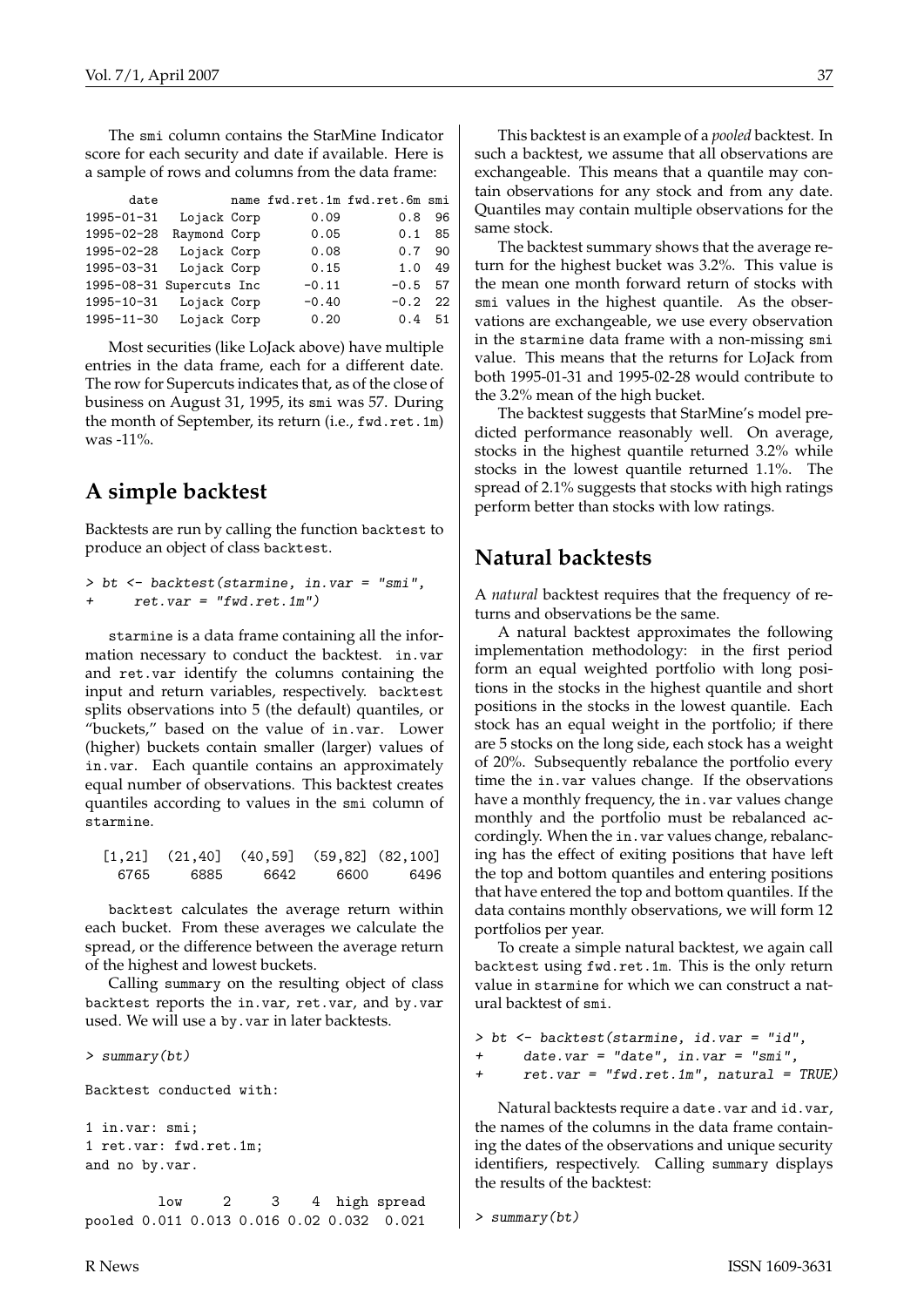Backtest conducted with:

1 in.var: smi; 1 ret.var: fwd.ret.1m; and no by.var. low 2 3 4 high spread 1995-01-31 0.003 0.011 0.003 -0.0001 0.019 0.016 1995-02-28 -0.008 -0.003 0.003 0.0072 0.013 0.021 1995-03-31 0.029 0.017 0.013 0.0225 0.037 0.008 1995-04-30 -0.002 -0.003 0.002 -0.0054 0.005 0.007 1995-05-31 0.010 0.013 0.019 0.0228 0.044 0.034 1995-06-30 0.072 0.059 0.057 0.0708 0.101 0.030 1995-07-31 0.033 0.030 0.034 0.0323 0.052 0.018 1995-08-31 -0.004 0.006 0.017 0.0119 0.024 0.028 1995-09-30 -0.055 -0.030 -0.031 -0.0219 -0.014 0.041 1995-10-31 0.030 0.032 0.040 0.0430 0.038 0.008 1995-11-30 0.013 0.016 0.021 0.0294 0.037 0.024 MEAN 0.011 0.014 0.016 0.0193 0.032 0.021 average turnover: 0.5 mean spread: 0.02 sd spread: 0.01 raw sharpe ratio: 2

Focus on the mean return of the highest quantile for 1995-02-28 of 1.3%. backtest calculated this value by first computing the 5 quantiles of the input variable smi over all observations in starmine. Among the observations that fall into the highest quantile, those with date 1995-02-28 contribute to the mean return of 1.3%. It is important to note that the input variable quantiles are computed over the whole dataset, as opposed to within each category that may be defined by a date.var or by.var.

The bottom row of the table contains the mean quantile return over all dates. On account of the way we calculate quantile means, a single stock will have more effect on the quantile mean if during that month there are fewer stocks in the quantile. Suppose that during January there are only 2 stocks in the low quantile. The return of a single stock in January will account for  $\frac{1}{22}$  of the quantile mean. This is different than a pooled backtest where every observation within a quantile has the same weight. In a natural backtest, the weight of a single observation depends on the number of observations for that period.

Calling summary yields information beyond that offered by the summary method of a pooled backtest. The first piece of extra information is average turnover. Turnover is the percentage of the portfolio we would have to change each month if we implemented the backtest as a trading strategy. For example, covering all the shorts and shorting new stocks would yield a turnover of 50% because we changed half the portfolio. We trade stocks when they enter or exit the extreme quantiles due to in.var changes. On average, we would turn over 50% of this portfolio each month.

The second piece of extra information is mean spread. The spread was positive each month, so on average the stocks with the highest smi values outperformed the stocks with the lowest smi values.

On average, stocks in the highest quantile outperformed stocks in the lowest quantile by 2%. The third piece of extra information, the standard deviation of spread, is 1%. The spread varied from month to month, ranging from a low of close to 0% to a high of over 4%.

We define the fourth piece of extra information, raw (non-annualized) Sharpe ratio, as  $\frac{\text{return}}{\text{risk}}$ . We set return equal to mean spread return and use the standard deviation of spread return as a measure of risk.

#### **More than one** in.var

backtest allows for more than one in.var to be tested simultaneously. Besides using smi, we will test market capitalisation in dollars, cap.usd. This is largely a nonsense variable since we do not expect large cap stocks to outperform small cap stocks — if anything, the reverse is true historically.

```
> bt <- backtest(starmine, id.var = "id",
+ date.var = "date", in.var = c("smi",+ "cap.usd"), ret.var = "fwd.ret.1m",
+ natural = TRUE)
```
Because more than one in.var was specified, only the spread returns for each in.var are displayed, along with the summary statistics for each variable.

```
> summary(bt)
```
Backtest conducted with:

```
2 in.vars: smi, cap.usd;
1 ret.var: fwd.ret.1m;
and no by.var.
```
smi cap.usd 1995-01-31 0.016 -0.0138 1995-02-28 0.021 0.0017 1995-03-31 0.008 -0.0023 1995-04-30 0.007 -0.0052 1995-05-31 0.034 -0.0568 1995-06-30 0.030 -0.0143 1995-07-31 0.018 -0.0008 1995-08-31 0.028 0.0051 1995-09-30 0.041 0.0321 1995-10-31 0.008 0.0127 1995-11-30 0.024 0.0029 summary stats for in.var = smi: average turnover: 0.5 mean spread: 0.02 sd spread: 0.01 raw sharpe ratio: 2 summary stats for in.var = cap.usd:

average turnover: 0.1 mean spread: -0.004 sd spread: 0.02 raw sharpe ratio: -0.2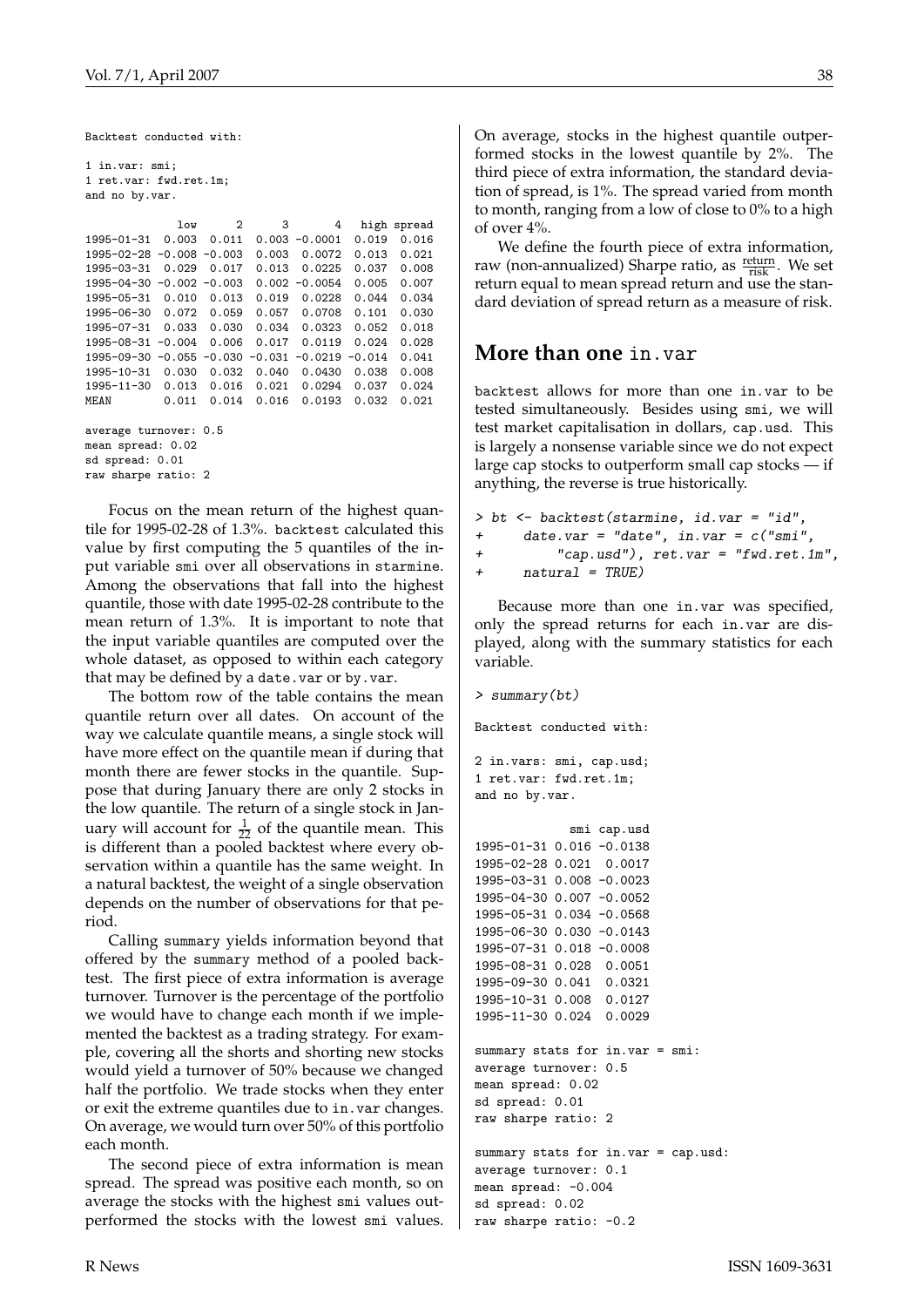Viewing the results for the two input variables side-by-side allows us to compare their performance easily. As we expected, cap.usd as an input variable did not perform as well as smi over our backtest period. While smi had a positive return during each month, cap.usd had a negative return in 6 months and a negative mean spread. In addition, the spread returns for cap.usd were twice as volatile as those of smi.

There are several plotting facilities available in backtest that can help illustrate the difference in performance between these two signals. These plots can be made from a natural backtest with any number of input variables. Below is a bar chart of the monthly returns of the two signals together:

> plot(bt, type = "return")



Figure 1: Monthly return spreads.

Returns for smi were consistently positive. Returns for cap.usd were of low quality, but improved later in the period. cap.usd had a particularly poor return in June. We can also plot cumulative returns for each input variable as shown in Figure [2.](#page-38-0)

The top region in this plot shows the cumulative return of each signal on the same return scale, and displays the total return and worst drawdown of the entire backtest period. The bottom region shows the cumulative return of the individual quantiles over time. We can see that smi's top quantile performed best and lowest quantile performed worst. In contrast, cap.usd's lowest quantile was its best performing.

Though it is clear from the summary above that smi generated about 5 times as much turnover as cap.usd, a plot is available to show the month-bymonth turnover of each signal, see Figure [3.](#page-38-1) This chart shows that the turnover of smi was consistently around 50% with lower turnover in September and October, while the turnover of cap.usd was consistently around 10%.

> plot(bt.save, type = "cumreturn.split")



<span id="page-38-0"></span>Figure 2: Cumulative spread and quantile returns.

> plot(bt, type = "turnover")



<span id="page-38-1"></span>

### **Using** by.var

In another type of backtest we can look at quantile spread returns *by* another variable. Specifying by.var breaks up quantile returns into categories defined by the levels of the by.var column in the input data frame. Consider a backtest of smi by sector:

```
> bt <- backtest(starmine, in.var = "smi",
      ret.var = "fwd.ret.1m".by. var = "sector")> summary(bt)
```
Backtest conducted with: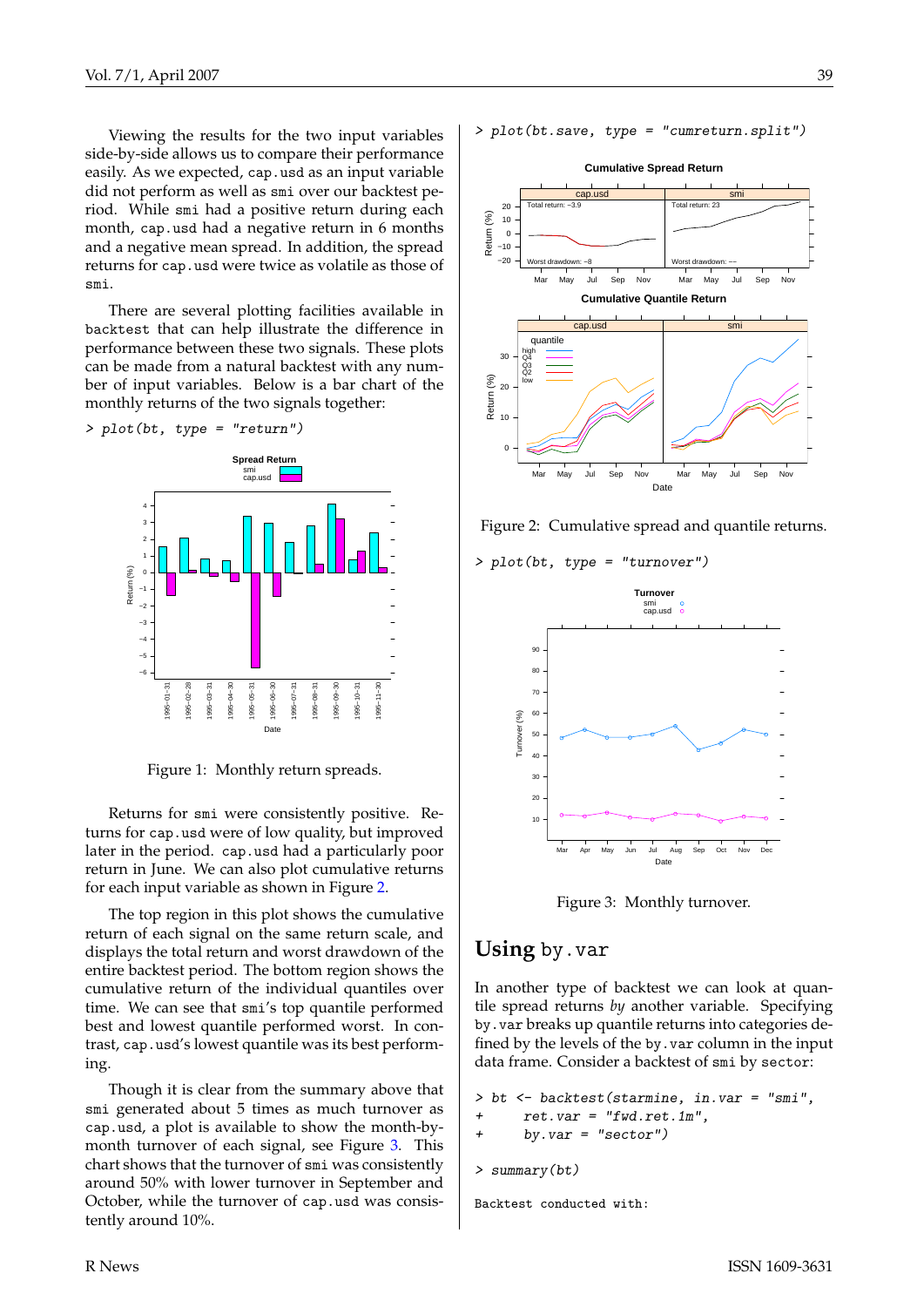1 in.var: smi; 1 ret.var: fwd.ret.1m; and by.var: sector.

low 2 3 4 high spread Durbl 0.0063 0.007 0.009 0.007 0.01 0.004 Enrgy 0.0152 0.014 0.017 0.019 0.04 0.024 HiTec 0.0237 0.016 0.026 0.029 0.05 0.024 Hlth 0.0395 0.036 0.021 0.038 0.05 0.006 Manuf 0.0005 0.005 0.014 0.009 0.02 0.022 Money 0.0190 0.024 0.021 0.026 0.04 0.017 NoDur 0.0036 0.010 0.010 0.019 0.03 0.025 Other 0.0045 0.006 0.015 0.017 0.02 0.017 Shops 0.0020 0.004 0.005 0.017 0.03 0.026 Telcm 0.0277 0.014 0.022 0.023 0.03 0.005 Utils 0.0128 0.021 0.013 0.016 0.02 0.007

This backtest categorises observations by the quantiles of smi and the levels of sector. The highest spread return of 2.6% occurs in Shops. Since smi quantiles were computed before the observations were split into groups by sector, however, we can not be sure how much confidence to place in this result. There could be very few observations in this sector or one of the top and bottom quantiles could have a disproportionate number of observations, thereby making the return calculation suspect. counts provides a simple check.

> counts(bt)

#### \$smi

| low          | $\overline{2}$ |                |     | 4 high                                                                                  |
|--------------|----------------|----------------|-----|-----------------------------------------------------------------------------------------|
| 348          | 349            | 261            | 231 | 223                                                                                     |
| 246          | 250            | 158            | 130 | 64                                                                                      |
| 647          | 660            |                |     |                                                                                         |
| 380          | 377            |                | 464 | 424                                                                                     |
|              |                |                |     |                                                                                         |
|              |                |                |     | 875                                                                                     |
| 615          | 563            | 528            | 441 | 371                                                                                     |
|              |                | 784            | 760 | 710                                                                                     |
| 870          | 714            | 710            | 697 | 548                                                                                     |
| 186          | 177            | 140            | 129 | 95                                                                                      |
| 152<br>Utils | 245            | 252            | 198 | 130                                                                                     |
|              |                | Other 1034 940 |     | 3<br>824 1004 1432<br>410<br>Manuf 1246 1265 1279 1395 1576<br>Money 959 1265 1244 1095 |

While there seems to be an adequate number of observations in Shops, it is important to note that there are approximately 60% more observations contributing to the mean return of the lowest quantile than to the mean return of the highest quantile, 870 versus 548. Overall, we should be more confident in results for Manuf and Money due to their larger sample sizes. We might want to examine the result for HiTec more closely, however, since there are more than twice the number of observations in the highest quantile than the lowest.

by.var can also be numeric, as in this backtest using cap.usd:

```
> bt <- backtest(starmine,
+ in.var = "smi", ret.var = "fwd.ret.1m",
+ by.var = "cap.usd",
     buckets = c(5, 10))
```
> summary(bt)

Backtest conducted with:

```
1 in.var: smi;
1 ret.var: fwd.ret.1m;
and by.var: cap.usd.
```
low 2 3 4 high spread low 0.0105 0.0139 0.0236 0.028 0.038 0.028 2 0.0078 0.0093 0.0216 0.025 0.046 0.038 3 0.0186 0.0072 0.0167 0.031 0.034 0.016 4 0.0124 0.0142 0.0139 0.013 0.038 0.026 5 0.0080 0.0124 0.0087 0.010 0.025 0.017 6 0.0126 0.0121 0.0191 0.021 0.026 0.013 7 0.0080 0.0070 0.0160 0.019 0.034 0.026 8 0.0050 0.0181 0.0101 0.014 0.027 0.022 9 0.0104 0.0153 0.0167 0.014 0.028 0.018 high 0.0156 0.0207 0.0133 0.023 0.026 0.011

Since cap.usd is numeric, the observations are now split by two sets of quantiles. Those listed across the top are, as before, the input variable quantiles of smi. The row names are the quantiles of cap.usd. The buckets parameter of backtest controls the number of quantiles. The higher returns in the lower quantiles of cap.usd suggests that smi performs better in small cap stocks than in large cap stocks.

## **Multiple return horizons**

Using backtest we can also analyse the performance of a signal relative to multiple return horizons. Below is a backtest that considers one month and six month forward returns together:

```
> bt <- backtest(starmine, in.var = "smi",
      buckets = 4, ret.var = c("fwd.ret.1m","fwd.ret.Gm"))
```
> summary(bt)

Backtest conducted with:

1 in.var: smi; 2 ret.vars: fwd.ret.1m, fwd.ret.6m; and no by.var.

low 2 3 high spread fwd.ret.1m 0.011 0.015 0.018 0.03 0.019 fwd.ret.6m 0.112 0.121 0.142 0.17 0.059

The performance of smi over these two return horizons tells us that the power of the signal degrades after the first month. Using six month forward return, fwd.ret.6m, the spread is 6%. This is only 3 times larger than the 2% spread return in the first month despite covering a period which is 6 times longer. In other words, the model produces 2% spread returns in the first month but only 4% in the 5 months which follow.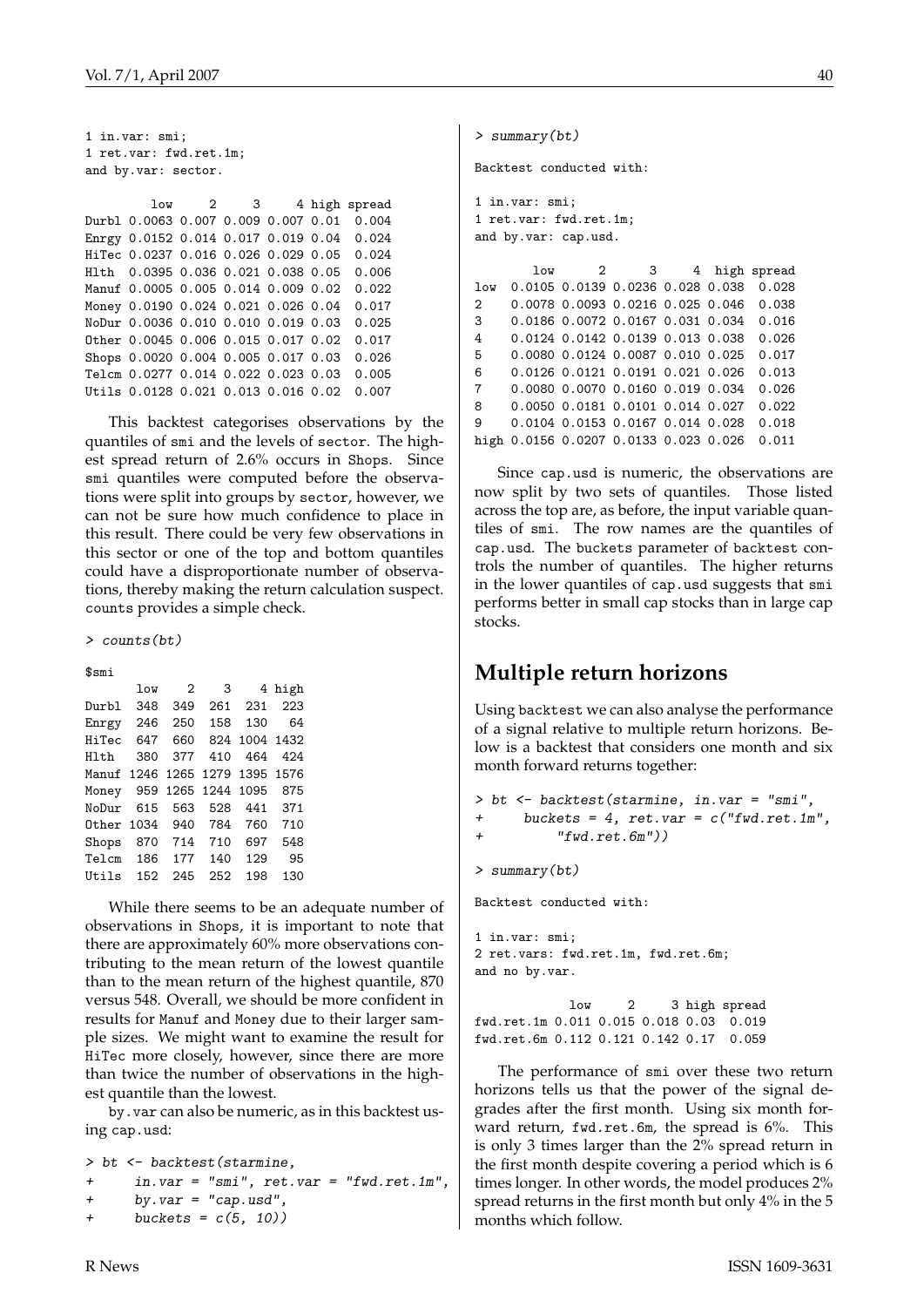# <span id="page-40-2"></span>**Conclusion**

The **backtest** package provides a simple collection of tools for performing portfolio-based tests of financial conjectures. A much more complex package, **portfolioSim**, provides facilities for historical portfolio performance analysis using more realistic assumptions. Built on the framework of the **portfolio**[2](#page-40-1) package, **portfolioSim** tackles the issues of risk exposures and liquidity constraints, as well as arbitrary portfolio construction and trading rules. Above all, the flexibility of R itself allows users to extend and modify these packages to suit their own needs. Before reaching that level of complexity, however, **backtest** provides a good starting point for testing a new conjecture.

# **Bibliography**

<span id="page-40-3"></span>J. Enos and D. Kane. Analysing equity portfolios in R. *R News*, 6(2):13–19, MAY 2006. URL [http:](http://CRAN.R-project.org/doc/Rnews) [//CRAN.R-project.org/doc/Rnews](http://CRAN.R-project.org/doc/Rnews). [41](#page-40-2)

*Kyle Campbell, Jeff Enos, Daniel Gerlanc and David Kane Kane Capital Management Cambridge, Massachusetts, USA* [Kyle.W.Campbell@williams.edu](mailto:Kyle.W.Campbell@williams.edu)*,* [jeff@kanecap.com](mailto:jeff@kanecap.com)*,*

[dgerlanc@gmail.com](mailto:dgerlanc@gmail.com) *and* [david@kanecap.com](mailto:david@kanecap.com)

**Review of John Verzani's Book Using R for Introductory Statistics**

<span id="page-40-0"></span>*Andy Liaw*



To the best of my knowledge, this book is the first of its kind: a *standalone* introductory statistics textbook that integrates R throughout. The advantages should be obvious: Students would not need to purchase a supplement that covers the software, in addition to the main textbook (although the author states in the Preface that the

book should also be useful as an accompaniment for a standard introductory text). That the software is freely available is a big bonus. Moreover, the book covers basic descriptive statistics before any probability models are mentioned. For students that are less mathematically inclined, this should make materials easier to absorb. (The author states in the Preface that the book aims at classes that are based on pre-calculus skills.)

The book contains 12 chapters. The first four chapters of the book cover descriptive statistics, both numerical and graphical, from general introduction (Chapter 1), through univariate and bivariate data (Chapters 2 and 3) to multivariate data (Chapter 4). Each chapter covers both categorical and numerical data. The author chose to treat two independent samples as bivariate data and several independent samples as multivariate data, which I think is a bit unusual. Chapter 5 covers probability models. Chapter 6 covers simulations, setting up for the topics on inference in the chapters that follow. Chapters 7 and 8 cover confidence intervals and significance tests, respectively. Chapter 9 discusses the

 $\chi^2$  tests for the multinomial distribution, the test for independence, and goodness-of-fit tests such as Kolmogorov-Smirnov and Shapiro-Wilk. Chapter 10 covers both simple and multiple linear regression. Chapter 11 covers one- and two-way ANOVA as well as ANCOVA. Chapter 12 covers logistic and nonlinear regression. There are also five appendices that cover various aspects of R (installation, GUI, teaching with R, graphics, programming). Throughout the book, examples of R usage are interspersed among the main text, and some sections devoted to R topics are introduced as the need arises (e.g., in Chapter 6, Simulations, Section 6.2 covers for() loops). Data used as examples were drawn from a wide variety of areas. Exercises are given at the end of sections (rather than chapters). The book also has an accompanying add-on package, UsingR (available on CRAN), which contains data sets and some functions used in the book. The book also has a web site that contains answers to selected problems, the UsingR package for various platforms (including one for S-PLUS), as well as errata.

Several ideas presented in the book deserve accolades (e.g., covering EDA before introducing probability models, coverage of robust/resistant methods, thorough integration of R into the materials). However, there are also drawbacks. The most glaring one is the fact that many rather technical terms are used before they are introduced or explained, and some are not sufficiently elaborated. (E.g., "density" is first used to show how a kernel density estimate can be added to a histogram, but no explanation was given for what a density is or what it means.) In my teaching experience, one of the most difficult (but absolutely essential) concepts for students to grasp is the

<span id="page-40-1"></span><sup>2</sup>See [Enos and Kane](#page-40-3) [\(2006\)](#page-40-3) for an introduction to the **portfolio** package.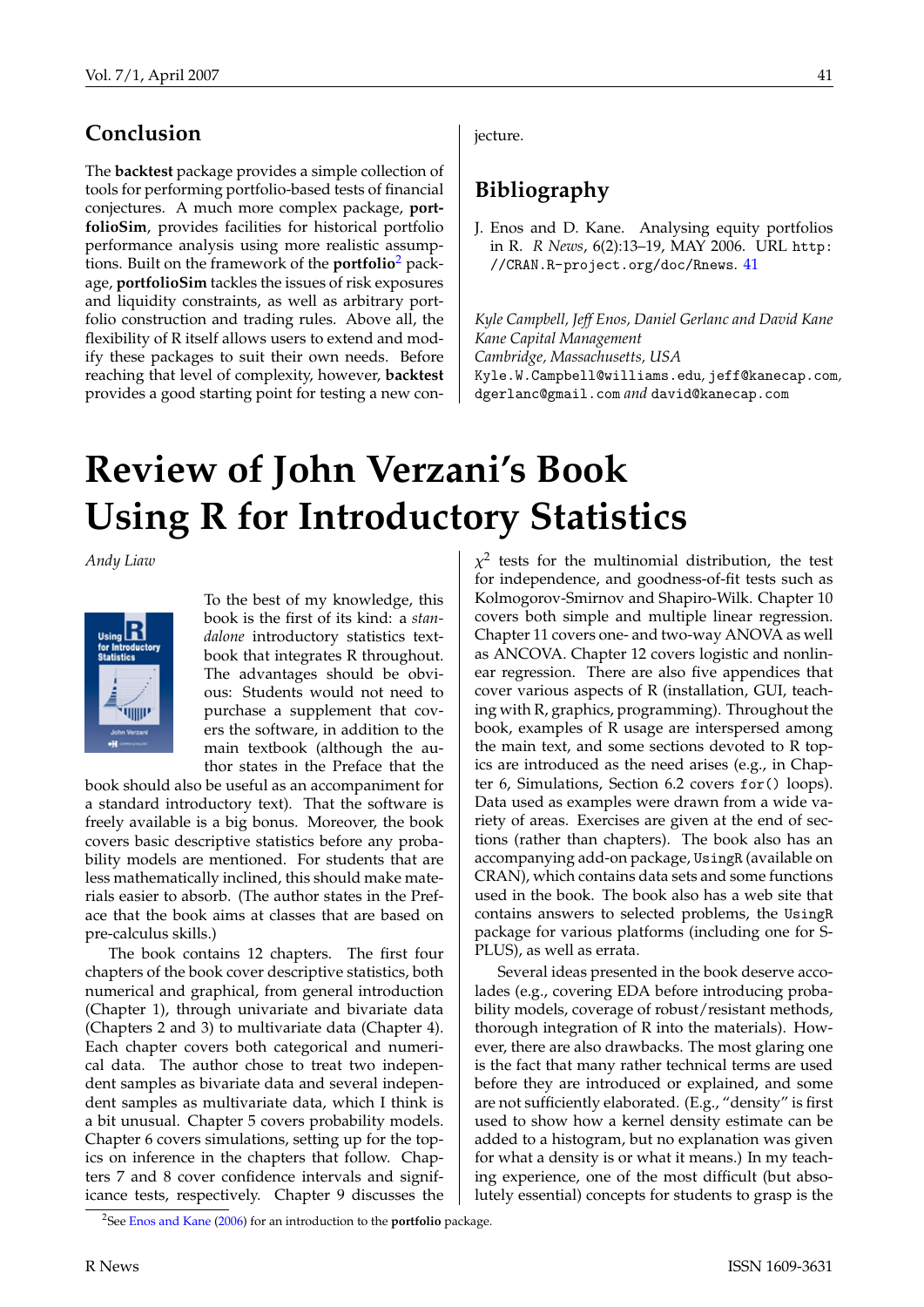idea of the sampling distribution of a statistic, yet this did not receive nearly the attention I believe it deserves. The discussion of scatterplot smoothing (Section 3.4.7, "Trend lines") gave a minimal description of what smoothers are available in base R, such as smoothing splines, loess, and Friedman's supersmoother. I would be surprised if students in intro stat courses are not completely bewildered by such a minimal description. This will make it harder for some students to follow the text along on their own.

Some people might be interested in learning how to do basic data analysis using R. As these people are not among the intended audience, this book may not serve them as nicely as others, because the Rspecific topics are scattered throughout the book in bits and pieces, each making its entrance as the statistical topic being covered requires it.

Now, some real nit-picking on more esoteRic things: The author seems to use "library" and "package" interchangeably, which could make some R

users cringe. Also, on page 8, the virtue of using < is touted, but the author still decides to use = for the book, without explanation. I also found the mention of the (evil?) <<- wholely unnecessary: The author said that it may be useful in programming R, yet personally I have not used it in the years I have been programming R. At the level the book is intended, I believe the students would be better served by its exclusion.

In summary, I like the structure of the book very much. However, the various problems mentioned above keep me from giving it a whole-hearted recommendation as a standalone text. It may serve well as a supplementary text for a more standard introductory Statistics textbook (*a la* Peter Dalgaard's "Introductory Statistics with R").

*Andy Liaw Merck Research Laboratories* [andy\\_liaw@merck.com](mailto:andy_liaw@merck.com)

# **DSC 2007**

<span id="page-41-0"></span>*by Hadley Wickham*

The fifth "Directions in Statistical Computing" conference was held in sunny Auckland, New Zealand, 8–10 February 2007. Despite the distant location, over 80 attendees from around the world made it to the conference, to enjoy the interesting talks, fabulous weather and the great food and drink of Auckland, including a fantastic ocean-side conference dinner.

The five key note speakers presented five quite different looks at the future of statistical computing:

- Ross Ihaka (re-)explored the use of LISP as a computational backend to R. He said, repeatedly, that this was just for fun, and will not be the next  $R(Q?)$
- L. Fraser Jackson demonstrated the use of J (an open source grand child of APL) for statistics. A very concise and powerful language.
- Patrick Wessa gave an interesting talk about costs of the current scientific publishing framework and how we can do better.
- Olivia Lau discussed **zelig**, a modeling framework for R, which provides a common struc-

ture for modeling functions, making it easier for users and developers.

• Duncan Temple Lang talked how about a more composable object orientated R core (the code, not the people) would make it easier to experiment and explore new ideas, and continue to keep R relevant for the future.

A complete programme and abstracts are available on the conference website, [http://www.stat.](http://www.stat.auckland.ac.nz/dsc-2007/) [auckland.ac.nz/dsc-2007/](http://www.stat.auckland.ac.nz/dsc-2007/). Conference papers will be published in a special issue of *Computational Statistics*.

A big round of thanks goes to the organizing committee, Paul Murrell, Ross Ihaka, David Scott and Thomas Yee, for such a great conference, as well as to Sharon Walker and Suryashobha Herle for feeding the hungry attendees.

*Hadley Wickham Department of Statistics Iowa State University Ames, Iowa, U.S.A.* [h.wickham@gmail.org](mailto:h.wickham@gmail.org)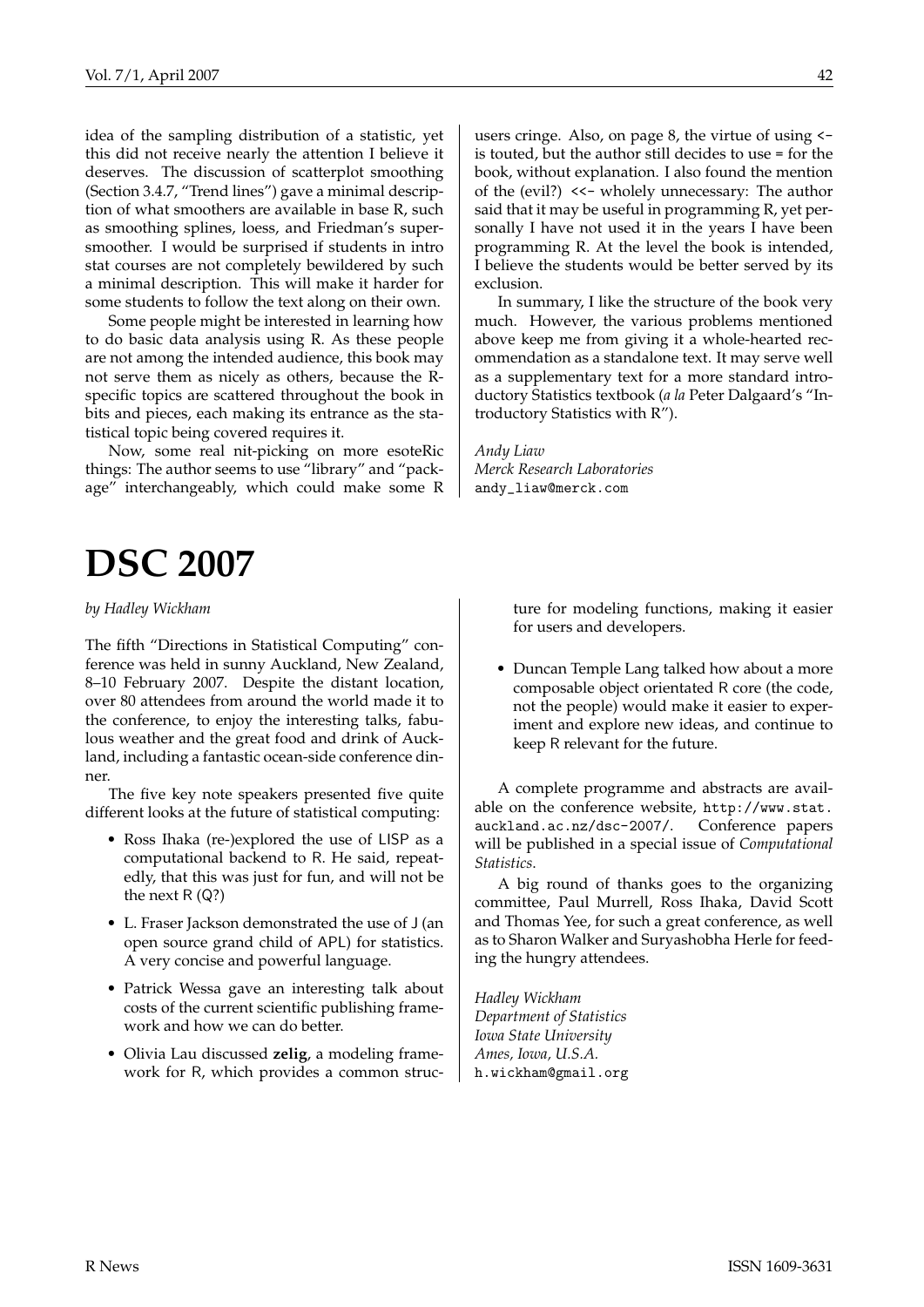# **New Journal: Annals of Applied Statistics**

<span id="page-42-0"></span>*Bradley Efron, Stanford University, USA*

The Annals of Applied Statistics, newest journal from the Institute of Mathematical Statistics, began accepting papers on November 1, 2006. Computational statistics is an area of particular interest. Please visit the journal website at [http://www.imstat.org/](http://www.imstat.org/aoas) [aoas](http://www.imstat.org/aoas) for further information.

# **Forthcoming Events: use**R**! 2007**

<span id="page-42-1"></span>*by Dianne Cook*

The first North American useR! will be held at Iowa State University, Ames, Iowa, August 8–10, 2007, which will be a week after JSM'07.

This follows successful meetings in Vienna, Austria, in 2006 and 2004, and also Directions in Statistical Computing (DSC) meetings in Auckland, NZ (Feb 2007), Seattle (2005), and Vienna (1999, 2001, 2003). Information about the meeting can be found at <http://www.useR2007.org/> or by emailing [useR2007@iastate.edu](mailto:useR2007@iastate.edu).

The important dates to remember are:

• April 23, 2007: Deadline for paper submission,

# **Changes in R 2.5.0**

<span id="page-42-2"></span>*by the R Core Team*

## **User-visible changes**

- apropos $(x)$  and find $(x)$  now both only work for character x, and hence drop all nonstandard evaluation behaviour.
- Data frames can have 'automatic' row names which are not converted to dimnames by as.matrix(). (Consequently, e.g., t() for such data frames has NULL column names.) This change leads to memory reductions in several places, but can break code which assumes character dimnames for data frames derived from matrices.

No existing R object is regarded as having 'automatic' row names, and it may be beneficial to recreate such objects via read.table() or data.frame().

- Using \$ on an atomic vector now raises a warning, as does use on an S4 class for which a method has not been defined.
- The Unix-alike readline terminal interface now does command-completion for R objects, incor-

with referees comments returned by April 30.

- May 1, 2007: Early registration ends
- June 30: Poster abstract submission ends
- August 8, 2007: useR! 2007 begins!

We look forward to meet you in Ames!

*On behalf of the organizing committee: Diane Cook Department of Statistics Iowa State University Ames, Iowa, U.S.A.* [dicook@iastate.edu](mailto:dicook@iastate.edu)

> porating the functionality formerly in package **rcompletion** by Deepayan Sarkar. This can be disabled by setting the environment variable R\_COMPLETION to FALSE when starting R (e.g., in '∼/.Renviron').

## **New features**

- abbreviate() no longer has an 8191 byte limit on the size of strings it can handle.
- abs(x) now returns integer for integer or logical arguments.
- apropos() has a new argument ignore.case which defaults to TRUE, potentially matching more than previously, thanks to a suggestion by Seth Falcon.
- args(), str() and print() now give the argument lists of primitive functions.
- as.matrix() gains the ... argument that several packages have assumed it always had (and S-PLUS has).
- Manipulation of integers as roman numerals via as.roman() in package **utils**.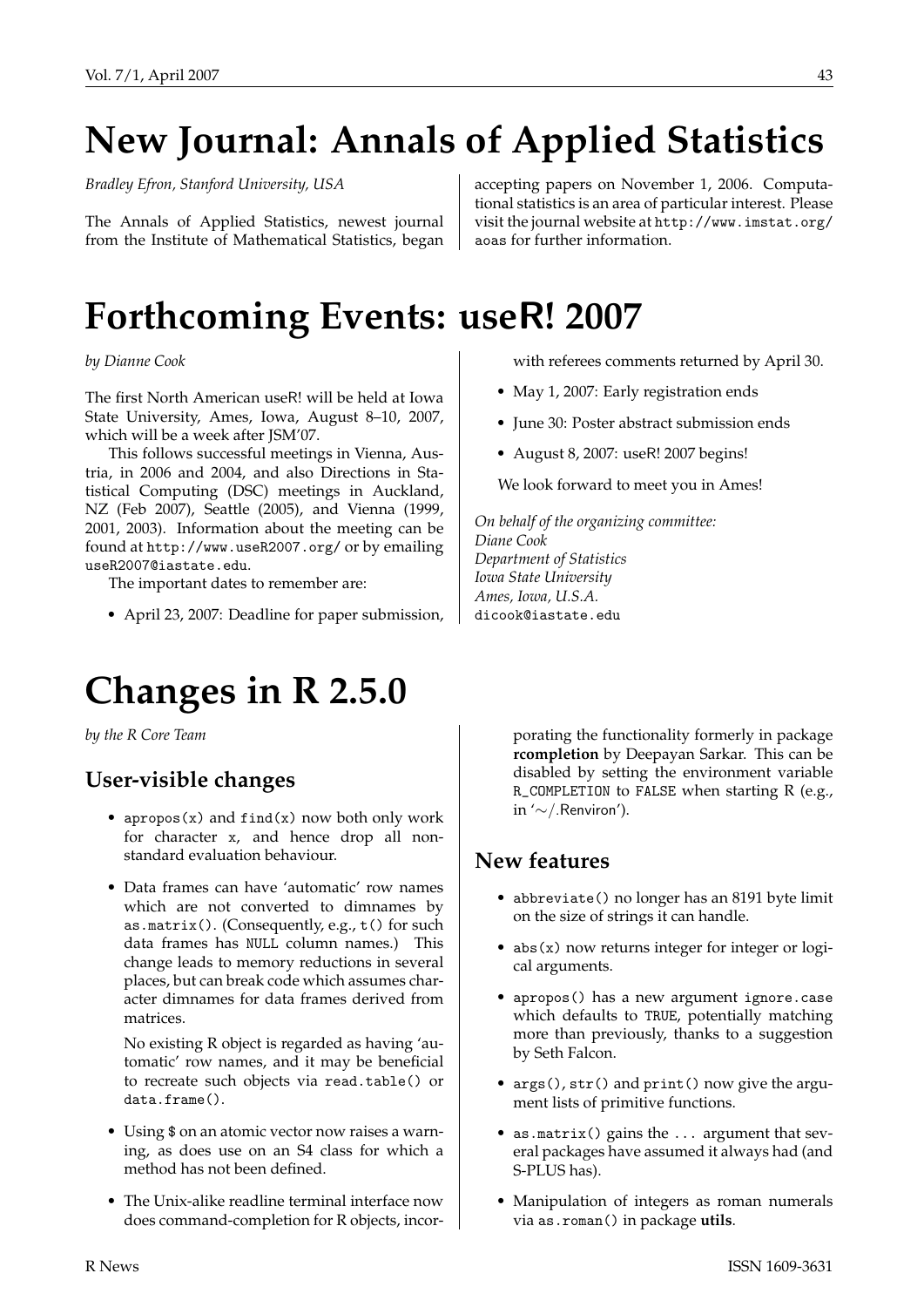- attr() no longer treats name = NA\_character\_ as meaning name = "NA".
- binom.test() now allows a 'fuzz' for calculated integer values in its x and n arguments.
- boxplot(\*, notch = TRUE) now warns when notches are outside hinges; related to PR#7690.
- New function callCC() providing a downward-only version of Scheme's call with current continuation.
- capabilities() now has a profmem entry indicating whether R has been compiled with memory profiling.
- colnames<-() and rownames<-() now handle data frames explicitly, so calling colnames<- on a data frame no longer alters the representation of the row names.
- commandArgs() has a new trailingOnly argument to be used in conjunction with '--args'.
- contour() now passes graphical parameters in ... to axis() and box().
- New data set crimtab on Student (1908)'s 3000 criminals.
- cut.default() has a new argument ordered\_result.
- .deparseOpts() has two new options: keepNA to ensure that different types (logical, integer, double, character and complex) of NAs are distinguished, and S\_compatible to suppress the use of R-specific features such as 123L and to deparse integer values of a double vector with a trailing decimal point.

The keepInteger option now uses the suffix L rather than as.integer() where possible (unless all entries are NA or S\_compatible is also set).

Other deparse options can now be added to all (which has not for some time actually switched on all options).

Integer sequences m:n are now deparsed in that form.

- deparse() and dput() now include keepInteger and keepNA in their defaults for the control argument.
- detach() now takes another argument, unload, which indicates whether or not to unload the package and then only cleans up the S4 methods if the package successfully unloads.
- There are new constants NA\_integer\_, NA\_real\_, NA\_complex\_ and NA\_character\_ to denote NAs of those types, and they will be used in deparsing in place of as.integer(NA) etc unless .deparseOpts() includes S\_compatible.
- dev.print() now recognizes screen devices as all those with an enabled display list, rather than a hard-coded set.
- Objects of class difftime are now handled more flexibly. The units of such objects can now be accessed via a units() function, which also has a replacement form, and there are conversion methods to and from numeric, which also allow the specification of units. Objects of this class can also be stored in data frames now. A format() method has been added, and the print method was revised.
- New function environmentName() to give the print name of environments such as 'namespace:base'. This is now used by str().
- New function env.profile() provides R level access to summary statistics on environments. In a related patch, new.env() now allows the user to specify an initial size for a hashed environment.
- file() can read the X11 clipboard selection as "X11\_clipboard" on suitable X11-using systems.
- file("stdin") is now recognized, and refers to the process's stdin file stream whereas stdin() refers to the console. These may differ, for example for a GUI console, an embedded application of R or if '--file=' has been used.
- file\_test() is now also available in package **utils**. (It is now private in package **tools**.)
- file.show() gains an encoding argument.
- New functions formatUL() and formatOL() in package **utils** for formatting unordered (itemize) and ordered (enumerate) lists.
- The statistics reported when gcinfo(TRUE) are now of the amounts used (in Mb) and not of the amounts free (which are not really relevant when there are no hard limits, only gc trigger points).
- New function get\_all\_vars() to retrieve all the (untransformed) variables that the default method of model.frame() would use to create the model frame.
- interaction() has a new argument lex.order.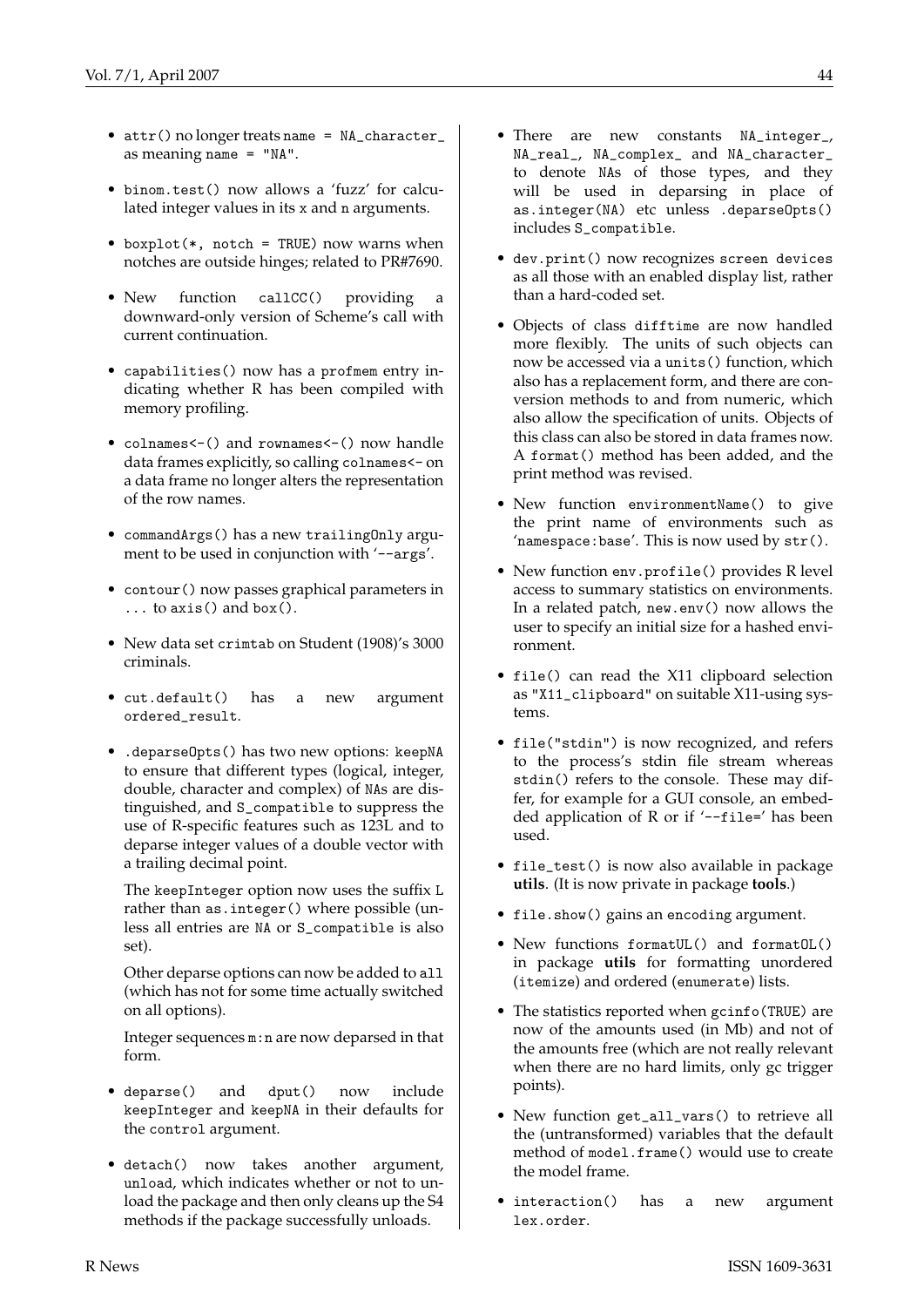- initialize() (in **methods**) now tries to be smarter about updating the new instance in place, thereby reducing copying.
- install.packages(dependencies = NA) is a new default, which is to install essential dependencies when installing from repositories to a single library. As a result of this change, update.packages() will install any new dependencies of the packages it is updating (alongside the package in the same library tree).

If lib is not specified or is specified of length one and the chosen location is not a writable directory, install.packages() offers to create a personal library directory for you if one does not already exist, and to install there.

• is.atomic, is.call, is.character, is.complex, is.double (= is.real), is.environment, is.expression, is.function, is.integer, is.list, is.logical, is.null, is.object, is.pairlist, is.recursive, is.single and is.symbol (= is.name) are no longer internally S3 generic, nor can S4 methods be written for them.

The factor methods of is.integer and is.numeric have been replaced by internal code.

- Added is.raw() for completeness.
- 110n\_info() also reports if the current locale is Latin-1.
- levels<-(), names() and names<-() now dispatch internally for efficiency and so no longer have S3 default methods.
- .libPaths() now does both tilde and glob expansion.
- Functions  $lm()$ , glm() loess(), xtabs() and the default method of model.frame() coerce their formula argument (if supplied) to a formula.
- max(), min() and range() now work with character vectors.
- message() has a new argument appendLF to handle messages with and without newlines. There is a new message class packageStartupMessage that can be suppressed separately.
- A new function, method.skeleton() writes a skeleton version of a call to setMethod() to a file, with correct arguments and format, given the name of the function and the method signature.
- mode<- and storage.mode<- do slightly less copying.
- nls.control(\* , printEval = FALSE, warnOnly = FALSE) are two new options to help better analyze (non-)convergence of nls(), thanks to Kate Mullen.

nls() and summary(nls()) now contain more information and also print information about convergence.

- options(device = ) now accepts a function object as well as the name of a function.
- pdf() supports new values for paper of '"US"' (same as '"letter"'), '"a4r"' and '"USr"' (the latter two meaning rotated to landscape). postscript() also accepts paper = "US".
- persp() now respects the graphical pars cex.axis, cex.lab, font.axis and font.lab.
- New faster internal functions pmax.int() and pmin.int() for inputs which are atomic vectors without classes (called by pmax/pmin where applicable).

pmin/pmax are now more likely to work with classed objects: they work with POSIXlt datetimes, for example.

- postscript() now by default writes grey colors (including black and white) via setgray, which gives more widely acceptable output. There are options to write pure RGB, CMYK or gray via the new argument colormodel.
- rbind.data.frame() now ignores all zero-row inputs, as well as zero-column inputs (which it used to do, undocumented). This is because read.table() can create zero-row data frames with NULL columns, and those cannot be extended.
- readChar() and writeChar() can now work with a raw vector.
- read.table(), write.table() and allies have been moved to package **utils**.
- rgb() now accepts the red, green and blue components in a single matrix or data frame.
- New utility function RShowDoc() in package **utils** to find and display manuals and other documentation files.
- New .row names info() utility function finds the number of rows efficiently for data frames; consequently, dim.data.frame() has become very fast for large data frames with 'automatic' row names.
- RSiteSearch() now also allows to search postings of the 'R-devel' mailing list.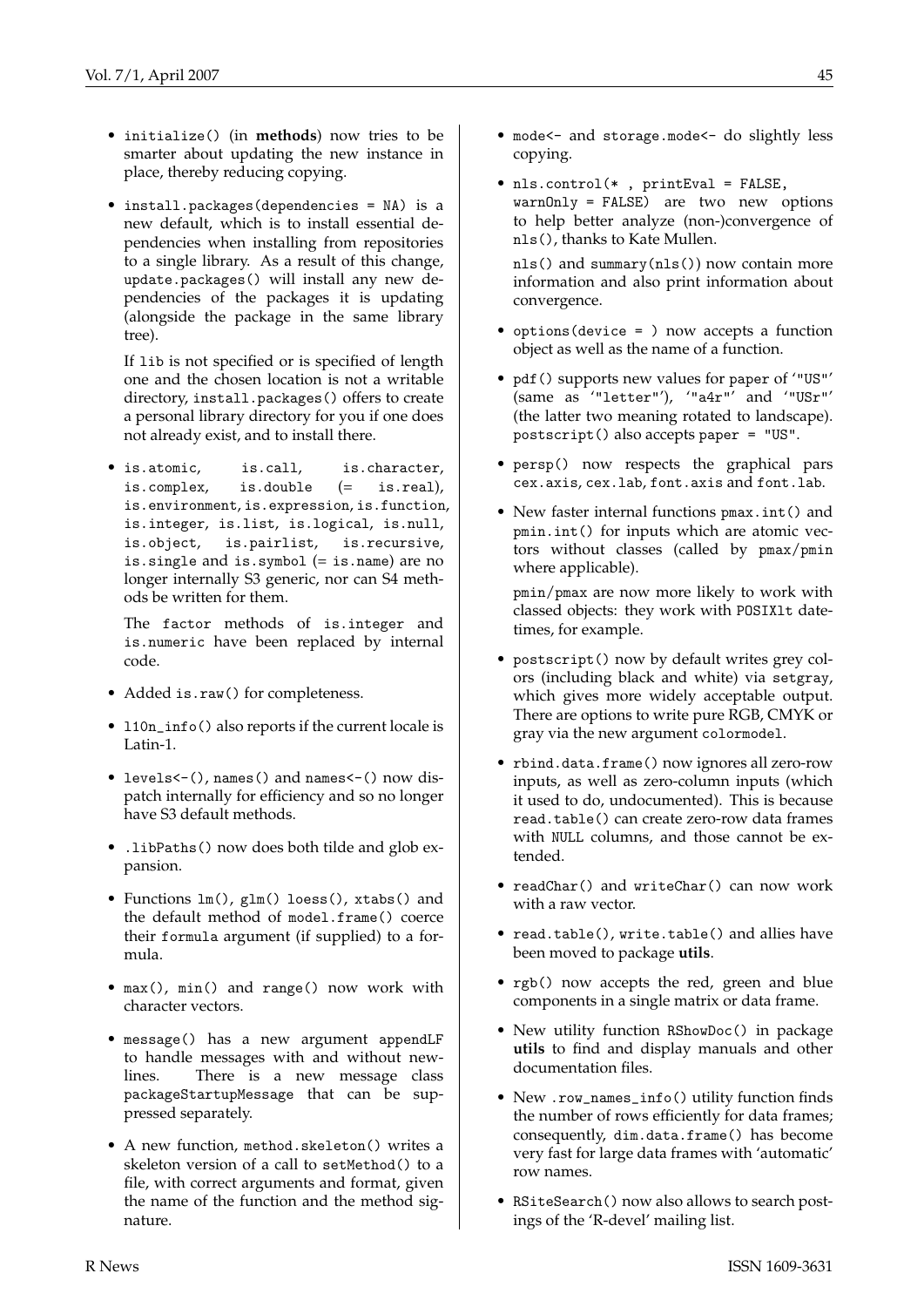- 
- screeplot () is now (S3) generic with a default method, thanks to a patch from Gavin Simpson.
- Experimental verbose argument for selectMethod(). Might be replaced later by a better interface for method selection inspection.
- Added links to source files to the parsing routines, so that source() can now echo the original source and comments (rather than deparsing). This affects example() and Sweave() as well.
- stack() and unstack() have been moved to package **utils**.
- strptime() now sets the 'tzone' attribute on the result if  $tz$  != "".
- str.default() typically prints fewer entries of logical vectors.
- The RweaveLatex driver for Sweave() now supports two new options: expand=FALSE, to show chunk references in the output, and concordance=TRUE, to output the concordance between input and output lines.
- system() now takes the same set of arguments on all platforms, with those which are not applicable being ignored with a warning. Unixalikes gain input and wait, and Windows gains ignore.stderr.
- system.time() and proc.time() now return an object of class proc\_time with a print() method that returns a POSIX-like format with names.
- Sys.getenv() has a new argument unset to allow unset and set to "" to be distinguished (if the OS does). The results of Sys.getenv() are now sorted (by name).
- New function Sys.glob(), a wrapper for the POSIX.2 function glob(3) to do wildcard expansion (on systems which have it, plus an emulation on Windows).
- Sys.setenv() is a new (and preferred) synonym for Sys.putenv(). The internal C code uses the POSIX-preferred setenv rather than putenv where the former is available.
- New function Sys.unsetenv() to remove environment variables (on systems where unsetenv is implemented or putenv can remove variables, such as on Windows).
- text(), mtext(), strheight(), strwidth(), legend(), axis(), title(), pie(), grid.text() and textGrob() all attempt to

coerce non-language annotation objects (in the sense of is.object) to character vectors. This is principally intended to cover factors and POSIXt and Date objects, and is done via the new utility function as.graphicsAnnot() in package **grDevices**.

- tk\_select.list() in package **tcltk** now chooses the width to fit the widest item.
- retracemem() and untracemem() are now primitives for efficiency and so migrate from **utils** to **base**.
- union(), intersect(), setdiff() and setequal() now coerce their arguments to be vectors (and they were documented only to apply to vectors).
- uniroot() now works if the zero occurs at one of the ends of the interval (suggestion of Tamas Papp).
- There is a new function View() for viewing matrix-like objects in a spreadsheet, which can be left up whilst R is running.
- New function withVisible() allows R level access to the visibility flag.
- zip.file.extract() has been moved to package **utils**.
- A few more cases of subassignment work, e.g.,  $raw[] \leftarrow list$  and  $vector[] \leftarrow express$ sion, with suitable coercion of the LHS.
- There is a warning if a  $\lor$  is used unnecessarily in a string when being parsed., e.g.,  $\land \cdot'$  where probably '\\.' was intended. ('\.' is valid, but the same as '.'.) Thanks to Bill Dunlap for the suggestion.
- Introduced the suffix L for integer literals to create integer rather than numeric values, e.g., 100L, 0x10L, 1e2L.
- Set the parser to give verbose error messages in case of syntax errors.
- The class LinearMethodsList has been extended and will be used to create list versions of methods, derived from the methods tables (environments). The older recursive MethodsList class will be deprecated (by the release of 2.5.0 if possible).
- There are more flexible ways to specify the default library search path. In addition to R\_LIBS and .Library, there are .Library.site (defaults to 'R HOME/sitelibrary') and R\_LIBS\_USER (defaults to a platform- and version-specific directory in  $\sim$ /R'). See ?.libPaths for details.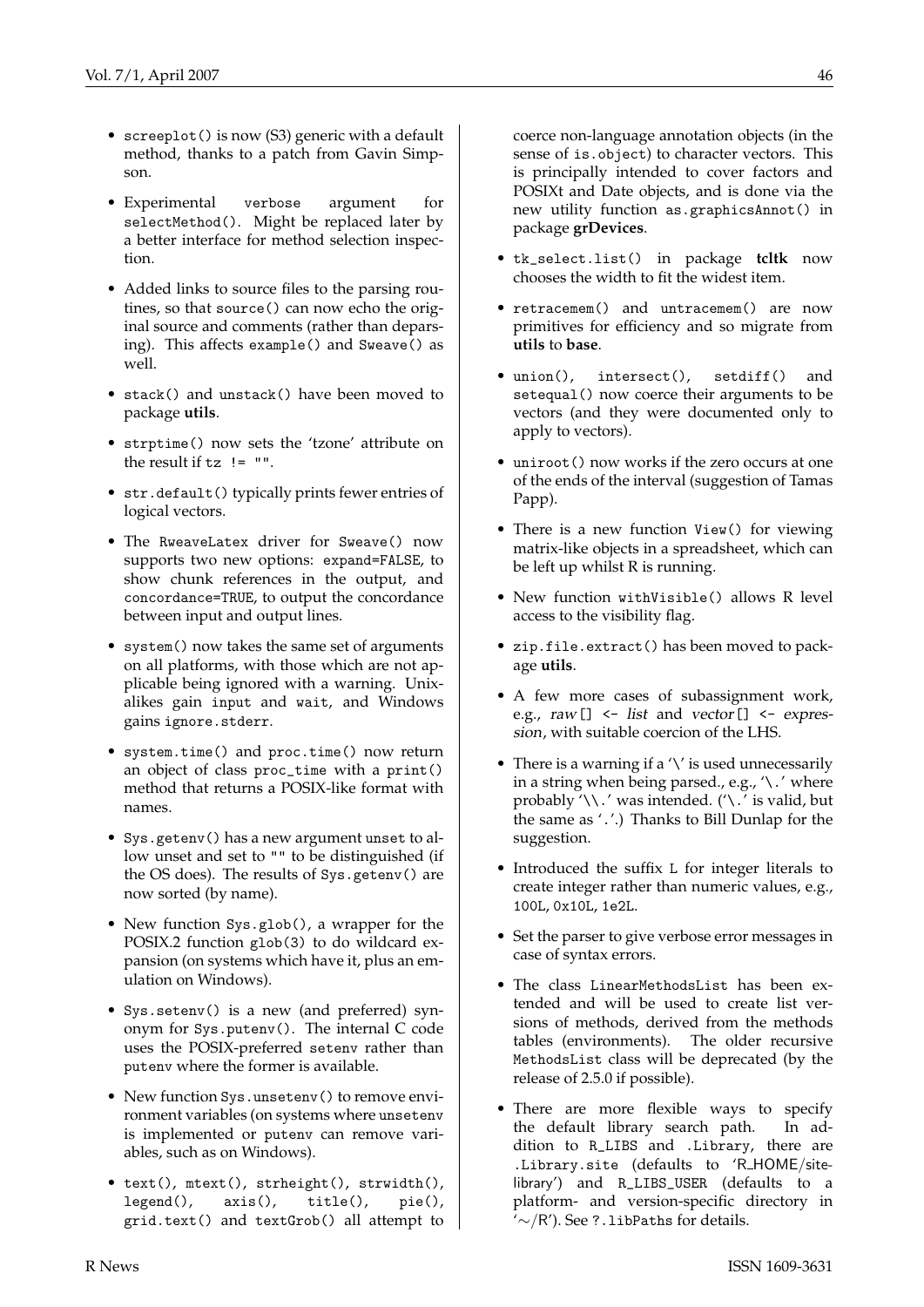- LAPACK has been updated to version 3.1.0. This should cause only small changes to the output, but do remember that the sign of eigenvectors (and principal components) is indeterminate.
- PCRE has been updated to version 7.0.
- Several functions handle row names more efficiently:
	- **–** read.table() and read.DIF() make use of integer row names where appropriate, and avoid at least one copy in assigning them.
	- **–** data.frame() and the standard as.data.frame() methods avoid generating long dummy row names and then discarding them.
	- **–** expand.grid() and merge() generate compact 'automatic' row names.
	- **–** data.matrix() and as.matrix.data.frame() have a new argument 'rownames.force' that by default drops 'automatic' row names.
- data\_frame[i, j] is substantially more memory-efficient when only a small part of the data frame is selected, especially when (part of) a single column is selected.
- Command-line R (and 'Rterm.exe' under Windows) accepts the options '-f filename', '--file=filename' and '-e expression' to follow other script interpreters. These imply '--no-save' unless '--save' is specified.
- Invalid bytes in character strings in an MBCS now deparse/print in the form '\xc1' rather than '<c1>', which means they can be parsed/scanned.
- Printing functions (without source attributes) and expressions now preserves integers (using the L suffix) and NAs (using NA\_real\_ etc where necessary).
- The 'internal' objects .helpForCall, .tryHelp and topicName are no longer exported from **utils**.
- The internal regex code has been upgraded to glibc 2.5 (from 2.3.6).
- Text help now attempts to display files which have an encoding section in the specified encoding via file.show().
- R now attempts to keep track of character strings which are known to be in Latin-1 or UTF-8 and print or plot them appropriately in other locales. This is primarily intended to

make it possible to use data in Western European languages in both Latin-1 and UTF-8 locales. Currently scan(), read.table(), readLines(), parse() and source() allow encodings to be declared, and console input in suitable locales is also recognized.

New function Encoding() can read or set the declared encodings for a character vector.

• There have been numerous performance improvements to the data editor on both Windows and X11. In particular, resizing the window works much better on X11.

# **Deprecated & defunct**

- symbol.C() and symbol.For() are defunct, and have been replaced by wrappers that give a warning.
- Calling a builtin function with an empty argument is now always an error.
- The autoloading of ts() is defunct.
- The undocumented reserved word GLOBAL.ENV has been removed. (It was yet another way to get the value of the symbol .GlobalEnv.)
- The deprecated behaviour of structure() in adding a class when specifying with tsp or levels attributes is now defunct.
- unix() is now finally defunct, having been deprecated for at least seven years.
- Sys.putenv() is now deprecated in favour of Sys.setenv(), following the POSIX recommendation.
- Building R with '--without-iconv' is deprecated.
- Using \$ on an atomic vector is deprecated (it was previously valid and documented to return NULL).
- The use of storage.mode<- for other than standard types (and in particular for value "single") is deprecated: use mode<- instead.

## **Installation**

- A suitable iconv (e.g., from glibc or GNU libiconv) is required. For 2.5.x only you can build R without it by configuring using '--without-iconv'.
- There is support again for building on AIX (tested on 5.2 and 5.3) thanks to Ei-ji Nakama.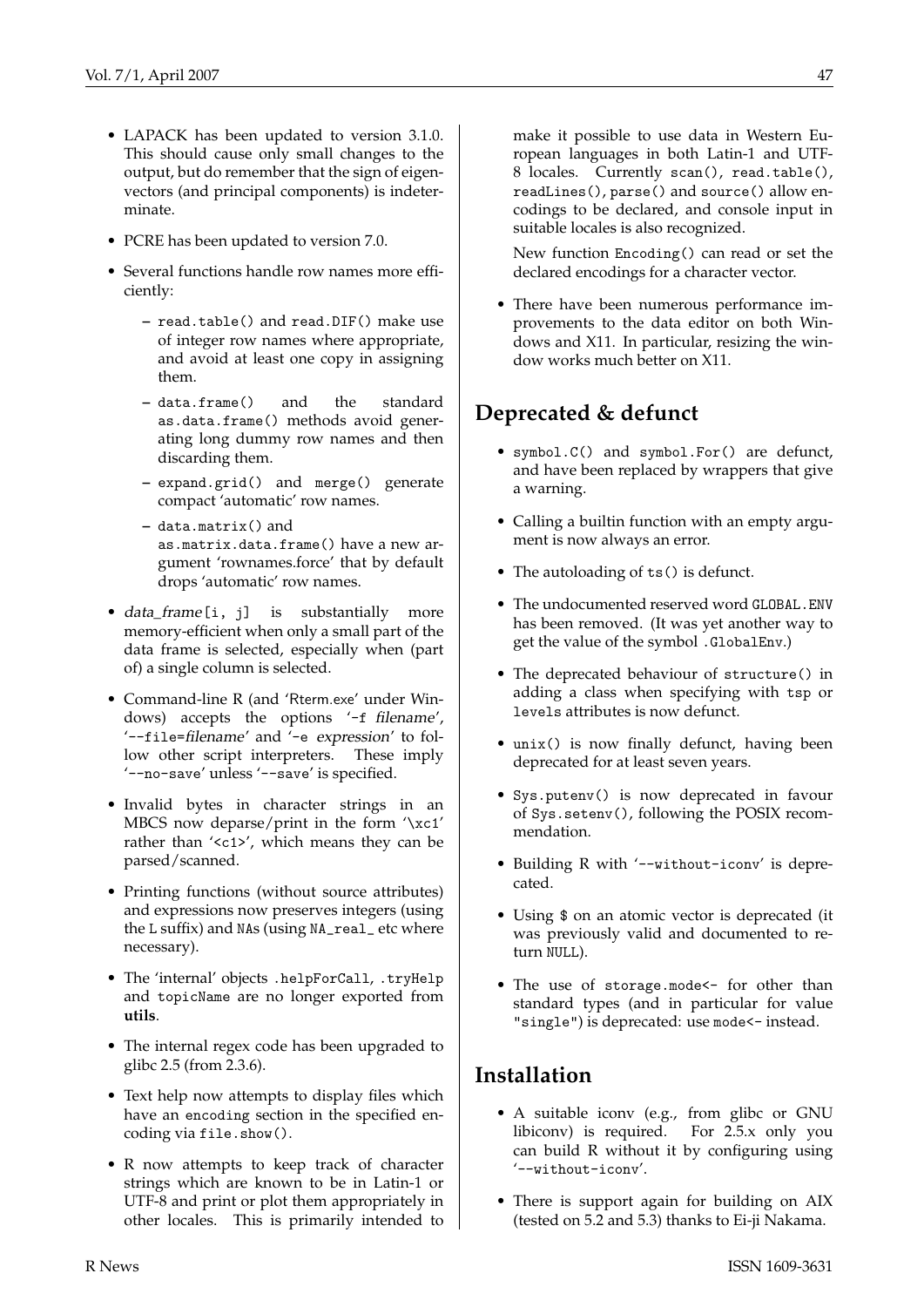- Autoconf 2.60 or later is used to create configure. This makes a number of small changes, and incorporates the changes to the detection of a C99-compliant C compiler backported for 2.4.1.
- Detection of a Java development environment was added such that packages don't need to provide their own Java detection.

R CMD javareconf was updated to look for the corresponding Java tools as well.

- Added workaround for reported non-POSIX sh on OSF1. (PR#9375)
- make install-strip now works, stripping the executables and also the shared libraries and modules on platforms where libtool knows how to do so.
- Building R as a shared library and standalone nmath now installs pkg-config files 'libR.pc' and 'libRmath.pc' respectively.
- Added test for insufficiently complete implementation of sigaction.

# **C-level facilities**

- Functions str2type, type2char and type2str are now available in 'Rinternals.h'.
- Added support for Objective C in R and packages (if available).
- R\_ParseVector() has a new 4th argument SEXP srcfile allowing source references to be attached to the returned expression list.
- Added ptr\_R\_WriteConsoleEx callback which allows consoles to distinguish between regular output and errors/warnings. To ensure backward compatibility it is only used if ptr\_R\_WriteConsole is set to NULL.

## **Utilities**

- Additional Sweave() internal functions are exported to help writing new drivers, and RweaveLatexRuncode() is now created using a helper function (all from a patch submitted by Seth Falcon).
- The following additional flags are accessible from R CMD config: OBJC, OBJCFLAGS, JAR, JAVA, JAVAC, JAVAH, JAVA\_HOME, JAVA\_LIBS
- R CMD build now takes the package name from the 'DESCRIPTION' file and not from the directory. (PR#9266)

• checkS3methods() (and hence R CMD check) now checks agreement with primitive internal generics, and checks for additional arguments in methods where the generic does not have a ... argument.

codoc() now knows the argument lists of primitive functions.

- R CMD INSTALL and R CMD REMOVE now use as the default library (if  $-1'$  is not specified) the first library that would be used if R were run in the current environment (and they run R to find it).
- There is a new front-end 'Rscript' which can be used for #! scripts and similar tasks. See help("Rscript") and 'An Introduction to R' for further details.
- R CMD BATCH (not Windows) no longer prepends 'invisible(options(echo = TRUE))' to the input script. This was the default unless '--slave' is specified and the latter is no longer overridden.

On all OSes it makes use of the '-f' argument to R, so file("stdin") can be used from BATCH scripts.

On all OSes it reports proc.time() at the end of the script unless q() is called with options to inhibit this.

- R CMD INSTALL now prepends the installation directory (if specified) to the library search path.
- Package installation now re-encodes R files and the 'NAMESPACE' file if the 'DESCRIPTION' file specifies an encoding, and sets the encoding used for reading files in preparing for LazyData. This will help if a package needs to be used in (say) both Latin-1 and UTF-8 locales on different systems.
- R CMD check now reports on non-ASCII strings in datasets. (These are a portability issue, which can be alleviated by marking their encoding: see 'Writing R Extensions'.)
- Rdiff now converts CRLF endings in the target file, and converts UTF-8 single quotes in either to ASCII quotes.
- New recommended package **codetools** by Luke Tierney provides code-analysis tools. This can optionally be used by R CMD check to detect problems, especially symbols which are not visible.
- R CMD config now knows about LIBnn .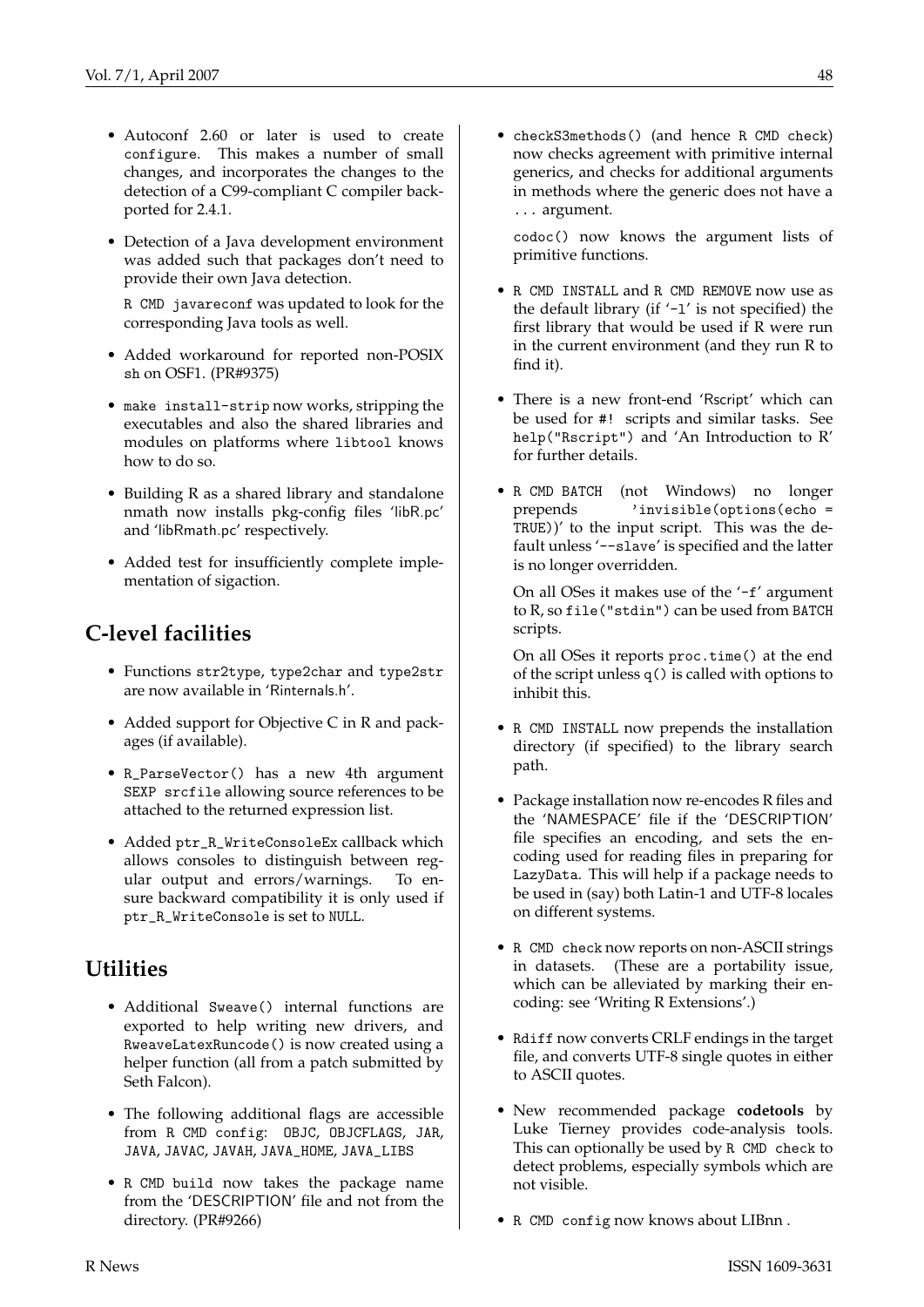• New recommended package **rcompgen** by Deepayan Sarkar provides support for command-line completion under the Unix terminal interface (provided readline is enabled) and the Windows Rgui and Rterm front ends.

# **Bug fixes**

- gc() can now report quantities of 'Vcells' in excess of 16Gb on 64-bit systems (rather than reporting NA).
- Assigning class factor to an object now requires it has integer (and not say double) codes.
- structure() ensures that objects with added class factor have integer codes.
- The formula and outer attributes of datasets ChickWeight, CO2, DNase, Indometh, Loblolly, Orange and Theoph now have an empty environment and not the environment used to dump the datasets in the package.
- Dataset Seatbelts now correctly has class c("mts", "ts").
- str() now labels classes on data frames more coherently.
- Several 'special' primitives and .Internals could return invisibly if the evaluation of an argument led to the visibility flag being turned off. These included as.character(), as.vector(), call(), dim(), dimnames(), lapply(), rep(), seq() and seq\_along(). Others (e.g., dput() and print.default()) could return visibly when this was not intended.
- Several primitives such as dim() were not checking the number of arguments supplied before method dispatch.
- Tracing of primitive functions has been corrected. It should now be the case that tracing either works or is not allowed for all primitive functions. (Problems remain if you make a primitive into a generic when it is being traced. To be fixed later.)
- max.col() now omits infinite values in determining the relative tolerance.
- R CMD Sweave and R CMD Stangle now respond to '--help' and '--version' like other utilities.
- .libPaths() adds only existing directories (as it was documented to, but could add nondirectories).
- setIs() and setClassUnion() failed to find some existing subclasses and produced spurious warnings, now fixed.
- data.frame() ignored row.names for 0-column data frames, and no longer treats an explicit row.names=NULL differently from the default value.
- identical() looked at the internal structure of the row.names attribute, and not the value visible at R level.
- abline(reg) now also correctly works with intercept-only lm models, and abline() warns more when it's called illogically.
- warning() was truncating messages at getOption("warning.length") - 1 (not as documented), with no indication. It now appends [... truncated].
- Stangle/Sweave were throwing spurious warnings if options result or strip.white were unset.
- all.equal() was ignoring check.attributes for list and expression targets, and checking only attributes on raw vectors. Logical vectors were being compared as if they were numeric, (with a mean difference being quoted).
- Calculating the number of significant digits in a number was itself subject to rounding errors for digits  $\geq$  16. The calculation has been changed to err on the side of slightly too few significant digits (but still at least 15) rather than far too many. (An example is print(1.001, digits=16).)
- unlink() on Unix-alikes failed for paths containing spaces.
- substr() and friends treated NA start or stop incorrectly.
- merge(x, y, all.y = TRUE) would sometimes incorrectly return logical columns for columns only in y when there were no common rows.
- read.table(fn, col.names=) on an empty file returned NULL columns, rather than logical(0) columns (which is what results from reading a file with just a header).
- grid.[xy]axis(label=logical(0)) failed.
- expression() was unnecessarily duplicating arguments.
- as.expression(list) returned a singleelement expression vector, which was not compatible with S: it now copies lists element-byelement.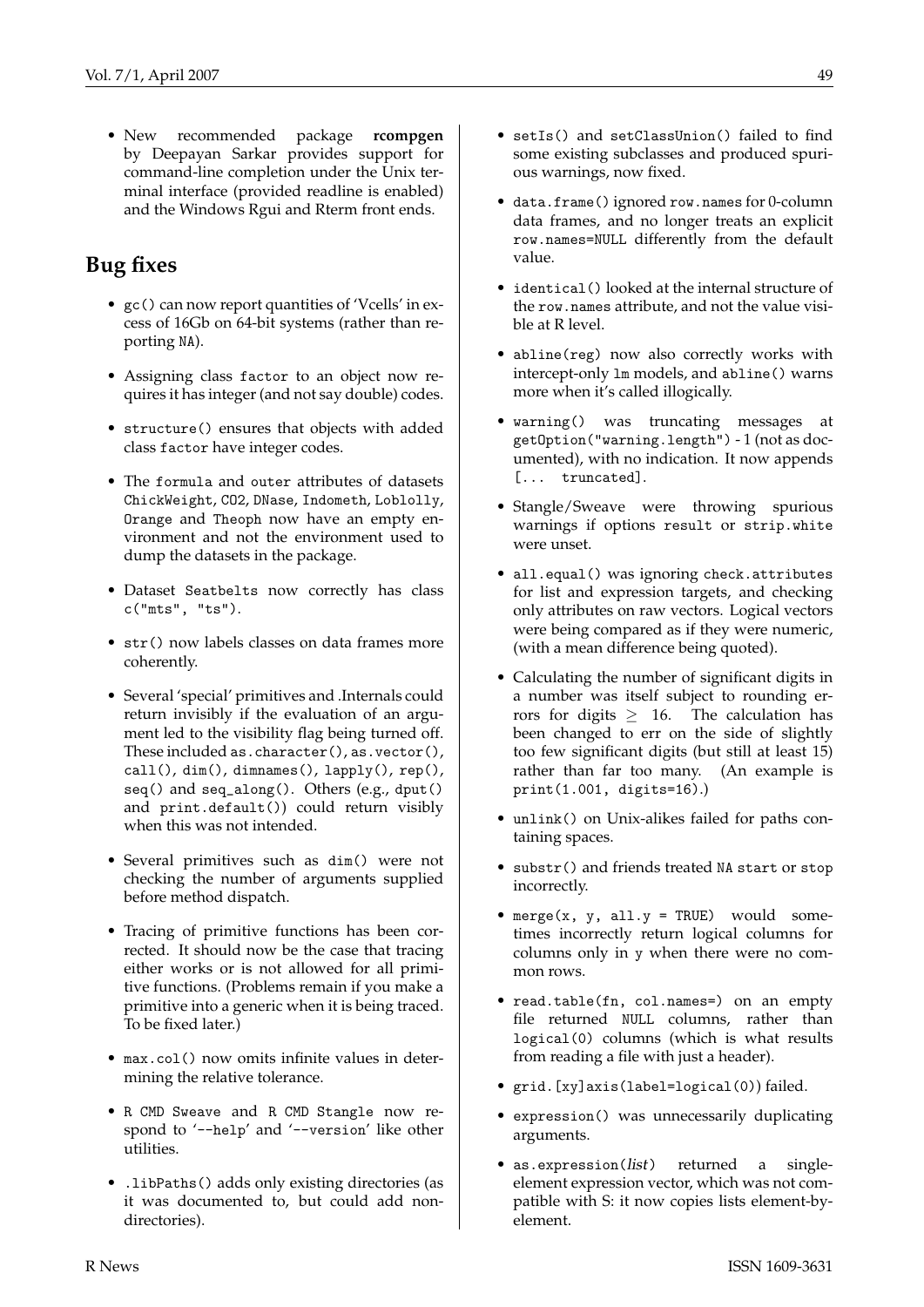- supsmu(periodic = TRUE) could segfault. (PR#9502, detection and patch by Bill Dunlap.)
- pmax/pmin called with only logical arguments did not coerce to numeric, although they were documented to do so (as max/min do).
- methods() did not know that cbind() and rbind() are internally generic.
- $\dim(x)$  <- NULL removed the names of x, but this was always undocumented. It is not clear that it is desirable but it is S-compatible and relied on, so is now documented.
- which(x,  $arr$ . ind = TRUE) did not return a matrix (as documented) if x was an array of length 0.
- C-level duplicate() truncated CHARSXPs with embedded nuls.
- Partial matching of attributes was not working as documented in some cases if there were more than two partial matches or if 'names' was involved.
- data(package=character(0)) was not looking in './data' as documented.
- summary.mlm() failed if some response names were "" (as can easily happen if cbind() is used).
- The postscript() and pdf() drivers shared an encoding list but used slightly different formats. This caused problems if both were used with the same non-default encoding in the same session. (PR#9517)
- The data editor was not allowing Inf, NA and NaN to be entered in numerical columns. It was intended to differentiate between empty cells and NAs, but did not do so: it now does so for strings.
- supsmu() could segfault if all cases had nonfinite values. (PR#9519)
- plnorm(x, lower.tail=FALSE) was returning the wrong tail for  $x \le 0$ . (PR#9520)
- which.min() would not report a minimum of +Inf, and analogously for which.max(). (PR#9522)
- R CMD check could fail with an unhelpful error when checking Rd files for errors if there was only one file and that had a serious error. (PR#9459)
- try() has been reimplemented using tryCatch() to solve two problems with the original implementation: (i) try() would run

non-NULL options("error") expressions for errors within a try, and (ii) try() would catch user interrupts.

- str(obj) could fail when obj contained a dendrogram.
- Using data\_frame [, last\_column] <- NULL failed (PR#9565).
- choose(n, k) could return non-integer values for integer n and small k on some platforms.
- nclass.scott(x) and nclass.FD(x) no longer return NaN when  $var(x)$  or  $IQR(x)$  (respectively) is zero.

hist() now allows breaks = 1 (which the above patch will return), but not breaks = Inf (which gave an obscure error).

- strptime("%j") now also works for the first days of Feb-Dec. (PR#9577)
- write.table() now recovers better if file is an unopened connection. (It used to open it for both the column names and the data.)
- Fixed bug in mosaicplot(sort=) introduced by undocumented change in R 2.4.1 (changeset r39655).
- contr.treatment(n=0) failed with a spurious error message. (It remains an error.)
- as.numeric() was incorrectly documented: it is identical to as.double().
- jitter(rep(-1, 3)) gave NaNs. (PR#9580)
- max.col() was not random for a row of zeroes. (PR#9542)
- ansari.test(conf.int=TRUE, exact=FALSE) failed.
- trace() now works on S3 registered methods, by modifying the version in the S3 methods table.
- rep(length=1, each=0) segfaulted.
- postscript() could overflow a buffer if used with a long command argument.
- The internal computations to copy complete attribute lists did not copy the flag marking S4 objects, so the copies no longer behaved like S4 objects.
- The C code of nlminb() was altering a variable without duplicating it. (This did not affect nlminb() but would have if the code was called from a different wrapper.)
- smooth(kind = "3RS3R") (the current default) used  $.C(DUP = FALSE)$  but altered its input argument. (This was masked by duplication in as.double().)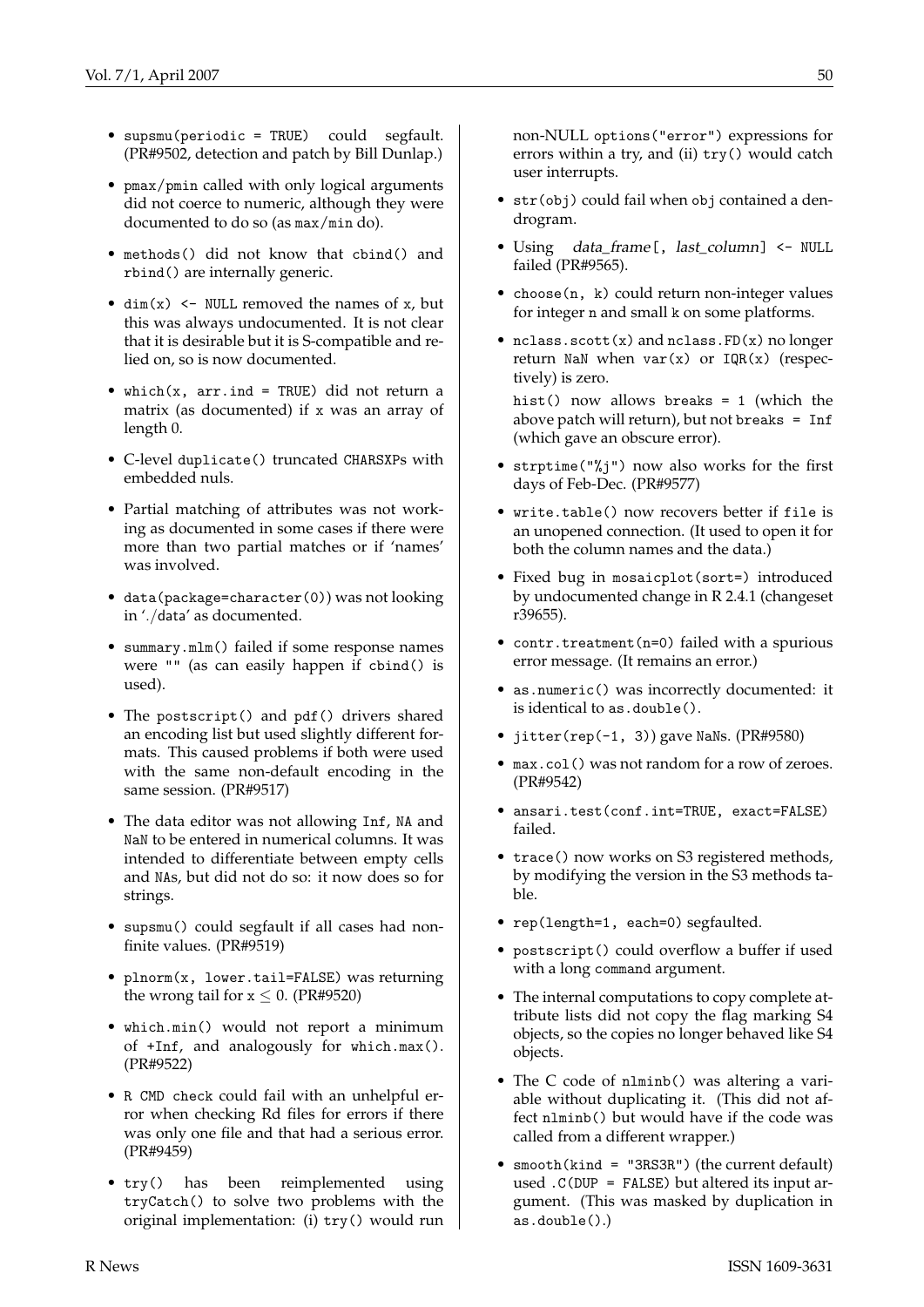- The signature for the predefined S4 method for as.character() was missing ... .
- readBin(raw\_vector) could read beyond the end of the vector when size-changing was involved.
- The C entry point PrintValue (designed to emulate auto-printing) would not find show() for use on S4 objects, and did not have the same search path (for show(), print() and print()

# **Changes on CRAN**

<span id="page-50-0"></span>*by Kurt Hornik*

# **New contributed packages**

- **ARES** Allelic richness estimation, with extrapolation beyond the sample size. Generates an allelic richness accumulation curve. This curve shows the expected number of unique alleles in a population when taking a sample of individuals. The function aresCalc takes a binary data matrix as input, showing the presence of alleles per individual, and gives an accumulation curve (mean with 95% confidence bounds) back. The function aresPlot can be used to plot the output from aresCalc. By Emiel van Loon and Scott Davis.
- **BayHaz** Bayesian Hazard Rate Estimation: a suite of R functions for Bayesian estimation of smooth hazard rates via Compound Poisson Process (CPP) priors. By Luca La Rocca.
- **BiasedUrn** Biased Urn model distributions. Statistical models of biased sampling in the form of univariate and multivariate non-central hypergeometric distributions, including those of Wallenius and Fisher (also called extended hypergeometric distribution). By Agner Fog.
- **BootCL** Bootstrapping test for chromosomal localization. By Eun-Kyung Lee, Samsun Sung, and Heebal Kim.
- **Brobdingnag** Very large numbers in R. Real numbers are held using their natural logarithms, plus a logical flag indicating sign. The package includes a vignette that gives a step-by-step introduction to using S4 methods. By Robin K. S. Hankin.
- **CCA** Canonical correlation analysis. Provides a set of functions that extend the cancor function with new numerical and graphical outputs. It also include a regularized extension of the canonical correlation analysis to deal with data

methods) as auto-printing. Also, auto-printing and print() of S4 objects would fail to find show if the methods namespace was loaded but the package was not attached (or otherwise not in the search path).

• print() (and auto-printing) now recognize S4 objects even when **methods** is not loaded, and print a short summary rather than dump the internal structure.

sets with more variables than observations. By Ignacio González and Sébastien Déjean.

- **CreditMetrics** Functions for calculating the Credit-Metrics risk model. By Andreas Wittmann.
- **DAAGxtras** Data sets and functions additional to **DAAG**, used in additional exercises for the book "Data Analysis and Graphics Using R" by J. H. Maindonald and W. J. Brain (2007, 2nd edn.), and for laboratory exercises prepared for a 'Data Mining' course. By John Maindonald.
- **GenABEL** genome-wide association analysis between quantitative or binary traits and SNPs. By Yurii Aulchenko.
- **GeoXp** Interactive exploratory spatial data analysis. A tool for researchers in spatial statistics, spatial econometrics, geography, ecology etc., allowing to link dynamically statistical plots with elementary maps. By Christine Thomas-Agnan, Yves Aragon, Anne Ruiz-Gazen, Thibault Laurent, and Laurianne Robidou.
- **HydroMe** Estimation of the parameters in infiltration and water retention models by curvefitting method. The models considered are those that are commonly used in soil science. By Christian Thine Omuto.
- **IPSUR** Data sets and functions accompanying the book "Introduction to Probability and Statistics Using R" by G. Andy Chang and G. Jay Kerns (in progress). By G. Jay Kerns with contributions by Theophilius Boye, adapted from the work of John Fox et al.
- **InfNet** Simulation of epidemics in a network of contacts. The simulations consider SIR epidemics with events in continuous time (exponential inter-event times). It can consider a structure of local networks and has an option to visualize it with the animator called SoNIA ([http:](http://www.stanford.edu/group/sonia/) [//www.stanford.edu/group/sonia/](http://www.stanford.edu/group/sonia/)). By Lilia Ramirez Ramirez and Mary Thompson.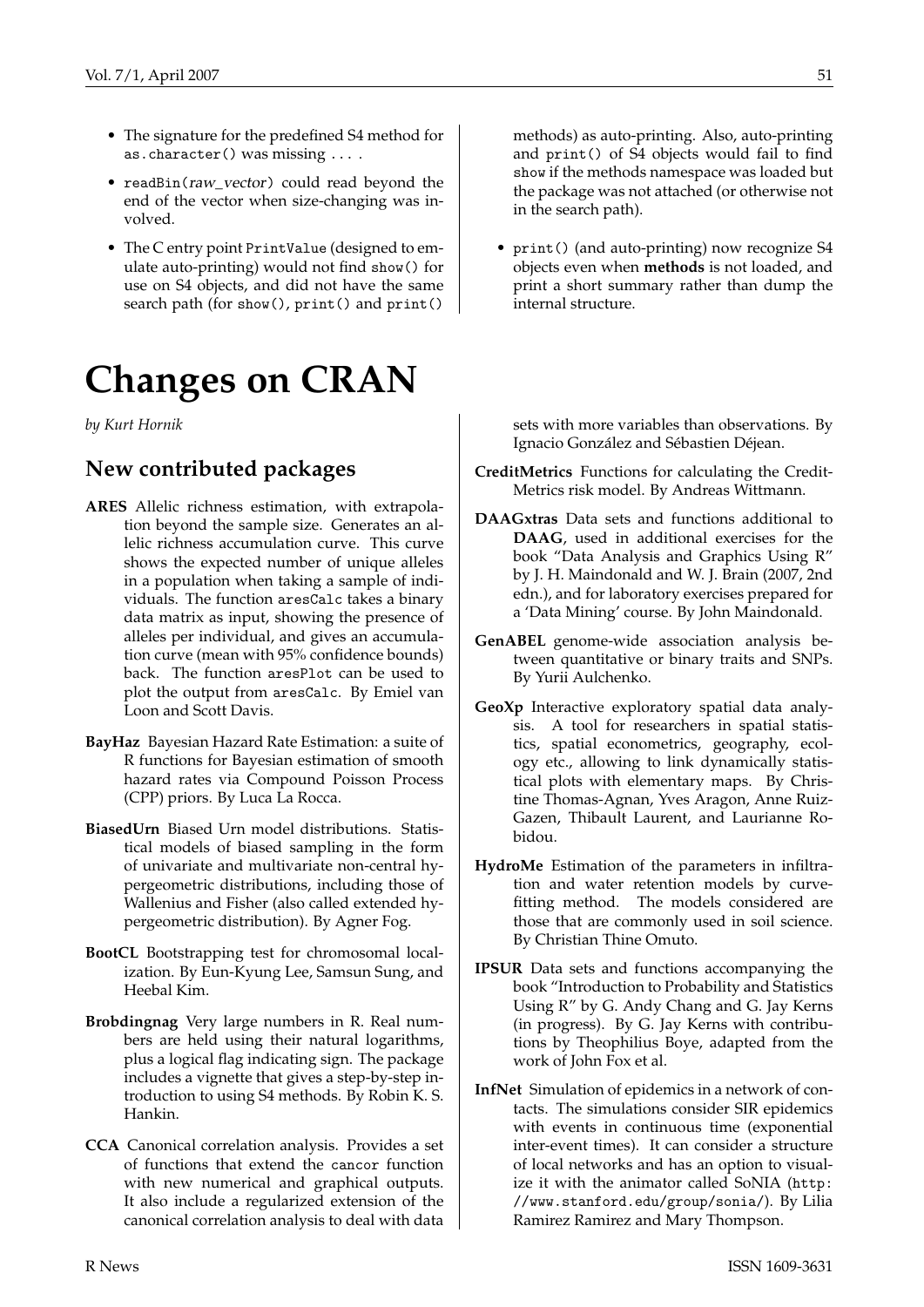- **JointModeling** Joint modeling of mean and dispersion through two interlinked GLMs or GAMs. By Mathieu Ribatet and Bertrand Iooss.
- **NMMAPSlite** NMMAPS Data Lite. Provides remote access to daily mortality, weather, and air pollution data from the National Morbidity, Mortality, and Air Pollution Study for 108 U.S. cities (1987–2000); data are obtained from the Internet-based Health and Air Pollution Surveillance System (iHAPSS). By Roger D. Peng.
- **NRAIA** Data sets from the book "Nonlinear Regression Analysis and Its Applications" by D. M. Bates and D. G. Watts (1998), John Wiley and Sons. By Douglas Bates.
- **PKtools** Unified computational interfaces for pop PK. By M. Suzette Blanchard.
- **PhySim** Phylogenetic tree simulation based on a virth death model. Functions are provided to model a lag-time to speciation and extract sister species ages. By Jason T. Weir, Dolph Schluter.
- **PresenceAbsence** Presence-absence model evaluation. Includes functions for calculating threshold dependent measures such as confusion matrices, pcc, sensitivity, specificity, and Kappa, and produces plots of each measure as the threshold is varied. Can also optimize threshold choice, and plot the threshold independent ROC curves along with the associated AUC By Elizabeth Freeman.
- **RJDBC** Provides access to databases through the JDBC interface, implementing R's DBI interface using JDBC as a back-end. This allows R to connect to any DBMS that has a JDBC driver. By Simon Urbanek.
- **RLadyBug** Analysis of small scale infectious disease data using stochastic Susceptible-Exposed-Infectious-Recovered (SEIR) models. By Michael Hoehle and Ulrike Feldmann.
- **RaschSampler** A Rasch sampler for sampling binary matrices with fixed margins. By Reinhold Hatzinger, Patrick Mair, and Norman Verhelst.
- **Rcmdr.HH Rcmdr** support for the introductory course at Temple University, which spends time on several topics that are not yet in the R Commander. By Richard M. Heiberger, with contributions from Burt Holland.
- **Rserve** A binary R server which acts as a socket server (TCP/IP or local sockets) allowing binary requests to be sent to R. Every connection has a separate workspace and working directory. Client-side implementations are available for popular languages such as  $C/C++$  and Java,

allowing any application to use facilities of R without the need of linking to R code. Supports remote connection, user authentication and file transfer. A simple R client is included as well. By Simon Urbanek.

- **SLmisc** Miscellaneous functions for analysis of gene expression data at SIRS-Lab GmbH. By Matthias Kohl.
- **SMPracticals** Data sets and a few functions for use with the practicals outlined in Appendix A of the book "Statistical Models" by A. Davison (2003), Cambridge University Press. The practicals themselves can be found at [http://](http://statwww.epfl.ch/davison/SM/) [statwww.epfl.ch/davison/SM/](http://statwww.epfl.ch/davison/SM/). By Anthony Davison.
- **SNPmaxsel** Asymptotic methods related to maximally selected statistics, with applications to SNP data. By Anne-Laure Boulesteix.

**Snowball** Snowball stemmers. By Kurt Hornik.

- **SpherWave** Spherical wavelets and SW-based spatially adaptive methods. Carries out spherical wavelet transform developed Li (1999) and Oh (1999), and implements wavelet thresholding approaches proposed by Oh and Li (2004). By Hee-Seok Oh and Donghoh Kim.
- **Synth** Causal inference using the synthetic control group method of Abadie and Gardeazabal (2003) and Abadie, Diamond, Hainmueller (2007). By Alexis Diamond and Jens Hainmueller.
- **TRAMPR** Matching of terminal restriction fragment length polymorphism (TRFLP) profiles between unknown samples and a database of knowns. Facilitates the analysis of many unknown profiles at once, and provides tools for working directly with electrophoresis output through to generating summaries suitable for community analyses with R's rich set of statistical functions. Also resolves the issues of multiple TRFLP profiles within a species, and shared TRFLP profiles across species. By Rich FitzJohn and Ian Dickie.
- **VGAM** Vector generalized linear and additive models, and associated models (Reduced-Rank VGLMs, Quadratic RR-VGLMs, Reduced-Rank VGAMs). Fits many models and distribution by maximum likelihood estimation (MLE) or penalized MLE. Also fits constrained ordination models in ecology. By Thomas W. Yee.
- **WWGbook** Functions and data sets for the book "Linear Mixed Models: A Practical Guide Using Statistical Software" by B. T. West, K. B. Welch, and A. T. Galecki (2006), Chapman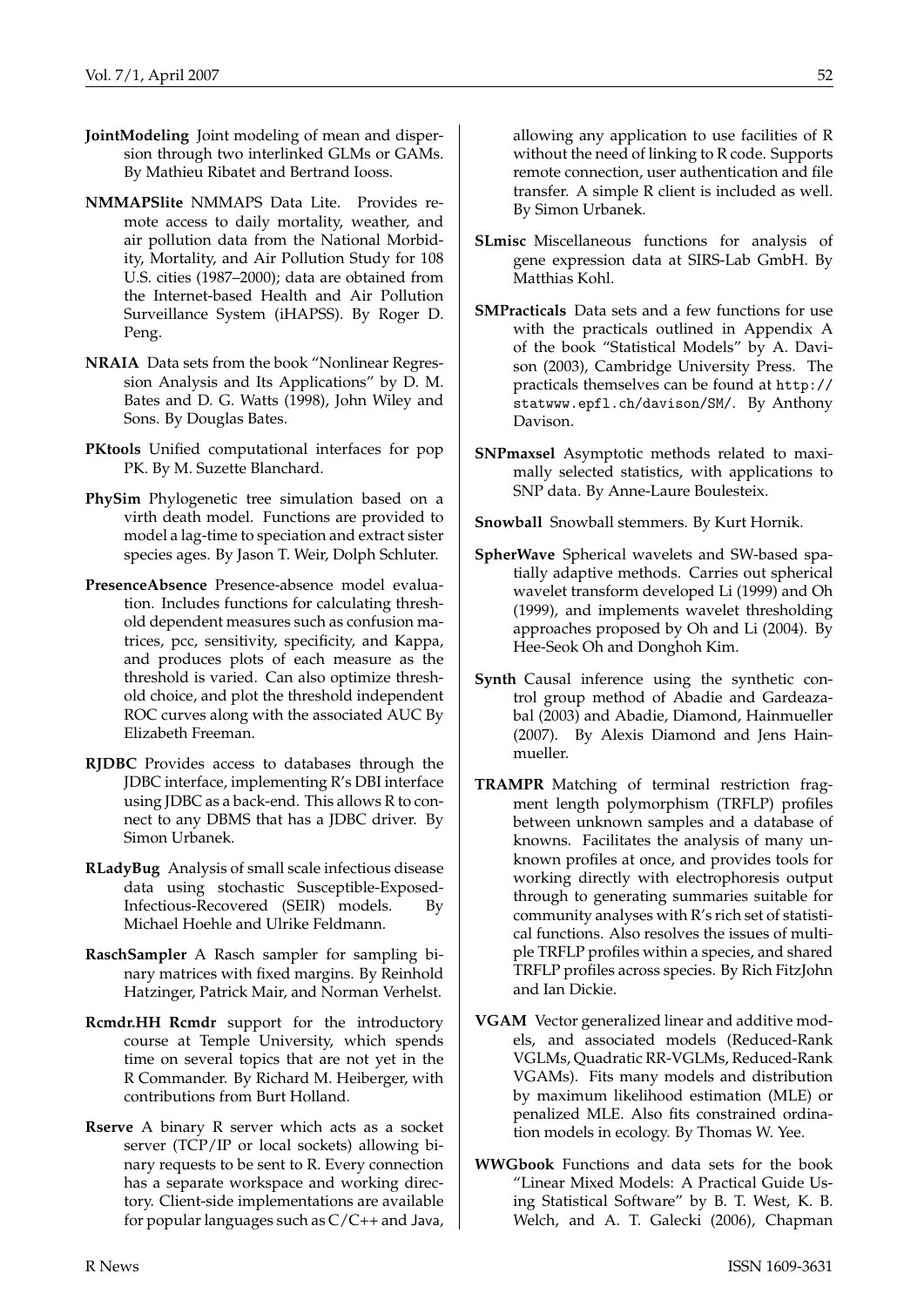Hall / CRC Press. By Shu Chen and Andrzej Galecki.

- **WeedMap** Map of weed intensity. Compute spatial predictions from exact count and a covariate. By Gilles Guillot.
- **ZIGP** Adapt and analyze Zero Inflated Generalized Poisson (ZIGP) regression models. By Vinzenz Erhardt.
- **adimpro** Adaptive smoothing of digital images via the Propagation Separation approach by Polzehl and Spokoiny (2006). By Karsten Tabelow and Joerg Polzehl.
- **agricolae** Statistical Procedures for Agricultural Research. These functions are currently utilized by the International Potato Center Research (CIP), the Statistics and Informatics Instructors and the Students of the Universidad Nacional Agraria La Molina Peru, and the Specialized Master in "Bosques y Gestión de Recursos Forestales" (Forest Resource Management). Contains functionality for the statistical analysis of experimental designs applied specially for field experiments in agriculture and plant breeding. By Felipe de Mendiburu.
- **analogue** Analogue methods for palaeoecology. Fits modern analogue technique transfer function models for prediction of environmental data from species data. Also performs analogue matching, a related technique used in palaeoecological restoration. By Gavin L. Simpson.
- **arm** Data analysis using regression and multilevel/hierarchical models. By Andrew Gelman, Yu-Sung Su, Jennifer Hill, Maria Grazia Pittau, Jouni Kerman, and Tian Zheng.
- **arrayMissPattern** Exploratory analysis of missing patterns for microarray data. By Eun-kyung Lee and Taesung Park.
- **bbmle** Modifications and extensions of the **stats4** mle code. By Ben Bolker, modifying code by Peter Dalgaard and other R-core members.
- **bcp** Bayesian Change Point. An implementation of the Barry and Hartigan (1993) product partition model for the standard change point problem using Markov Chain Monte Carlo. By Chandra Erdman.
- **binGroup** Evaluation and experimental design for binomial group testing. By Frank Schaarschmidt.
- **cgh** Analysis of microarray comparative genome hybridization data using the Smith-Waterman algorithm. By Tom Price.
- **classifly** Exploration of classification models in high dimensions, implementing methods for understanding the division of space between groups. See <http://had.co.nz/classifly> for more details. By Hadley Wickham.
- **clustTool** GUI for clustering data with spatial information. By Matthias Templ.
- **clusterGeneration** Random cluster generation (with specified degree of separation). By Weiliang Qiu and Harry Joe.
- **clusterSim** Searching for optimal clustering procedure for a data set. By Marek Walesiak Andrzej Dudek.
- **cobs99** Constrained B-splines outdated 1999 version. By Pin T. Ng and Xuming He; R port by Martin Maechler.
- **corrgram** Plot correlograms. By Kevin Wright.
- **distrDoc** Documentation for packages **distr**, **distrEx**, **distrSim**, and **distrTEst**. By Florian Camphausen, Matthias Kohl, Peter Ruckdeschel, and Thomas Stabla.
- **drm** Likelihood-based marginal regression and association modeling for repeated, or otherwise clustered, categorical responses using dependence ratio as a measure of the association. By Jukka Jokinen.
- **elrm** Exact Logistic Regression via MCMC. By David Zamar, Jinko Graham, and Brad Mc-Neney.
- **emdbook** Data sets and auxiliary functions for the book "Ecological Models and Data" by B. Bolker (in progress). By Ben Bolker.
- **epicalc** Epidemiological calculator. By Virasakdi Chongsuvivatwong.
- **fEcofin** Selected economic and financial data for teaching financial engineering and computational finance. By Diethelm Wuertz and many others.
- **fame** Interface for the FAME time series database. Includes FAME storage and retrieval function, as well as functions and S3 classes for time indexes and time indexed series, which are compatible with FAME frequencies. By Jeff Hallman.
- **filehashSQLite** Simple key-value database using SQLite as the backend. By Roger D. Peng.
- **gamlss.dist** Extra distributions for GAMLSS modeling. By Mikis Stasinopoulos and Bob Rigby with contributions from Calliope Akantziliotou and Raydonal Ospina.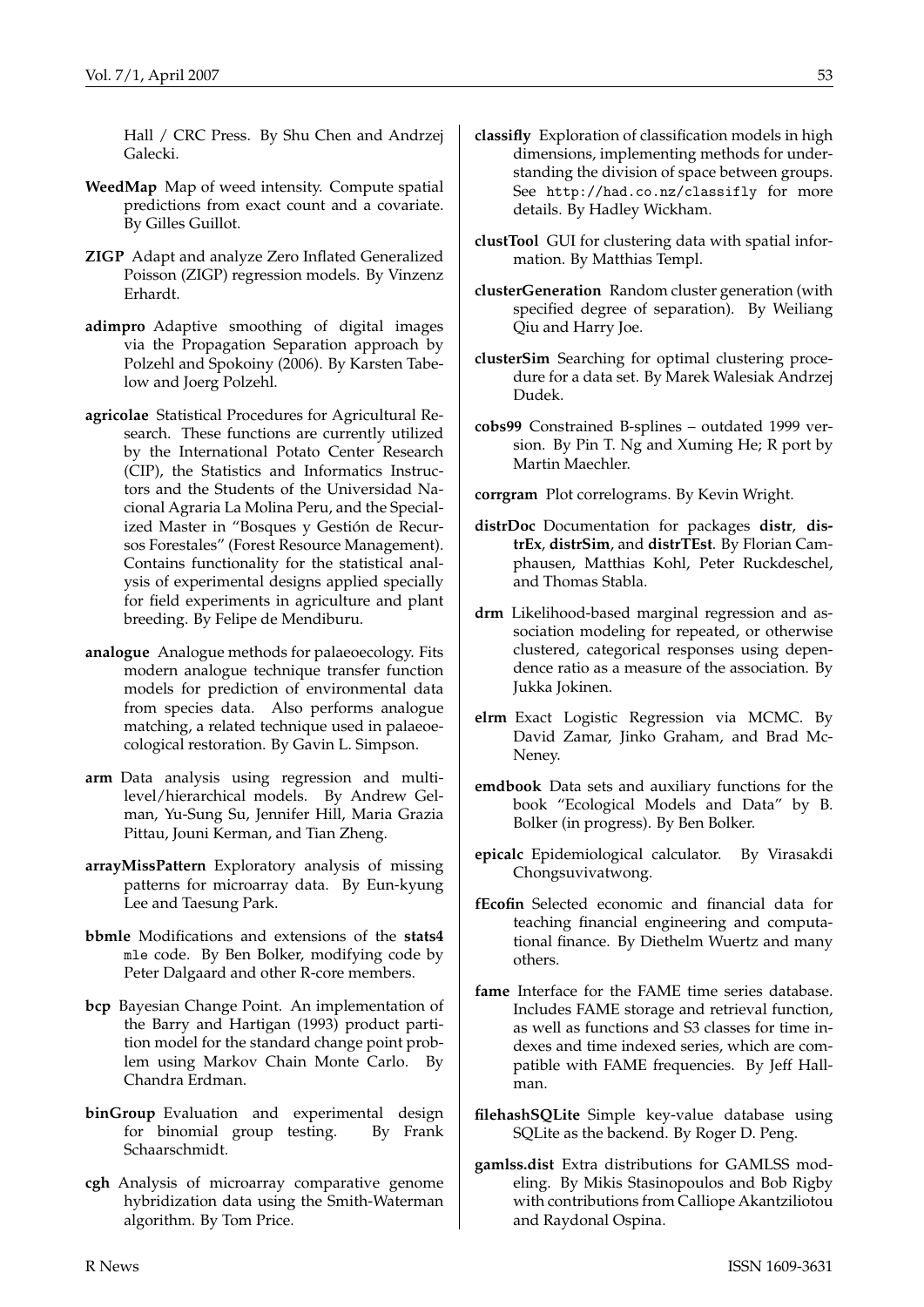- **glmc** Fits generalized linear models where the parameters are subject to linear constraints. The model is specified by giving a symbolic description of the linear predictor, a description of the error distribution, and a matrix of constraints on the parameters. By Sanjay Chaudhuri, Mark S. Handcock, and Michael S. Rendall.
- **heplots** Visualizing Tests in Multivariate Linear Models. Represents sums-of-squares-andproducts matrices for linear hypotheses and for error using ellipses (in two dimensions) and ellipsoids (in three dimensions). By John Fox, Michael Friendly, and Georges Monette.
- **homtest** A collection of homogeneity tests and other stuff for hydrological applications. By Alberto Viglione.
- **ibdreg** A method to test genetic linkage with covariates by regression methods with response IBD sharing for relative pairs. Accounts for correlations of IBD statistics and covariates for relative pairs within the same pedigree. By Jason P. Sinnwell and Daniel J. Schaid.
- **kernelPop** Spatially explicit population genetic simulations. Creates an individual-based population genetic simulation in discrete time, where individuals have spatial coordinates, with dispersal governed by mixtures of Weibull and normal pdfs. Simulates diploid and haploid inheritance. Allows the development of null distributions of genotypes for complex demographic scenarios. By Allan Strand and James Niehaus.
- **klin** Implements efficient ways to evaluate and solve equations of the form  $Ax = b$ , where *A* is a Kronecker product of matrices. Also includes functions to solve least squares problems of this type. By Tamas K Papp.
- **knnflex** A more flexible KNN implementation which allows the specification of the distance used to calculate nearest neighbors (euclidean, binary, etc.), the aggregation method used to summarize response (majority class, mean, etc.) and the method of handling ties (all, random selection, etc.). Additionally, continuous responses are handled. By Atina Dunlap Brooks.
- **languageR** Data sets and functions for the book "Analyzing Linguistic Data: A practical introduction to Statistics" by R. H. Baayen (2006), Cambridge University Press. By R. H. Baayen.
- **lss** Accelerated failure time model to right censored data based on least-squares principle. By Lin Huang and Zhezhen Jin.
- **mFilter** Several time series filters useful for smooth-
- ing and extracting trend and cyclical components of a time series. Currently, Christiano-Fitzgerald, Baxter-King, Hodrick-Prescott, Butterworth, and trigonometric regression filters are included in the package. By Mehmet Balcilar.
- **meboot** Maximum entropy density based dependent data bootstrap for time series. An algorithm is provided to create a population of time series (ensemble) without assuming stationarity. By Hrishikesh D. Vinod and Javier Lópezde-Lacalle.
- **memisc** Miscellaneous tools for data management, including tools for preparing (especially social science) survey data, conducting simulation studies, and presentation of results of statistical analyses. By Martin Elff.
- **mixstock** Functions for mixed stock analysis. By Ben Bolker.
- **mixtools** Tools for analyzing mixture models. By Ryan Elmore, Tom Hettmansperger, David Hunter, Hoben Thomas, Fengjuan Xuan, and Derek Young.
- **mlCopulaSelection** Use numerical maximum likelihood to choose and fit a bivariate copula model (from a library of 40 models) to the data. By Jesus Garcia and Veronica Gonzalez-Lopez.
- **msgcop** Semiparametric Bayesian Gaussian copula estimation, treating the univariate marginal distributions as nuisance parameters in Hoff (2006). Also provides a semiparametric imputation procedure for missing multivariate data. By Peter Hoff.
- **muS2RC** S-PLUS to R compatibility for package **muStat**. By Knut M. Wittkowski and Tingting Song.
- **muStat** Prentice Rank Sum Test and McNemar Test. Performs Wilcox rank sum test, Kruskal rank sum test, Friedman rank sum test and McNemar test. By Knut M. Wittkowski and Tingting Song.
- **muUtil** A collection of utility functions for package **muStat**. By Knut M. Wittkowski and Tingting Song.
- **np** Nonparametric kernel smoothing methods for mixed data types. By Tristen Hayfield and Jeffrey S. Racine.
- **nsRFA** Tools for objective (non-supervised) applications of the Regional Frequency Analysis methods in hydrology. By Alberto Viglione.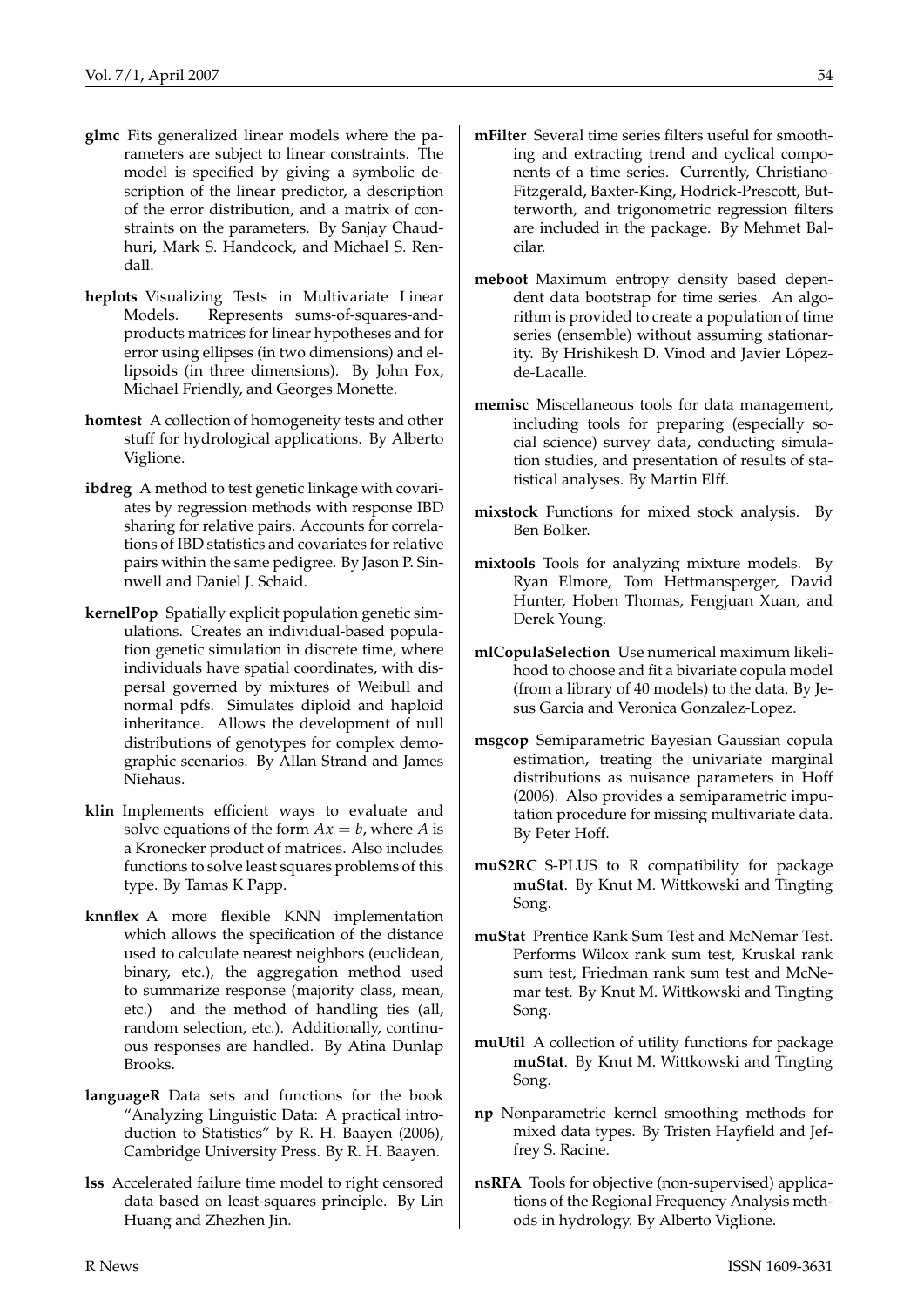- **pARtial** (Partial) attributable risk estimates, corresponding variance estimates and confidence intervals. By Andrea Lehnert-Batar.
- **pmml** Generate PMML for various models. The Predictive Modeling Markup Language (PMML) is a language for representing models, in an application independent way. Such models can then be loaded into other applications supporting PMML, such as Teradata Warehouse Miner and IBM's DB2. By Graham Williams.
- **popbio** Construct and analyze projection matrix models from a demography study of marked individuals classified by age or stage. Covers methods described in the books "Matrix Population Models" by Caswell (2001) and "Quantitative Conservation Biology" by Morris and Doak (2002). By Chris Stubben and Brook Milligan.
- **portfolioSim** Framework for simulating equity portfolio strategies. By Jeff Enos and David Kane, with contributions from Kyle Campbell.
- **prim** Patient Rule Induction Method (PRIM) for estimating highest density regions in highdimensional data. By Tarn Duong.
- **qgen** Analysis of quantitative genetic data, especially helpful to perform parametric resampling of quantitative genetic data sets. By Thomas Fabbro.
- **rcdk** Interface to the CDK libraries, a Java framework for cheminformatics. Allows to load molecules, evaluate fingerprints, calculate molecular descriptors and so on. By Rajarshi Guha.
- **rcompgen** Generates potential completions for a given command snippet based on circumstantial evidence. By Deepayan Sarkar.
- **rcompletion** Pseudo-intelligent TAB completion for R when run from a terminal, using the GNU Readline library. By Deepayan Sarkar.
- **relaxo** Relaxed Lasso, a generalization of the Lasso shrinkage technique for linear regression. Both variable selection and parameter estimation is achieved by regular Lasso, yet both steps do not necessarily use the same penalty parameter. By Nicolai Meinshausen.
- **rggm** Fitting Gaussian Graphical Models with robustified methods. By Masashi Miyamura.
- **rjacobi** Compute Jacobi polynomials and Gauss-Jacobi quadrature related operations. By Paulo Jabardo.
- **sciplot** Scientific graphs with error bars for data collected from one-way or higher factorial designs. By Manuel Morales.
- **signal** A set of generally Matlab/Octave-compatible signal processing functions. Includes filter generation utilities, filtering functions, resampling routines, and visualization of filter models. By Tom Short.
- **smoothtail** Smooth Estimation of the Generalized Pareto distribution shape parameter. By Kaspar Rufibach and Samuel Mueller.
- **snp.plotter** Creates plots of *p*-values using single SNP and/or haplotype data, with options to display a linkage disequilibrium (LD) plot and the ability to plot multiple data sets simultaneously. By Augustin Luna and Kristin K. Nicodemus.
- **spsurvey** Algorithms required for design and analysis of probability surveys such as those utilized by the U.S. Environmental Protection Agency's Environmental Monitoring and Assessment Program (EMAP). By Tom Kincaid and Tony Olsen, with contributions from Don Stevens, Christian Platt, Denis White, and Richard Remington.
- **staRt** Inferenza classica con TI-83 Plus. Una libreria per utilizzare con semplicità le tecniche di statistica inferenziale presenti sulla calcolatrice scientifica grafica TI-83 Plus. By Fabio Frascati.
- **stashR** A set of tools for administering shared repositories. By Sandy Eckel, and Roger D. Peng.
- **stochmod** Stochastic Modeling: learning and inference algorithms for a variety of probabilistic models. By Artem Sokolov.
- **stream.net** Functions with example data for creating, importing, attributing, analyzing, and displaying stream networks represented as binary trees. Capabilities include upstream and downstream distance matrices, stochastic network generation, segmentation of network into reaches, adding attributes to reaches with specified statistical distributions, interpolating reach attributes from sparse data, analyzing auto-correlation of reach attributes, and creating maps with legends of attribute data. Target applications include dynamic fish modeling. By Denis White.
- **svcm** Fir 2-d and 3-d space-varying coefficient models to regular grid data using either a full Bspline tensor product approach or a sequential approximation. By Susanne Heim, with support from Paul Eilers, Thomas Kneib, and Michael Kobl.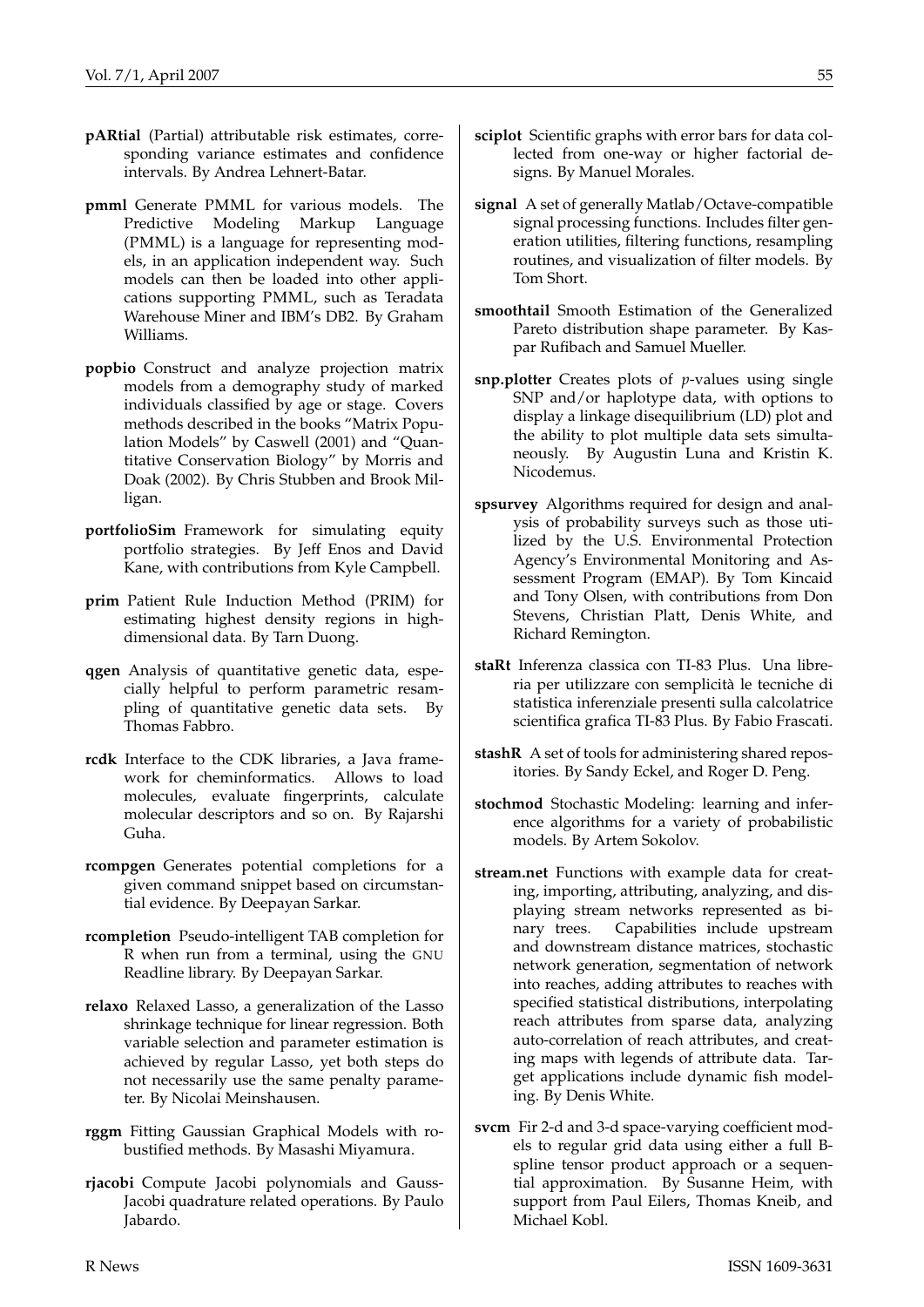- **tdm** A tool for therapeutic drug monitoring. Can estimate individual pharmacokinetic parameters with one or more drug serum/plasma concentrations obtained from a single subject or multiple subjects, calculate a suggested dose with the target drug concentration or calculate a predicted drug concentration with a given dose. By Miou-Ting Chen, Yung-Jin Lee.
- **titan** GUI to analyze mass spectrometric data on the relative abundance of two substances from a titration series. By Tom Price.
- **tkrgl** TK widget tools for package **rgl**. By Duncan Murdoch and Ming Chen.
- **tm** A framework for text mining applications within R. By Ingo Feinerer.
- **trip** Access and manipulate spatial data for animal tracking. By Michael D. Sumner.

# **R Foundation News**

#### <span id="page-55-0"></span>*by Kurt Hornik*

## **Donations and new members**

#### **Donations**

Peter M Maksymuk (USA)

#### **New benefactors**

**Schröder Investment Management Ltd., London, GB Prediction Company, Santa Fe, New Mexico, USA**

- **wombsoft** Wombling Computation. Analyses individually geo-referenced multilocus genotypes for the inferences of genetic boundaries between populations. Based on the wombling method which estimates the systemic function by looking for the local variation of the allele frequencies. By Ameline Crida.
- **yaImpute** Perform *k*-NN imputation. By Nicholas L. Crookston and Andrew O. Finley.

## **Other changes**

- Package **micEcdat** was moved from the main CRAN section to the Archive.
- Package **SAGx** was removed from CRAN.

#### *Kurt Hornik*

*Wirtschaftsuniversität Wien, Austria* [Kurt.Hornik@R-project.org](mailto:Kurt.Hornik@R-project.org)

#### **New supporting institutions**

Ef-prime Inc., Tokyo, Japan

#### **New supporting members**

David Vonka (CZ) Olivier Celhay (France) Katarzyna Kopczewska (Poland)

*Kurt Hornik Wirtschaftsuniversität Wien, Austria* [Kurt.Hornik@R-project.org](mailto:Kurt.Hornik@R-project.org)

# **R News Referees 2006**

#### <span id="page-55-1"></span>*by Torsten Hothorn*

R News articles are peer-reviewed by external and independent experts. The editorial board members would like to take the opportunity to thank all referees who read and commented on submitted manuscripts during the last year. Much of the quality of R News publications is due to their invaluable and timely service. Thank you!

- Murray Aitkin
- Doug Bates
- Axel Benner
- Adrian Bowman
- Patrick Burns
- Philip Dixon
- Romain Francois
- Thomas Gerds
- Jos Hageman
- Frank Harrell
- David James
- Sigbert Klinke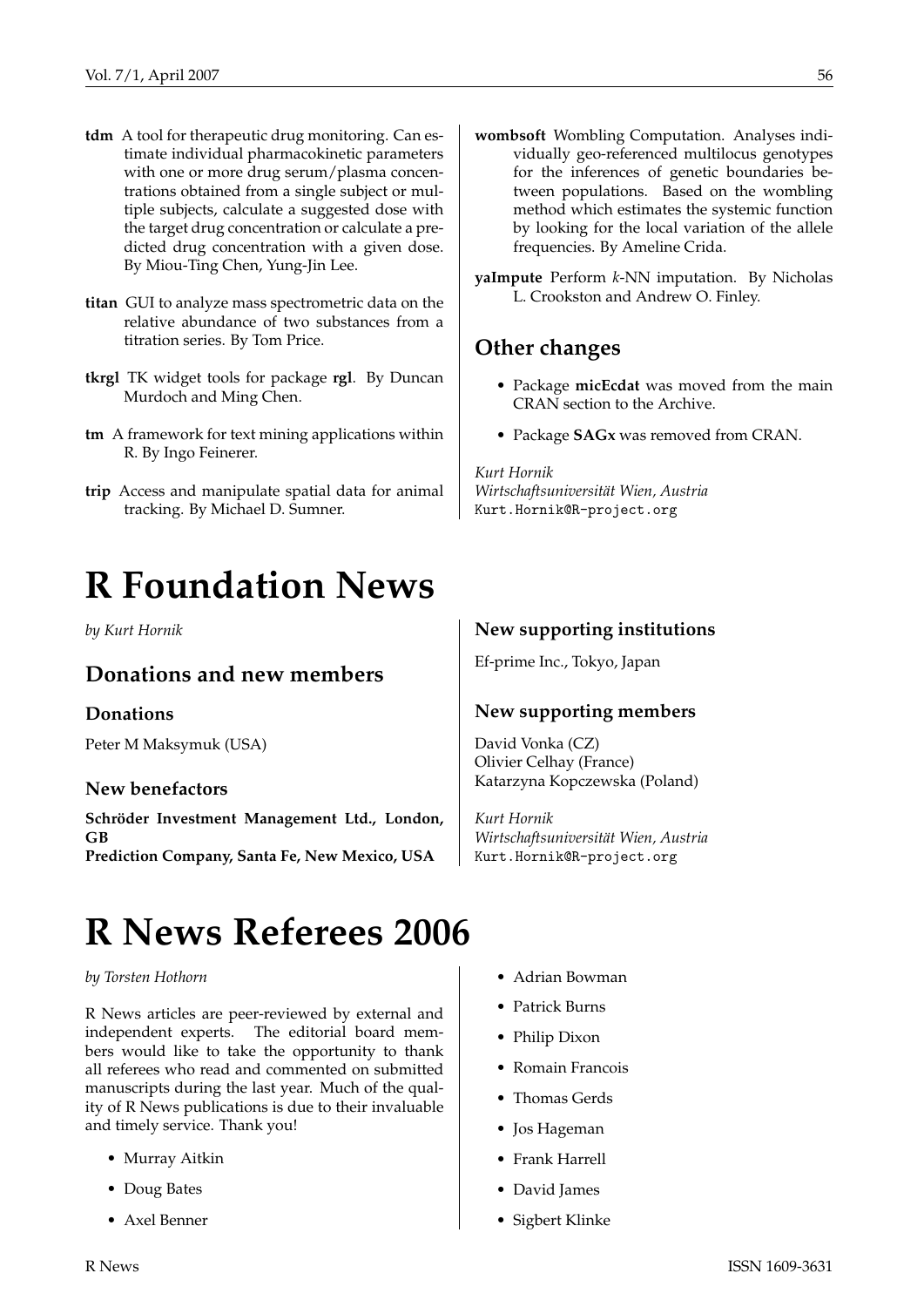- Eric Lecoutre
- Fritz Leisch
- Martin Maechler
- Andrew Martin
- Georges Monette
- Martyn Plummer
- Matt Pocernich
- Christina Rabe
- Tony Rossini
- Peter Ruckdeschl
- Alec Stephenson
- Simon Urbanek
- Bill Venables
- Ron Wehrens
- Keith Worsley
- Achim Zeileis

*Torsten Hothorn Friedrich–Alexander–Universität Erlangen–Nürnberg Germany* [Torsten.Hothorn@R-project.org](mailto:Torsten.Hothorn@R-project.org)